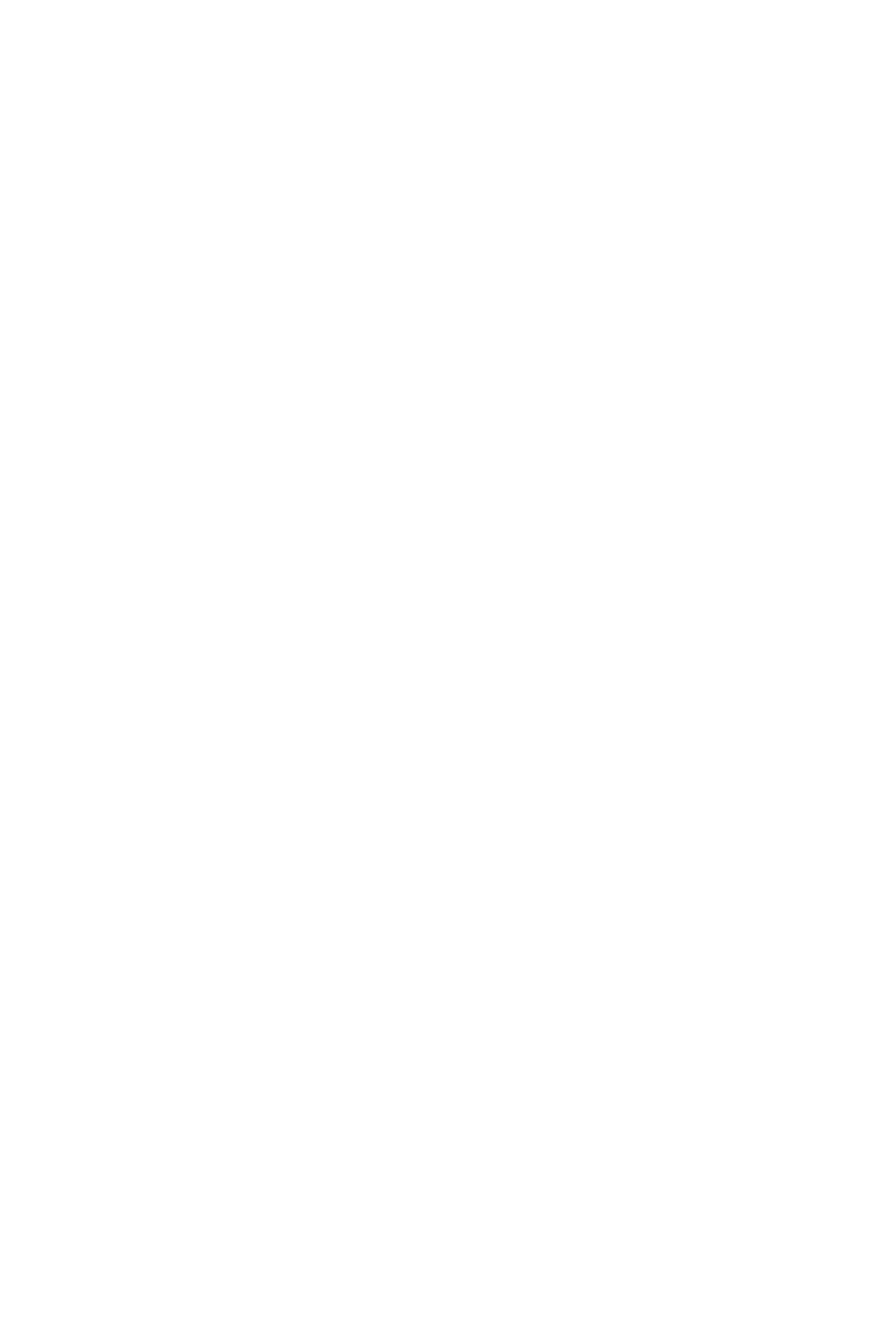# **LATIN AMERICA AT A CROSSROADS**

# Edited by Antonella Mori and Loris Zanatta

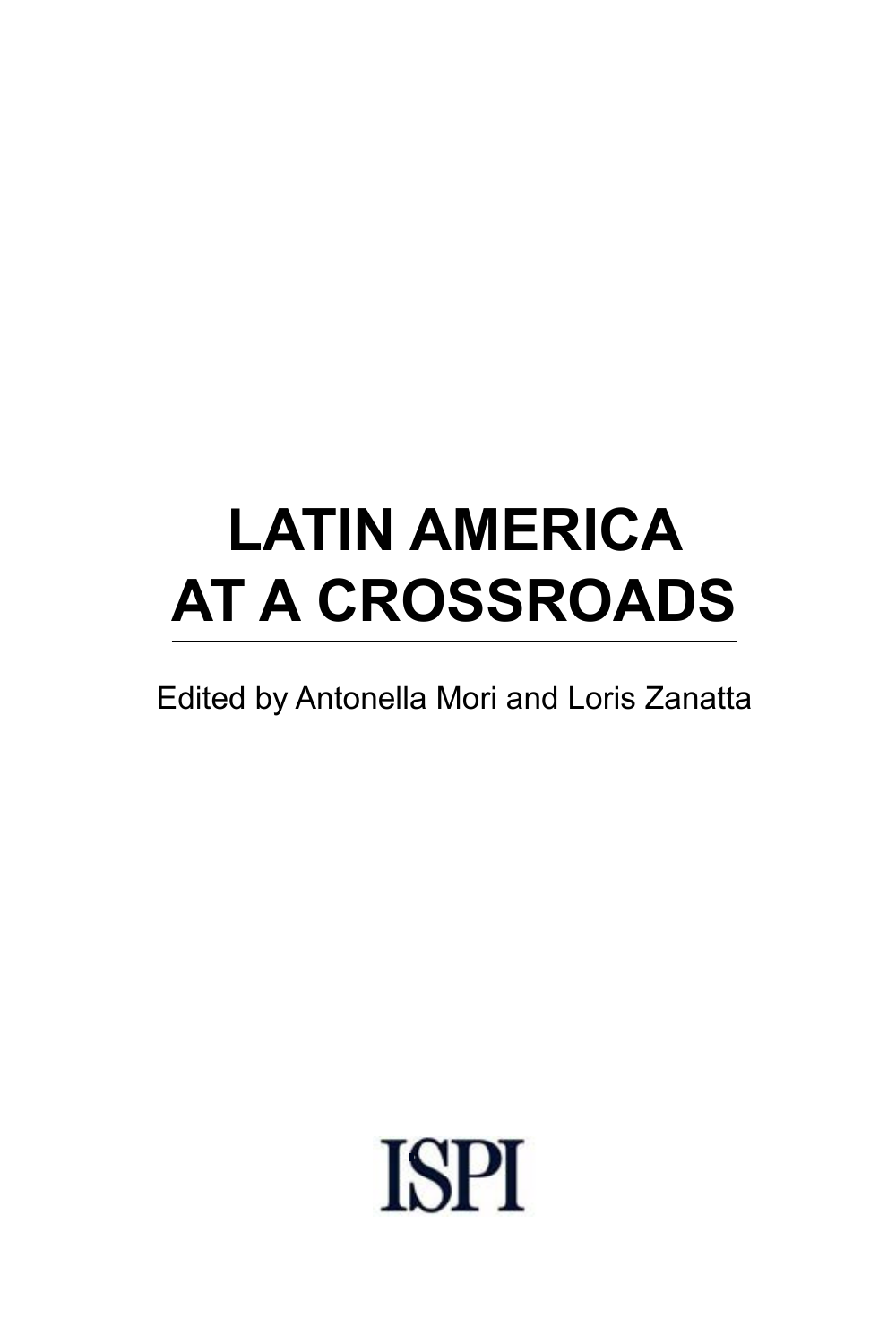© 2017 Ledizioni LediPublishing Via Alamanni, 11 – 20141 Milano – Italy www.ledizioni.it info@ledizioni.it

Latin America at a Crossroads Edited by Antonella Mori and Loris Zanatta First edition: January 2017

| 9788867055807     |
|-------------------|
| 9788867055814     |
| 9788867055821     |
| 10.14672/67055821 |
|                   |

ISPI. Via Clerici, 5 20121, Milano www.ispionline.it

Catalogue and reprints information: www.ledizioni.it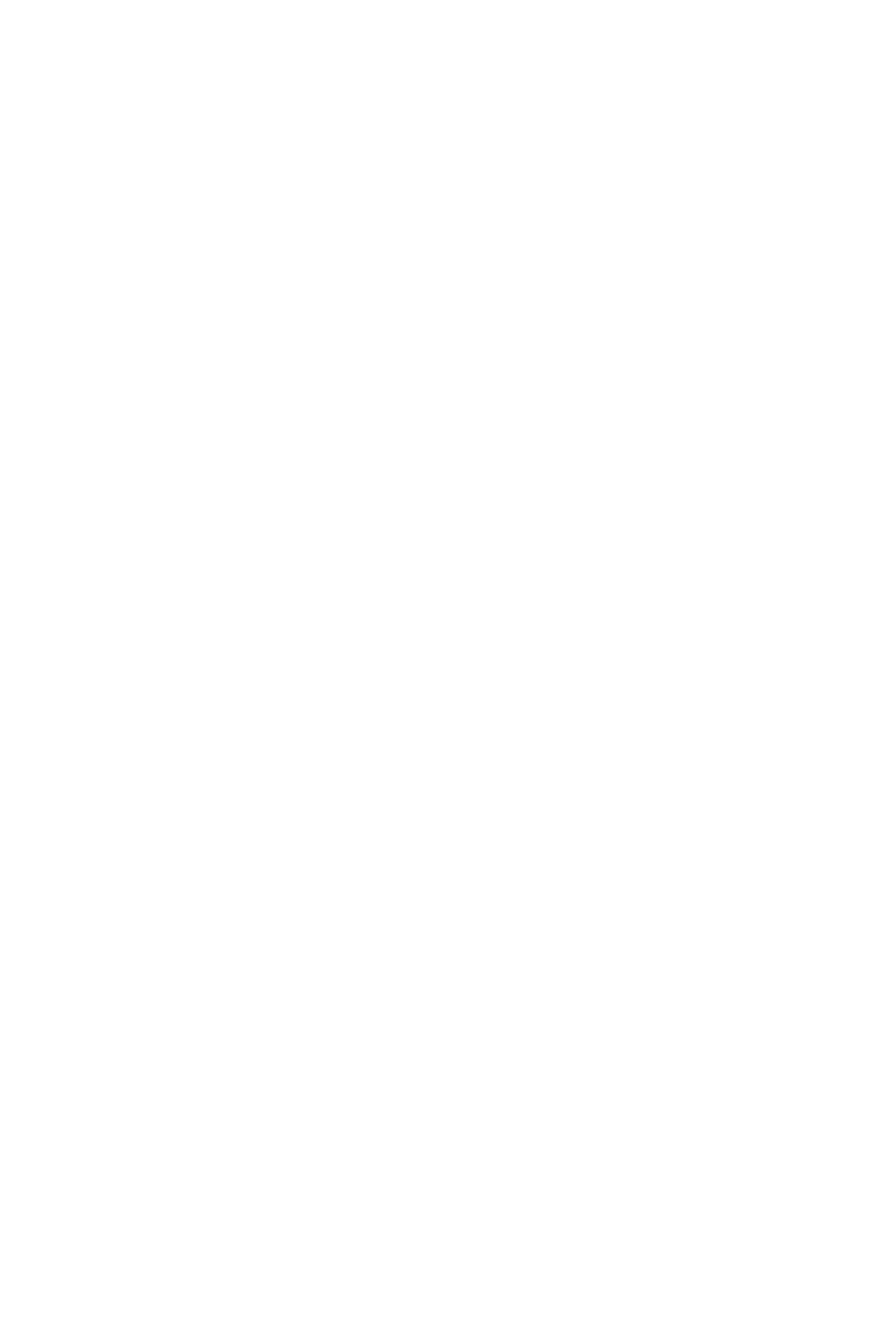# **Contents**

| Introduction                                   |  |
|------------------------------------------------|--|
|                                                |  |
| 1. The Pink Tide Recedes:                      |  |
| Latin America Turns a Page                     |  |
|                                                |  |
| 2. Latin America and the World.                |  |
| The Right Time for Engagement?                 |  |
| Peter Schechter, Rachel DeLevie-Orey31         |  |
| 3. After the Commodity Boom:                   |  |
| Towards a New Economic Model?                  |  |
|                                                |  |
| 4. Is Inequality Declining in Latin America?   |  |
|                                                |  |
| 5. Oil and Commodities:                        |  |
| The End of the "Age of Abundance"              |  |
|                                                |  |
| 6. Organized Crime and Drug Trafficking,       |  |
| a Never-Ending Threat                          |  |
|                                                |  |
| Conclusions. Policy Implications for the EU123 |  |
|                                                |  |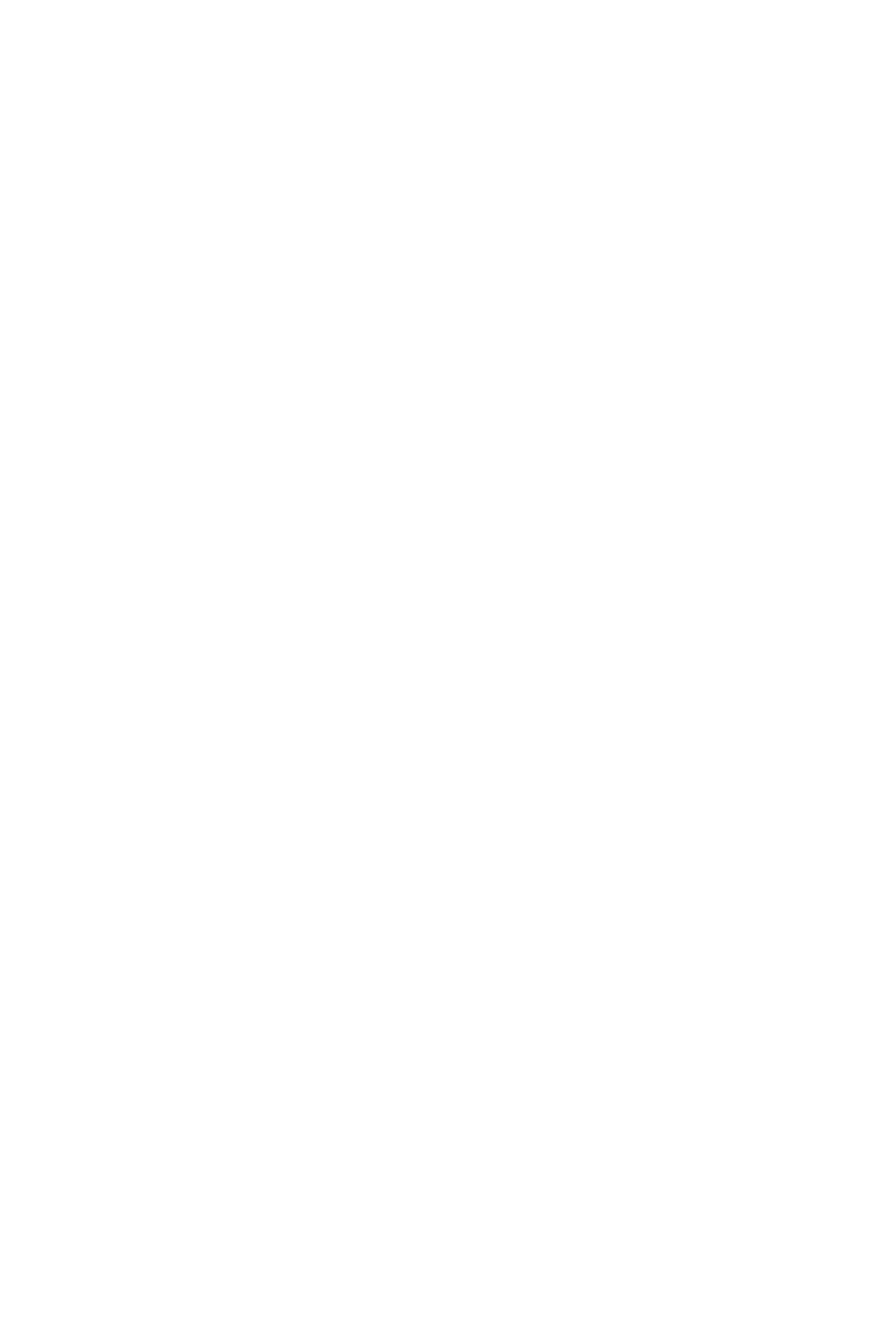November 2009. A buoyant picture portraying Rio de Janeiro's statue of Christ the Redeemer taking off like a rocket from the Corcovado mountain dominated the cover of *The Economist*. The title, "Brazil takes off", spoke volumes. A shiny symbol of Latin America's remarkable growth performance during the first decade of the new millennium, Brazil – the BRICS' proud "B" since 2001 – deserved making the famous magazine's cover page. Indeed for its economy had literally taken off under Luiz Inácio Lula da Silva and was expected to blossom over the next years. Even in the wake of the 2008 Lehman Brothers' collapse, not only did Brazil still grow by 7.5% in 2010, it also won the bid of the 2014 World Cup and of the 2016 Olympic games.

But only a few years later, in September 2013*, The Economist*'s headline read "Has Brazil blown it?". All that glitters is not gold, not even in Brazil. On the new cover page, the once sparkling statue of Christ rocketing across Latin America's skies had switched off the engines, ready to fall back down to earth with a thud. Like Brazil did. Under Lula's successor and protégée Dilma Rousseff, the country's growth rate plummeted to 0.9% by 2012. Today the situation is even worse. With growth rates into negative territory in 2015 and 2016, hundreds of thousands of embittered Brazilians took the streets last year. How hard Brazilian authorities tried to tarnish the popular discontent boiling beneath the 2016 Summer Olympics' polished façade is no secret anymore. Not to mention Dilma Rousseff's political career, buried under a bribery scandal surrounding the national oil company Petrobras and alleged manipulation of public accounts.

What went wrong? Finding a comprehensive answer is no easy task. To draw a clearer picture, one should first of all bear in mind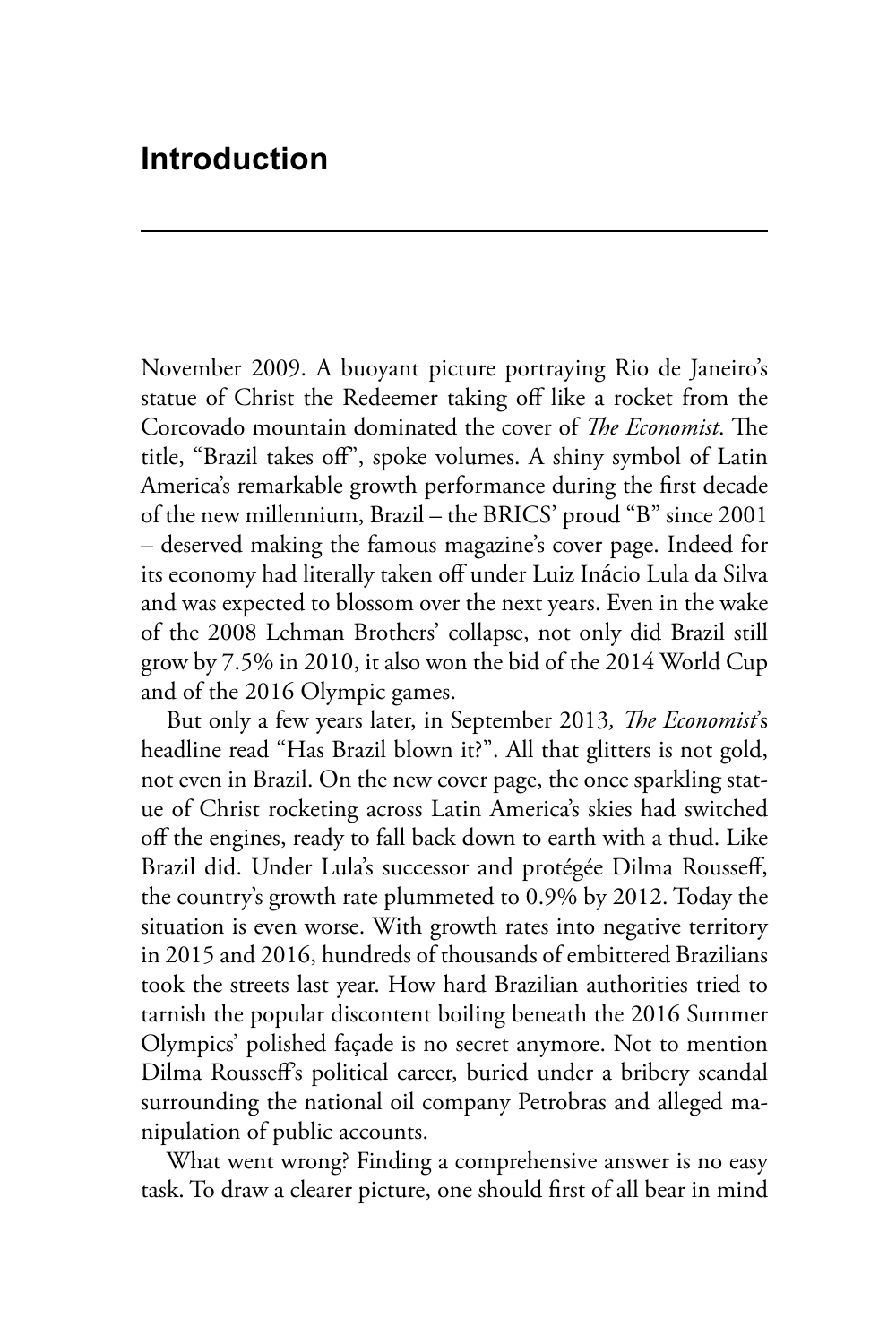that the Brazilian case does not stand alone. Rather, the rise and fall of Brazil (a *voo de galinha*, a chicken flight, as Brazilians describe it) is just a piece of the broader Latin America puzzle.

At the dawn of the new millennium, the whole region – and not only Brazil – started to emerge as an interesting laboratory of new ideas and unpredictable political experiments. Left-leaning governments achieved significant electoral victories on the back of popular discontent about the negative effects of the neo-liberalist economic models adopted in the previous decades. From Venezuela to Bolivia, to Ecuador and, to a lesser extent, Argentina and Brazil, a national-populist "pink tide" gained momentum. The political manifesto was crystal clear: the time was ripe to reverse privatizations, reduce poverty and income inequalities while fighting financial speculation and restraining dependence on foreign capital.

As ambitious as it was, this program did not appear unrealistic at that time: on the contrary, the great commodity boom driven by China's industrialization, in the context of an (apparently) healthy international economic environment, enabled governments to keep at least in part their promises. After all, in times of abundance, revenues can be distributed, some reforms can be implemented, poverty reduced, welfare and social programmes scaled up. The best recipe for populist leaders across the region to maintain their bond with "the people". Despite rising concerns about the sustainability of such measures, popular support was still high and populist leaders seemed firmly in the saddle.

All this rapidly changed when China's economy began to slow down and the commodities bubble burst. In a nutshell, the "pink tide" ran out of energy, as did the commodity revenues needed to redistribute wealth and gain political legitimacy. This is where the nice story came to an end and where Latin America stands today. Economies growing at a steady pace for several years are now declining at an alarmingly fast pace, with Brazil spiraling into recession and Venezuela in freefall. As a result, millions of people who had joined the ranks of the "new middle class" now run the risk of being swallowed by the poverty belts of their own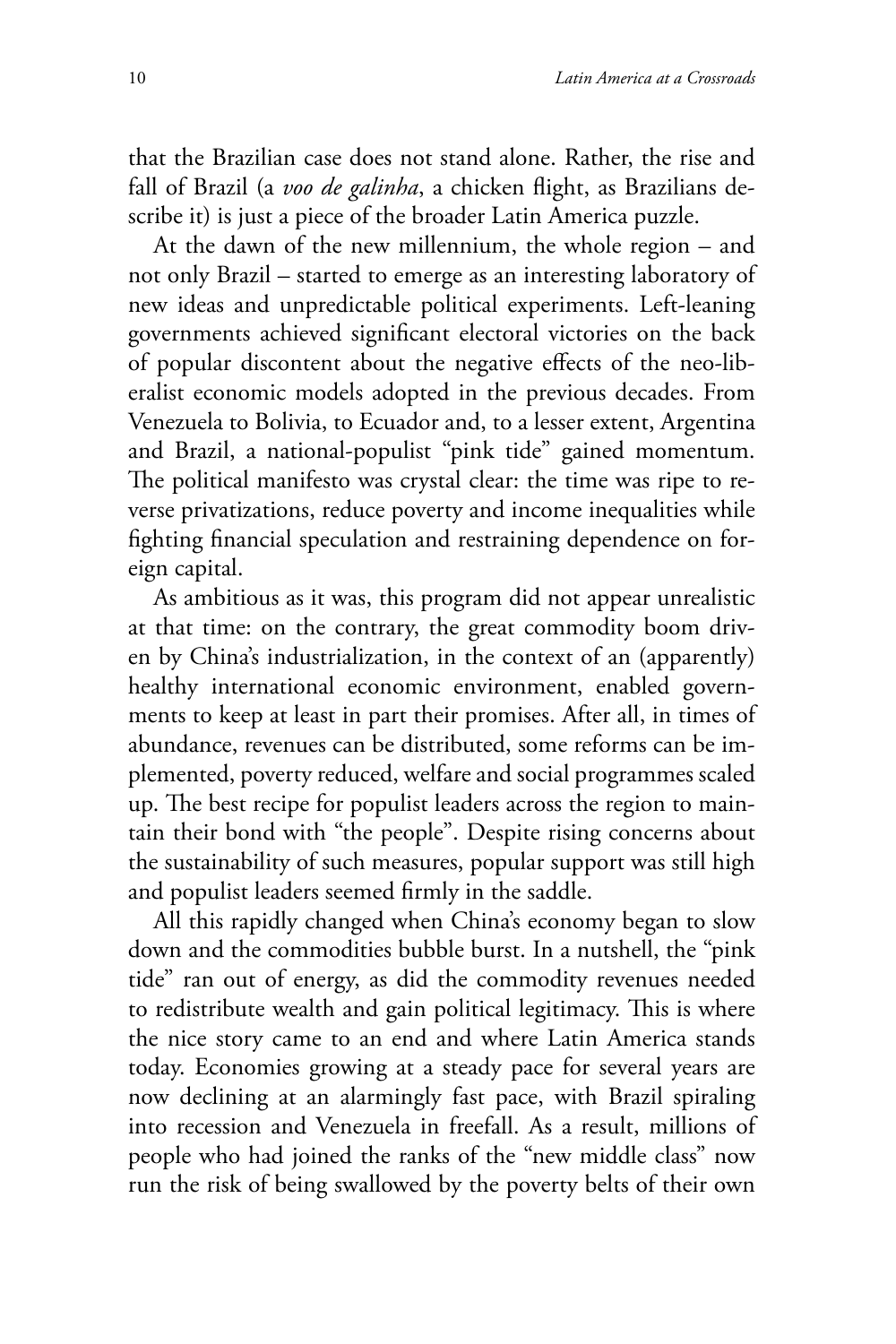country. Throughout the region, populists have lost their ability to attract people and, politically, they are in retreat, dismissed by electoral defeats, political turmoil and/or charges of corruption. Their promises of an equitable society through an apparently never-ending redistribution of wealth crashed against the reality of shortsighted and unsustainable policies.

Today Latin America is at a crossroads, struggling between the end of a *golden age* and the beginning of a new order. And this "great transformation" is precisely what this volume is all about. Leading international scholars and experts scratch beneath the surface of such transformation to have a clearer glimpse of what the future holds for Latin America.

Loris Zanatta's introductory chapter guides the reader through a detailed overview of the manifold reasons that explain the "crisis of populism" affecting the whole region today. On the one hand, populism has simply lost its exceptional nature and appeal by participating in the game of democracy. On the other, it is challenged by the rising expectations of the new middle-classes, and especially the younger generations, demanding more opportunities, efficiency and inclusion. Above all, Latin America's populists have lost their links with their traditional social base, the very *pueblo* they had promised to emancipate from poverty and exclusion: poverty is on the rise again, and so is social exclusion of the most disadvantaged. Evoking the "external threat", the USA and its *golpes*, would be of no use anymore, since the United States is simply not perceived as a threat (the effects of the Trump administration remain to be seen). However, the author concludes, a new opportunity is arising for Latin American democracies: the end of the populist phase might open an unprecedented – and to some extent promising – era, marked by a more pragmatic and less ideological, more rational and less emotional political paradigm.

With a view to drawing an even clearer picture of this situation, Peter Schechter and Rachel DeLevie-Orey's second chapter examines the dramatic changes the region has undergone during the last two decades and its current shift away from leftist and populist movements. In this process, the main and most urgent issues that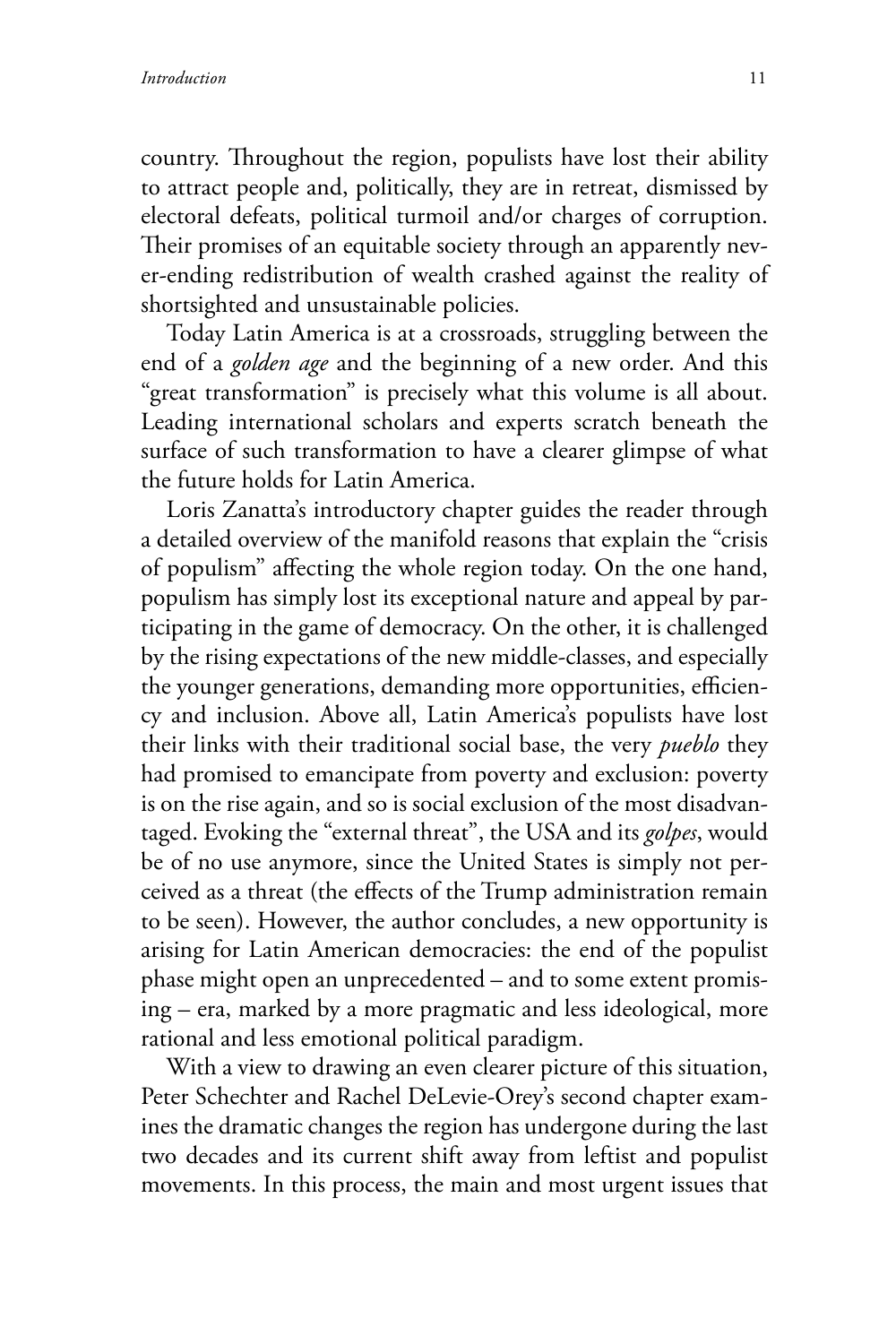will drive the region's global engagement and dominate relations with outside actors for the foreseeable future are the need to resume economic growth, improve business climates and encourage major investments in infrastructure. This is why, contextually, the region's leaders will have to deal with several sensitive matters, such as: regional integration; the growing relationship with Asia and with China in particular; the endemic problem of political corruption and impunity; the struggle against organized crime; and, last but not least, security cooperation, peacekeeping and the prevention of natural and humanitarian catastrophes. As Latin America is opening up to the world, the West – and Europe above all – should grasp the economic, political and social opportunities the region offers today. The sooner the better, as new alliances with Asia might just be around the corner.

"How can Latin America return to grow at high rates in a scenario of lower commodity prices?" is the crucial question of Antonella Mori's chapter. The author offers an in-depth analysis of the rationale behind Latin America's weak economic performance in recent years. While the internal factors are the result of a mix of bad economic policies and political/institutional crises (which might be overcome in the near future), external factors are here to stay, as they depend on mid-to-long-term processes (the sharp global decline in commodity prices and slowdown of the Chinese economy). A prospect that requires a comprehensive rethinking of Latin America's economic models. Bearing this in mind, the author describes the mandatory changes and measures to bring the continent back to satisfying growth rates, while preserving its social achievements and emancipating it from dependence on commodity markets. A new Latin American economic model is possible. In particular, it should build upon greater regional integration, intraregional trade, specialization in high value-added products, institutional reforms and the fight against corruption. Needless to say, this should go hand in hand with new investments in education, research, innovation and infrastructure.

Along with the rise of the "pink tide", the beginning of the millennium marked another turning point: with the commodity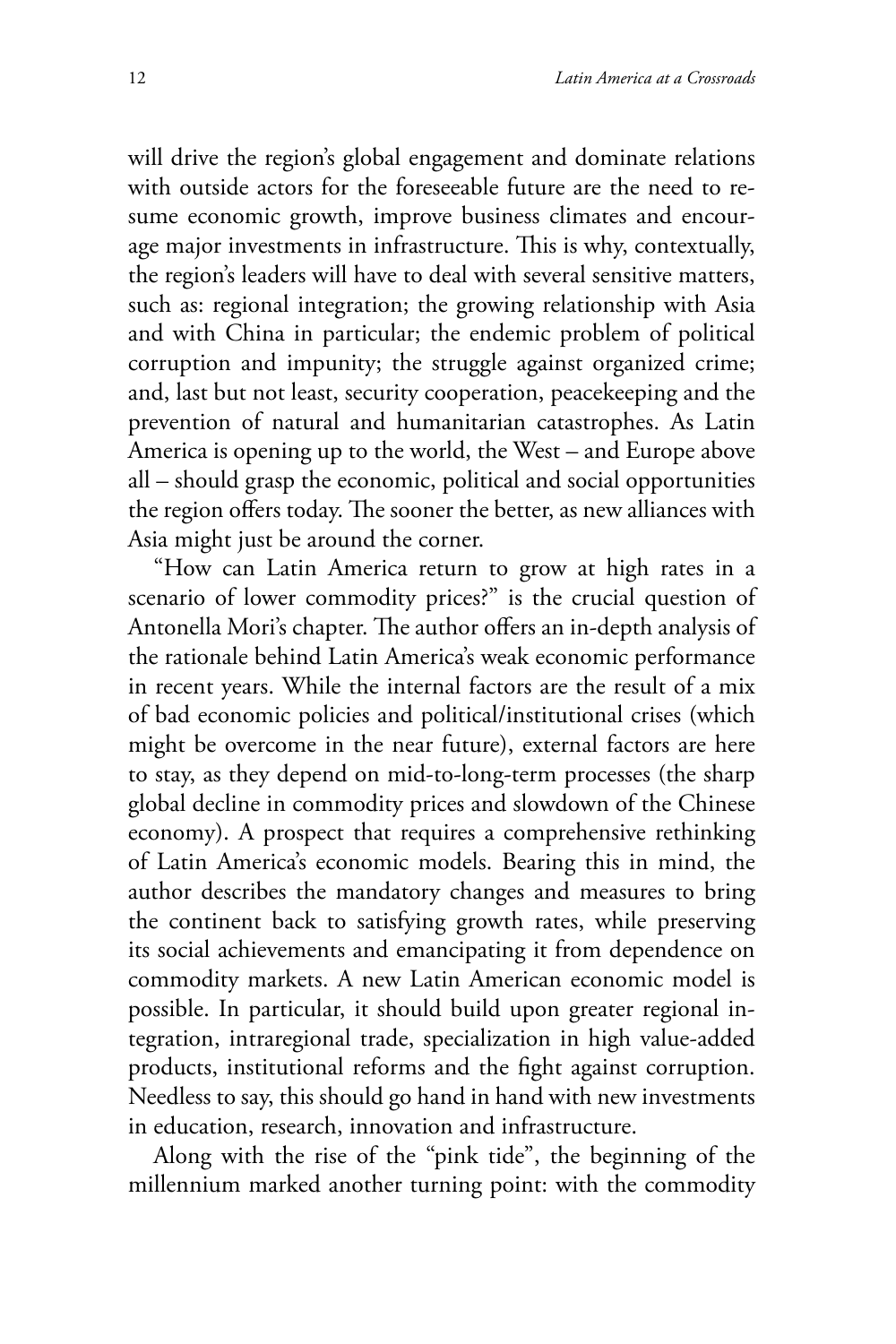boom, income inequality began to trend downward in most countries of Latin America, where it had sharply risen for decades. Measured through traditional inequality indicators, this positive trend apparently continued even during the years following the great global financial crisis of 2008 and 2009. But thanks to a number of alternative measurements (absolute inequality, top incomes and functional inequality) and indicators covering areas other than income (education, basic services, housing and new technologies) Alicia Barcéna's chapter gives us a more nuanced view of this rosy picture. Although some improvements were certainly made – not only in income distribution, but also in public transfer policies and distribution of labour earnings – in absolute terms inequality is not falling but rising in many countries of Latin America, and there has been no widespread increase in the GDP share of earnings. Taking stock of these findings, this chapter offers a number of policy suggestions for decision-makers in the region to move not only towards greater equality, but also to restore a "moral" pre-condition needed to reverse Latin America's current crisis: a culture of equality.

Shifting the spotlight to energy, Lisa Viscidi and Rebecca O'Connor's chapter analyses the impact of the sharp decline of oil and commodity prices in terms of economic growth, political stability and, most of all, resource nationalism. In fact, its destabilizing effects might already have engendered a general shift of the political climate throughout the region: away from state-led economic models and towards the support of more market-oriented economic policies. The countries that increased state control over the oil sector during the "commodities supercycle" of the last decade are now undoing those policies in order to draw private sector investment (Brazil and Argentina). Other countries (Colombia and Mexico) that had already introduced market-friendly policies before the current downturn are further liberalizing their markets. At last, even resolute nationalist incumbent politicians (Venezuela and Ecuador) will be forced to introduce reforms, since the economic crisis is rapidly eroding their political legitimacy. If the oildependent economies of the region wish to continue to use oil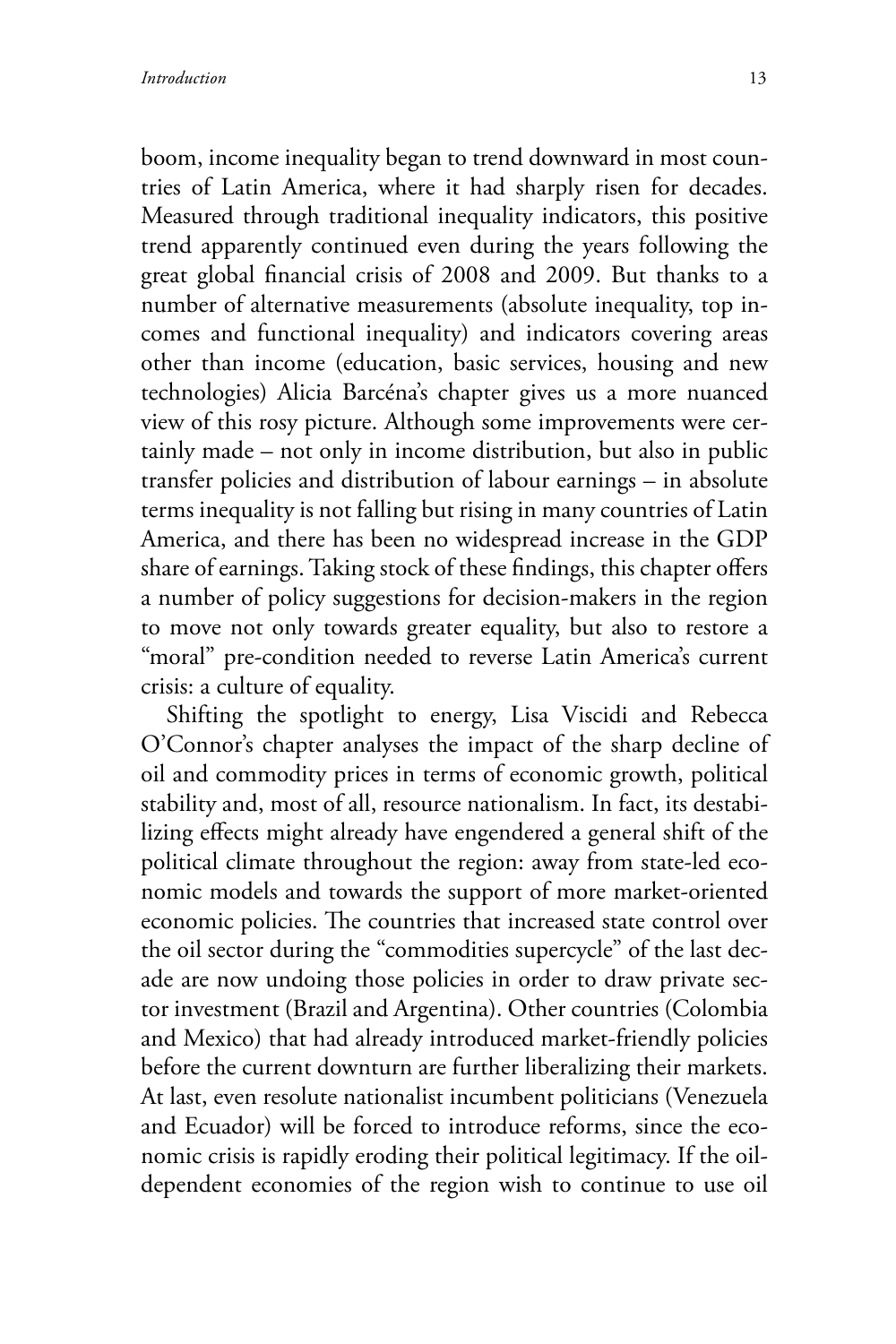wealth to achieve social and political gains – comparable to those of the "age of abundance" – they will need to make the energy sector more efficient and attract private investment. But they also need to look for alternative sources of revenues.

Along with the current economic and political crisis, another specter is haunting the Latin American region: organized crime. To be sure, it is anything but a new threat, it is an increasingly powerful one. Not only due to its well-known violence – as Aníbal Gutiérrez puts it in chapter six – but also (and maybe even more) because of its power to corrupt public officials and erode democratic procedures, taking advantage of the current crisis. To date, single national responses have proved insufficient in confronting this threat, as they tend to focus on punitive measures for small drug producers, distributors or consumers, while neglecting the need to provide more structural and wide-ranging answers to the challenge. However, this phase of momentous change for Latin America provides a unique opportunity to promote a more integrated and coordinated regional response to organized crime: a response that could play a major role in pulling Latin America out of the current crisis and making its democracies more resilient to an enemy that by now is widely perceived as almost "endemic".

It is striking that in times of increasingly inward-looking and discouraged countries in the liberal West, Latin America might be at the dawn of a new era. An era inaugurated with the retreat of populism and the need to replace inadequate, demagogic economic models. Is this an opportunity? Maybe. If the old liberal adage that "good politics make good economics possible, and vice versa" still holds true, Latin Americans – and the rest of the world – ought not to waste it.

> Paolo Magri *ISPI Executive Vice President and Director*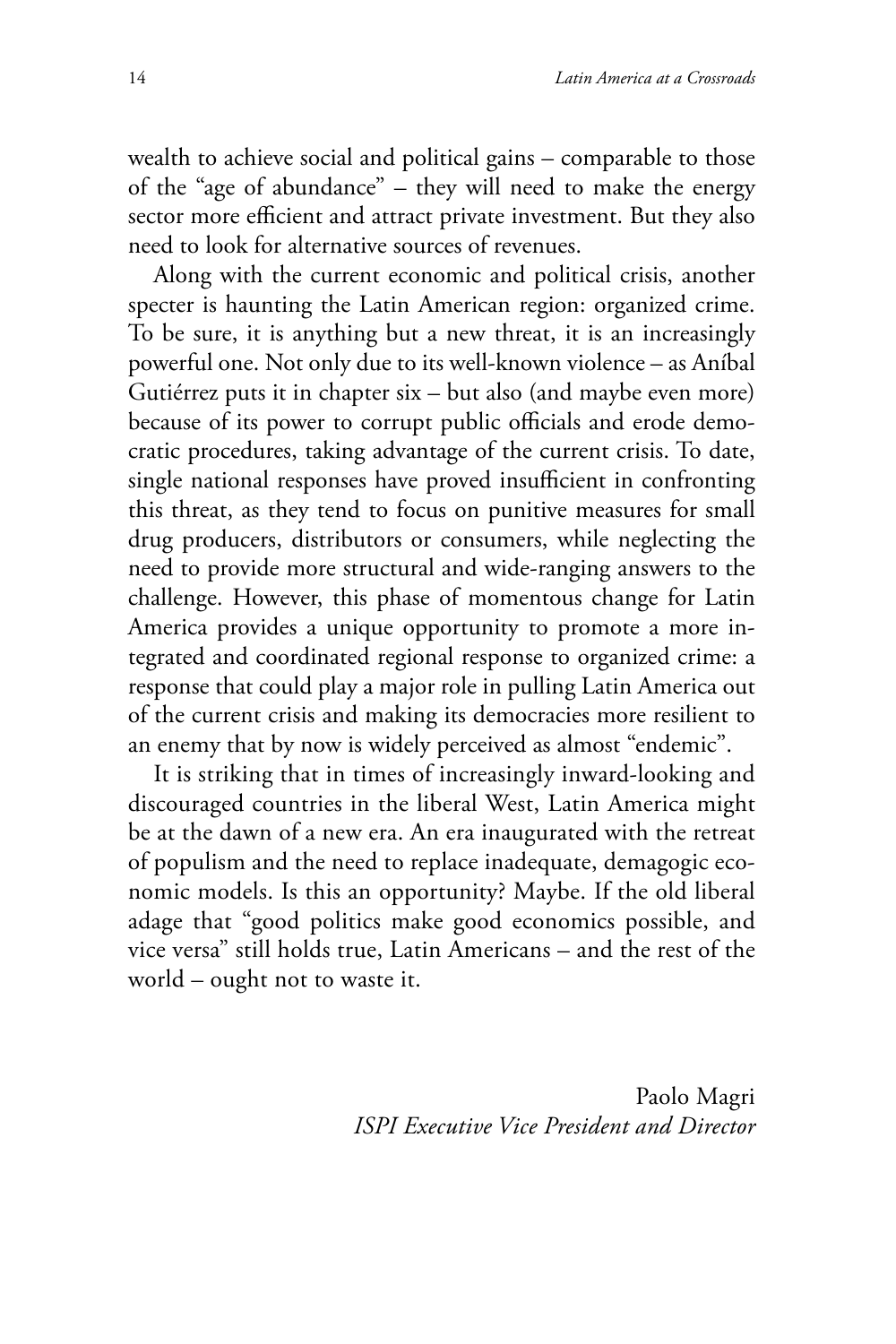## **1. The Pink Tide Recedes: Latin America Turns a Page**

Loris Zanatta

Stuck midstream, or at a crossroads; on a ridge: that is where Latin America stands today. What is the meaning of all this? Where is the region heading? One can only wonder. As always happens, change is not affecting the whole area at the same time, or in the same way. Yet Latin America is at a political turning point. Facts speak for themselves: after two decades, the muchcelebrated pink tide is now in full ebb. Never mind the validity of the definition itself: I never subscribed to it. However, there is no doubt that Chávez's 1998 triumph in Venezuela, Lula's 2002 in Brazil, together with the 2001 Argentine crisis and the attempt to institute a Bolivarian area shattered the Washington  $\rm{Consensus^1}$  that some regarded as the meeting point between a free market economy and a social democratic model. The political significance of all this was obvious: many in Latin America felt straitjacketed by representative or liberal democracy, or they fully outgrew it. As in the past, an anti-liberal reaction followed the spread of liberal values to the region within a single decade. People called for an alternative form of democracy: a direct and participatory one, in a word, a populist one. Such democracy claimed to include the *pueblo* as a shared community, the keeper of an eternal, unanimous identity. As such, the *pueblo* was impervious to political and ideological pluralism, which it saw as a threat to its integrity and virtue. Of course, not all governments have been equally hostile to the ideal of liberal democracy and its institutional features. Lula and the Brazilian Workers Party,

<sup>&</sup>lt;sup>1</sup> F. Panizza, *Contemporary Latin America: Development and Democracy beyond the Washington Consensus*, London, Zed Books, 2009.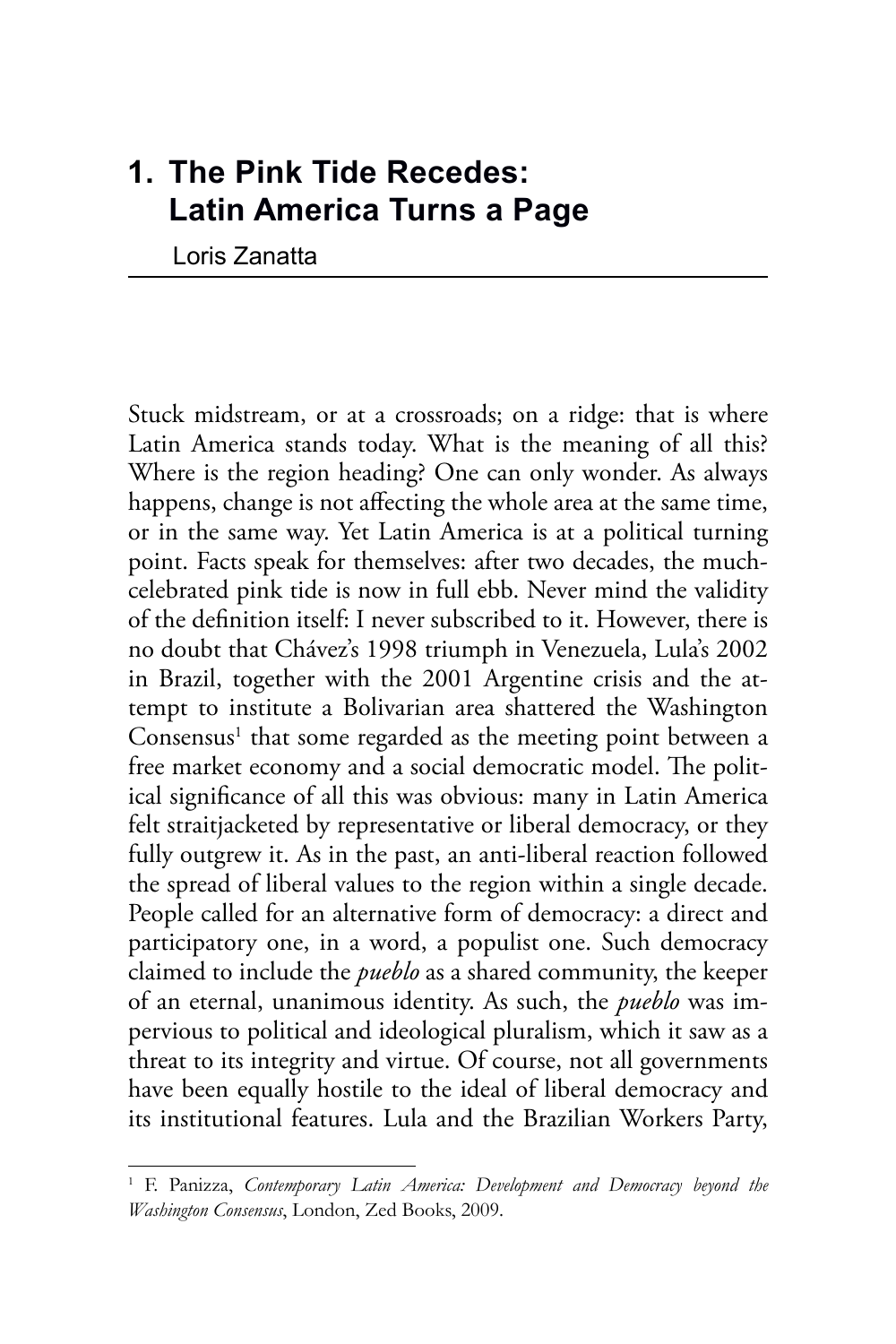just to name the most important example, never questioned it. Nevertheless, this new era was marked by the return of anti-liberal tropes, as its key players strived to follow in the footsteps of the great Latin American populist regimes, from Peronism to Castroism.

Such was the predominant – albeit not unique – mark of the first decade of the century. Today's landscape is totally different: a dense chain of events points at a new swing of the regional political pendulum, this time from a national popular pole to a liberal democratic one. It is not a one-way movement, and it is possible that some countries will move in the opposite direction. There is even the chance that, in the future, the pendulum will swing back. But the main trend is the decline of populism. Just like the Argentine crisis appeared to be signaling the end of the neoliberal era to many, the everlasting Venezuelan crisis is the death-knell for populist governments. Evidence of this trend keeps piling up. Chavism is drowning and to remain afloat it can only disregard elections (the tool of people's sovereignty), which in the past were its main claim to legitimacy. The remaining members of the Bolivarian front are trying not to sink as well. But the main trend is the decline of populism. In Ecuador, social conflicts and electoral defeats in a number of cities have convinced Rafael Correa not to attempt being reelected in 2017 and to hand his power over to a successor. In Nicaragua, Daniel Ortega is now behaving as a typical *caudillo* drawing on a powerful familial and clientelistic network. Even in Bolivia, where Evo Morales' success is undeniable and the leader still enjoys widespread popularity, the end of the cycle may be drawing nearer, as evidenced by unforeseen electoral defeats, both in municipal elections and in the referendum with which Morales hoped to open up a path to reelection. And then there is Cuba, where the stale political regime pales in comparison to the stamina of its people, all the more so as the country opens up and the private sector grows<sup>2</sup>.

<sup>2</sup> C. De la Torre, C.J. Arnson, *Latin American Populism in the Twenty-First Century*, Baltimore, Johns Hopkins U.P., 2013.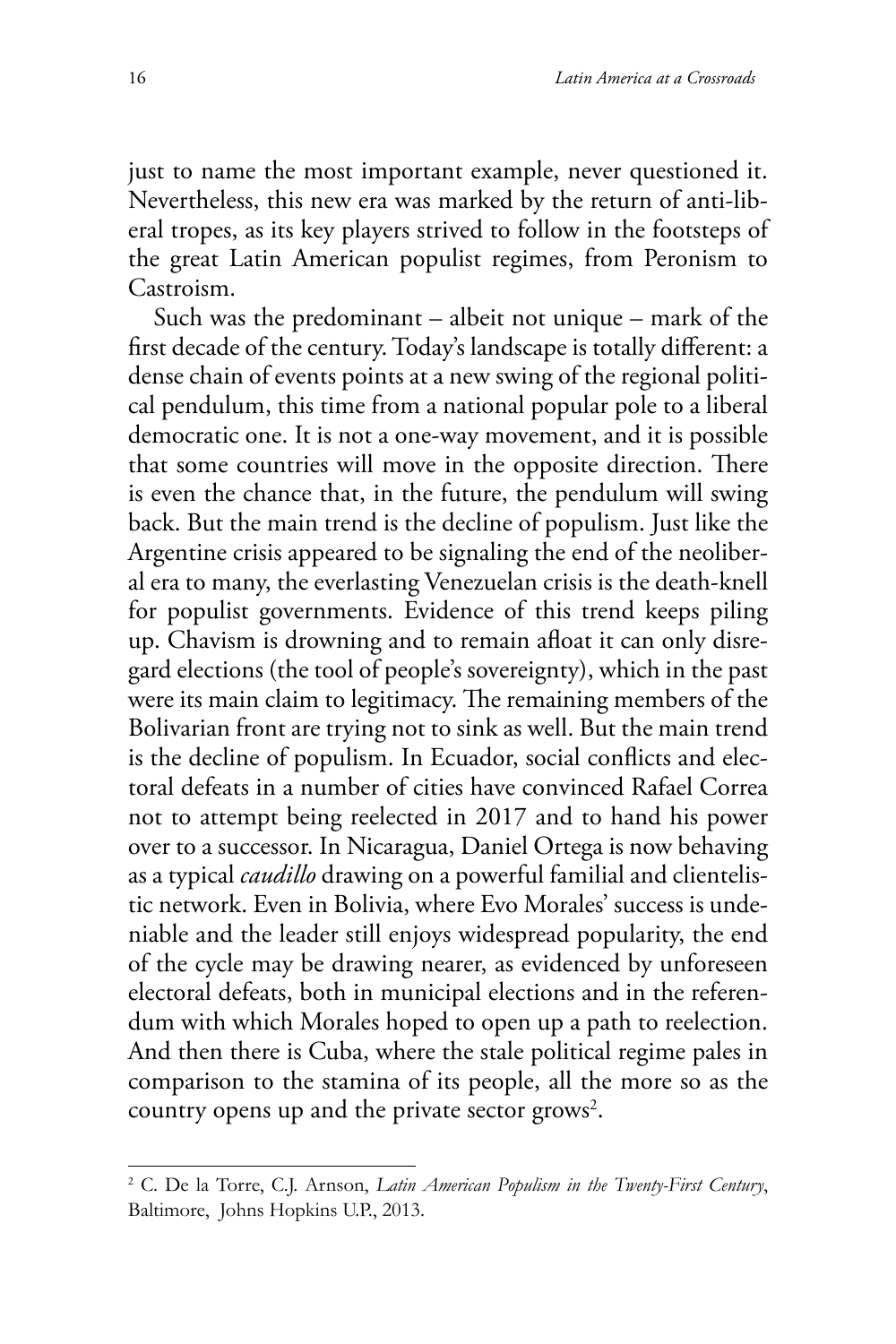However, it was the major South American countries to have set the tone for the latest regional political trends. In Argentina, Mauricio Macri defeated the Peronists and is now trying to restore credibility in republican values and the liberal democratic system, undermined by years of Kirchnerism. In Brazil, meanwhile, the Workers' Party was brought down by corruption. While it never identified itself as a populist party, it often lent populist governments in other nations support and protection. While one can doubt that the series of events that brought down Dilma Rousseff was either juridically legitimate or politically wise, subsequent local elections dealt a heavy blow to Lula's party, sanctioning its loss of consensus and its political crisis, pushing Brazil away from the national popular front. Add to this the outcome of the latest Peruvian elections, where Pedro Pablo Kuczynski, the candidate most committed to liberal-democratic values, emerged as the winner. Furthermore, consider Colombia's failed peace agreement referendum that, on the one hand, jeopardized the peace process, but on the other revealed Colombians' unambiguous hostility towards the Revolutionary Armed Forces of Colombia (FARC), a movement that constantly flirted with populism.

An underlying trend runs through this long chain of events. Regardless of one's opinion, it signals the crisis of populism<sup>3</sup> and the opening of a new era. Liberal democracy, ever the Cinderella of Latin American history, and the "sick man" of our times, has finally the chance to put down new roots in a region where it seldom enjoyed solid ground.

#### **Why the wind veers**

So why did the political wind shift? Why are populist regimes in crisis? Populism is such a well-rooted feature in regional political systems that its crisis makes one wonder whether we are

<sup>3</sup> P. Barbieri, "What is Killing Latin American Populism?", *Foreign Affairs*, June 2016.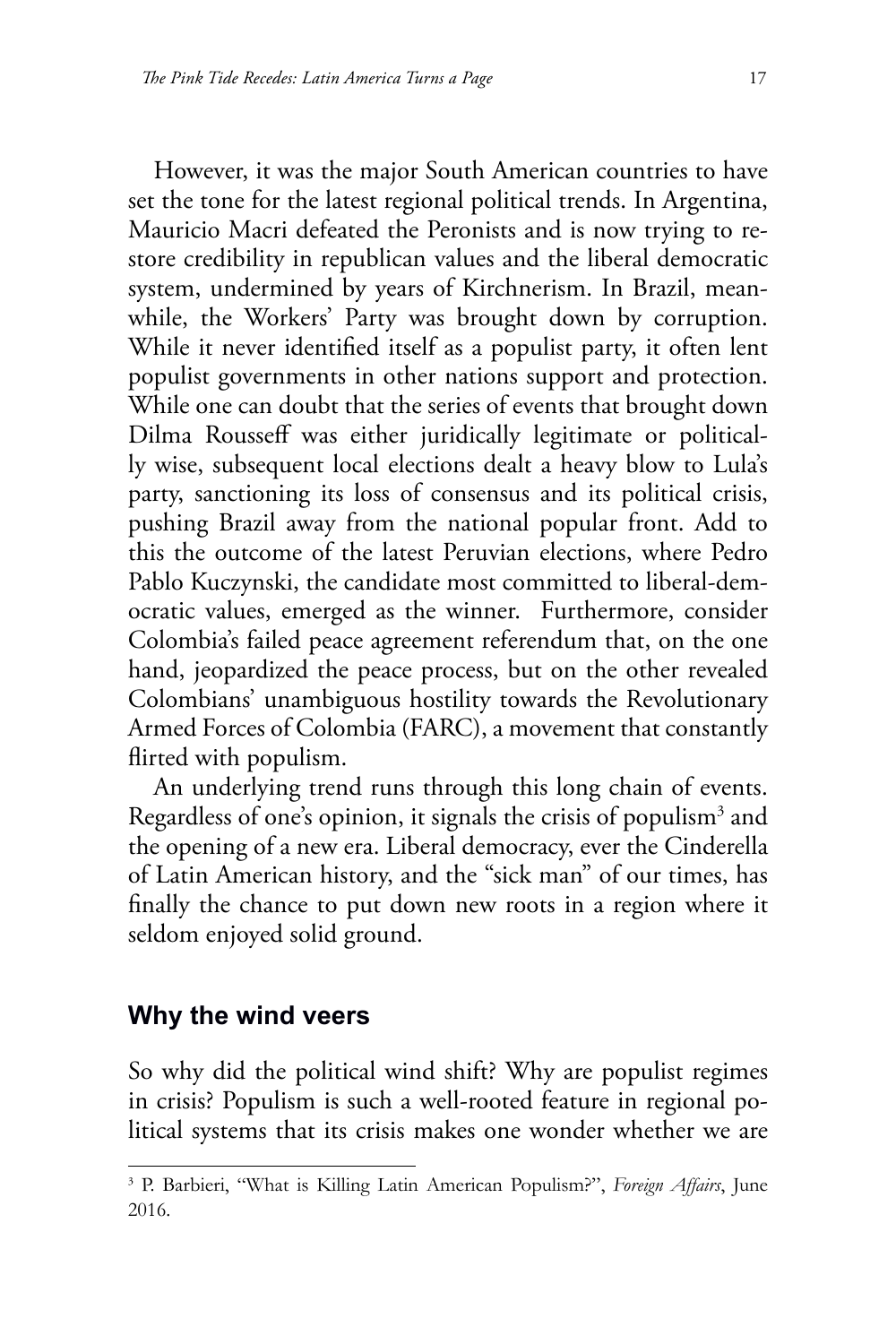witnessing a physiological decline or long-run, structural change. It would be tempting to play down the scale of the phenomenon and trace everything back to well-known and tangible reasons. First of all, the abrupt turn of the economic cycle. It would be understandable and somewhat legitimate. As the *década dorada* draws to a close, one can only expect a political change. It was long overdue for Latin American governments to prepare for the fall in commodity prices, after their long-lasting stellar performance thanks to Chinese demand. Thus, the most robust economic growth the region ever experienced for a century fizzled out and died, as the recession set in: regional GDP was down in 2016, and economists do not foresee an outstanding recovery. At the same time, to argue that populist regimes suffer from anemic growth like any other government would be simplistic. It would be only fair to say that populist regimes pay a harsh toll for squandering the huge resources at their disposal. When one removes Venezuela and Argentina from regional aggregates, macroeconomic indicators turn from negative to mildly positive. It is not surprising that voters punished those two governments' awful performances $\rm ^4$ .

To really gauge the extent of the crisis, we must judge populist regimes on political and social grounds, where they have always proved stronger. Since its inception, populism pitted the liberal concept of democracy based on the separation of powers, individual rights, and an open society against the defense of "social justice". A powerful concept, albeit vague and controversial. Such a noble purpose called for the use of any means necessary, including the violation of the rights of minorities, the concentration of power, the inhibition of free and fair electoral competition. Moreover, the price of present consensus-building was unloaded upon future generations through recourse to unsustainable redistributive policies. In the face of frail liberal democracies, with a narrow social base, populism had an easy time proclaiming its

<sup>4</sup> CEPAL, *Estudio económico de Amèrica Latina y el Caribe 2016*, Santiago de Chile, 2016.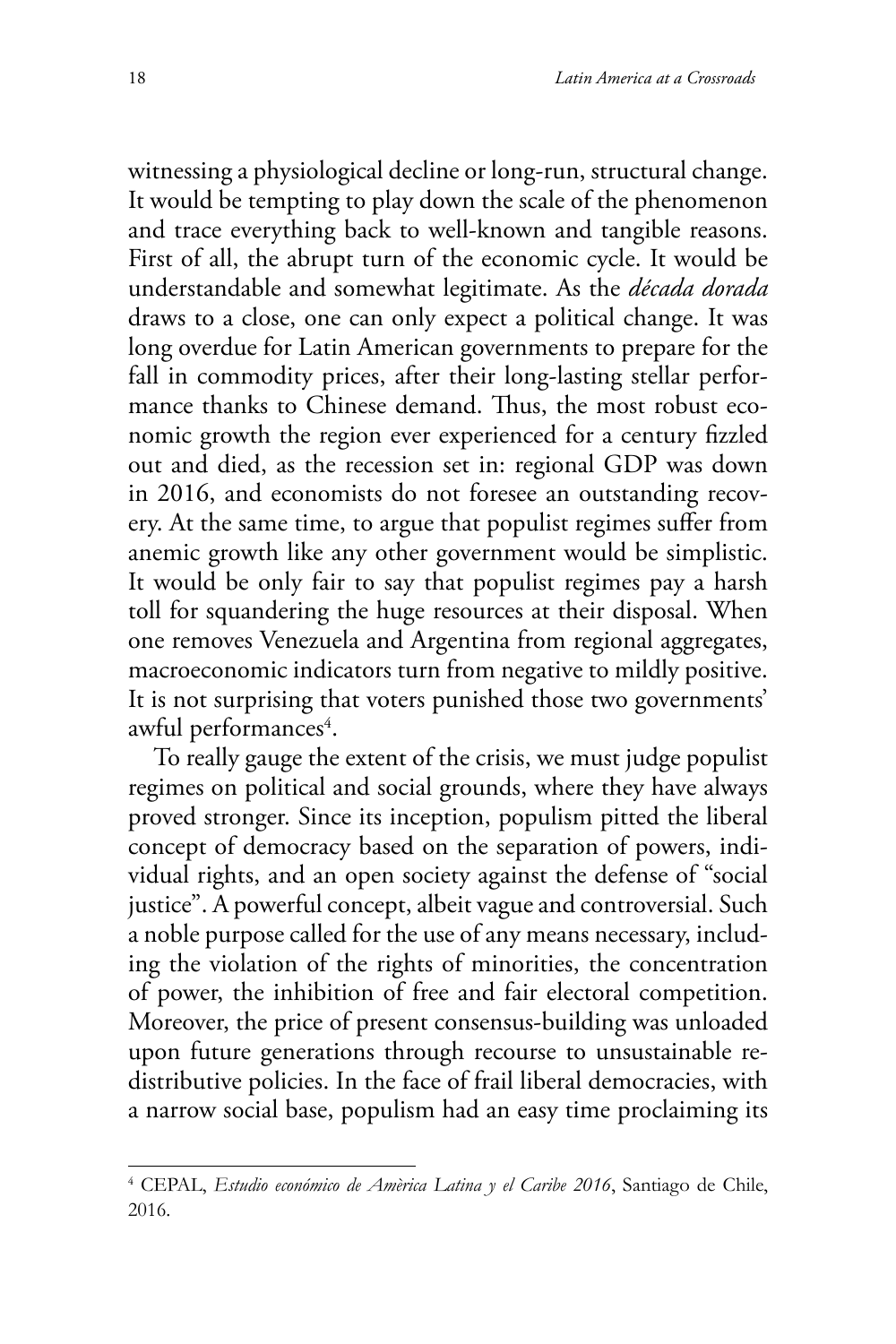*pueblo* as the only legitimate *pueblo*, the vessel of national identity, the personification of virtue against oligarchs imbued with foreign ideas. For a long time this was a winning argument: it managed to turn the normal political dialectic into a Manichean fight between the people and the oligarchs, the nation and the anti-nation, good and evil, and it allowed populist regimes to win election after election. This was both due to its actual ability to give voice to the huge share of the population who felt left out by liberal democratic parties and to the fact that, once in power, populists concentrated financial and political resources and thwarted the opposition. This same pattern was followed by Peronism, by the Mexican Institutional Revolutionary Party, by Cuban Castroism (to the point that it banned competitive elections), by Chavism, and so on. This often led to an inextricable dilemma: where populists won, democratic institutions were distorted to the point that they could not ensure fair political competition; where populists lost, sometimes via coups, no liberal democracy could muster sufficient popular support to stand on its own. This gave rise to a chronic swing between populism and militarism<sup>5</sup>. However, this time the very core of the populist narrative appears to be falling apart at the seams. It would be a momentous change, albeit a change that could take decades.

What is weakening the longstanding populist narrative, once so powerful in defeating liberal democratic discourses, to the point of derailing it? Briefly, it could be argued that over the past thirty years Latin America went through a number of changes that little by little chipped away at the populist narrative's credibility and its ability to explain the world. These changes are multidimensional: it is, therefore, key to expand upon the political and social sides of the equation, and their impact on political culture. Taken together, all these help explain the progressive inadequacy of this narrative, and its increasing and unprecedented exposure to resounding defeats.

<sup>5</sup> L. Zanatta, *El Populismo*, Buenos Aires-Madrid, Katz Ed., 2014.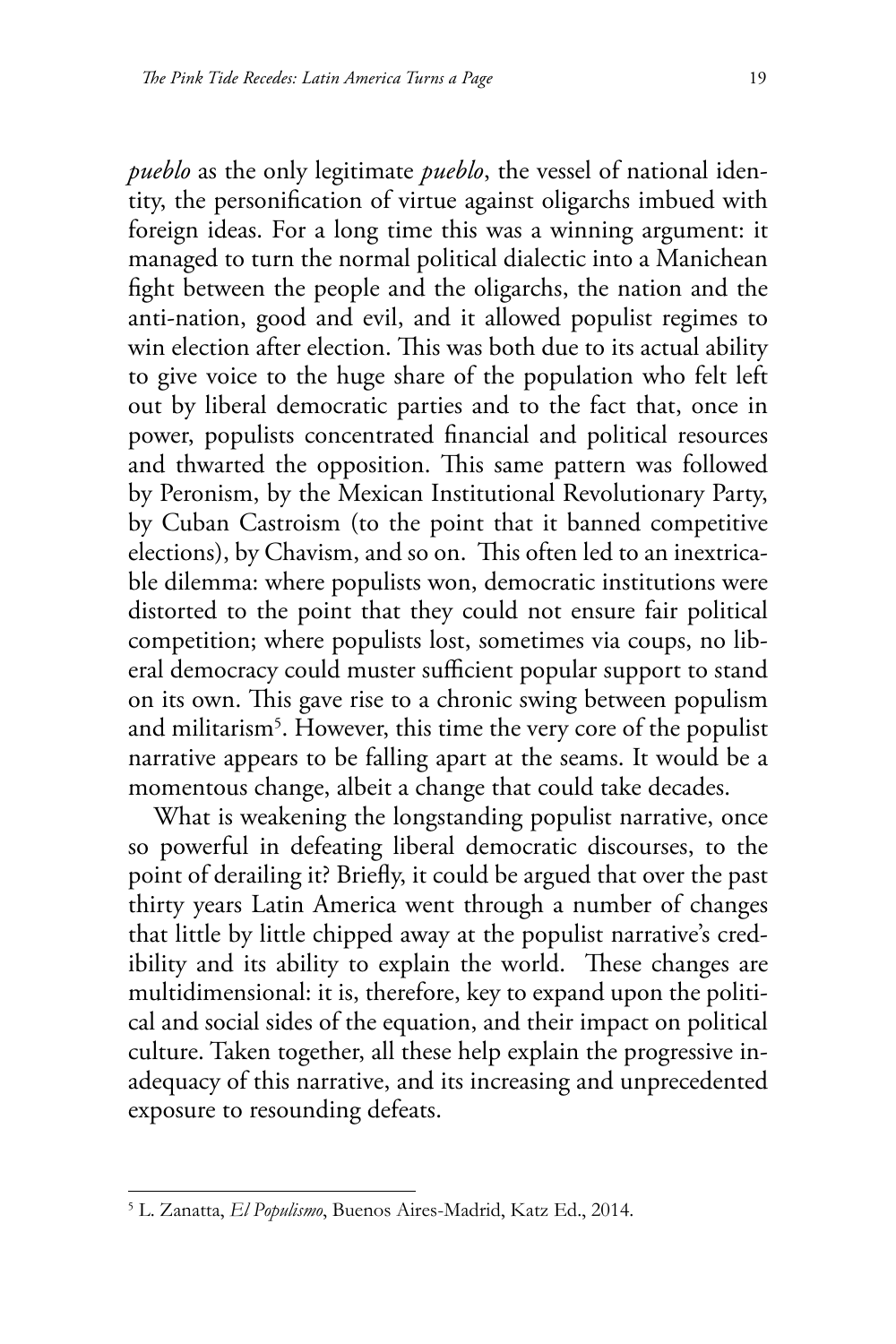#### **Populism without the people**

Let's start from political changes. The first and most important – so glaring, and thus often overlooked – is the diffusion and the stable preservation of representative democracy systems by Latin America as a whole (except for Cuba). It would be shortsighted to deny that these democracies are often marred by mediocre or even insufficient institutional quality, and that there is a deep chasm between Chile's and Uruguay's long-run, high-quality democratic systems and the inefficient and arbitrary systems of so many other countries<sup>6</sup>. To be clear: the liberal democratic system has come a long way in the whole region, but way too often it only acts as an unstable *façade* under which ancient patrimonialistic habits, of remote Hispanic heritage, thrive. As the story goes, if you rule in the name of the people, those same people validate your use of power to reward who is loyal and punish who is not. Limiting this power is tantamount to an attack on the sovereignty of the people that are governing through you. Widespread corruption is nothing but the innate reflex of this heritage. These forms of democracy have been kept afloat in times of abundance, when there were enough resources to coopt clients and buy consensus. But now that resources are scarce the day of reckoning has come. We are now able to tell who took advantage of those times of abundance to lay solid, institutional foundations, and who simply tried to bottle up political abuse and sell it as democratic wine. Now more than ever, Latin American democracies must prove their worth: their mere existence is not enough anymore.

On the other hand, the institutional dynamic of representative democracy triggered a virtuous inertia that slowly but steadily shaped the behavior of political actors. This is the key change. Such inertia often prevented populist governments from amassing as much power as they did in the past. It ensured a higher

<sup>6</sup> D.H. Levine, J.E. Molina, *The Quality of Democracy in Latin America*, Boulder CO, Lynne Rienner, 2011.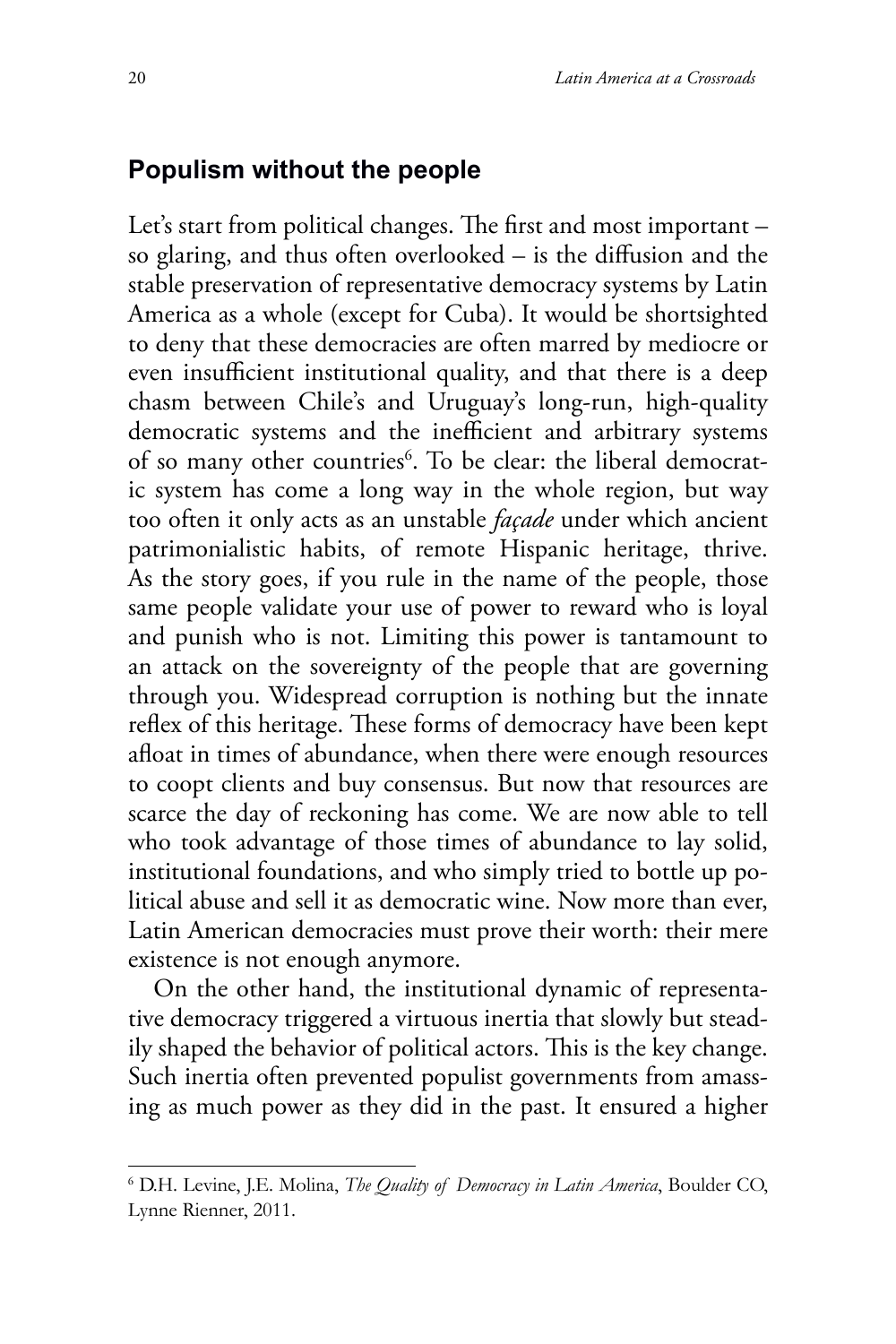degree of autonomy at different state institutions, so that they could exert greater control on government power itself. It favored a more pluralistic public debate that governments could not suppress without having to deal with the consequences. Finally, it sanctioned the multi-party system as the only legitimate political system and established the need for elections to be free and fair. It may not seem much, but it is, and it explains why populist movements had to change, so much so that today they cannot dismiss liberal democracy and, by living within it, they end up internalizing some of it<sup>7</sup>.

Such inertia partially eroded some tenets of the populist mantra. First of all, it challenged the idea of democracy as a social reality, independent from the political and institutional framework, its "pure form" denounced as a misleading superstructure. Liberal democracy bestowed upon politics the autonomy and dignity that populism used to deny it. The very concept of "social justice", over which populists always claimed a sort of monopoly, moved from being a dogma to a subject for debate. Secondly, the daily practice of liberal democracy, with its customs and networks, its constant recourse to negotiation and compromise, partly defused populism's Manichean penchant. It juxtaposed new actors to the classic narrative opposing the *pueblo* to oligarchs, it added new colors to its stale black-and-white palette, it nuanced the political debates that populism reduced to crude religious wars, and by doing so it laid the foundations for a more complex and rational political life. Finally, as liberal democracy endured, it pushed populism to play its own game. This was most evident in Venezuela, where populism's authoritarian tension violated both the letter and the spirit of democracy<sup>8</sup>. But even there, Chavism stopped short of totally eradicating democratic institutions, so much so that it suffered electoral defeats. In most other cases, the customs and institutions of representative

<sup>7</sup> Y. Mény, Y. Surel, *Populismo e Democrazia*, Bologna, il Mulino, 2002.

<sup>8</sup> C. De la Torre, "In the Name of the People: Democratization, Popular Organizations, and Populism in Venezuela, Bolivia, and Ecuador", *European Review of Latin American and Carribean Studies*, no. 95, October 1993, pp. 27-48.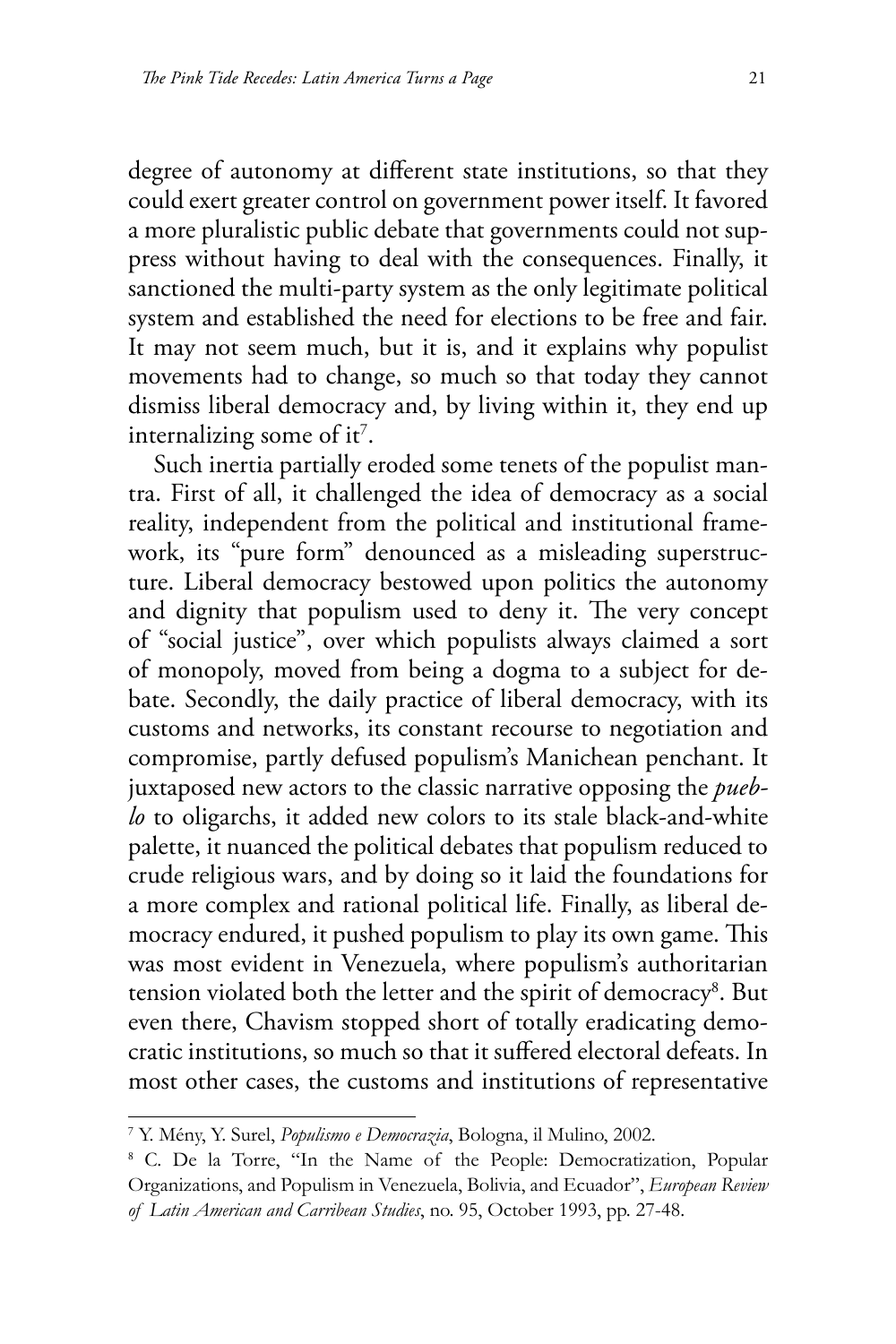democracy forced populist movements to recognize constitutional boundaries and rules. All this brings us to a simple but important conclusion: while populist movements grew up believing themselves different from everybody else (not just parties among parties but the repositories of the people's morality, and therefore superior), by taking part in the liberal democracy game, such movements lost their one-of-a-kind quality to become political actors like any other. Willingly or not.

But there is more. In the past, when populist regimes seized power, they used to ring-fence it in order to prevent others from challenging it. Alternatively, they were overruled by the army. This way, what they would lose in power, they would gain in prestige. Given that their downfall wasn't due to an electoral defeat, but to an abuse of power by the military, this strengthened their standing as "avengers": their mission to unshackle the people had been prevented only by brute force. People's judgment of their government's legacy was wiped out by the fact that they were not allowed enough time to make the dream come true. This proved to be true for Apra in Peru, Acción Democrática in Venezuela, the Peronist parties in Argentina, the Revolutionary Nationalist Movement (MNR) in Bolivia, Jacobo Arbenz in Guatemala, and many others<sup>9</sup>. Unlike before, today democracy's resilience ensures that populist governments stay in power until the end of their term, and can be judged for what they have actually done. Identity voting loses ground in favor of more pragmatic, informed, and result-driven citizens. Reality tends to dispel the myth, so much so that, come election time, populist parties get punished more often than they ever thought could happen.

Speaking of elections: electoral defeats by populist movements, both at a local and at a national level, used to be rare for those Latin American regimes that until a few days beforehand appealed to the *pueblo* by claiming to embody it. These movements, the *pueblo*'s champions against greedy oligarchs bribed by

<sup>9</sup> M.L. Conniff, K. Roberts (eds.), *Populism in Latin America*, Tuscaloosa, University of Alabama Press, 2013.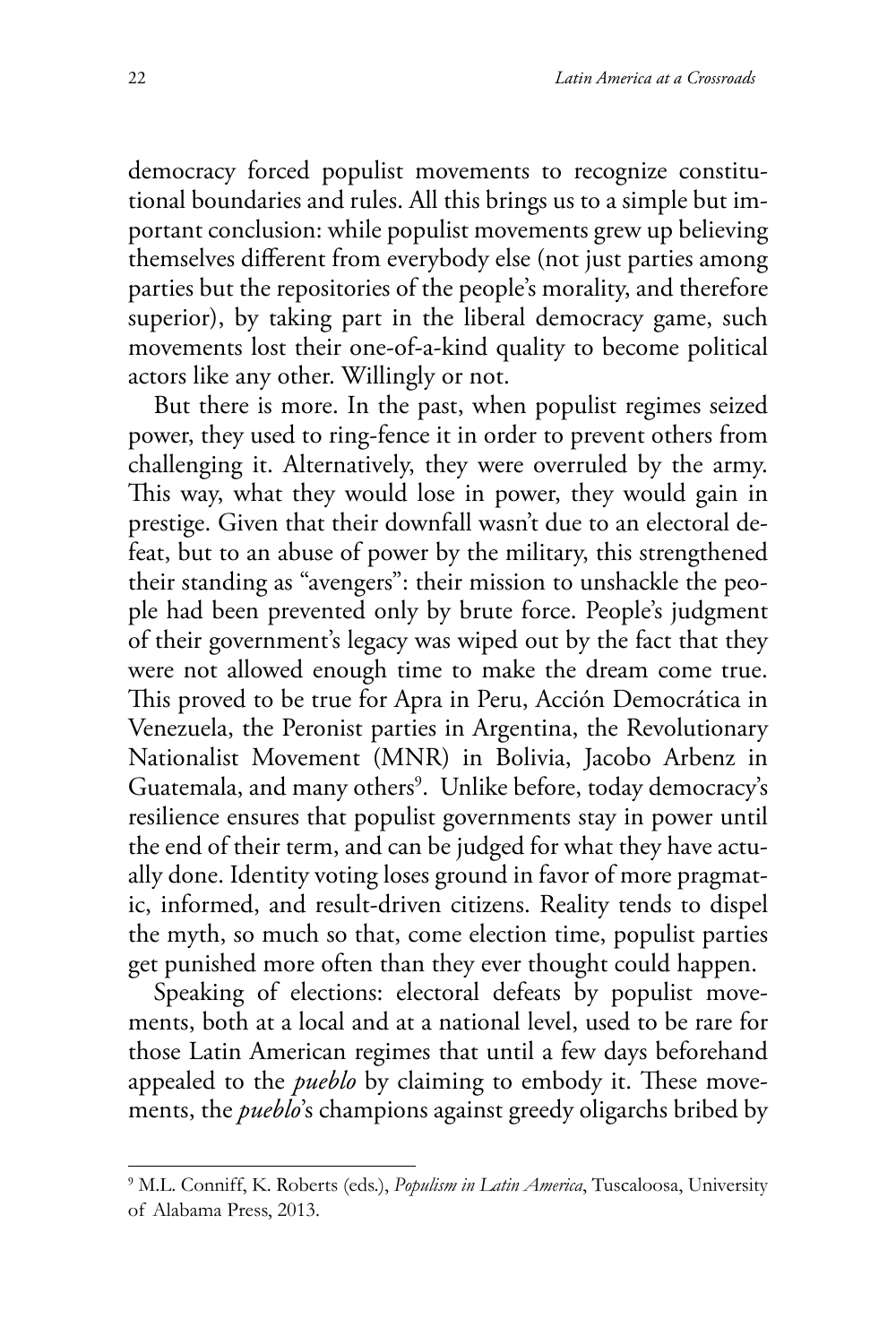foreign enemies, couldn't even dare to think about defeat. How could populism become the movement of a minority? Can populism survive if a country's citizens in a democracy do not match with its mythical image? What is populism without the people? No wonder that when confronted with electoral defeat, populists panic. In the 2015 legislative elections, Nicolás Maduro's party got only 30% of votes, but Maduro refused to concede and said he would continue leading along with the *pueblo* – as if the *pueblo* had not just turned its back on him. Cristina Kirchner never dealt with being defeated by – as Peronism put it – the oligarchy. How could an oligarchy turn into a majority and defeat her? Evo Morales conjured up conspiracies and plots to explain why Bolivians would not allow him to run again for election. If an oligarchy is no longer an oligarchy, the populists' *pueblo* is no longer the same *pueblo* as before. Populism as a Manichean archetype is wearing thin: its interpretation of reality does not suit the contemporary world.

#### **Has the** *pueblo* **(almost) vanished?**

If the traditional populist narrative is losing its grip, it is not just because of the democratic discourse but also because of social transformations. Granted, national and regional differences are such that generalizations are impossible. Having said that – and even admitting that the notion of a "middle class" is very often misrepresented and inflated in social mobility analysis – it can be argued that every polity in the region went through complex changes that will have huge consequences on political representation $10$ .

Consider the last decade: the figures expressing economic change and its social consequences speak loud and clear. By 2015, Latin American gross domestic product had grown by 35%; unemployment rates were down to 6%, an all-time low;

<sup>10</sup> CEPAL, *Panorama Social de América Latina*, Santiago de Chile, 2015.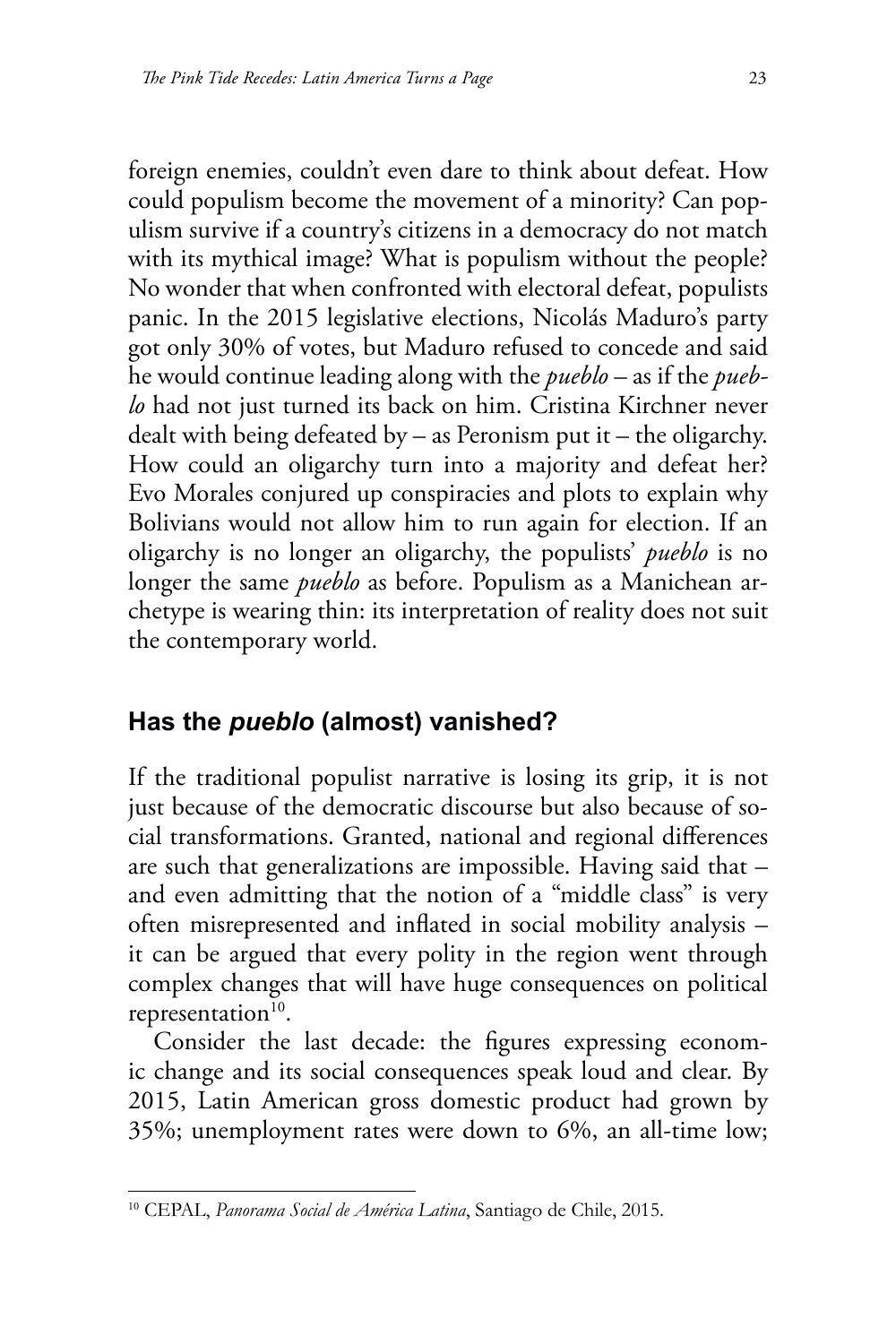the volume of international trade had doubled. This was coupled with marked social mobility, rising expectations, and a change in the relationships between social classes, generations, citizens, and institutions. For example, the share of college students went up ten points in seven years. Tens of millions of people were lifted up from poverty, which declined from 43.9% to 28.2%, and just as many paved their ways to a better future in what is still a little far from middle-class by European standards, but nevertheless grants them access to unprecedented goods and services. Even inequality – a sore point in Latin American society – is down 10 per cent thanks to state aid and especially to the effects of a more integrated labor market and higher wages.

Take note: these changes are not permanent, and they have their highs and lows. Latin America is still plagued by a huge informal labor market, low local productivity, high economic volatility, and vulnerability, especially among the lower-income classes<sup>11</sup>. More than one-quarter of the Latin American population – albeit with huge variation across social classes and countries – lives on the outskirts of legality, has no access to the formal economy and has no social welfare. It is a massive crowd that gathers in lawless and unsanitary suburbs, falling prey to the pandering of the *caudillos* and their patrimonialistic ways. However, it is a complex scenario with many contradictory effects that, taken together, are shaking the pillars of populist dogmas.

Of these effects, the first could be defined as "the crisis of rising expectations" and mainly affects the fastest-growing classes, who are well educated and live in urban areas<sup>12</sup>. They want more from democracy. They take democracy for granted and ask for more with no fear that it may tremble or fall. It was not so in the past. This is particularly true for the millions of young people who never experienced dictatorship in their lifetime and for the millions of citizens seizing all the opportunities the economic

<sup>&</sup>lt;sup>11</sup> OECD Regional Programme for Latin America and the Caribbean, Santiago de Chile, 13 October 2016,<http://www.oecd.org/latin-america/regionalprogramme/>

<sup>12</sup> [F.H.G. Ferreira](https://www.amazon.com/s/ref=dp_byline_sr_ebooks_1?ie=UTF8&text=Francisco+H.+G.+Ferreira&search-alias=digital-text&field-author=Francisco+H.+G.+Ferreira&sort=relevancerank) (ed.), *Economic Mobility and the Rise of the Latin American Middle Class*, World Bank editions, Washington, 2013.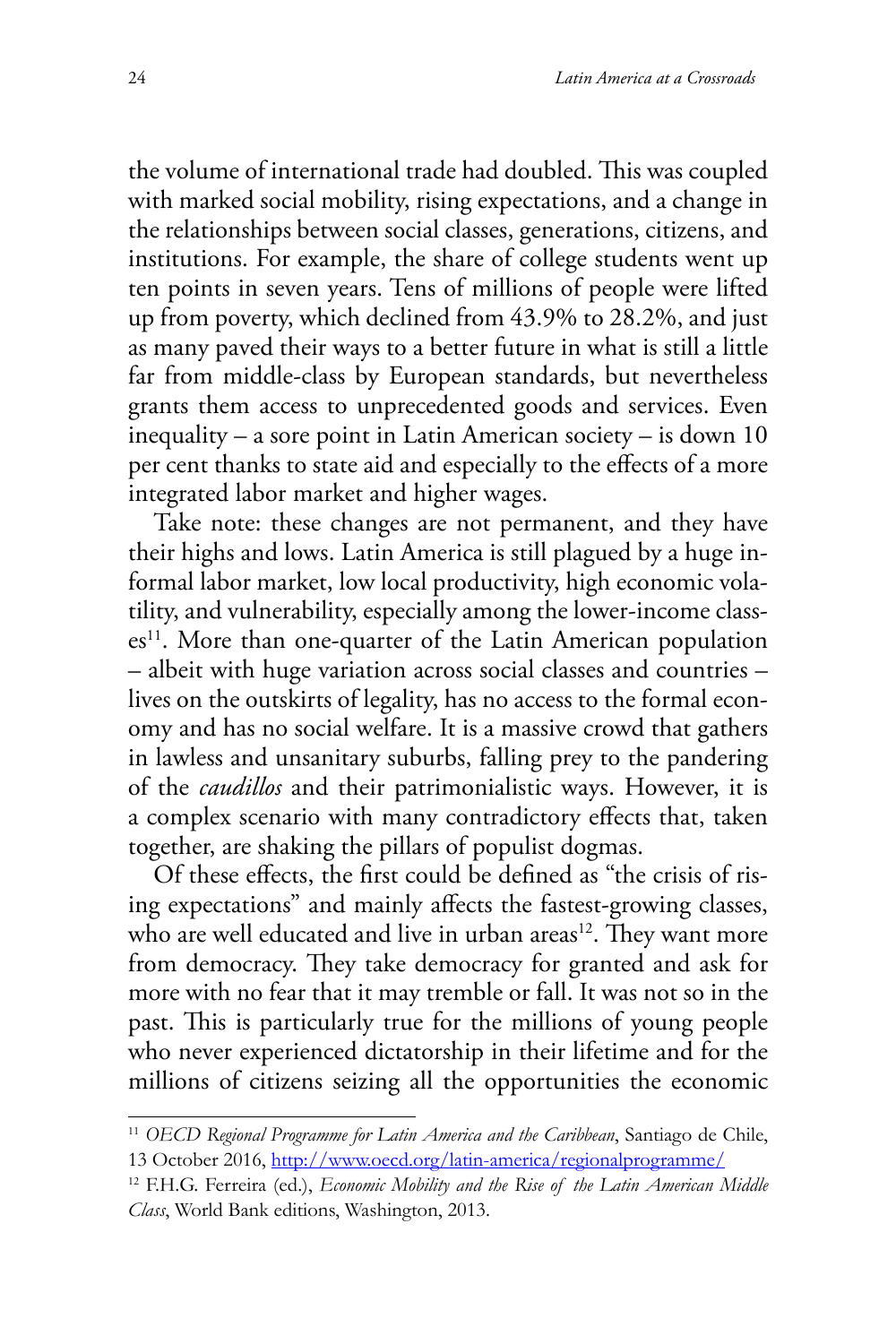boom of the last decade opened up. For all of them, democracy is not just voting rights. It also entails inclusion, opportunity, efficiency, transparency: all that is lacking from Latin American democracies today. For these citizens, the *pueblo* as a populist lure no longer evokes a close and homogeneous community waiting for salvation. They do not owe their prosperity to the state, nor to those who are in control of the economy. Their newfound independence shields them from the welfarism of the populist regimes and makes them prone to criticize the government: especially if – as is often the case – the state making those promises does not guarantee adequate public services, such as infrastructure, hospitals, schools, transportation. These citizens are fed up with clientelistic practices perceived as the reason for underdevelopment, inefficiency, injustice, and corruption.

There is a second way in which social changes can undermine populism. There is no doubt that populist regimes used to promote, in their own way, the rise of very specific social classes with whom they were strongly interconnected; but, as of today, they have lost touch with them. Populist regimes are simply managing poverty, overseeing networks of ever-poorer people. They are hindering the poor's emancipation, pushing them to the fringes of society. This is a very different world from the one where Mexican peasants could count on Lazaro Cárdenas or Argentinian workers could look up to Perón: Chavism and Kirchnerism are nothing like that $13$ . It is no coincidence that populist governments in Ecuador and Bolivia are faring much better: their worldview ascribes to ethnicity the role played in the past by social classes. Contemporary populism has lost its grip on social causes: it has surrendered its strong identity and thus the power to mobilize the masses. Its ideological stamina is coming to an end. It is a fact: the *pueblo* that populist discourses address – an ideal, homogeneous community – does not exist anymore, if it ever existed, and has been replaced by a liquid and

<sup>13</sup> S. Colazingari, V. Palermo, *Peronismo clásico y peronismo plebeyo. El populismo de la globalización*, Buenos Aires, 2016, unpublished.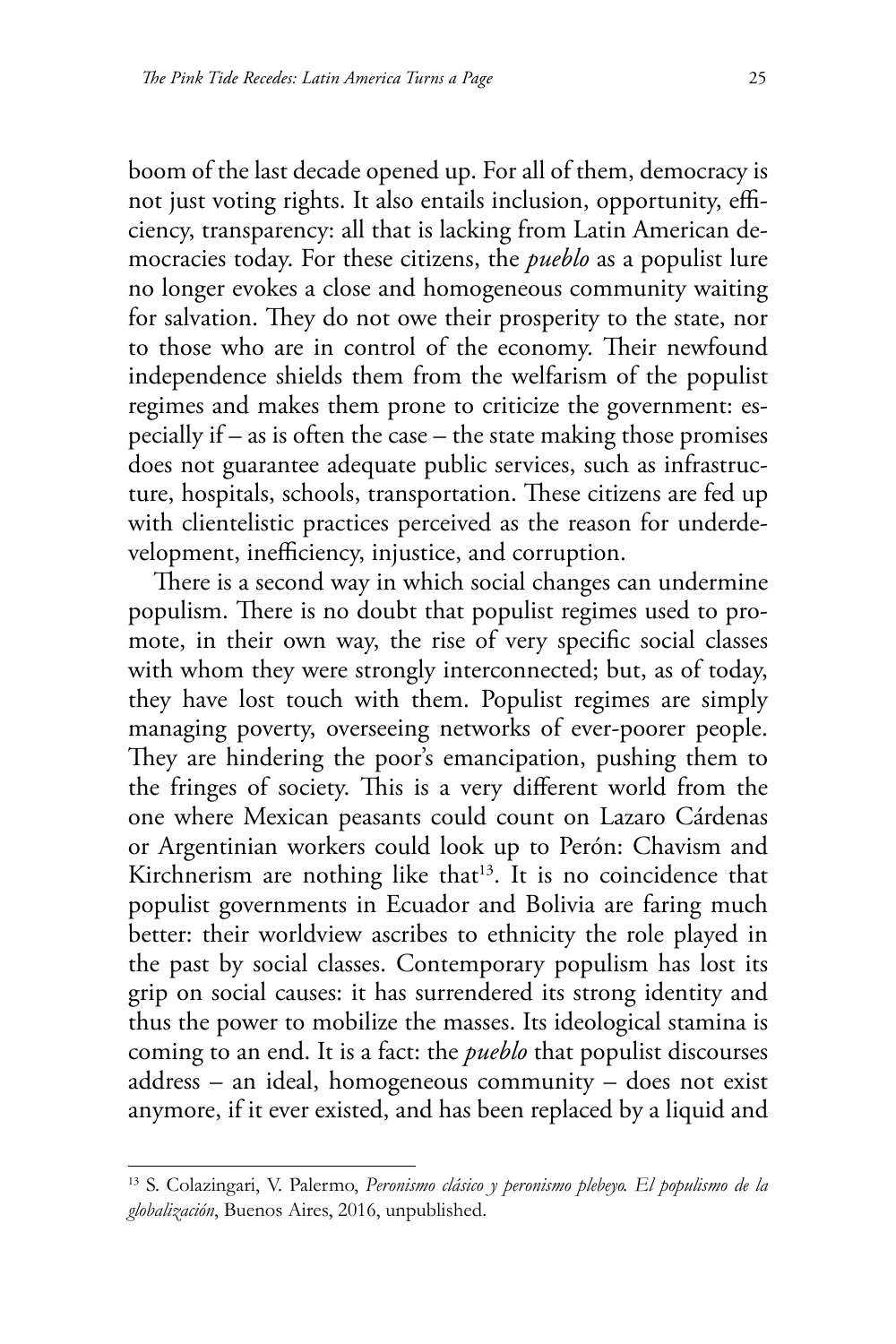heterogeneous society to whom this narrative sounds stale and rhetorical, as quaint as a black and white movie.

#### **Once upon a time, there was an ogre…**

Another key factor contributes to the populist crisis: the new role of the United States in the region, no longer a menace. In the sixties, when Fidel Castro denounced the threat of US intervention, Latin America listened to him because the threat was real. Today, however, when a Bolivarian leader accuses Washington of plotting *golpes*, the population as a whole (except for a few devotees) responds with apathy to this unconvincing ritual. However, the ogre from those fairy tales that used to conveniently evoke a *pueblo unido* to defend sovereignty and identity is not scary anymore. The United States is just a paper tiger and using it to call for a *union sacrée* is an outdated strategy. This is not so much due to the so-often advertised US decline – although it is true that the US is no longer ruling the Western hemisphere. The drastic demotion of Washington's role and the US' gradual transformation from hegemon to partner, albeit a more powerful partner, can be explained by much deeper historical reasons<sup>14</sup>.

US hegemony hinged upon the intent to spread liberal values (representative democracy, political and civil rights, a free market economy) to the Western hemisphere as a whole. It was Pan-Americanism at its best, although the United States was not always true to it. Be that as it may, the US always faced the strong anti-liberal reactions of populist movements. But now that the whole region is converging – more or less successfully, more or less convincingly – towards those values and that political system, the US has been deprived of its historical mission, under whose banner it exercised a sort of tutelage of the Americas. Manifest destiny accomplished. From this standpoint, the decline in US influence is the other side of success. What

<sup>14</sup> P. Magri (ed.), *Il mondo di Obama. L'America nello scenario globale, 2008-2016*, Milano, ISPI-Mondadori, 2016.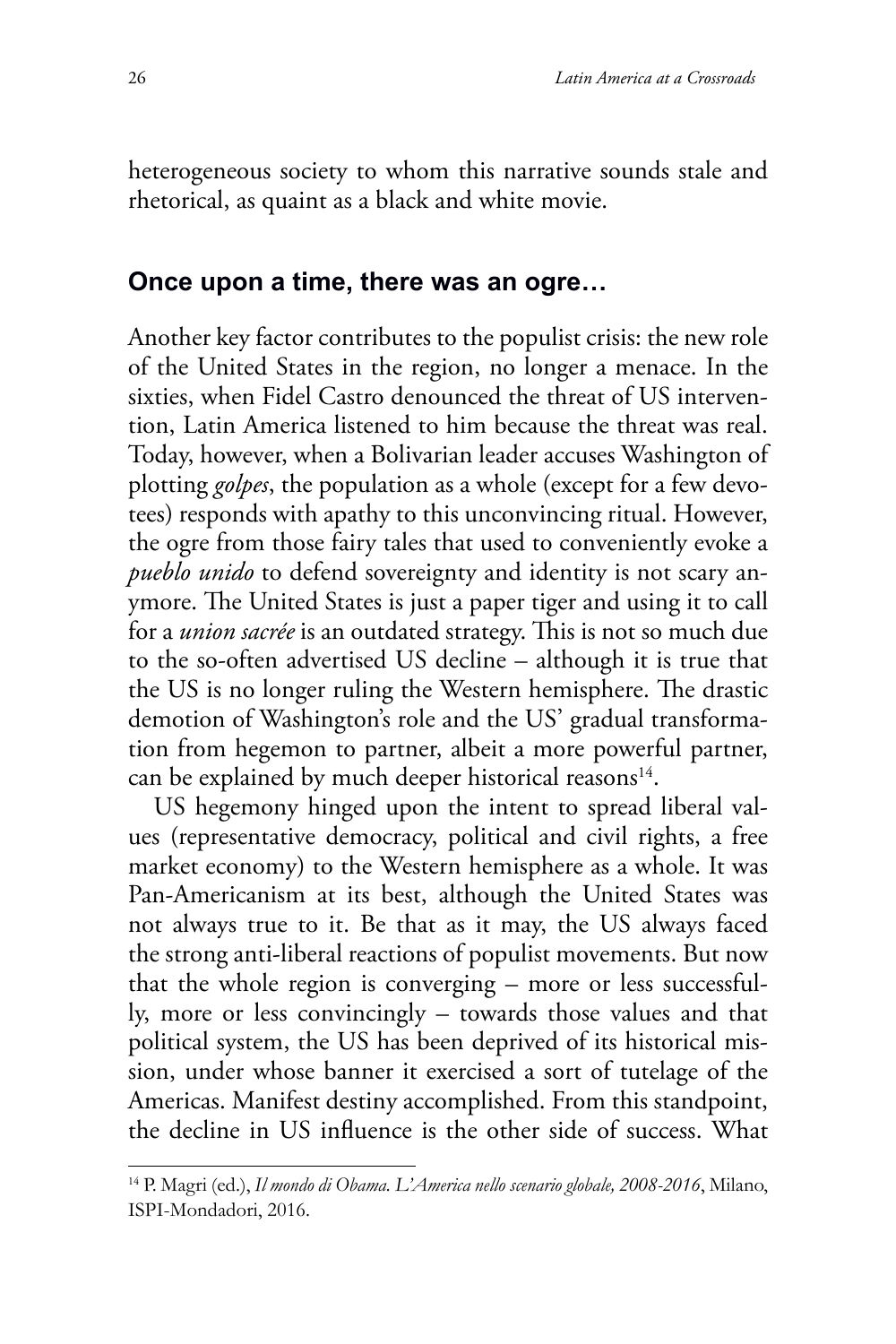mission can Washington embark upon in the Americas, when liberal values have become the lowest common denominator for the Western hemisphere, just as in post-1945 Western Europe and in post-1989 Eastern Europe? Barack Obama's U-turn on Cuba came not as a shock but as the natural outcome of this process. The message is clear: for better or for worse, Latin America is the master of its own destiny. Anti-American populism is just a boorish way of crying wolf to keep the sheep fenced in and condone abuses and failures while blaming the enemy. Its partial defusing can only contribute to weakening populism's political and emotional appeal<sup>15</sup>. Unless it's the United States itself to give it new credibility, positing a return to the anachronistic and self-wounding forms of hegemony that serve only to proffer on a silver platter that old and by now blunted weapon to the numerous enemies of liberal democracy that in Latin America thirst for revenge. It seems absurd but that's precisely what Donald Trump is threatening to do.

#### **What now?**

All these factors explain both the weakening of and the crisis in populist challenges to liberal democracy. Given its deep cultural and social roots, it would be a mistake to expect its complete demise. However, it is fair to say that the populist challenge – barring context-dependent exceptions – will manifest itself in less extreme forms than before. No longer an alternative, it will increasingly occur as a trend within liberal democracy. This is, nevertheless, a crucial historical development. The future of populism will be the result of a complex interaction between a number of features in each country: liberal democracy defeated populism in Uruguay but was defeated in neighboring Argentina; it triumphed in Costa Rica but lost in Nicaragua; it is advancing in Peru and Colombia while populism is still alive and well in

<sup>15</sup> [J.I. Domínguez,](https://www.amazon.com/s/ref=dp_byline_sr_book_1?ie=UTF8&text=Jorge+I.+Dom%C3%ADnguez&search-alias=books&field-author=Jorge+I.+Dom%C3%ADnguez&sort=relevancerank) [R. Fernández de Castro](https://www.amazon.com/s/ref=dp_byline_sr_book_2?ie=UTF8&text=Rafael+Fern%C3%A1ndez+de+Castro&search-alias=books&field-author=Rafael+Fern%C3%A1ndez+de+Castro&sort=relevancerank) (eds.), *Contemporary U.S.-Latin American*  Relations: Cooperation or Conflict in the 21st Century?, Routledge, 2016<sup>2</sup>.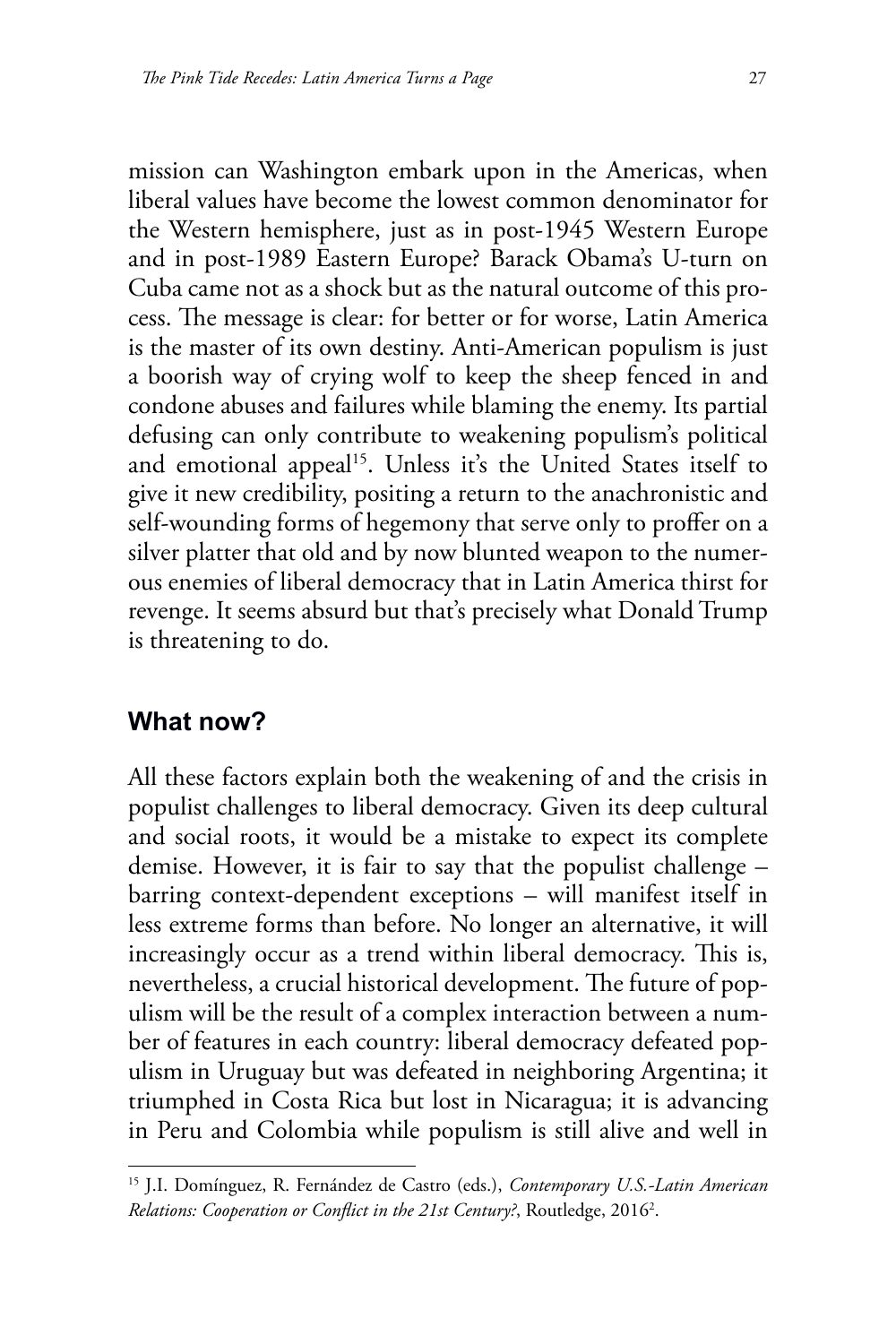Cuba and is not losing its grip in Venezuela. It will also depend on whether and to what extent the political culture of the region will change: a region whose republican ideal of a representative democracy has always appealed only to a minority, and where populism could always tap into a coherent popular mythology<sup>16</sup>.

Latin American democracies, today, are mainly low-intensity, low-quality democracies, thus vulnerable to grievances. They ensured stability – which is a blessing – and granted an unexpected continuity. Yet there is continuity and continuity: it is one thing to provide stability and preserve political power by constitutional means, as it is the case for some countries; but to manipulate the constitution time and again to remain in power is a whole different matter. In the former case, political conflict mainly focuses on public policies and does not call the republican nature of the regime into question. Therefore, elections never put a strain on a fragile institutional fabric. In the latter, populism is so deeply rooted that the political conflict ends up embroiling the regime itself. It is no coincidence that the clash eventually becomes an armed confrontation between the populist and the anti-populist front, the latter consisting of political trends so heterogeneous that in every liberal democracy they would spread out across the whole ideological spectrum. In this context, political instability lurks: the continuity of a regime that shares both monarchist and plebiscitary traits hinders a pluralist dialectic, forces dissatisfied minorities to challenge its legitimacy and turns every election into a war.

This being the case, faced with Latin America's unambiguous changes and the unmistakable crisis of the populist narrative, one can only wonder which features will define the next cycle. Those who conjecture a shift from populism to neoliberalism (or from left to right) are distorting the truth and oversimplifying reality: it is as if they are not grasping the deeper meaning of the changes

<sup>16</sup> L. Zanatta, "El populismo, entre religión y política. Sobre las raíces históricas antiliberalismo en América Latina", *Estudios Interdisciplinarios de America Latina y el Caribe*, Tel Aviv, vol. 19, no. 2, July-December 2008, pp. 29-44.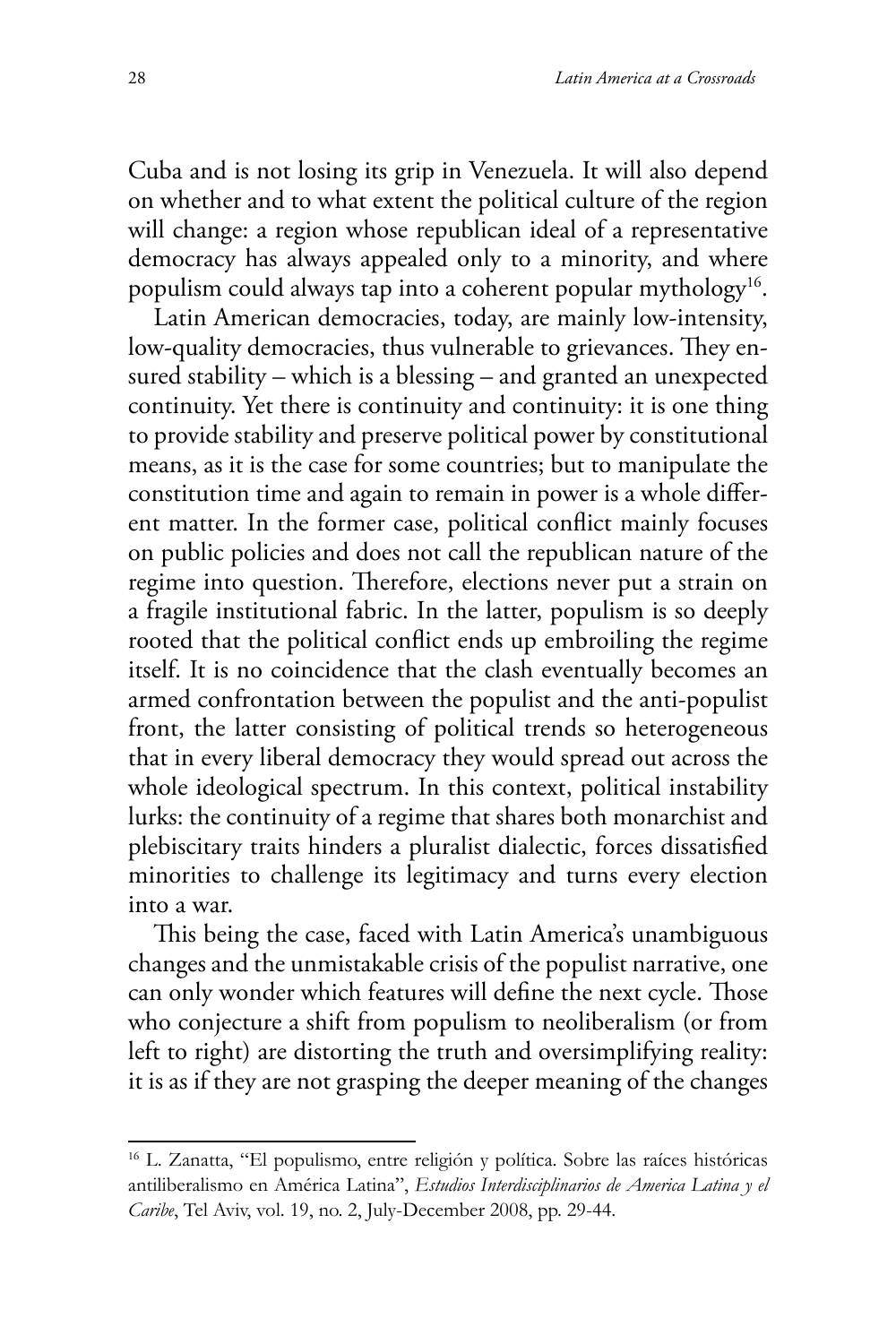taking place in the region. No one can foresee Latin America's destiny nor the destiny of each and every one of its countries: but one thing is for sure – whatever that destiny is, it will not be as soaked in ideology as in the recent past<sup>17</sup>. With regard to the current milieu and the steps taken by the governments taking office, it looks like Latin America is moving toward a more pragmatic, less ideological stance – more rational, less emotional, driven by consensus-seeking and problem-solving and not by dispute-avoidance or the search for magic bullets. I might be wrong: and certainly there will be exceptions to the paradigm that one could call, famously, "the politics of possibility"<sup>18</sup>. However, I strongly believe that this is simply the aftermath of thirty years of binges on neoliberal ideologies first, and populist ideologies afterwards. The more the middle class grows, secularization spreads, and generational turnover takes place, the more old political habits lose their relevance. Clientelistic practices, state paternalism, patrimonialism, nepotism and corruption do not disappear, but lose social acceptance. The same applies to those redeeming ideologies that used to arouse the masses by bestowing the features of holy wars upon political battles.

If Latin America will be able to take the leap from populism to liberal democracy (the region's constantly missed rendezvous with history) and head towards a common institutional model and shared values, the path to regional integration will benefit from it. The old ideological disputes will lose their *raison d'être.* If this were the case, it would just be a start. Once democracy is secured, most Latin American regions will have to breathe life into it to validate it and proceed to uphold the rule of law. A far too distant scenario. Yet this is what people ask when they assert their need to inclusive educational systems, efficient public services, protection against abuse of power, security and personal freedom, transparency against corruption, and the fight against

<sup>17</sup> D.F. Wajner, "La inminente era del neoprogresismo en Latinoamérica", *Foreign Affairs en español*, January 2016.

<sup>18</sup> J. Santiso, *Latin America's Political Economy of the Possible, Beyond Good Revolutionaries and Free-Marketeers*, Cambridge MA, MIT Press, 2006.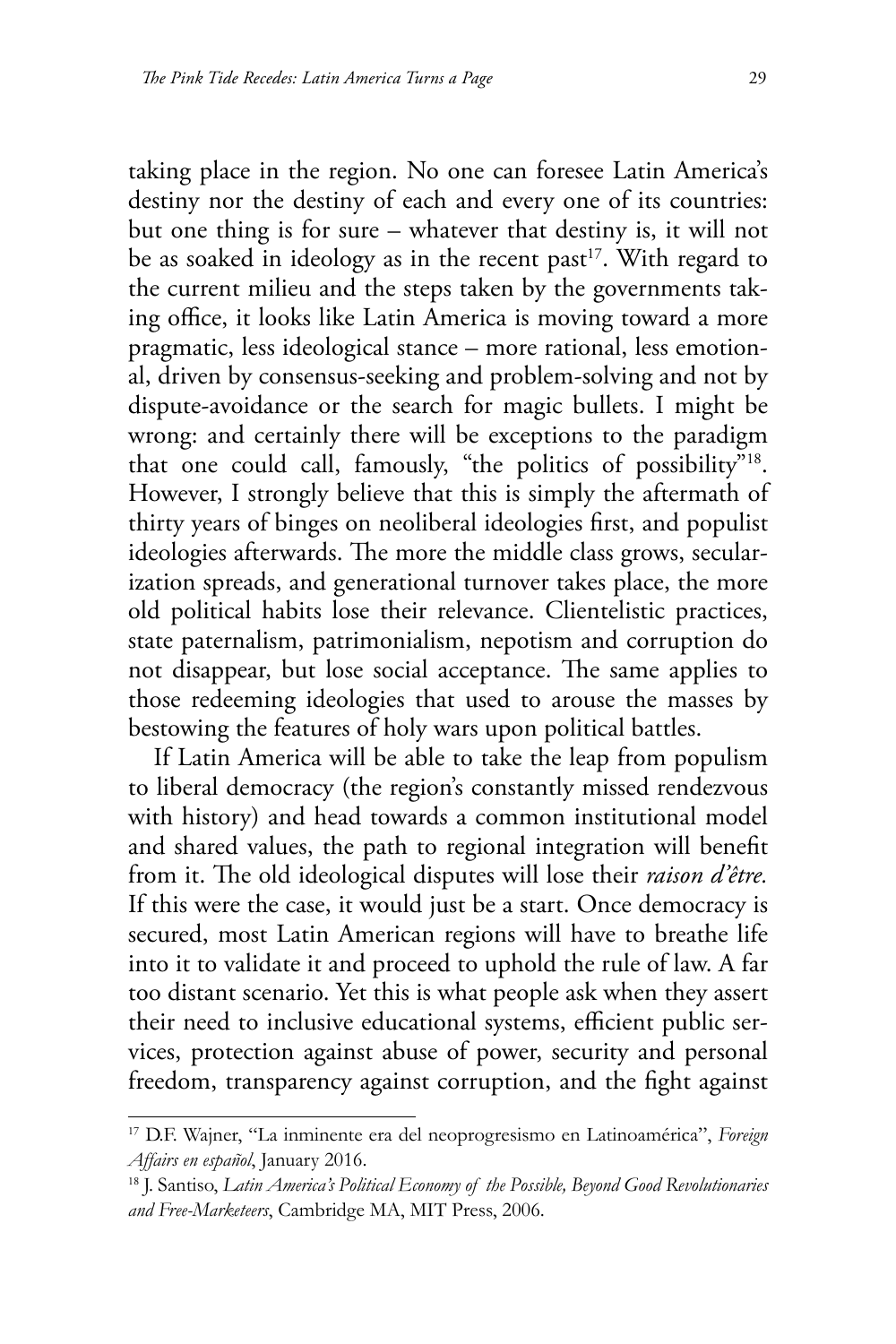chronic tax evasion. Democratic institutions should pair with the rule of law, and free and fair elections should go hand in hand with an independent judiciary, personal freedoms, public officers' accountability, effective pluralism, and social inclusion. Without all this, history will repeat itself and Latin America's house of cards will collapse: it would not be the first time that a liberal democracy fails and loses its credibility. What bodes well for the region, though, is that civil society is growing in numbers, education, secularization, autonomy, and awareness of the intrinsic value of political institutions. Latin American citizens know that economic development and social inclusion are built upon those very political institutions that are the bedrock of liberal democracies.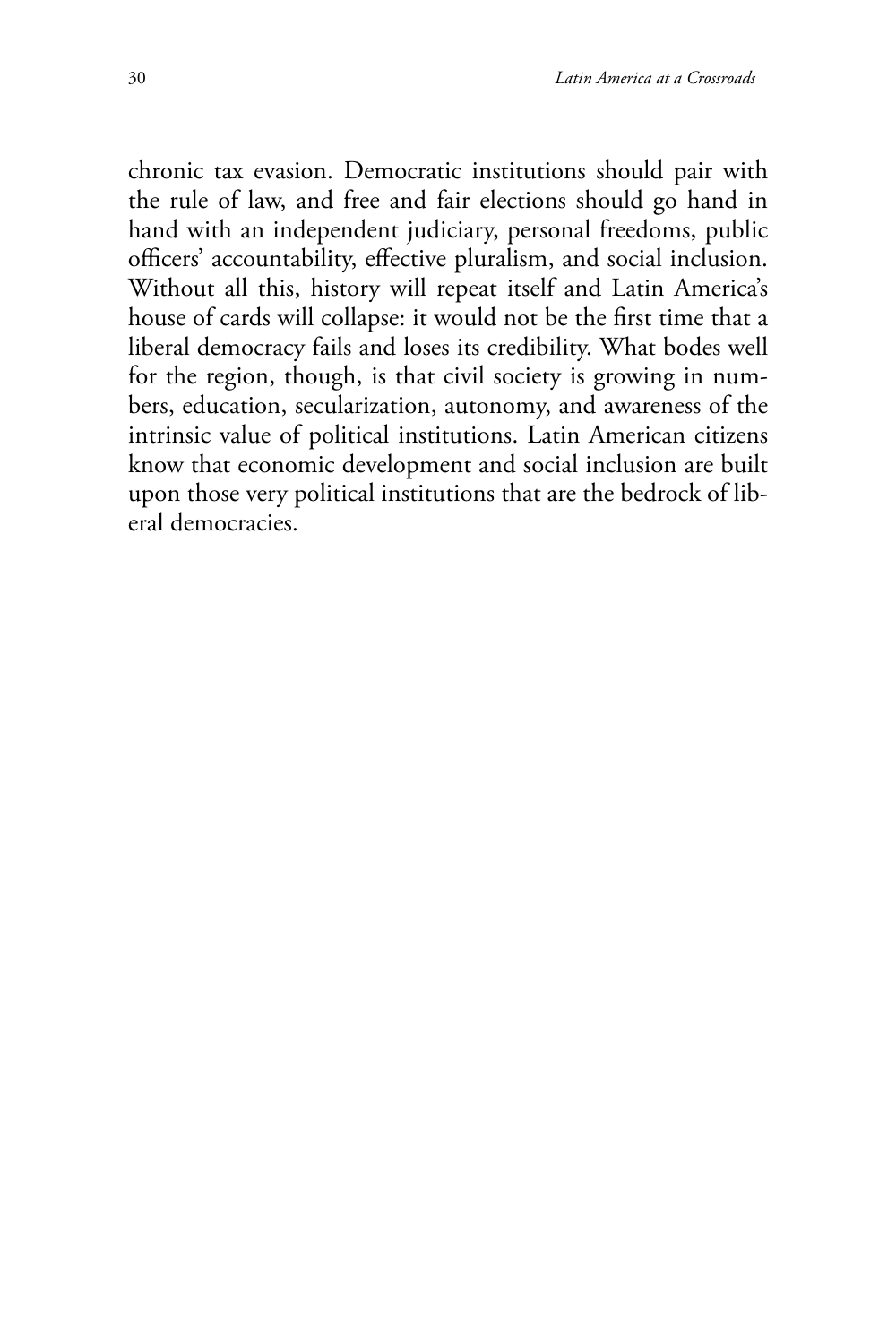## **2. Latin America and the World. The Right Time for Engagement?**

Peter Schechter, Rachel DeLevie-Orey

The world is going through a time of profound disruption – some changes seem to serve the societal common good, others seem to only create instability and social ferment. Technological developments, mass movements of peoples, rising incomes with accelerating middle class demands, and changing social norms are forcing developed and developing economies alike into a whipsaw of far-reaching, shifting developments. This is also tangible in Latin America, a region that has undergone dramatic political and economic transitions in recent decades.

Too often, views about Latin America in the United States and Europe are stuck in the past. Talk with the average Italian government official, Polish EU parliamentarian, or English civil society leader – and their views on the region will somehow still overflow with half-impressions of drugs, violence, human rights abuses and democratic insufficiencies. There is little understanding of the massive transformations that have occurred over much of the region in the past 15-20 years. Notwithstanding today's news about Brazilian corruption or Argentine inflation, the region has changed profoundly in the past two decades.

Indeed, with some stark exceptions in Central America, Venezuela, and Cuba, the trend lines far outshine the headlines. Latin American nations have mostly moved from the dictatorships of the 1980s to thriving democracies today. As evidenced by the 70 million people who have come out of poverty and joined the middle class in the past decade, this is a region with rising potential.

Today, Latin America is host to peaceful borders; recent boundary disputes between Colombia and Nicaragua or between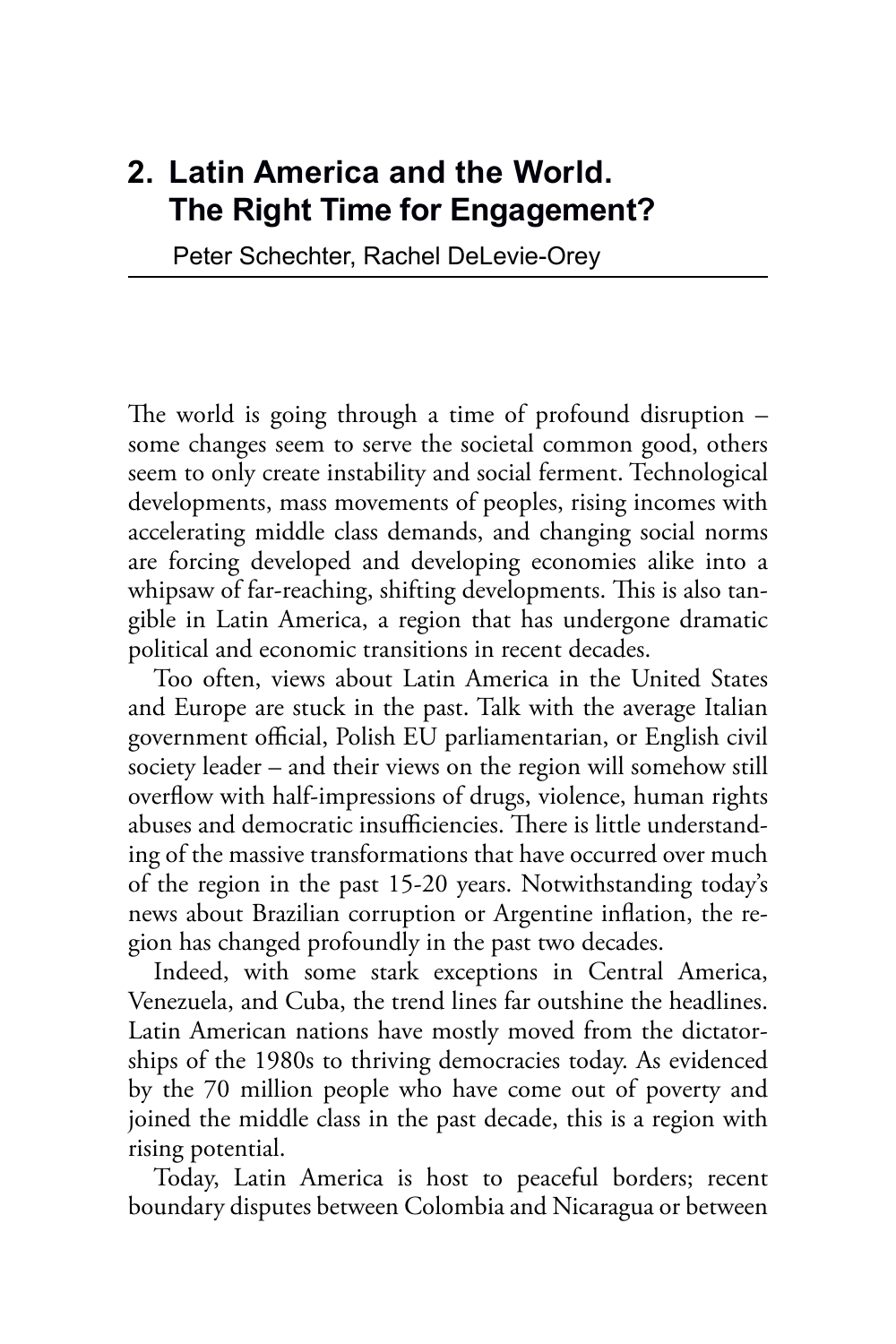Peru and Chile have been solved through arbitrations. A bubbling civil society advocates loudly – in analog and digital – for everything from minority rights to more transparent governments. An increasingly engaged and well-educated population has also raised concerns about a long history of political corruption and impunity in many countries; one need only look at Brazil to see that citizens will no longer stand for such practices. Security, while still a central issue for many in the region, is improving, with crime rates decreasing in many countries.

#### **Movement towards the market**

The past few years have seen a sudden, clear shift away from leftist politics in the region. The spectacular failure of nationalist populism in Venezuela, stagnant economies in Brazil and Argentina, and five years of economic success in Peru have demonstrated that voters in these countries seem to accept that globalization and engagement are the right way to go. As Latin American countries reach for new levels of economic development, there is clear movement towards open-border, market-friendly policies of engagement and commerce. Ironically, this is happening at the very moment that trade, open borders and international engagement are in doubt in the United States and Europe.

Indeed, such growth represents Latin America's central new challenge. In the past, protesters demanded the creation of schools and healthcare systems; today, protesters demand higher quality education and healthcare, transforming these requests into those illustrative of a middle class expectant of well-functioning government services. To meet these demands, Latin American countries will need their economies to grow; conditional cash-transfer programs that redistribute monies will no longer be sufficient. Spurring the economic growth necessary to feed the demands of the region's growing middle class is no easy feat; it will require accelerating policies that increase productivity and incentivize growth.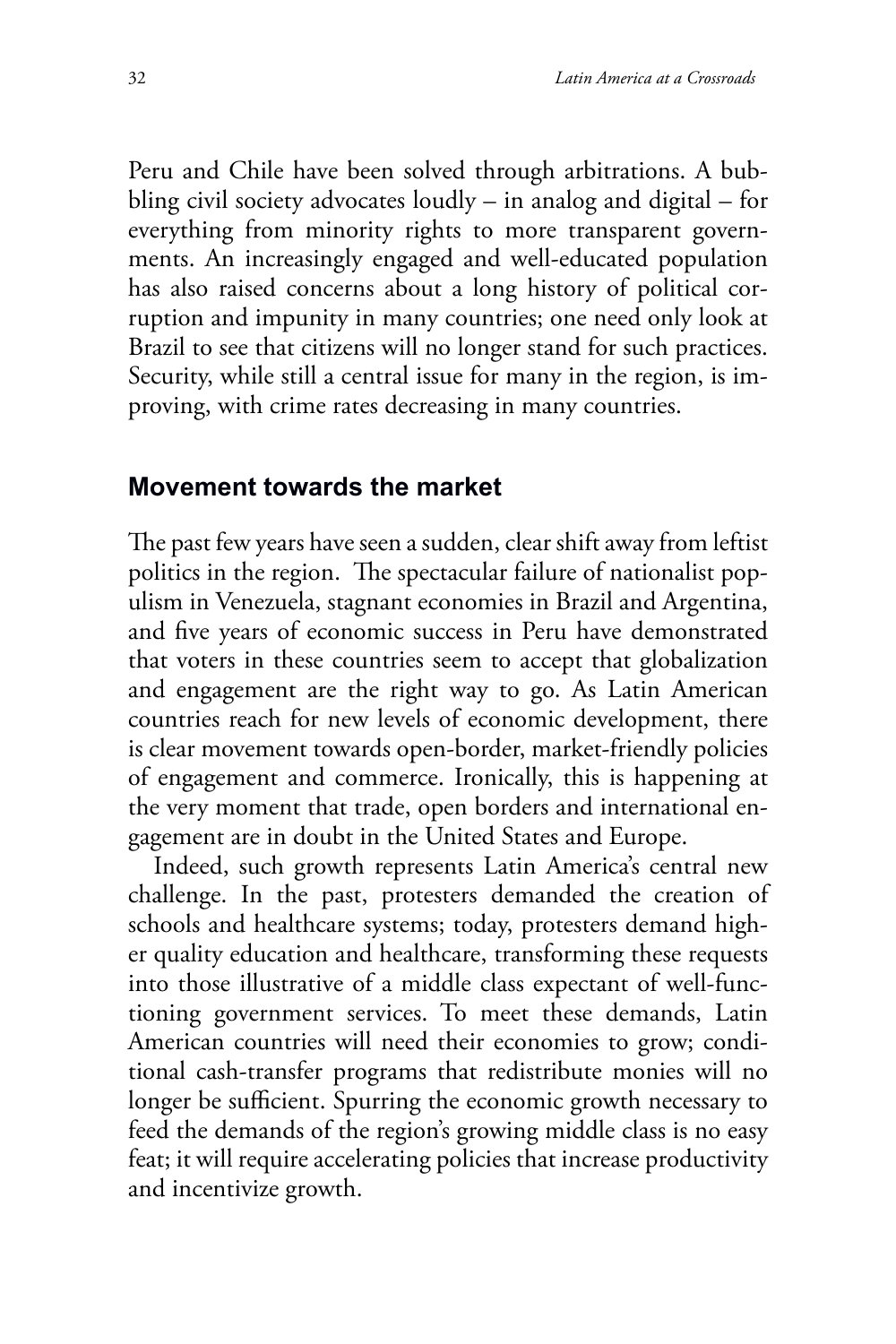Yet as Latin American countries are emerging from an era of closed-door, populist policies into an era of outward-facing engagement, many Western nations are beginning to look inward. Brexit was the warning shot about the strength of anti-trade, anti-globalization, and nationalistic political messages. Upcoming French and German elections will further test the new populist movements. But of all the changes, the stunning election of Donald Trump will certainly have the greatest impact on Latin America, given the deep ties between the US and the region. Already US companies are retreating from opening plants in Mexico – an immediate and tangible impact even before Trump is formally sworn into office.

This chapter begins by taking a tour of the global political economy landscape in which Latin America seeks to grow its economies and improve the lives of its citizens. We follow by looking at the changes in Latin American societies; in particular, a close look at the reforms that will facilitate Latin America's renewed global engagement. This paper will not take on the intractable problems of the Northern Triangle of Central America – although drugs, violence, lack of institutional capacity, corruption, and migration are critically important and affect international relations, these small countries exert almost no influence on the rest of the hemisphere. We conclude with tracking the trends that will likely affect the region's international relations, its negotiations, and the pursuits of its leaders in the coming years.

#### **Quo vadis, Western nations?**

In the midst of swirling, contradictory global trends, Latin America is renegotiating its global position. Until recently the region's international relationships centered almost exclusively on the United States and Europe. Even in the 1970s and 1980s, the discussion tended to be simple: Latin American countries were reprimanded for a democratic deficit, insufficient governance,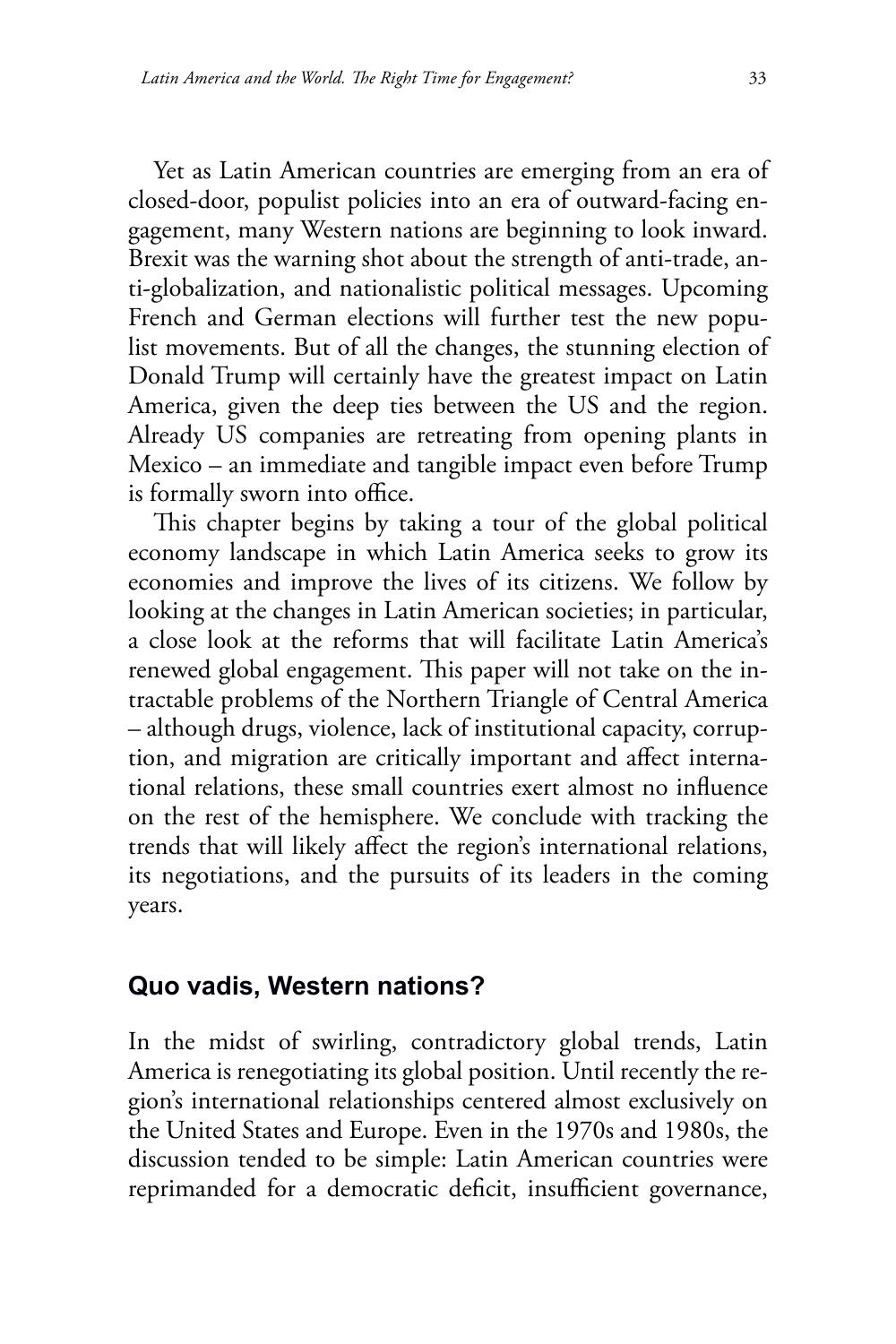and the abysmal state of human rights. Problems still persist today, of course. But, notwithstanding a few important exceptions, these conversations are no longer at the center of Latin America's foreign affairs. Now, most of the region's most important, middle-income countries base their international relations on trade and economics; foreign aid and finger-wagging seem far in the past.

But the mere fact that international political economics will be the driving force for engagement and change in the hemisphere does not make the way forward clear. Latin America is trying to find firm footing in a world suddenly covered in uneven ground.

The United States and Western Europe are facing a crisis of trust. Citizens seem to have lost faith in institutions, in political leadership, and in business elites. As connectivity and integration increase through technology, trade, and increased ease of moment, so too have calls for protectionism, nationalism, and populism. From Brexit to Spain's Podemos to the failure of the Italian constitutional referendum, citizens are rejecting the recommendations of the political class and demanding new leadership. Donald Trump has looked far beyond the typical pool of nominees to staff his cabinet, instead selecting private sector titans and long-time military leaders to chart the course of his presidency. Uncertainty about the future seems to be rampant.

Europe and America today are grappling with the re-emergence of issues once thought to be in the past. The refugee crisis in Europe is creating strains on the union, while fomenting racism and nationalism not seen in nearly half a century. Borders that seemed settled have been thrown into question with Russia's occupation of Crimea, spreading angst throughout the entire NATO alliance. Those who have preached an expanding, integrated world are faced with the reality of Britain's imminent departure from the European Union.

New challenges, symptomatic of an increasingly globalized economic system and a rapidly changing technological era, are also disrupting a previously established way of life. In the United States, the rise of automation, technology's replacement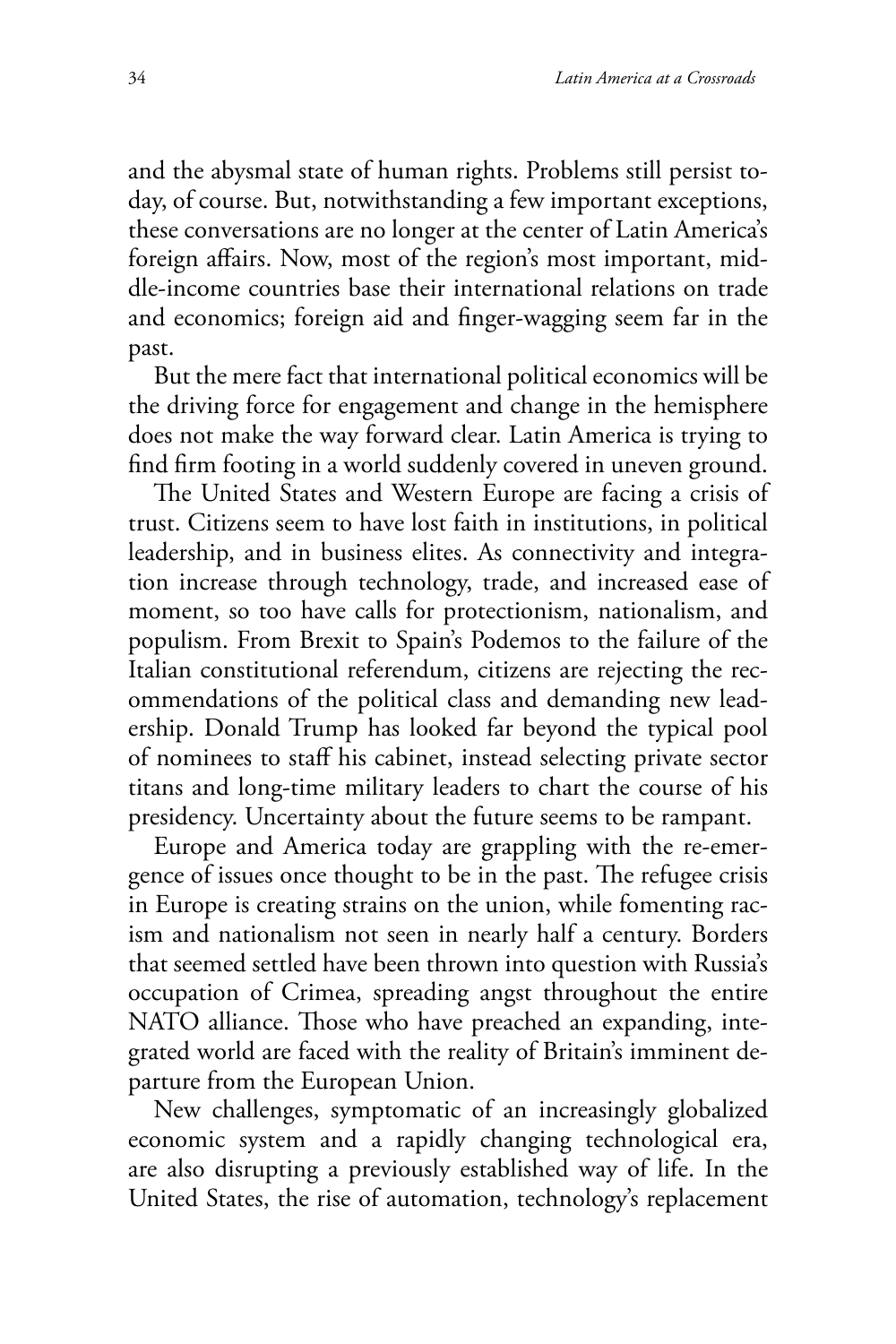of humans, has made countless jobs redundant. And while free trade ultimately benefits nations and consumers, these agreements bring growing pains, during which many industries suffer lay-offs and individuals seek retraining to remain competitive in a shrinking job market.

Thus, for the moment, the United States and Western Europe – the world's two largest economic spaces and the giant post-World War II catalysts of integration, trade, and open borders – seem to be retrenching into a new state of nationalist activism and protectionism. Calls for policies which keep jobs within national borders and focus public resources on citizens – not refugees or foreign aid or trade deals – read as exclusionary and often times aggressive; but the support for such rhetoric is demonstrative of a world in flux, unsure of how to continue growing while caring for its own.

This is Latin America's curious international relations conundrum. It is a profoundly Western region of nearly 600 million people who talk increasingly about more trade and engagement. But they may find far less willing Western partners. Instead, Asian countries – particularly China – seem to understand this dichotomy and have sought to engage the region across the Pacific. With China's currency recently joining the International Monetary Fund's basket of international reserve currencies, this could be the dawn of a whole new era for Chinese investments and opportunities in the region. As Latin America looks to increase international trade and investment opportunities, it may find more opportunities with Asia than with the United States or Europe.

#### **The changing Latin political economy**

Over the last several years Latin America has begun to see a movement toward open-market economic policies, and to elect politicians looking to engage with the world, rather than to shut it out. This was not without growing pains: indeed, countries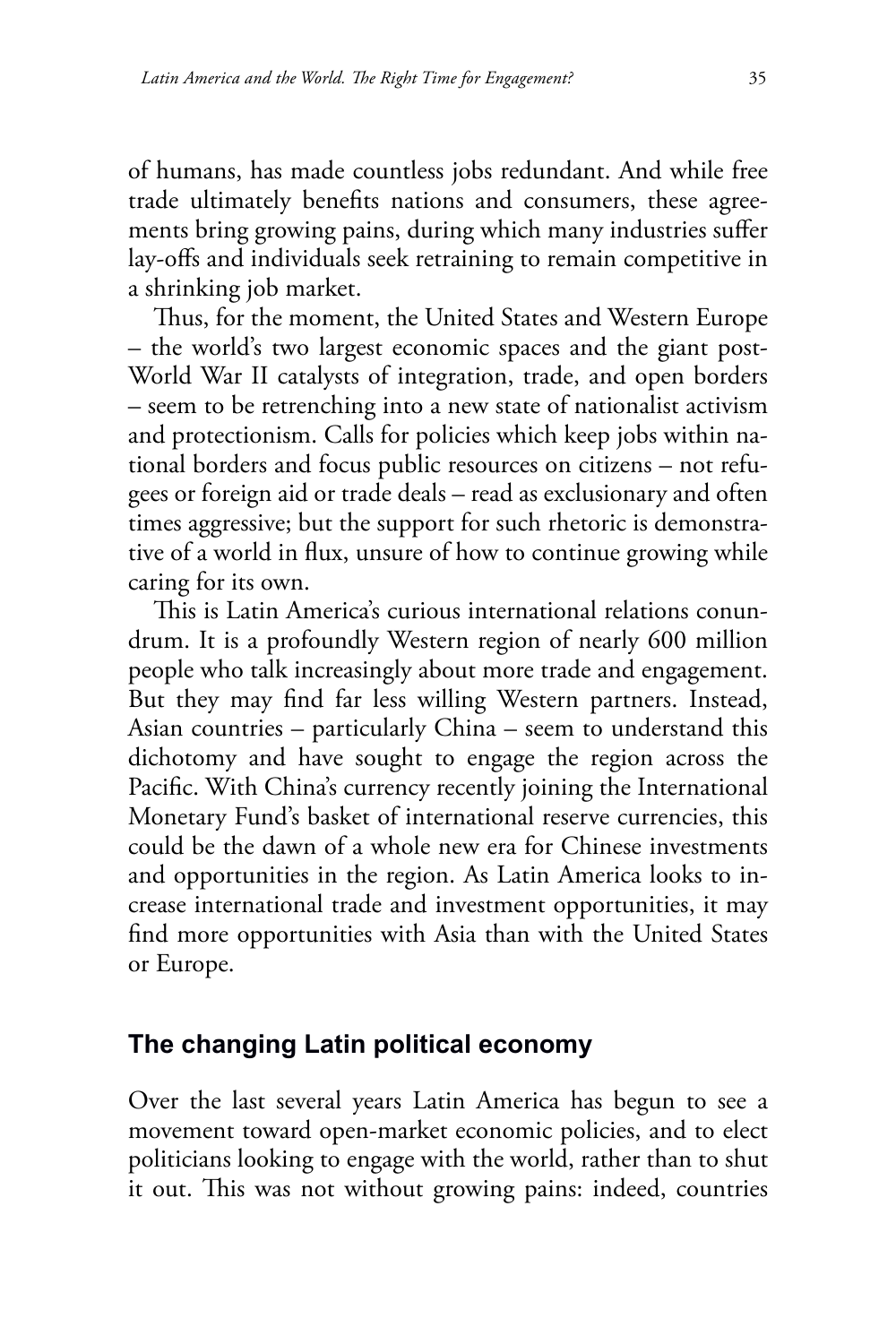like Argentina, Brazil, and Venezuela spent the 1990s and the early part of this century electing leaders who implemented vast arrays of social programs. These were initially instrumental in combatting poverty. However, most of these programs proved unsustainable, and were too often coupled with international economic policies which deterred foreign investment, resulting in stalled growth.

In the last five years alone a series of national and congressional elections in many of these countries has brought a dramatic shift towards openness and engagement. Some countries are already reaping the benefits today; others are still muddling through the growing pains of transition. But it is clear that centrist, free-market policies are being favored while hyper-leftist and anti-US sentiment is increasingly becoming obsolete. In this moment of global upheaval, Latin America seems determined to be a region of open economies.

How did this happen? Let us take a quick tour of the region:

#### **Mexico**

In 2012 the election of Mexican President Enrique Peña Nieto was quickly followed by a series of constitutional reforms, many of which were targeted at opening an economy burdened by insufficient foreign investment, private and public monopolies, and a deep lack of productivity. Tax reform was designed to attract more companies as well as to ease the way for the creation of new ones. Indeed, Guadalajara and Mexico City have become hubs of innovation and technological development, earning the nickname "Southern Silicon Valley," diversifying the Mexican markets and bringing in new investors. Telecommunications reform broke up the infamous cellular monopolies of Carlos Slim, quickly putting money back in the pockets of consumers. At the same time, the government launched one of the largest e-governance programs in the hemisphere, promoting citizen engagement and facilitating the provision of government services. Perhaps most controversially, the Mexican oil market was opened to foreign investors for the first time in seventy years. Though the recent drop in oil prices has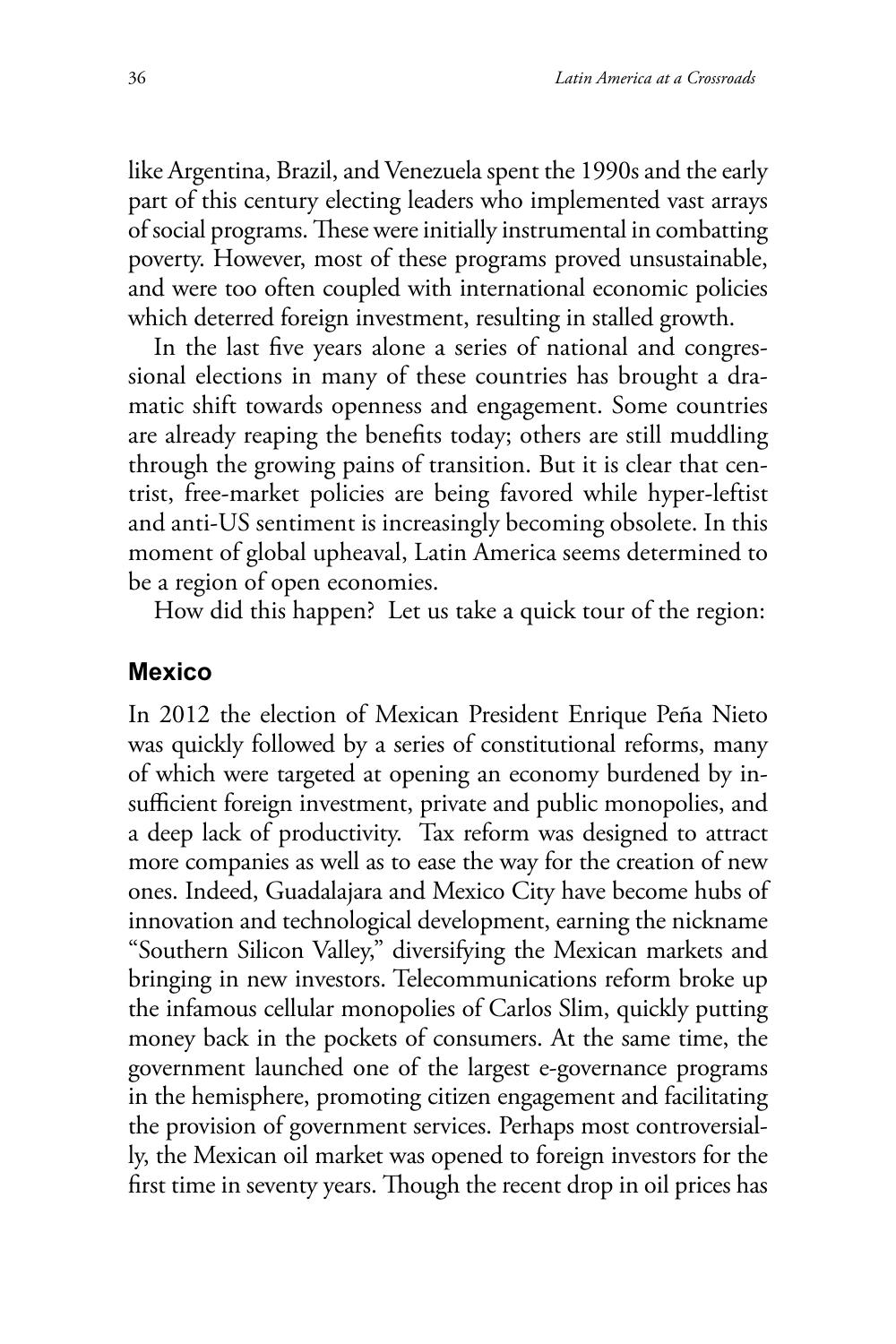prevented this reform from achieving its full potential, the move signified Mexico's commitment to global engagement. This avalanche of reforms has forced multinational corporations and countries to reconsider Mexico as a serious market force.

With 2,000 miles of shared border with the US and with the aggressive, anti-Mexican, anti-immigrant sentiment Donald Trump has espoused, the change in US administration will likely hit Mexico the hardest. The peso has already fallen dramatically, while Ford's decision to build a new plant in Michigan instead of Mexico is indicative of the tumult ahead. Given the rising tensions, Mexico will be further pressed to look beyond its own borders and northern neighbor for growth opportunities.

Despite the bruising 2016 presidential campaign, both Mexico and the United States both have a vested interest in calming tensions. If framed simply as a need to update and improve the relationship between neighbors and partners, few will argue with modernizing NAFTA, a 25- year-old trade agreement, and redoubling efforts to increase control over the southern border of the United States.

But handled clumsily, the US-Mexico relationship has the potential to spiral out of control. Tone will be almost as important as substance. No Mexican president could withstand the political avalanche that would occur should the new US administration renew threats to "tear up" NAFTA (The North American Free Trade Agreement), build a wall and deport millions of Mexicans. Two years before Mexico's next presidential election, this seeming attack on Mexico and Mexicans would put massive pressure on Peña Nieto from leftist leader Andrés Manuel López Obrador, now second in the polls. Peña Nieto would be forced to retaliate: Mexico could halt joint efforts in the narcotics control and security areas. Importantly, following the example of Turkey's Tayyip Recep Erdoğan, Mexico could end its highly successful efforts – executed at the request of the United States – to police the country's Guatemalan border to the south. Indeed, the US-Mexico border could become rife with tension for the first time in modern memory.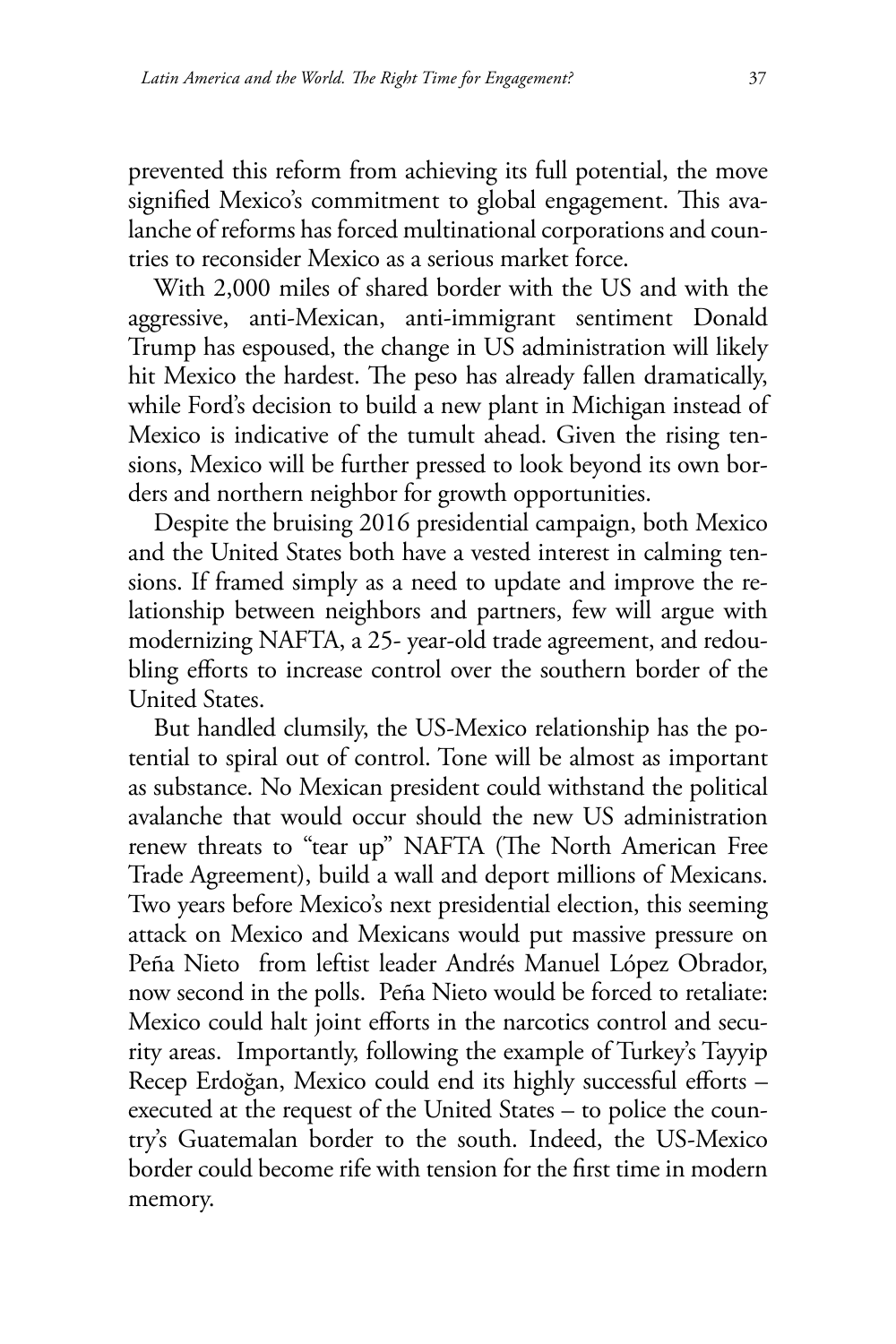# **Argentina**

In Argentina the election of Mauricio Macri was a clear rejection of the twelve-year rule of Nestor and Cristina Kirchner and the precarious state in which their policies had left the country's economy. Social programs drained public coffers, and inflation was reaching more than 40%. But the call for change did not end with economics; Macri struck a tone of greater engagement with the United States and other more open-market allies. Currency restrictions all but disappeared, taxes on exports have been reduced and Argentina is determined to bring inflation down 25% by year's end. Argentina quickly joined the Pacific Alliance, a four-country effort at integrating like-minded, open-market nations, as an observer. Additionally, Macri took a decidedly more confrontational tone with longtime ally Venezuela, declaring that the country needed to comply with democratic clauses in order to continue its membership in Mercosur. This new approach did not go unnoticed, with President Obama visiting Argentina just three months into President Macri's term, signifying a warming of relations and support for the new president's agenda.

## **Peru**

In June 2016 Pedro Pablo Kuczynski replaced Ollanta Humala as Peru's President. Despite initial fears that Humala was a "Chávez of the Altiplano", the former president's appointment of a cabinet of capable technocrats – in particular former Finance Minister Luis Miguel Castilla – turned Peru into one of the fastest growing countries in the world. With commodity prices providing a tail-wind, Castilla opened up the country to investment and created the conditions for Peru to become a productive, export-oriented economy. Humala ended his term with low approval ratings as commodity prices fell and the economy slowed.

Kuczynski won the elections by a hair against Keiko Fujimori, the populist heiress of the Fujimori legacy. That Peruvians voted for a former businessman and a former World Bank economist who, until the campaign, also held a US passport, is nothing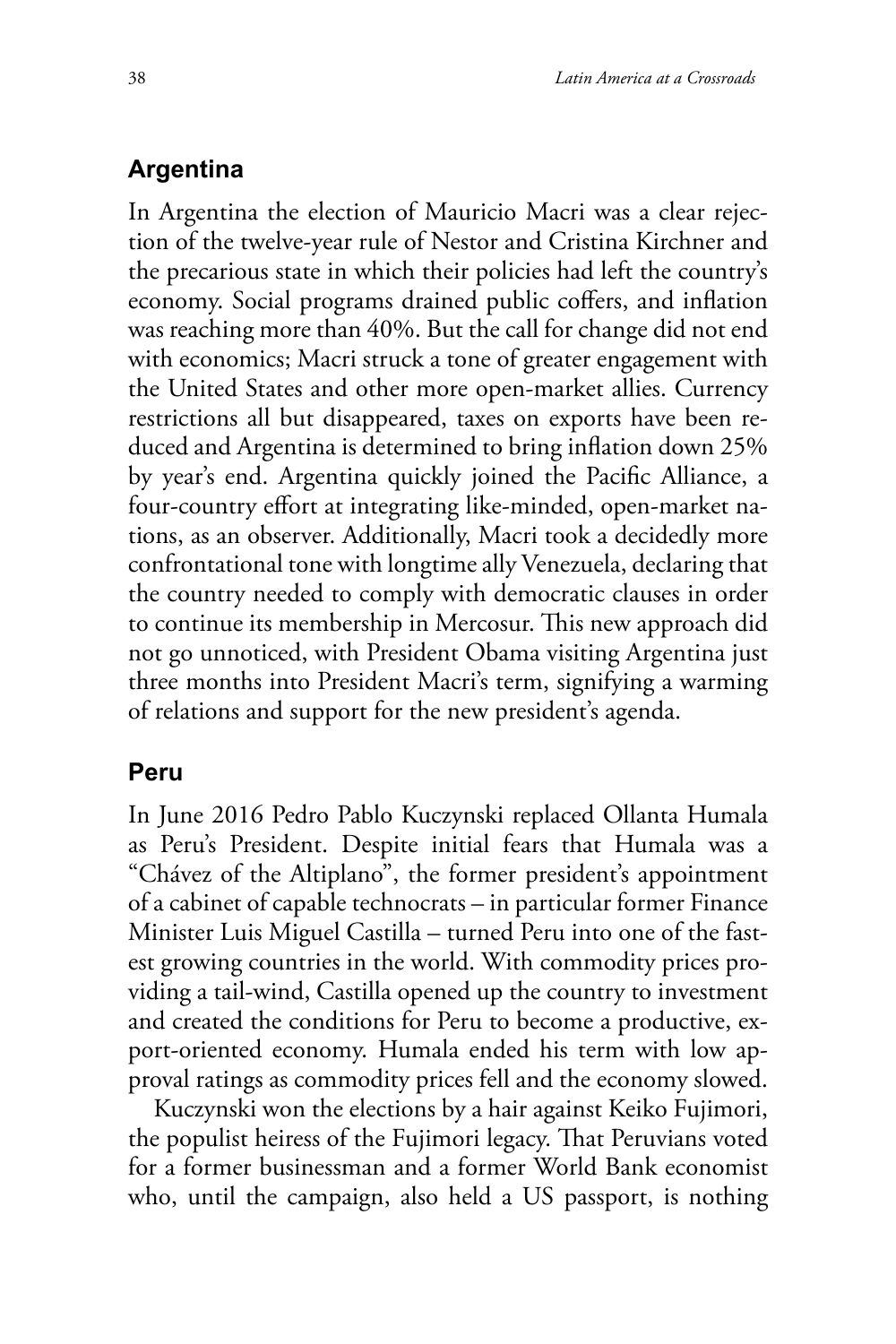less than astounding. Peru is a famously tough place to run and yet, its citizens have essentially re-upped their membership into a program of open markets, investment and integration with global production chains. Kuczynski plans to run a fiscal deficit of up to 3% of GDP because Peru's public debt is low and its credit rating strong. He plans to take steps to formalize the economy by simplifying things such as registering real estate ownership and easing business transactions and bank accounts. Kuczynski has said this will bring millions of small and medium-sized entrepreneurs into the tax base. Another goal is to free up some US\$22 bn in investment in mining and energy projects presently stalled by local opposition. The president must also build on Humala's efforts to improve education, health and social protection. Little can get done without a consensus with Ms. Fujimori's Popular Force party – but disagreements between the President and Congress are about politics, not about taxes and social issues.

#### **Brazil**

Brazil is now reckoning with a host of complications due, in large part, to the perfect storm of a painful recession and a widespread political corruption scandal. This, of course, has resulted in a weakening of public trust. As painful as the public investigation of the "Lava Jato" (car wash, as the operation has become colloquially known) scandal has been, it is worth noting that such an investigation could not have happened a decade ago. Not for lack of corruption, but because there was a passive acceptance of such operations. Now, though, the strong judicial investigation and the resulting public outcry have made clear that such activities will no longer fly under the radar. The purging is a difficult pill to swallow, but it should also be recognized as progress that Brazil is taking the necessary steps to ensure strong, legitimate institutions with worthy leadership.

Political turmoil is not alone in fomenting national frustration: economic stagnation is a major contributor, due largely to decades of protectionist policies. The infamous social costs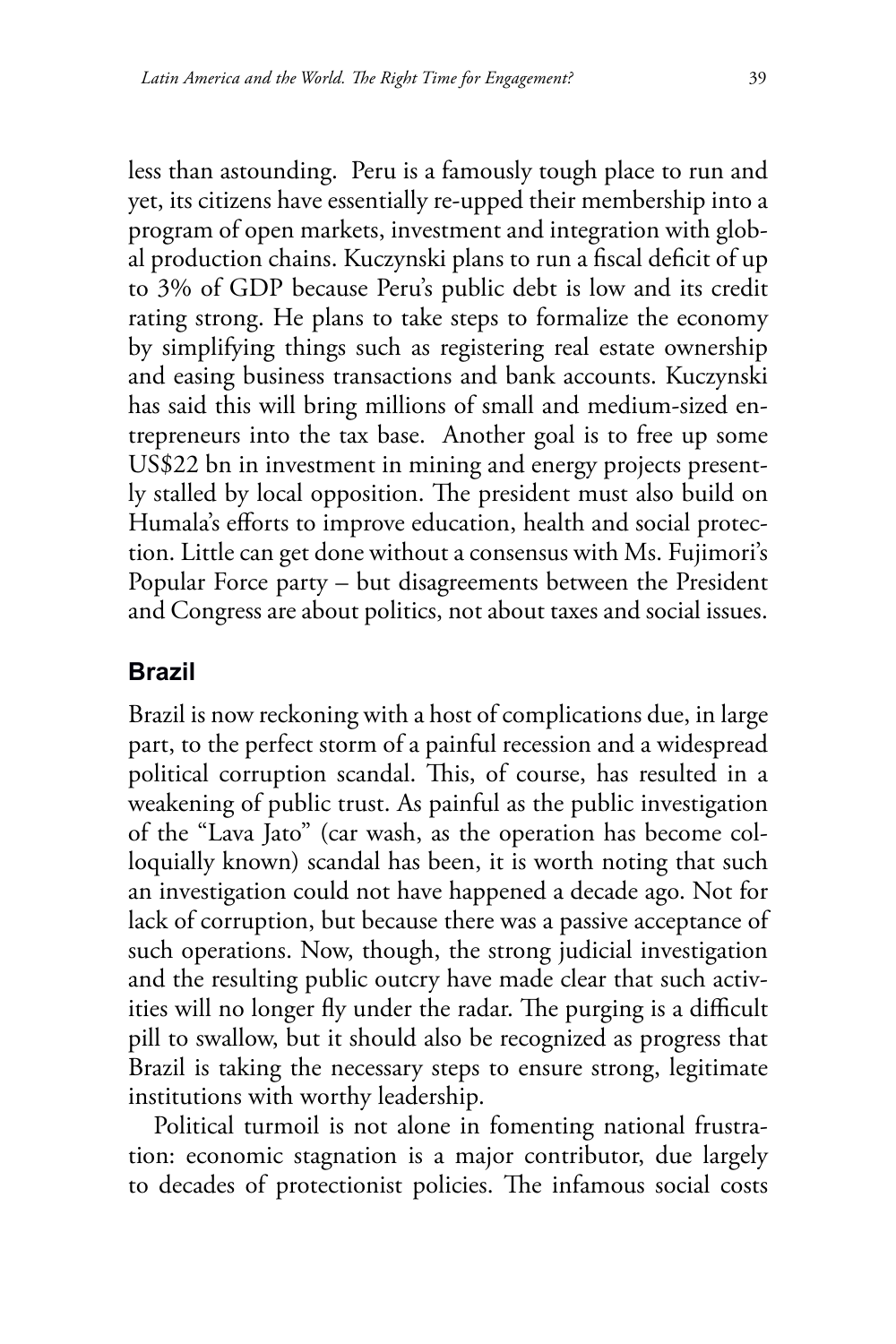known as "Custo Brasil" limited both foreign and domestic investment. The newly installed Temer administration will need to make difficult choices about how to maintain social programs while jump-starting a sluggish economy. Recent declarations show that Temer may indeed be willing to suffer some short-term political backlash in order to shoulder the burden of much-needed economic reform. Nobody knows what will happen in Brazil after the next elections in 2018; yet with the PT party in tatters, there seems to be little doubt that Brazil, long an inward-looking nation, is trending – slowly – towards much of the rest of the hemisphere.

# **Colombia**

Colombia has earned the title of poster child for reform in Latin America. The longest-running spate of violence in the hemisphere – a war between the state, guerrilla groups such as the Revolutionary Armed Forces of Colombia (FARC) and drug mafias – has left 220,000 Colombians dead, and millions displaced. The drug violence of the 1980s and 1990s – now made infamous in the TV show *Narcos –* stamped Pablo Escobar's city of Medellin with the unenviable title of "Murder Capital" of the world.

Yet, only two decades later, in 2013, the city became a symbol of the country's transformation when the *Wall Street Journal*  awarded Colombia's second-largest city the honor of being "most innovative city of the year". Since then, transformations continue apace. Today, Colombia is on track to join the Organization for Economic Cooperation and Development (OECD). Colombia is one of the region's most open countries and has enacted economic policy targeted at growing the middle class by attracting foreign and domestic investment, thereby increasing the wealth in the country, not just sharing the existing resources. At the same time, Colombia invested heavily in improvements in health, education, and social services. This has resulted in one of the most impressive national turnarounds on the global scene.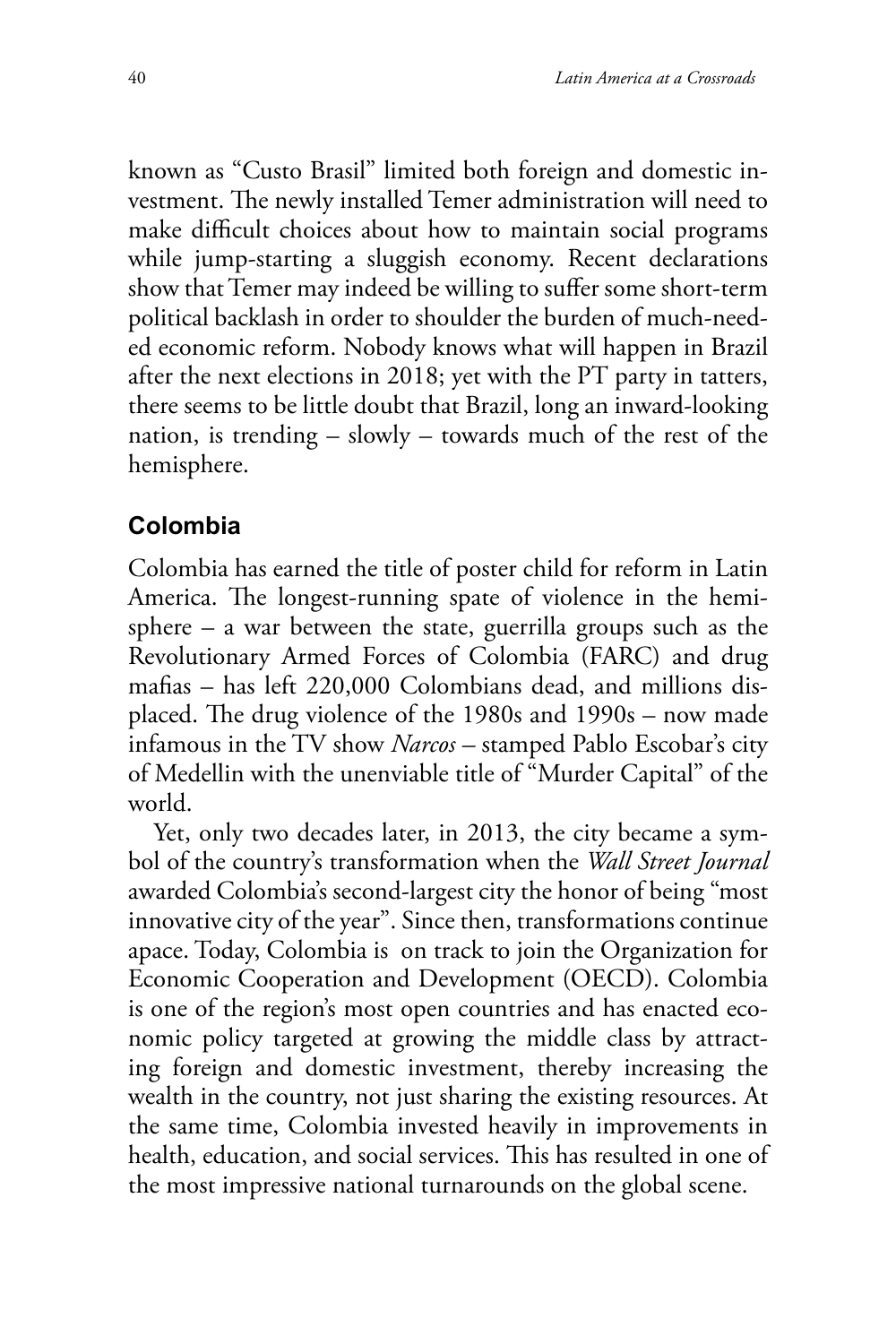Not all is rosy, of course. President Juan Manuel Santos has dedicated his presidency – and his political capital – to negotiating a comprehensive peace negotiation with the FARC. For four years the president's team worked with FARC leadership in Havana, with help from Norway, Cuba, and the United States to draw up a six-part agreement addressing issues from land and political reform to disarmament and victims' reparations. While many in and out of Colombia found this laudable, Santos' predecessor (and former mentor) President Álvaro Uribe took a confrontational view of the negotiations, and became the voice of opposition. Given the length of the conflict and the domestic divide on this issue, Santos agreed to put a final peace accord up for a national plebiscite vote. It was expected to pass by a two-toone margin, with polling showing broad support for the accord. But low voter turnout on 2 October 2016 resulted in a "no" vote. Though the margin of victory was fewer than 55,000 votes, this, too, was credited with being another rebuke to "the establishment" and emphasized deep-seated mistrust in the political class.

With a renegotiated peace agreement now a law passed by Congress, Colombians will have to wait until the 2018 presidential elections to have their final say about peace. In the interim, Juan Manuel Santos and Álvaro Uribe will continue to foment the polarization reigning in the country.

The new wild card is, of course, the new US administration. Until now the US has been a staunch supporter of peace. It is likely that President Donald Trump will be more receptive to Uribe's argument that Colombia has been too generous with the FARC. How that will affect US support for Colombia is difficult to foresee.

#### **Are the outliers changing?**

Several countries throughout the region are experiencing political, economic, and even humanitarian turmoil. Even with rampant economic stagnation and an authoritarian bent in Cuba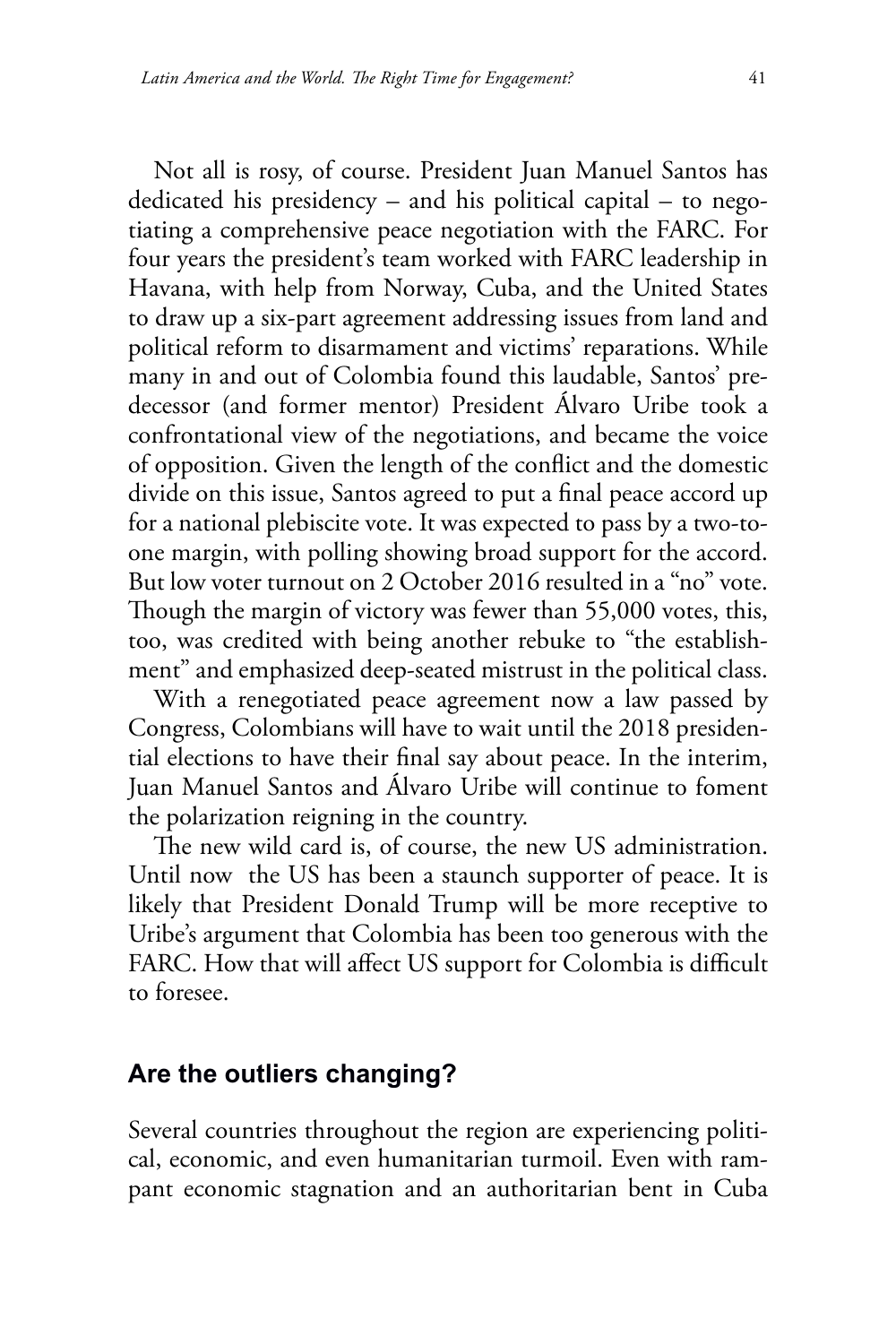and Venezuela, it seems clear that gravitational forces are pushing the people of both nations to demand greater engagement with the global market.

## **Venezuela**

Venezuela is buckling under the failing populism now synonymous with Hugo Chávez. Under current President Nicolás Maduro, the country has catapulted from a sluggish economy with restricted political freedoms to an all-out, free-fall of stagflation, political oppression, and food and medical shortages. This is creating a full-fledged humanitarian crisis. Venezuelans infuriated by rising crime and impossible living standards voted in December 2015 to put a record number of opposition members into Congress. The subsequent rulings by a Supreme Court loyal to the administration have, unfortunately, gutted the power of these elected officials, but it was a clear statement to both the Maduro government and the outside world that the people are tiring of the price of nationalism. The famously fractured opposition is finding ways of cooperating, joining together to demand a recall referendum vote against the President. Though it is unlikely their demands will be met, the hundreds of thousands of protesters who took to the streets on 1 September of this year are a sign that sooner or later Venezuela's socialist experiment will collapse.

# **Cuba**

Perhaps most anxious about the ongoing crisis in Venezuela, Cuba is seen as the last holdout of leftist policies, still carrying the banner of nationalist slogans and the political ethics of the Cold War. Indeed, even with the passing of Fidel Castro, Raul still runs the country, and there is almost nothing resembling a market economy. Cuba receives tens of thousands of barrels of oil from Venezuela each day, though that number has been declining dramatically due to falling oil prices and Venezuela's own crisis. It is no coincidence that the decline in Venezuelan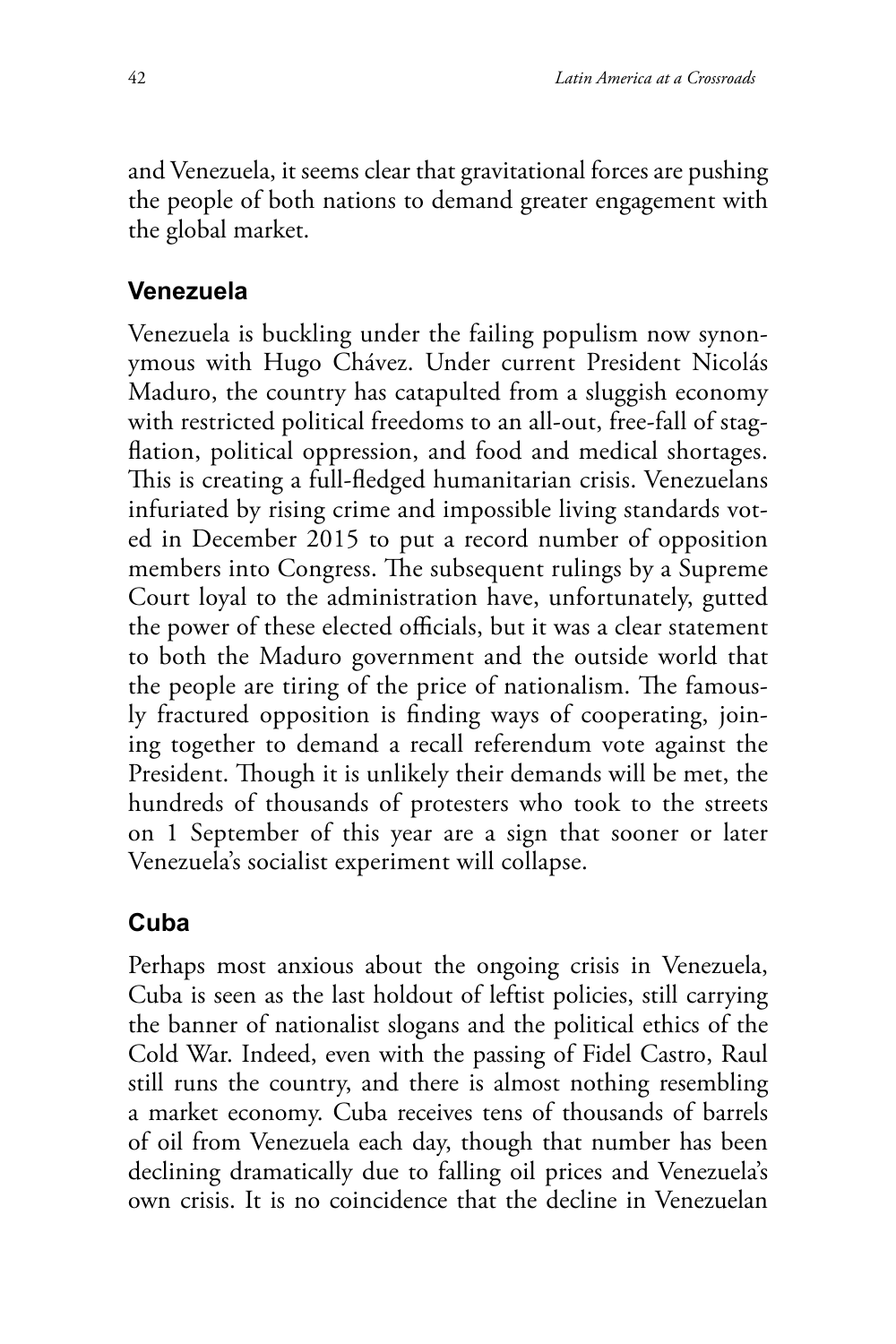support occurred at the same time Cuba began to implement new economic policies designed to attract more diverse foreign investment. The port of Mariel is host to a special economic zone modeled after a market economy, and Cuba has been making aggressive efforts to settle old economic and property disputes with European countries in hopes of advancing a more modern and engaged economic relationship.

Most telling, of course, is the rapprochement with the United States. Despite decades of rhetoric damning its northern neighbor, Cuba has recognized that reconciliation with the United States is key for reviving a floundering economy. The country is also permitting the development of a limited private sector, issuing licenses for small businesses such as beauty salons, restaurants, and tourism agencies. Many of these operations receive their seed money from remittances coming in from the United States. Once a staple of rhetoric from Cuban leadership, it is increasingly rare to hear the Castros rail against the US or the evils of capitalism, finding that this does not drum up the kind of fervent support it used to. Instead, citizens are seizing upon newfound access to the internet, embracing the budding private sector which now employs nearly 15% of the workforce, and speaking more openly about their desire for economic reform. The country has a long list of issues to tackle in order to stimulate serious, sustainable economic growth, but there has been more movement on this front in the last decade than the previous four, giving many people reason to hope for further changes.

It is entirely unclear how far back the new Trump administration intends to take US-Cuban relations. Certainly, there will be a clear curtailing of the rapprochement between the two countries. But this does not mean that the new Trump administration will renege on the recently restored diplomatic relations between the two countries or rescind numerous mutually beneficial agreements on tourism and transportation.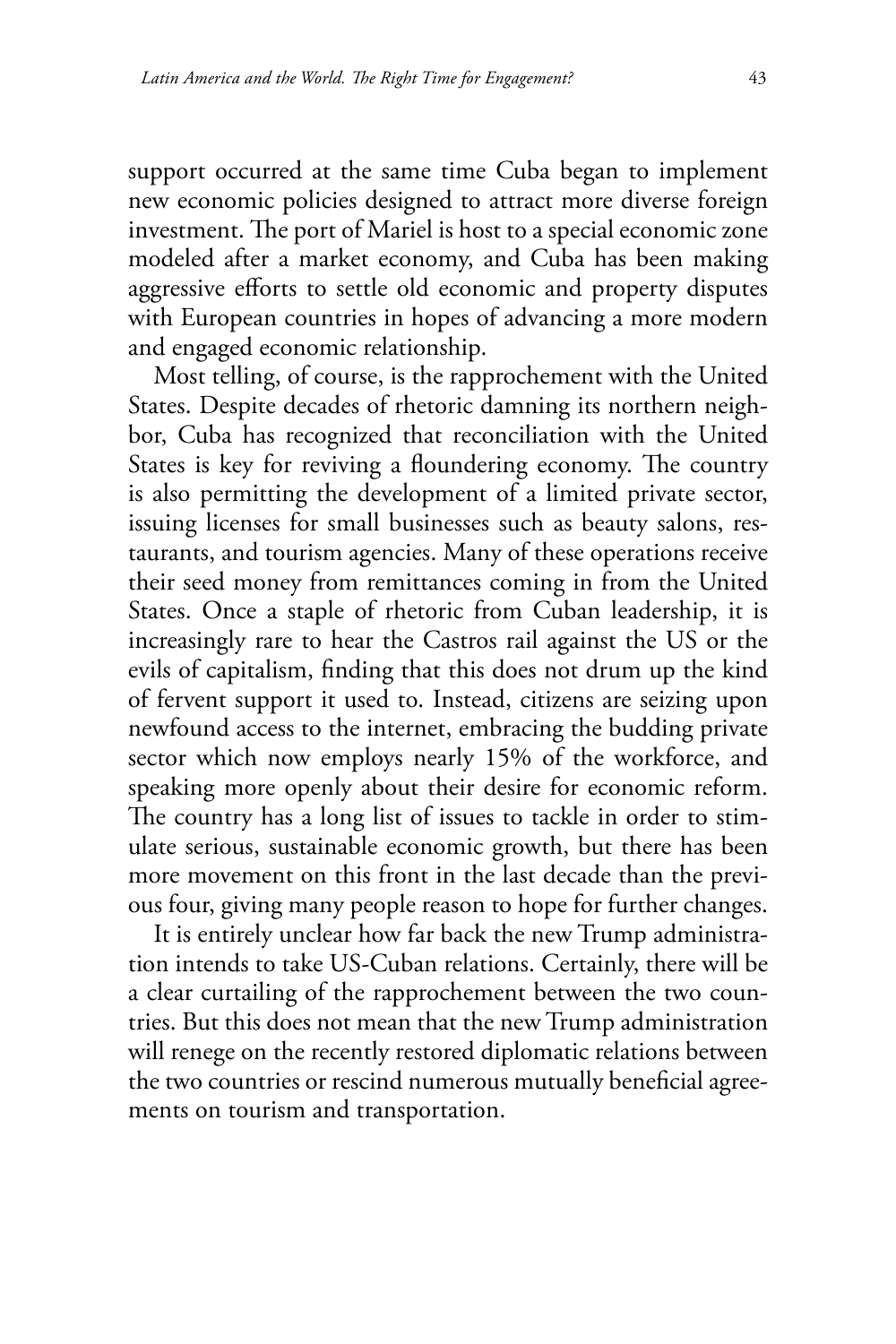# **Where will Latin American engagement arise in the coming years?**

This chapter has argued that issues of political economy – economic growth, improving business climate, and major investments in infrastructure – will be the preoccupation of many of the region's leaders. These matters will overwhelmingly dominate relations with outside actors: political leaders, business groups, private sector investors, and international financial institutions will all have major bearing on the speed, quality, and reach of Latin America's growth.

Yet, as Latin America confronts both domestic and international changes, certain issues will likely arise in the coming years as key issues of engagement with the world. Here is a list of some of the most likely issues of engagement. We have also included some less likely ones; Latin America should aim to surprise.

#### **a. Regional integration and international trade**

It is unlikely that there will be any major new free-trade agreements (FTAs) with countries in the hemisphere anytime soon. It is not that trade agreements have been ineffective; indeed, the opposite is true. The network of free-trade agreements in the hemisphere – 58 negotiated and implemented so far – has boosted the total regional share of foreign trade as a percentage of GDP from 31.7% in 1988 to 44.7% in 2010.

But now the more difficult ones remain. The EU - Mercosur discussions will be delayed by intractable problems in specific sectors and because of Europe's inability to come to a common decision. Full-fledged agreements with Brazil or Argentina are difficult to imagine because of the profound agricultural competition these countries pose to US and EU markets.

But there is still a plethora of opportunities for engagement. The objective in the coming years will be to ease market access, particularly for SMEs. Such agreements could move to synchronize labor and health standards as well as customs practices to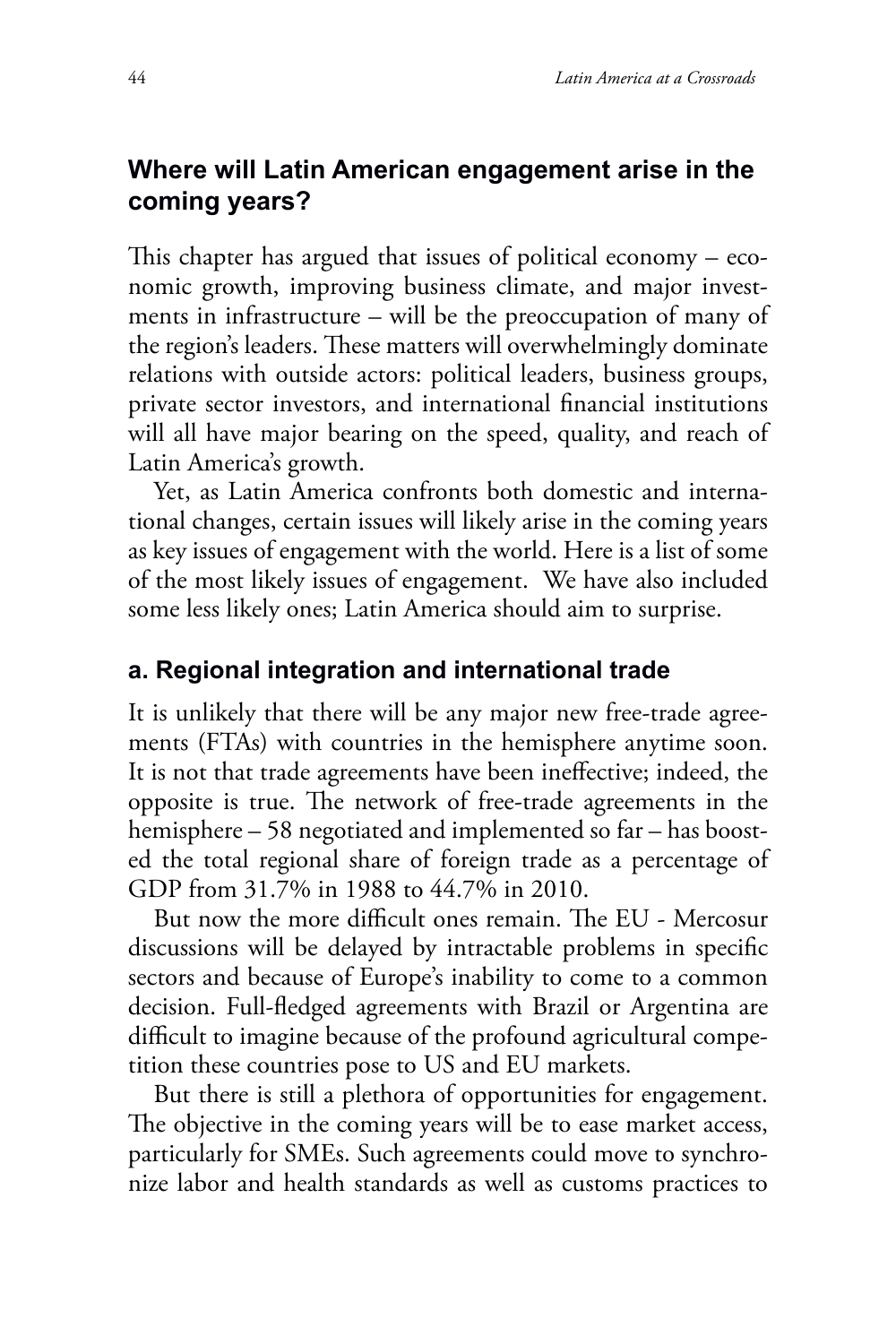reduce bureaucracy. By harmonizing and converging these standards across multiple countries – including those with which the US and Europe already have FTAs – countries like Brazil and Argentina could more easily engage in trade and investment with both the United States, the EU, and other nations in the region.

Furthermore, several Latin American countries are looking to increase regional integration and streamline trade and economic policies. The most prevalent example of this is the Pacific Alliance, made up of Mexico, Peru, Chile, and Colombia. These four countries have made strides towards harmonized financial systems, visa programs, and established the Integrated Market of Latin America (MILA), a regional stock exchange designed to promote greater financial integration. Much more remains to be done – yet, this integration effort is admirable and progress continues.

It is no coincidence that these four countries also pursue economic integration outside of the region. All four countries have free trade agreements with the United States, and three out of the four are party to the Trans Pacific Partnership (TPP), with Colombia hoping to join at a later date. The TPP is demonstrative of both Latin America's outward-facing policies, as well as its pivot to Asia.

While the United States and Europe remain the region's closest political, economic and cultural ties, Western nations should be aware of China's determination to become an indispensable economic power in Latin America. For this reason alone, the United States and Europe must lean into trade agreements and existing investments in order to solidify their presence in Latin America.

#### **b. The role of China**

In predicting Latin America's global engagement it is important to consider the growing relationship with Asia and in particular, with China. In recent years, China has taken a much more active role as an economic power in Latin America. Investing in infrastructure and making large commodities purchases, China has become a major trading partner for many Latin American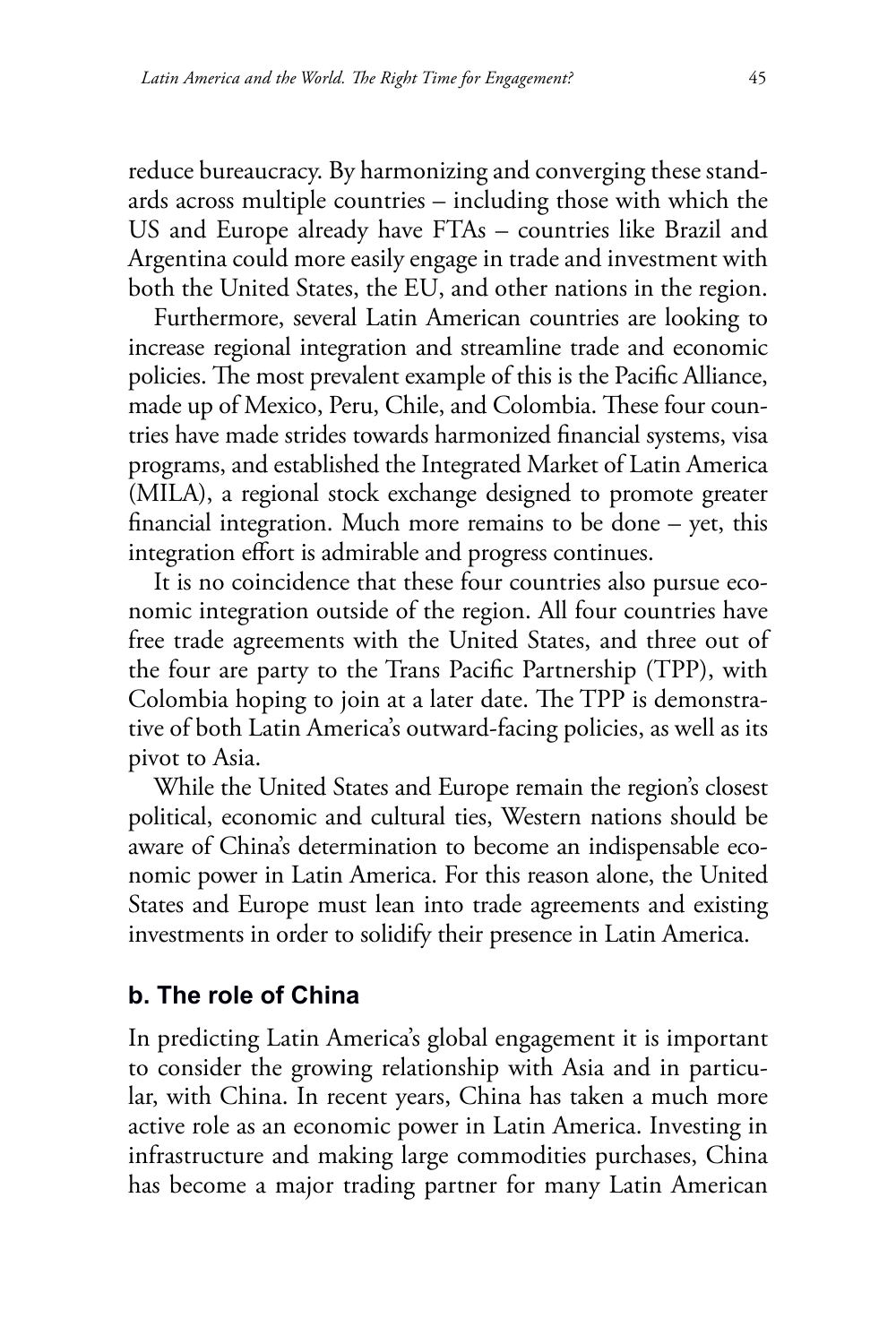countries. In several cases China has also become a "lender of last resort", willing to offer loans and continue investments in countries where unsustainable economic policy has left the country lacking in options. Examples include Venezuela, Ecuador, and Argentina (though this dynamic will change under the Macri administration). China has become the financial go-to when relationships with Europe and the United States have become rocky.

This relationship is likely to increase in intensity for two main reasons. First, the Chinese will certainly exploit the increasingly anti-trade and anti-investment rhetoric emanating from the United States and Europe. China is now poised to expand its role in the hemisphere as regional governments grow concerned about reduced foreign direct investment and commercial flows from Western partners.

Secondly, in October 2016 the Chinese Renminbi (RMB) joined the list of international reserve currencies. This has tremendous potential to grow the economic relationship between China and Latin America. Observers believe that transactions in RMB will facilitate and incentivize a new tier of smaller Chinese companies to begin exploring an interest in Latin America. These new companies would have shied away from complicated transactions with currency exchange, but now will have the ability to pay and be paid in RMB.

While this is certainly an opportunity for all parties to establish a more beneficial, sustainable relationship, Latin American countries need to be strategic about these new investments. The internationalization of the RMB means that a whole rash of Chinese companies previously unable to access international markets will now be viable investors. Growing investments can be positive, but it is also important that Latin American countries do their due-diligence before diving into agreements. Trade with China can sometimes hurt domestic players. While Chinese exports grew to Latin America, Latin America's exports of high-value-added and complex goods diminished. The facts are indisputable: over the time the region's share of industrial exports, along with the diversity of those exports, has declined.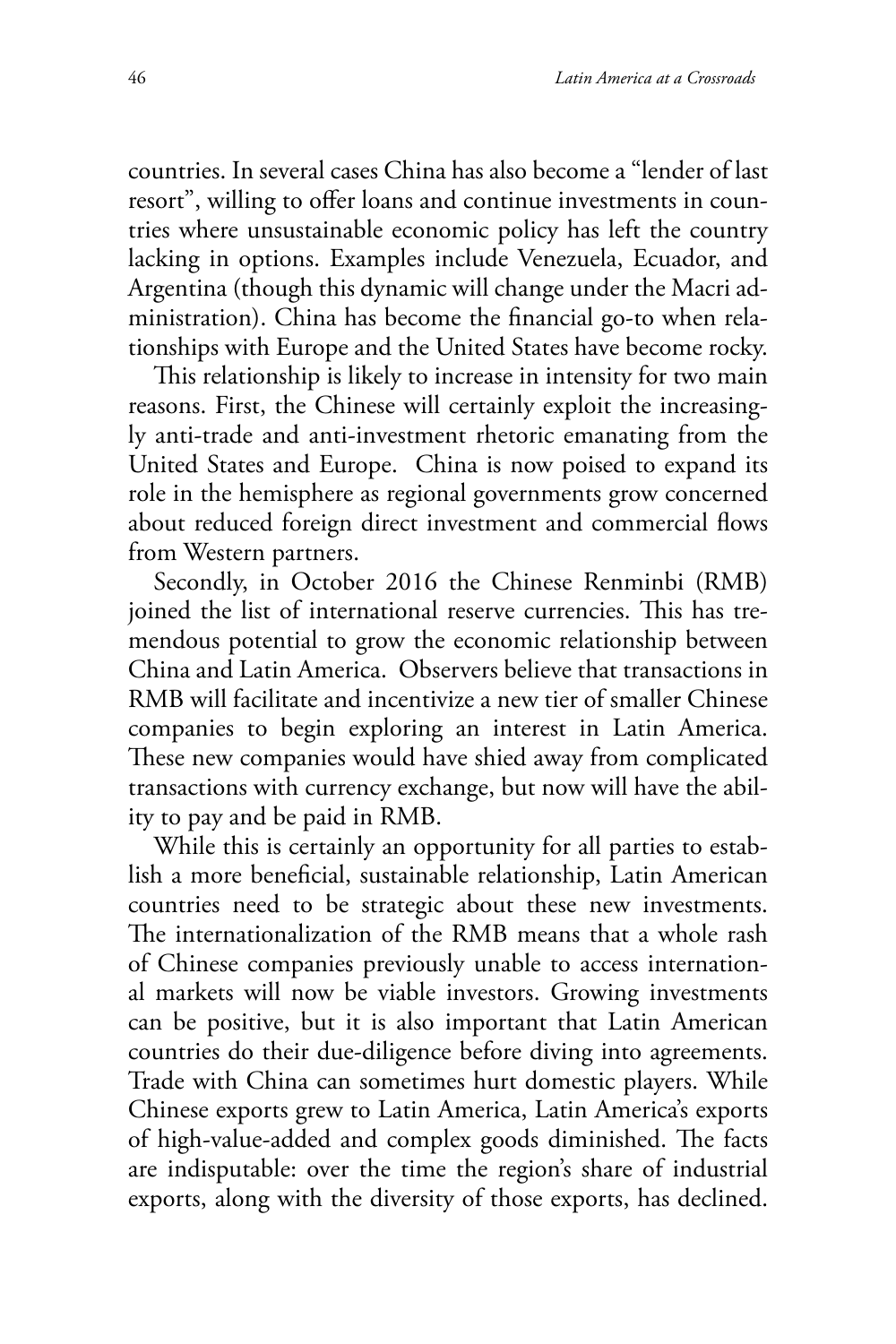The share of domestic consumption met by imported goods has risen. Its industries – and the training and jobs that accompany them – suffered.

It is vital that the region clearly understands the importance of careful negotiations so that Chinese commerce and investments do not undercut local industry and manufacturing. It is easier for China to maximize its interests in the region through individual, bilateral negotiations with governments that are not in an economic or political position to require concessions from the Chinese. Governments in the region should join forces in order to negotiate trade and investment agreements with the Chinese from a position of greater strength.

# **c. Political corruption and impunity**

Latin Americas are high on the list of peoples in the world who are losing credibility in their governments' capacity to improve the lives of citizens. The "Lava Jato" operation in Brazil along with the impeachment of President Dilma Rousseff and a host of other government officials have fomented public outcry. In Mexico, President Enrique Peña Nieto is suffering record-low favorability as citizens question his leadership during the disappearance of 43 students two years ago, his personal financial dealings, and are skeptical about the operations of some of his cabinet members. Public backlash throughout the region has been loud, furious, and should be seen as progress. Painful as these moments are, the pushback is a sign that citizens are no longer accepting corruption but demanding more transparent, legitimate leadership.

Corruption and impunity will affect Latin America's international relations in a few key ways:

• **Investment risks cut-backs unless Latin America is seen to be dealing with this issue head on.** Mexico is a nation confronting seemingly growing levels of corruption, and it seems to be doing very little to tackle it. Mexicans today have little faith in their government's ability to combat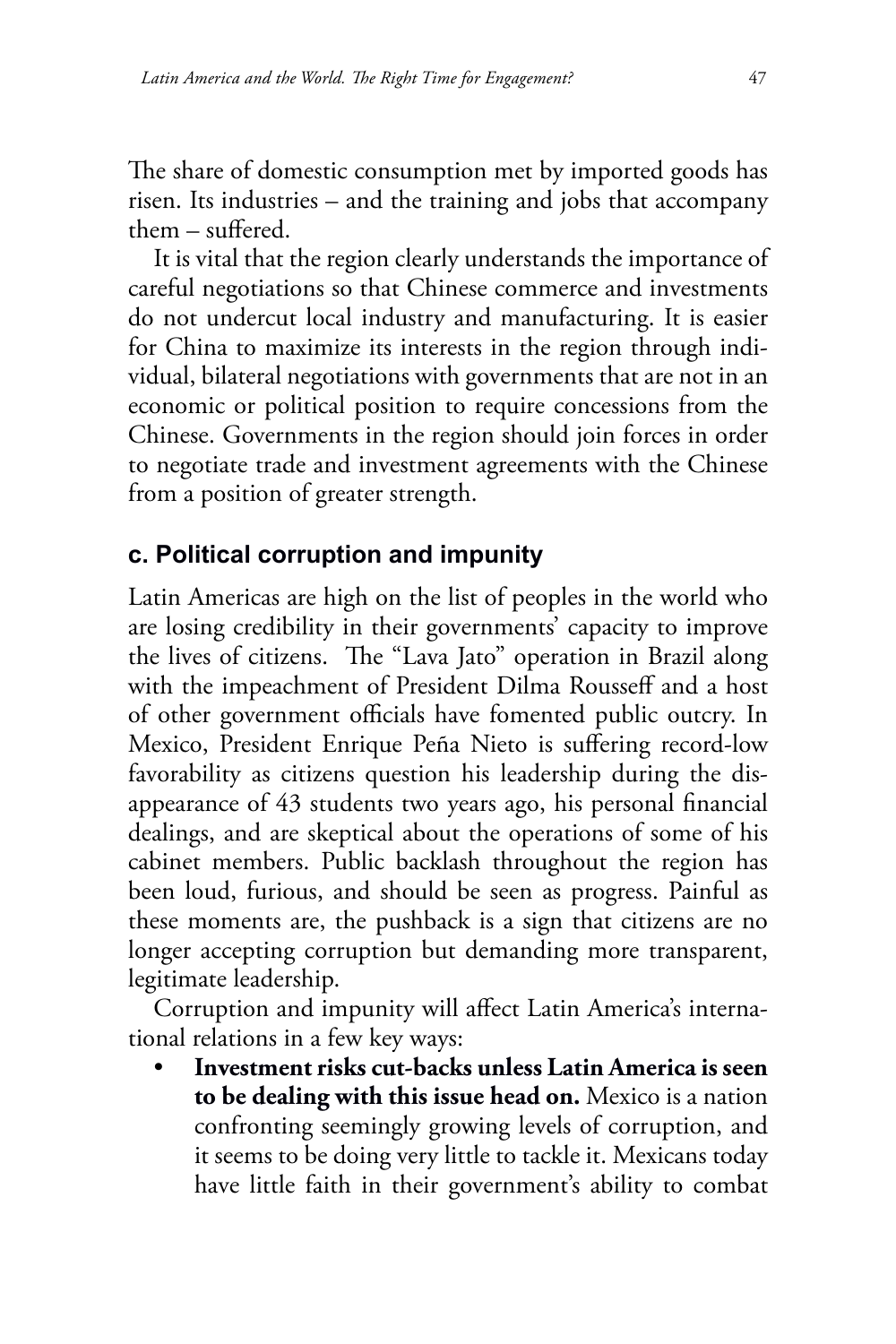rising violence from drug cartels, and are horrified by the lack of response to crimes like the disappearance of the students two years ago. More mundane judicial action seems out of reach, too, with quotidian procedures like divorces and parking tickets presenting obstacles for citizens trying to work within an opaque and slow system. Unless action is taken, Mexico will be struggling to attract investment in energy, infrastructure, and social programs as potential investors become wary of operating in a corrupt and unpredictable system.

• **On the other hand, positive examples of Latin America's progress against corruption are best-practice examples for international organizations, aide groups and bilateral government negotiations.** Indeed, aide organizations targeting change in Africa or Southeast Asia may prefer using Latin America's successes as a baseline instead of the recent anti-corruption efforts in Sweden or Canada. Brazil's judicial system has gained international recognition throughout the political investigation process by making public everything from the names of politicians to the charges levied to the details of ongoing investigations. This has been driven by a new generation of judges, internal security forces, and politicians unwilling to propagate the impunity of the past. In Chile, campaign finance laws are limiting the role of money in elections.

## **d. Confronting the tentacles of organized crime and the "new illegals"**

Once synonymous only with drug cartels, organized crime now includes a breadth of illegal activity. Latin America and the world will need new instruments to fight money-laundering, human trafficking, illegal mining, and illegal agriculture. The tentacles of these industries stretch into the United States, Africa, and Europe where criminals store their earnings in bank accounts and real estate holdings. While strong internal security and judiciary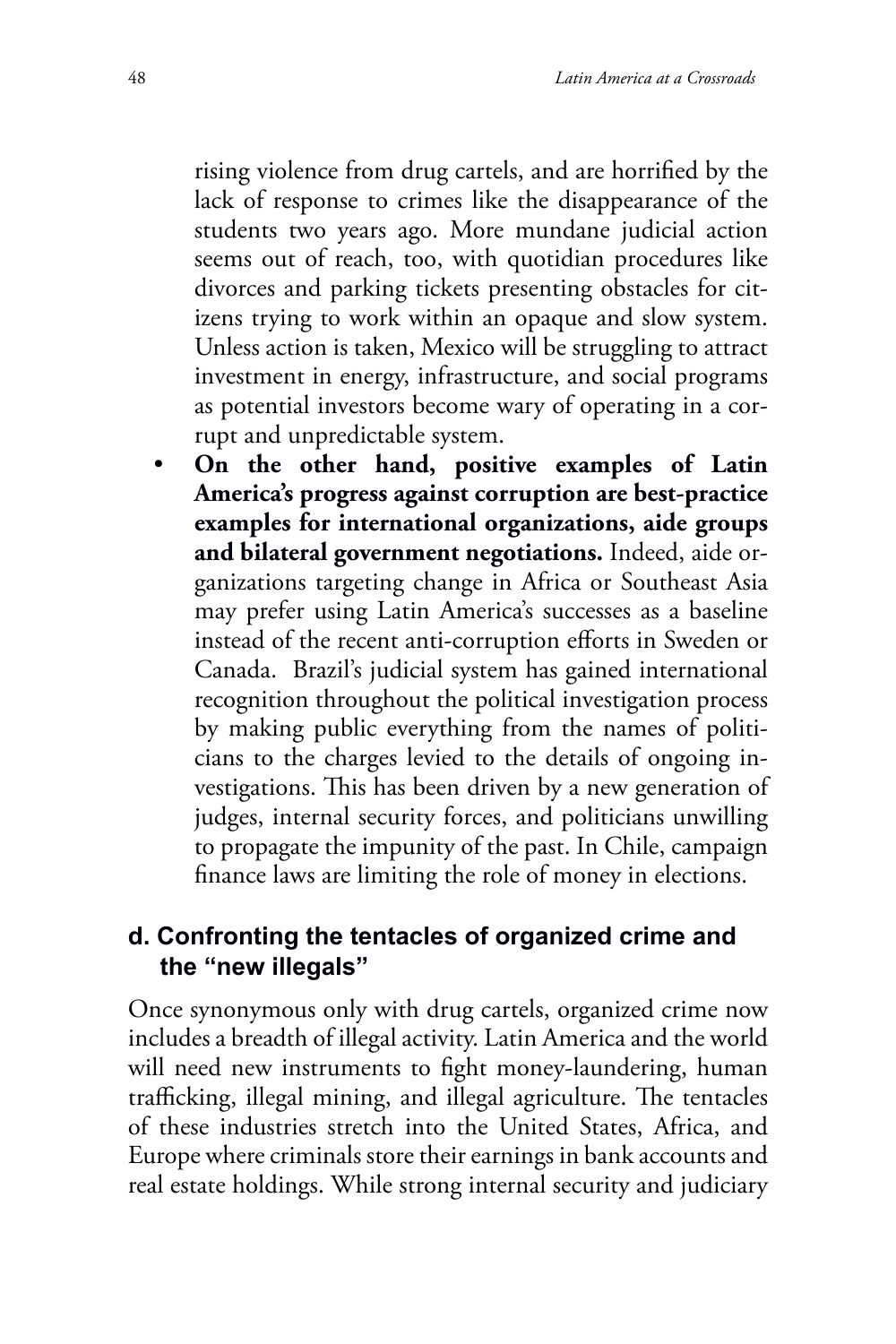capacities are obvious tools to help combat these networks, repression alone will not make sufficient strides toward eradicating these growing activities.

Combatting the "new illegals" will require imaginative solutions and a brand new security partnership. The US and the EU should expand information-sharing mechanisms like the Egmont Group of Financial Intelligence Units, which includes most Latin American countries, and promote intelligence-sharing between Latin American governments. Brazil's bilateral border security agreements with Colombia, Paraguay, Peru, and Argentina provide an interesting model. The region will need a broad intelligence-sharing agreement with the United States and other allies. In the Northern Triangle, where Colombia's military already trains soldiers and police, this partnership should be expanded to encompass strategic guidance on investigating and prosecuting organized crime, and tackling gang violence.

## **e. Security cooperation and peacekeeping**

As the rest of the globe becomes more fractured, Latin America's relative peace will become a prized asset. Latin American countries are already trusted partner in enhancing security cooperation in other parts of the world and among themselves. Colombia is already successfully exporting pieces of its security model – to Africa, Central America, and elsewhere. Working with the governments of Kenya, Uganda, and Nigeria, Colombians are sharing experiences about their strong internal security apparatus. Colombian police and military units will soon expand efforts with UN peacekeeping duties. The Brazilian navy works with several West African nations to help combat piracy and maritime poaching. Argentina and the US have recently resumed intelligence-sharing operations.

## **f. Catastrophes without borders**

Integration is not only an economic endeavor: to combat modern threats of natural disasters, violent extremism, climate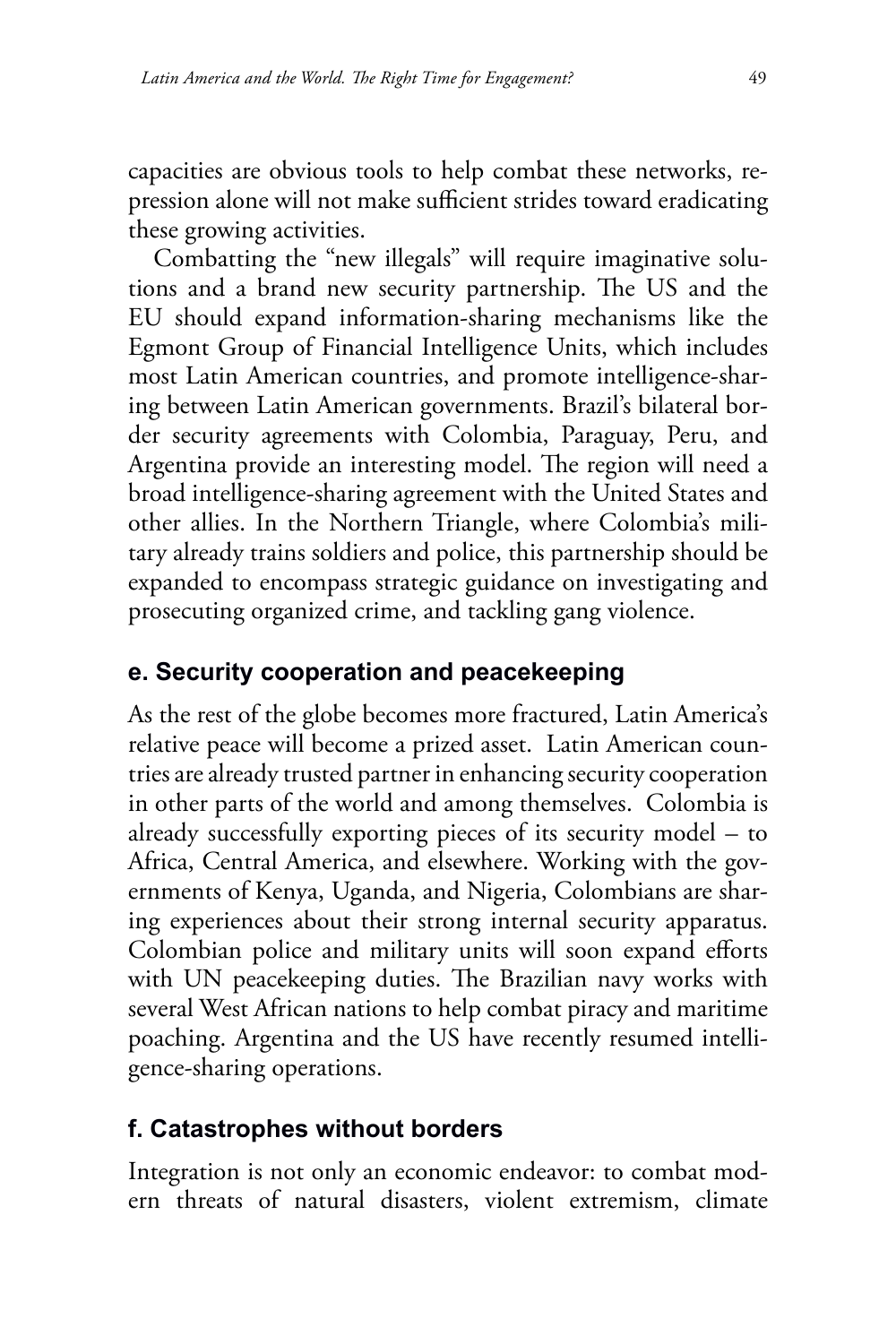change, and refugee crises, nations will need to work collaboratively across a number of sectors. Lines of communication and a sense of shared responsibility are clearly faltering in much of the world. The ongoing atrocities in Syria demonstrate a lack of global coordination, while rising tides and increasingly devastating storms show a world unwilling to collectively combat climate change. Latin America has played a leading role in organizations and missions designed to promote coordination and cooperation on issues that do not heed national borders. A primary example of this effort is the Brazilian-led United Nations Stabilization Mission in Haiti (MINUSTAH, as it is known by its French acronym). This mission, initially installed in 2004 to help bring political stability, ultimately managed the disaster relief and reconstruction of Haiti after the earthquake. Latin American cooperation at the United Nations and other international organizations is destined to grow.

## **g. Elections**

The populist movements seizing parts of the world are happening through entirely democratic procedures, with political parties earning votes and leadership positions through legitimate mechanisms. Any shift in power must come through elections that are both legitimate and popularly perceived as legitimate. To have a viable government, it is crucial for citizens to believe that the ballots they cast are those that put their leaders in office.

But in Latin America elections have become a point of pride. Brazil runs its elections entirely electronically, and both Mexico and Brazil have internationally recognized electoral commissions, credited for modernizing systems and running elections deemed transparent and legitimate by international observers. The Organization of American States flounders in many areas, but on election monitoring and support, it excels. Latin Americans will be able to bring their knowledge and consulting services for elections to the world stage in the coming years.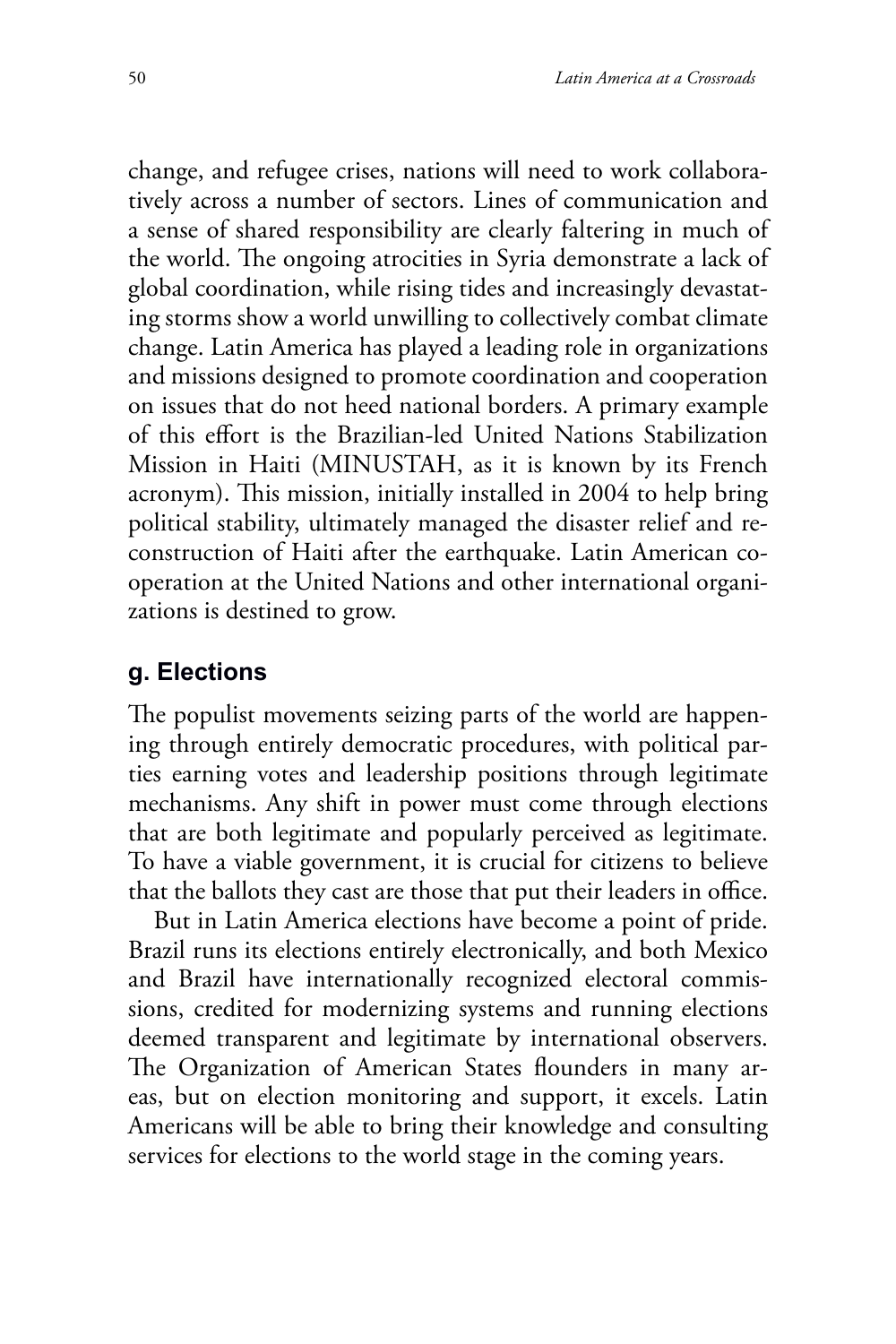#### **Conclusion**

This is an exciting, albeit precarious moment for Latin America. With so many countries in the hemisphere eager to engage, it would seem like an excellent opportunity for allies in Europe and the United States to embrace a newly-opened region of like-minded politicians, businessmen, and civil society. But at present Americans and Europeans are looking inward, leaving Latin Americans wondering if the West will indeed be the future foundation of economic growth. While the cultural and heritage connections with the West remain strong, new alliances with Asia may prove increasingly important in the absence of more engagement from other regions.

As the region seeks to elevate itself to higher incomes, many nations are wisely embracing policies to attract greater investment, cognizant that growth comes from opening, not closing. Latin America's opening offers ample opportunities for economic, political, and social engagement. Hopefully, these countries will find enthusiastic and like-minded partners across the globe.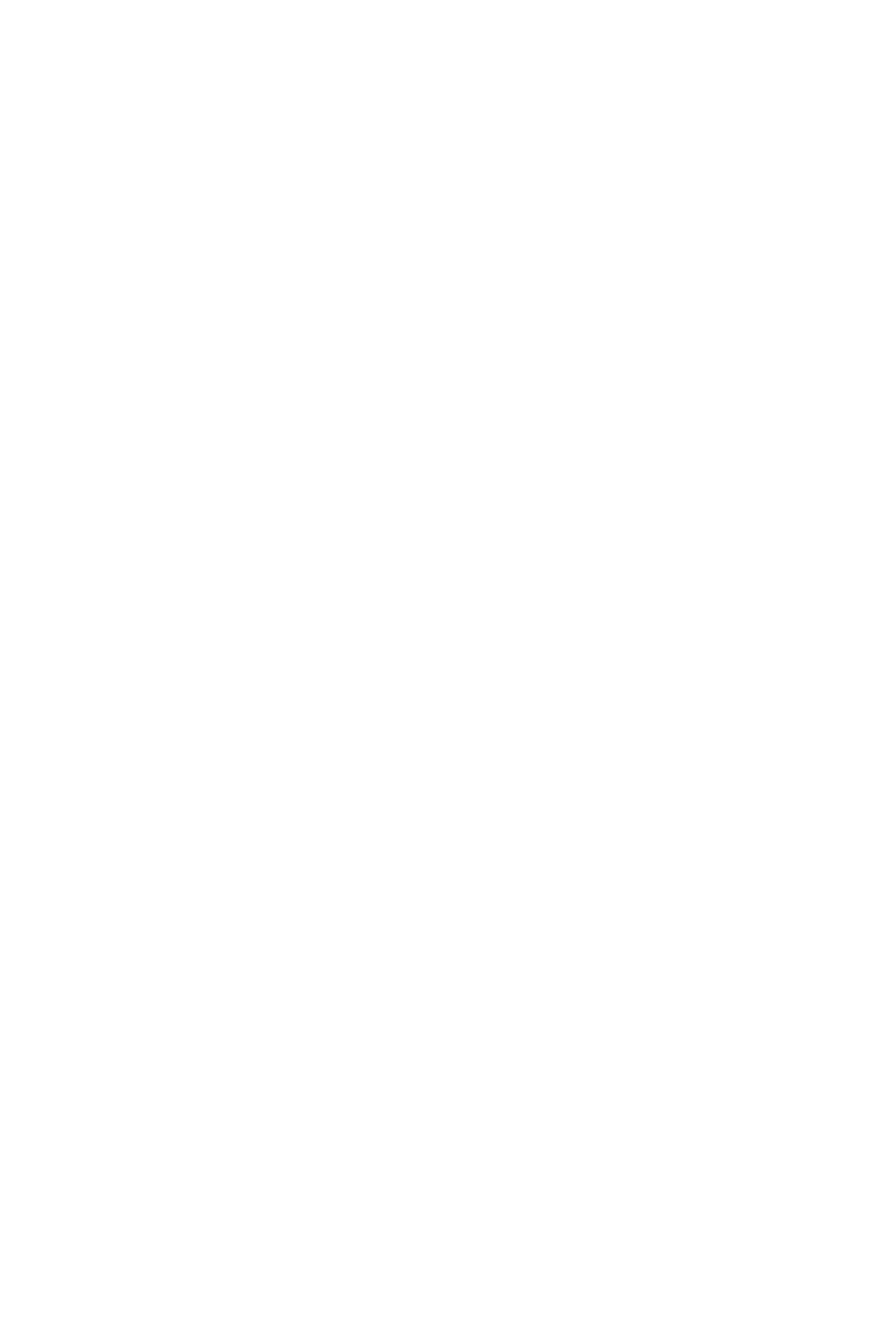# **3. After the Commodity Boom: Towards a New Economic Model?**

Antonella Mori

In recent years Latin America's economic growth has been much lower than in the previous decade. This unsatisfactory economic situation is the result of both external and internal factors. Important external factors include the sharp decline in commodity prices and the slowdown of the Chinese economy. Regarding the internal factors the current situation is very heterogeneous, but some large countries are in recession as a result of bad economic policies combined with political and institutional crises. In 2017 internal causes are expected to improve in almost all countries, whilst the negative external factors will continue to persist. In particular, the primary commodity prices, though unlikely to fall more, could remain low for a long time.

How then can Latin America return to grow at high rates in a scenario of lower commodity prices? Can this negative phase stimulate the rethinking of economic models to ensure that the region has more sustainable and inclusive future growth? The new economic model must take into account two other important trends: first, the general slowdown in world trade and secondly, the coming end of the demographic bonus in the region, i.e., of the favorable phase of the demographic transition characterized by the increase in the population of working age. After the election of Mr. Trump as President of the United States, a strong recovery of global trade is even less likely in the short-term.

A transformation of the production model should aim at enabling Latin American countries to specialize both in the production of manufactures with high added value and in the service sector. In the coming decades, economic growth must be more and more driven by increases in labor productivity. Consequently,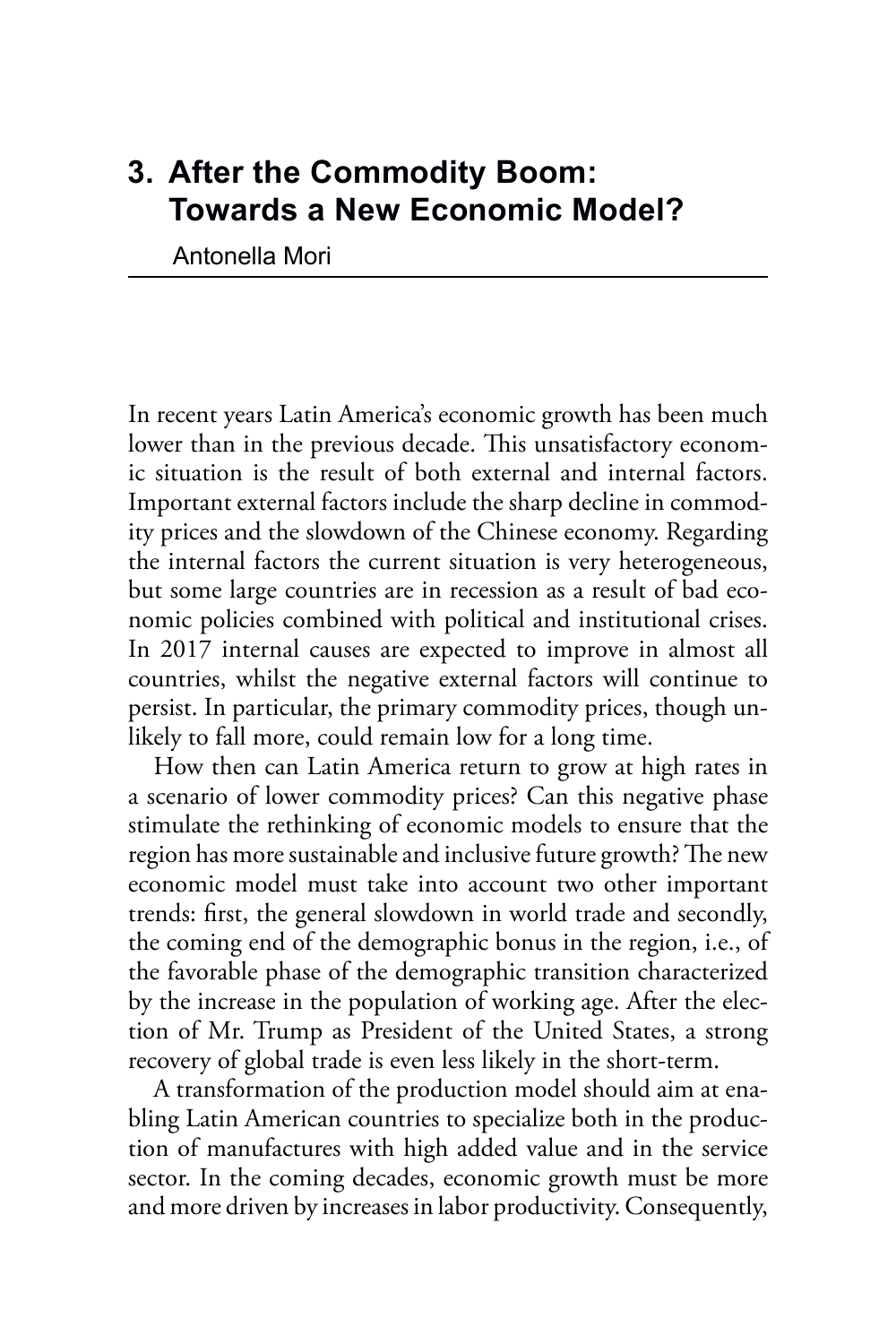this new economic model will require greater investments in human capital, technological innovation and infrastructure, as well as other institutional changes to improve the business environment. Furthermore, to compensate for the slowdown in world trade, Latin American countries are strengthening regional trade within the numerous trade liberalization agreements already in place, such as the Pacific Alliance and Mercosur. An extra boost to regional integration could come from smart import substitution policies, i.e. policies that aim to produce quality products for the regional market without imposing new protectionist barriers to imports from the rest of the world.

#### **Weak economic outlook**

In recent years, Latin America's economic growth has been much lower than in the previous decade. In 2016 the Latin American and Caribbean economy is estimated to shrink by 0.6%, as some of the large countries are in recession, i.e. Argentina (-1.8%), Brazil (-3.3%) and Venezuela (-10%). However, growth rebound in Argentina and Brazil are expected to result in an economic expansion of 1.6% for the region in 201719. The current growth in output is much lower than the average annual growth rate from the previous decade, which was 3.2% for the whole of Latin America and the Caribbean (LAC). Brazil, the biggest Latin American economy, that produces about 35% of total regional output and is currently in recession, expanded on average by 2.8% yearly between 2006 and 2015. Recent economic performance has been worse than in the previous ten years in all of the seven major countries (Table 1). The big decline in commodity prices, the slowdown of the Chinese economy and the repressed recovery of advanced countries are common factors explaining the drop in economic activity of the region.

<sup>19</sup> Data in this section are from the International Monetary Fund (IMF), *World Economic Outlook*, October 2016.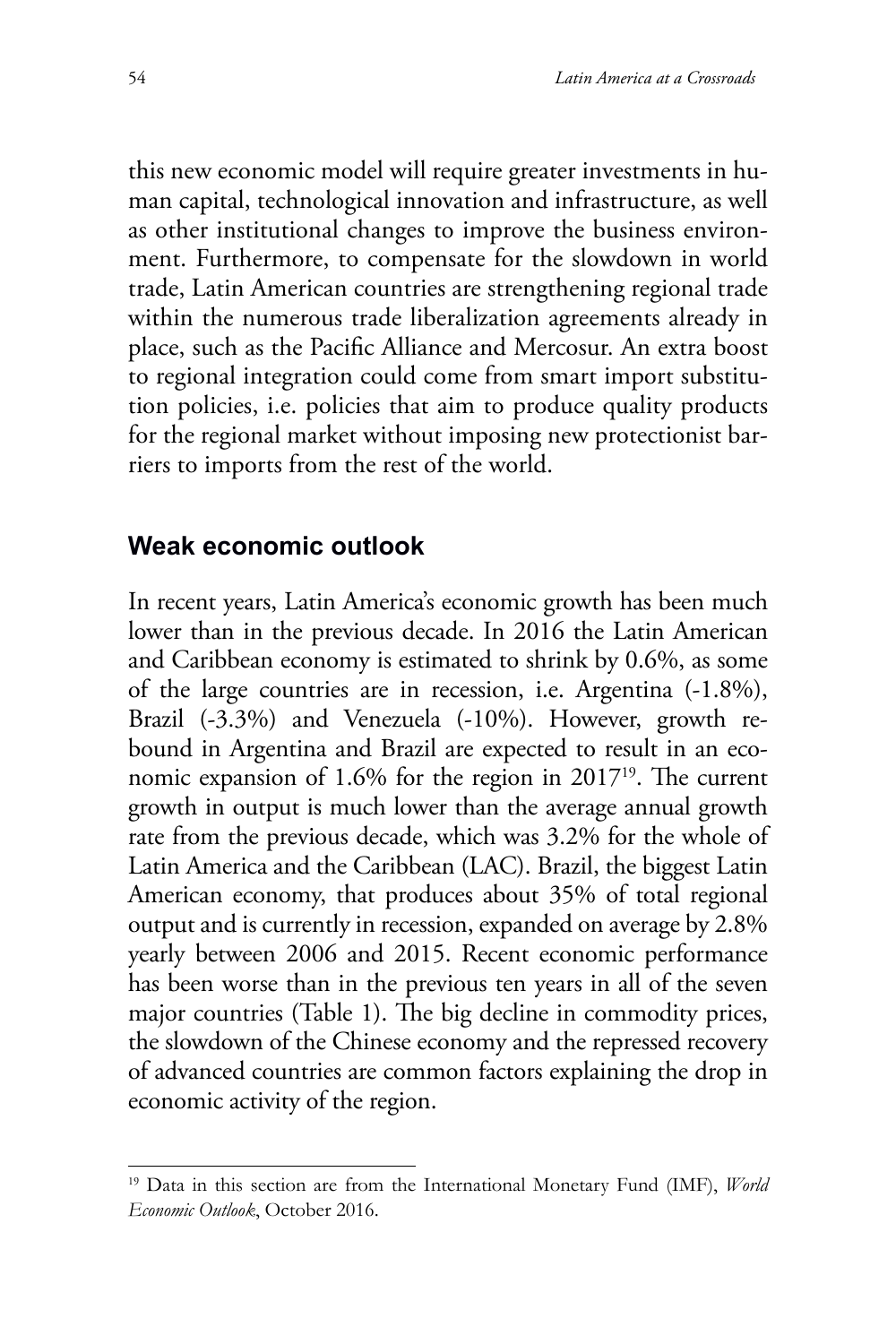|               | Annual<br>2006-2015 | $2016*$ | $2017*$ |
|---------------|---------------------|---------|---------|
| Argentina     | 4.3                 | $-1.8$  | 2.7     |
| <b>Brazil</b> | 2.8                 | $-3.3$  | 0.5     |
| Chile         | 3.8                 | 1.7     | 2.0     |
| Colombia      | 4.6                 | 2.2     | 2.7     |
| Mexico        | 2.4                 | 2.1     | 2.3     |
| Peru          | 5.9                 | 3.7     | 4.1     |
| Venezuela     | 2.1                 | $-10.0$ | $-4.5$  |
| <b>LAC</b>    | 3.2                 | $-0.6$  | 1.6     |

Table 1. Output Growth (%)

In addition to the common external factors, some large countries are in recession as a consequence of bad economic policies combined with political and institutional crises. In 2017 internal causes are expected to improve in almost all countries, but negative external factors will still be present.

Beyond the similarities in the region, there are important differences that require a brief analysis of some countries. In Argentina the economic situation remains very difficult because the benefits linked to the economic reforms carried out by President Macri, elected in December 2015, have not yet materialized. Economic changes include the elimination of the fixed exchange rate, the debt default solution, the elimination of subsidies on some utilities, the removal of taxes on exports and capital movement controls, and the reform of the National Institute of Statistics. Inflation and budget deficit, however, still remain high and limit possible macroeconomic policies. The Central Bank has formally announced the adoption of an inflation-targeting regime from 2017 as it seeks to bring inflation down to single-digit levels in the medium term. The return of private investment, both domestic and foreign, should be the trigger to return to positive growth in 2017.

In 2015-2016 Brazil experienced the deepest recession in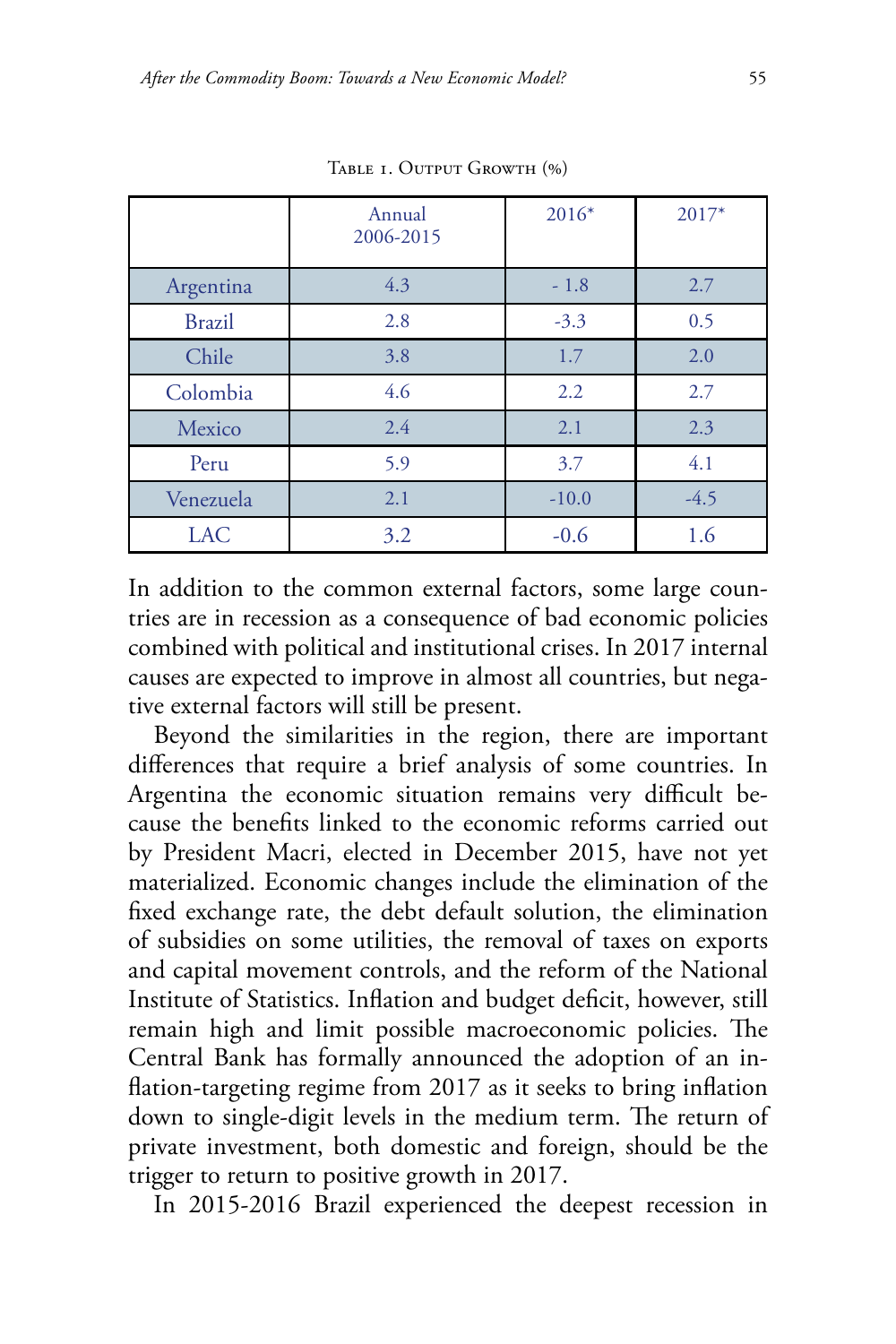decades, which perhaps will end in 2017. The recession was aggravated by the political crisis that paralyzed economic policy. Accused of violating the Law of Fiscal Responsibility in 2014, former President Rousseff was impeached and on 31 August 2016 she was removed from office. The corruption investigation linked to Petrobras contributed to the economic crisis by lowering investment. The high budget deficit in recent years (10.4% in 2016) caused a major increase in public debt: the public debt to GDP ratio was 60.4% in 2013 and will be 78.3% at the end of 2016. Next year Brazil is expected to return to positive but low growth, thanks to stronger exports and higher private investment. However investment will materialize only if the new Temer Administration is able to restore stability and confidence.

The economic and social situation in Venezuela is dramatic. After three consecutive years of recession, the economy has contracted by about 20%. The collapse in the oil price has led to a decline in the funds available to the Venezuelan government, which will end up with a budget deficit of more than 25% of GDP in 2016. Moreover, public spending is financed by printing money, leading the country towards hyperinflation. The latest forecasts by the International Monetary Fund (IMF) estimate inflation of over 700% at the end of 2016 and that it will reach more than 2000% in 2017. In order to return to positive growth in a low oil price scenario, Venezuela must implement radical reforms at the macro and microeconomic levels, from exchange rate reform to fiscal system redesign. Since the country is going through a deep institutional crisis and political confrontation between government and opposition, it is unlikely that reforms will be implemented in the short term.

The four countries of the Pacific Alliance (Chile, Colombia, Mexico and Peru) continue to grow, albeit at a lower rate than in the previous decade. After the October referendum in Colombia the prospect of a peace agreement between the government and the Revolutionary Armed Forces of Colombia (FARC) guerrillas remains more uncertain, but if a final agreement is reached, the positive effect on the Colombian economy will be significant.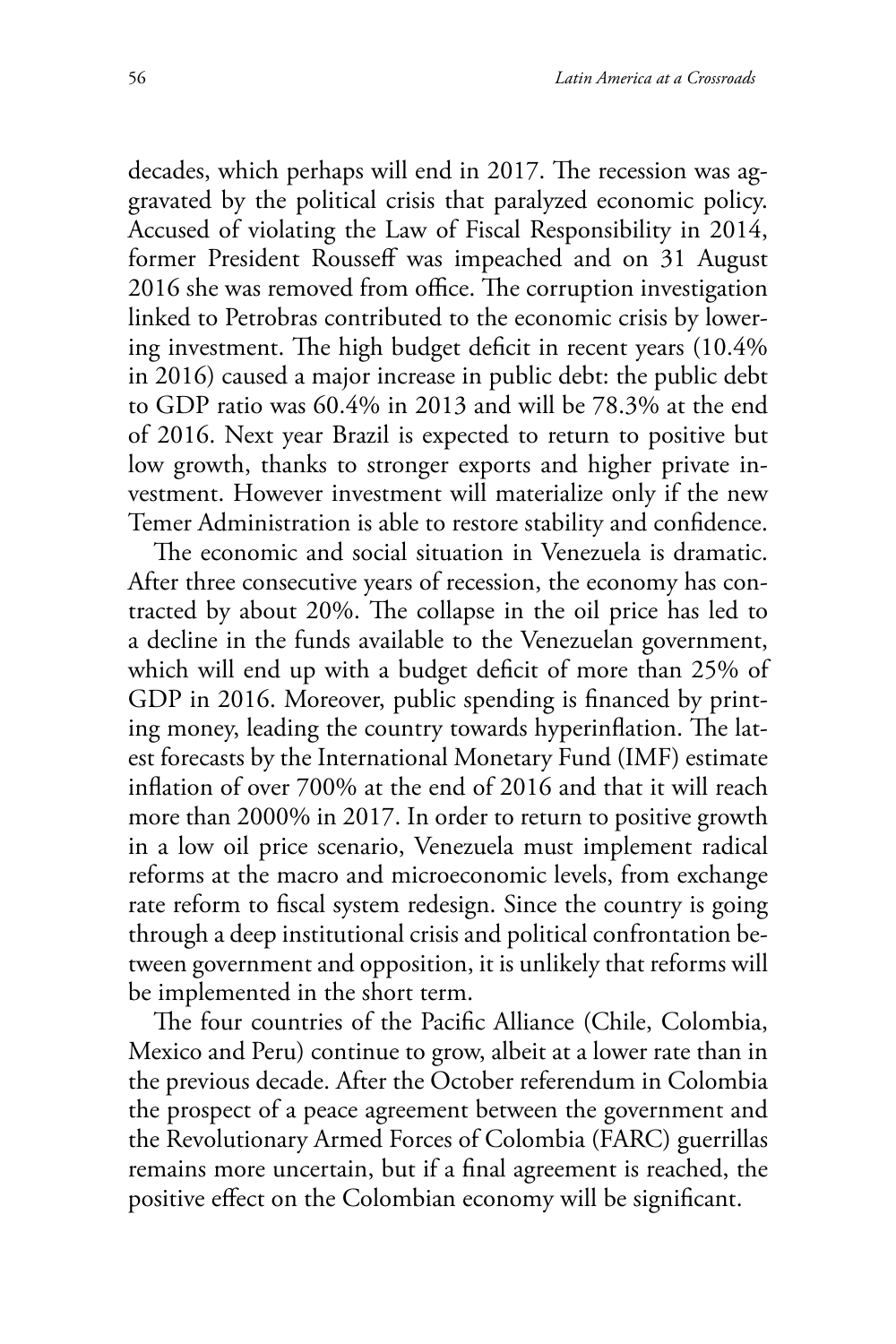#### **Commodity prices: boom, bust and new normal**

In the past fifteen years commodity prices underwent an exceptional boom followed by a bust. The boom started at the beginning of the XXI century and peaked in 2011. In 2011 the average for all primary commodity prices was twice the 2005 level, whilst at the end of 2015 it went back to the 2005 lev $el^{20}$ . For about 10 years commodity prices remained very high. All Latin American commodity exporters benefitted hugely from the commodity boom: higher terms of trade, higher export earnings, and higher fiscal revenues. Countries increased investment in primary commodity sectors in order to expand production and exports. For example, between 2000 and 2013 the value of Brazilian exports quadrupled (in dollar terms) and they became much more concentrated in primary commodities: in 2000 the shares of primary commodities and manufactured products were respectively about 40 and 60% of total exports, while in 2013 the composition was the opposite, i.e. 60% primary commodities and  $40\%$  manufactured products<sup>21</sup>. During the commodity boom, manufacturing industries suffered from lower investment and weak competitiveness due to stronger real exchange rates.

After 2014 primary commodity prices fell and the price of oil collapsed. In 2016 commodity prices recovered partially. Except for the energy price, which in September 2016 was 15% lower than in 2005, other raw materials continue to have higher prices than in 2005: on average, food is about 40% higher, beverages 70% higher and metals 20% higher. There seems to be a wide consensus about the fact that commodity prices will not continue to fall over the coming months, but will remain at the present level for a while (new normal) $^{22}$ .

<sup>20</sup> IMF, Indices of Primary Commodity Prices, 2006-2016.

<sup>&</sup>lt;sup>21</sup> Harvard University, Center for International Development, The Atlas of Economic Complexity.

<sup>22</sup> IMF and A. de la Torre, F. Filippini, and A. Ize, *The Commodity Cycle in Latin America – Mirages and Dilemmas*, LAC Semiannual Report, Washington DC, World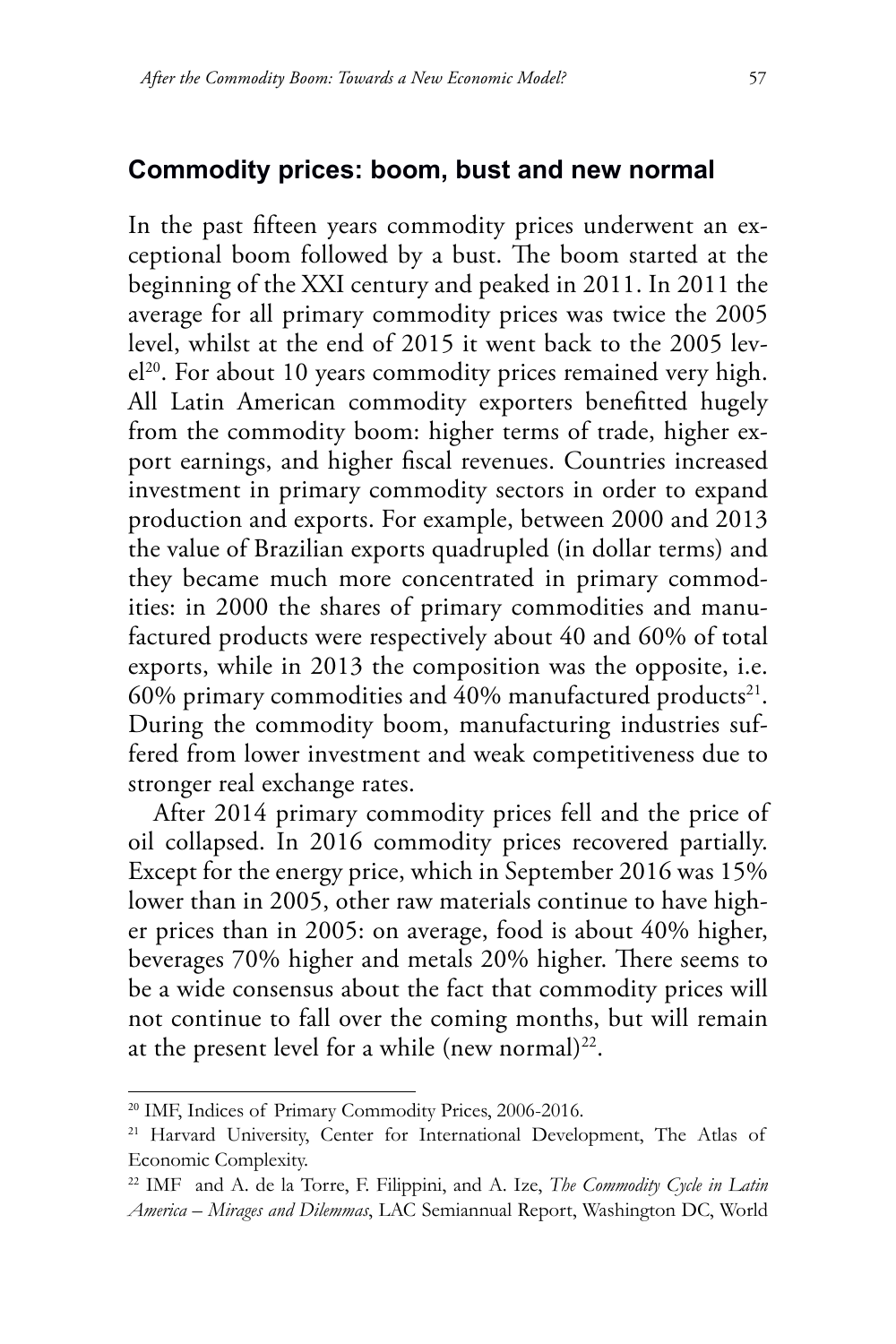## **Social achievement must be preserved**

Thanks to sustained growth during the last commodity boom and to policy innovation like Brazil's Bolsa Família, Latin American countries have achieved a significant reduction in poverty and income inequality over the past 15 years. The percentage of poor people went progressively down from 44% in 2002 to 28.1 in 2013. However, the decrease in poverty ended with the recent economic crisis and the poverty rate was up by 1% in 2015<sup>23</sup>. The inequality in income distribution is very high: the best-performing Latin American country, Uruguay, has a more unequal income distribution than the worst case in the European Union. Having said this, the inequality in income distribution is now much lower than it was at the beginning of the 2000s in all Latin American countries but Costa Rica. Bolivia and Brazil, which used to be amongst the most unequal countries in the world, with a Gini coefficient of over 0.6 in 2001-2002, experienced a huge decrease in inequality (in 2013-2014 the Gini coefficient was 0.49 in Bolivia and 0.548 in Brazil). The reduction in inequality in Brazil is clearly the result of a combination of general public policies aimed at guaranteeing basic social rights such as education and health care, of good economic growth, and of targeted anti-poverty policies. Bolsa Família, Brazil's flagship conditional cash transfer program, has had a considerable equalizing impact. From 2004 to 2014 the number of beneficiaries rose from 16 million to 56 million, reaching about a quarter of the country's population.

#### **Towards a new economic model**

In a future scenario of low primary commodity prices, Latin American countries need to change their economic models and transform their productive structures by increasing their output

Bank, April 2016.

<sup>23</sup> ECLAC, *Social Panorama of Latin America 2015*, Santiago, Chile, March 2016.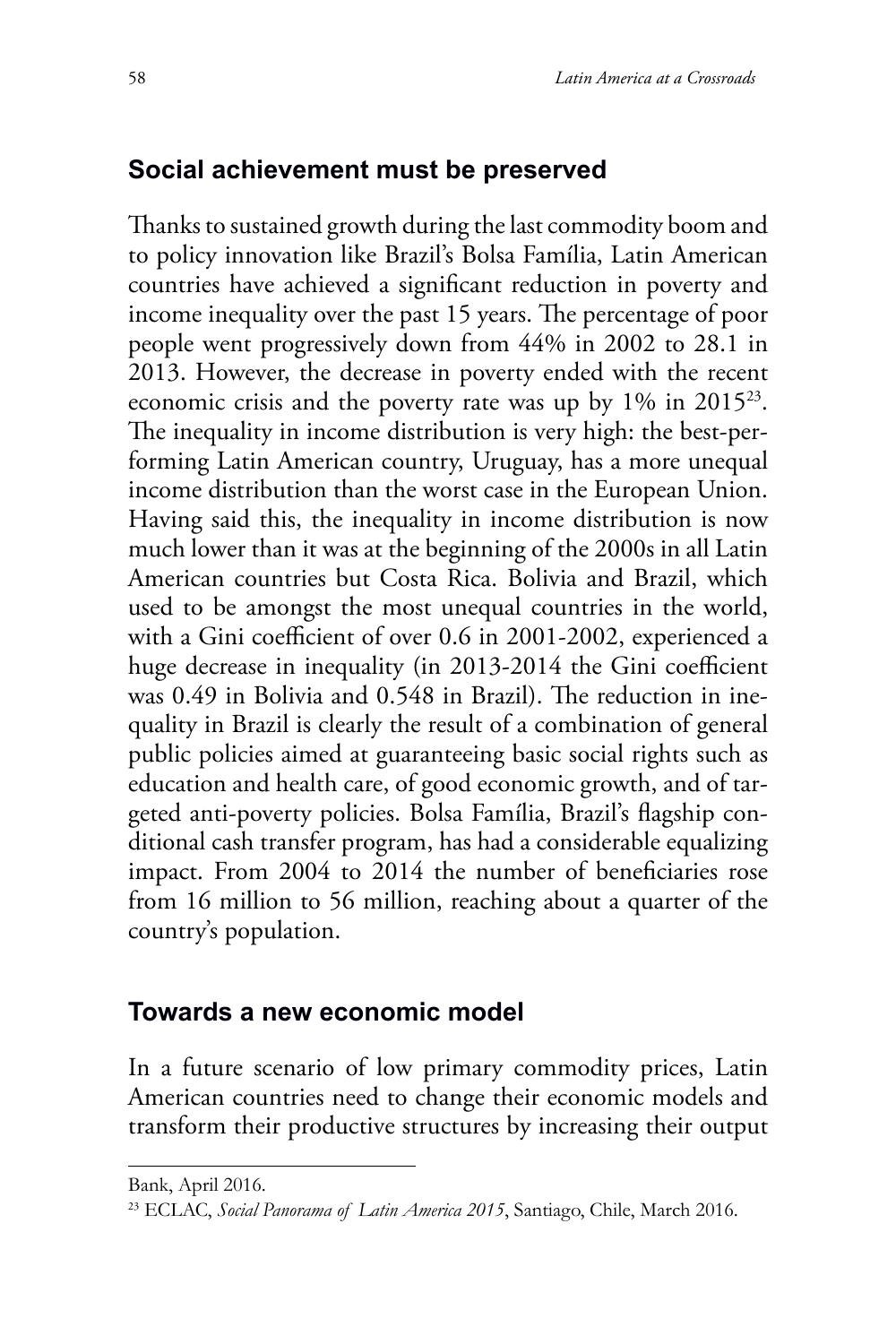of industrial products with more value added and boosting the service sector. This new economic model requires greater investments in education, research, innovation and infrastructure, as well as other institutional changes to improve the business environment. In the coming decades, economic growth must be more and more driven by increases in labor productivity. To compensate for the slowdown in world trade, Latin American countries are looking with more interest to strengthen regional trade within the framework of the numerous trade liberalization agreements. Instead of regressing back to old, unsuccessful import substitution industrialization (ISI) policies, Latin American countries should pursue smart import substitution policies that aim to produce quality products for the regional market without imposing new protectionist barriers on the rest of the world<sup>24</sup>.

#### **The demographic bonus will end soon**

Latin America is currently enjoying a demographic bonus: that is, a period of time when the proportion of the working-age population is high due to the impact of declining fertility. The proportion of the economically active population, which has been increasing since 1965, will reach its maximum (about 60%) around 2025 and will decrease after that with the impact of population ageing.

This favorable age composition provides opportunities for higher economic growth through various channels. Labor supply increases as the generations of children born during periods of high fertility enter the labor force. At the same time, as fertility declines, women's labor force participation is also likely to increase. Saving is expected to increase too as there are more individuals of working age who are expected to live longer. This can lead to higher investment in physical and human capital. In about 10 years, however, the expected changes in the

<sup>24</sup> A. de la Torre, A. Ize, D. Lederman, F.Bennett, and M. Sasson, *The Big Switch in Latin America - Restoring Growth through Trade* LAC Semiannual Report, World Bank, Washington, DC., October 2016.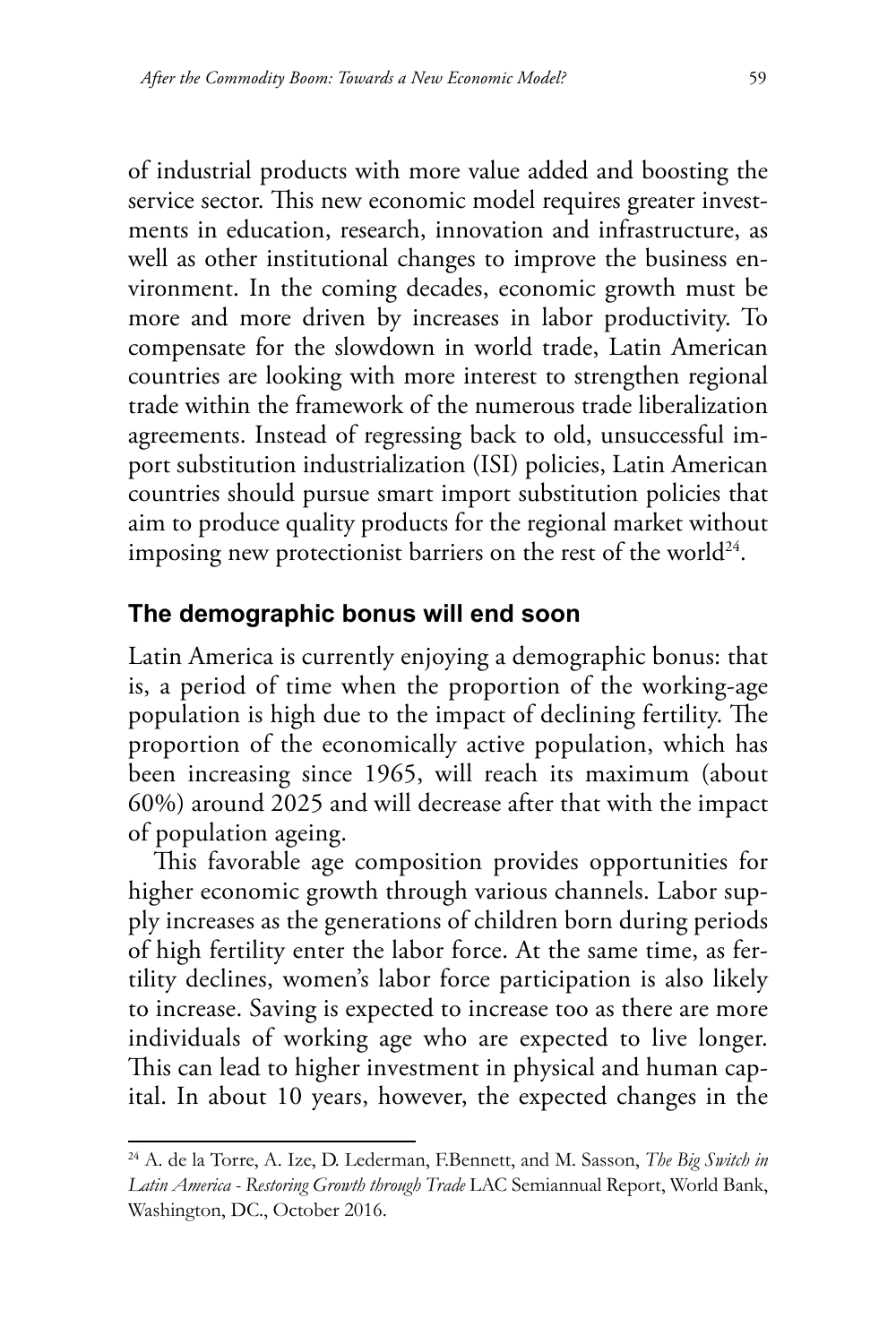population and labor force composition due to the ageing of the population will pose challenges to economic growth. When increases in labor force will stop contributing to economic growth, Latin America will need to invest more in boosting labor productivity.

### **Higher productivity becomes imperative**

Increasing overall GDP when the number of worked hours remains stable requires that each hour produce more output, i.e. requires an increase in labor productivity. Workers become more productive if they are better trained and educated, if they can work with more technologically advanced physical capital, and if their companies operate in a well-functioning, transparent and well-regulated business environment. Hence, a higher future growth rate in Latin America will depend on governments' ability to provide higher quality public education, to strengthen the business climate, to enhance competition in product and labor markets, to improve infrastructure, to promote more efficient financial markets, to enhance research, development and innovation, and to strengthen institutions that secure property rights and stamp out corruption.

*Human capital*. A population that is well educated and well trained helps a society to increase its capacity to carry out technological innovation, to use relevant knowledge, and to adopt available technology. In analyzing the latest assessment of 15 year old students (PISA – Programme for International Student Assessment) in 65 countries conducted by the Organisation for Economic Cooperation and Development (OECD) in 2012, Latin America was found to have poor results. The eight participating countries (Argentina, Brazil, Chile, Colombia, Costa Rica, Mexico, Peru, and Uruguay) ranked near the bottom in all subjects, i.e. mathematics, reading and science.

The World Economic Forum's *Human Capital Report 2016* ranks 130 countries on how well they are developing and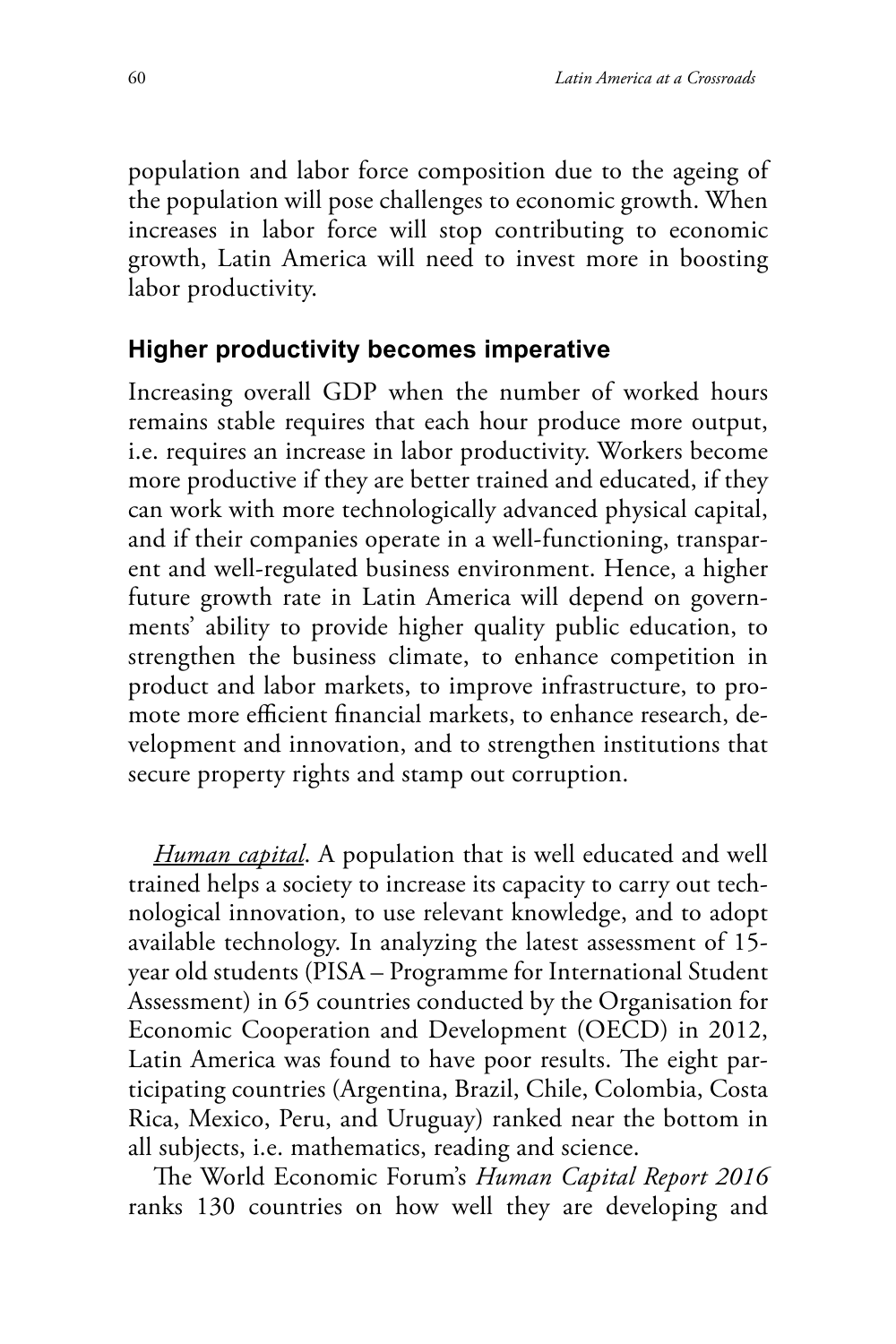deploying their human capital. The Human Capital Index evaluates the levels of education, skills and employment available to people in five distinct age groups, starting from under 15 years to over 65 years. The Index is composed of two themes: learning and employment. The learning theme considers the transition from primary to vocational and tertiary level education, the quality of education, as well as learning in the workplace. The employment theme includes economic participation, mismatch in qualifications, and quality of employment in each country. The 24 Latin American and Caribbean countries ranked scored in the middle range of the Index. In the region the five best-performing countries are Cuba, Chile, Panama, Ecuador and Argentina. At the bottom of the regional list are Venezuela, Honduras, Guatemala, Nicaragua, and Haiti (the worst case).

Latin American and Caribbean countries have to make further progress in improving the quality of human capital. For example, despite being one of the most advanced countries in the region in terms of education, Chile is aware that it should further improve labor productivity and move closer to the average of OECD countries. The 2017 budget calls for a rise of 6.2% in spending on education. More than half of the increase will fund the changes recommended in the Ley de Educación Superior (the higher education reform bill) presented by the government in July 2016 and currently under discussion in congress. The biggest change is an increase in the provision of free university education for poorer students.

*Infrastructure*. Improvements in physical infrastructure (for example, roads and electricity grids) and in information and communication technology infrastructure have a strong and positive impact on productivity. Many Latin American governments are encouraging infrastructure investment. In Argentina the congress is discussing a new bill on public-private partnerships (PPPs) that is part of plans to boost infrastructure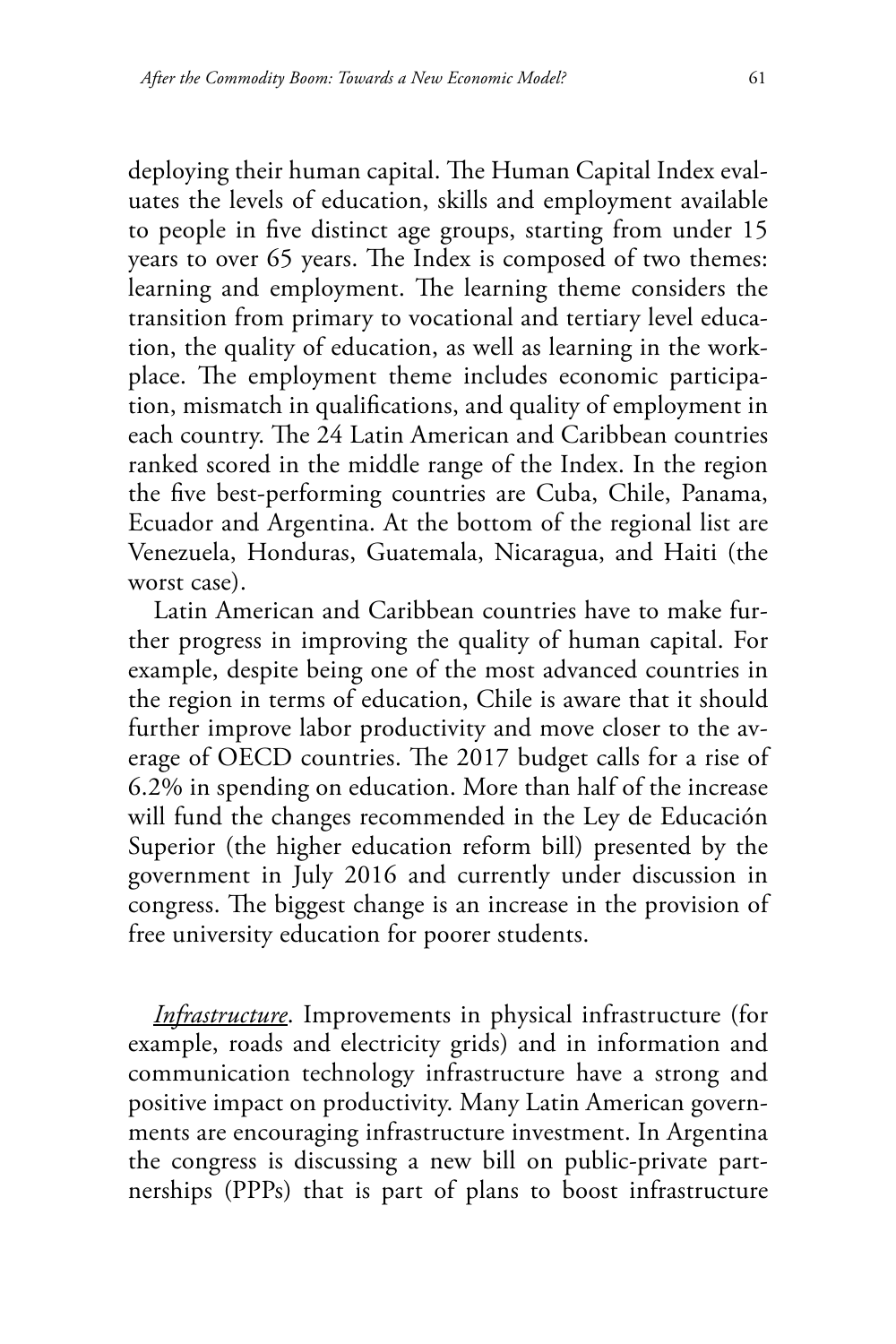investment. On 13 September the Brazilian government launched a concessions plan for infrastructure projects for 2017-2018, with four important regional airports, roads and railways, oil and gas auctions, electricity distribution lines, and water and sewage systems. The plan should provide clearer rules than in the past. From late 2016 in Chile a new stateowned firm will manage a newly created public-private infrastructure fund, initially capitalized with \$US9 bn. The fund is designed to attract private investment of up to US\$10 bn over the next five years, to be channeled mainly into road and urban transport. Energy investment will also remain a focus, as Chile suffers from high costs and is vulnerable to energy shortages.

*Business Environment.* According to the World Bank, which assesses countries each year on the quality and efficiency of the regulations involved in setting up and operating a business, Latin America and the Caribbean still have a lot of room for progress in improving regulation of businesses. In the 2017 ranking<sup>25</sup> only one country in the region, Mexico, had an overall score that places it in the top quartile among the 190 surveyed nations in ease of doing business, and 21 countries are in the bottom half of the ranking, including Argentina, Brazil, and Venezuela. The ranking measures and tracks changes in regulations affecting eleven areas: starting a business, dealing with construction permits, getting electricity, registering property, getting credit, protecting minority investors, paying taxes, trading across borders, enforcing contracts, resolving insolvency and labor market regulation. The area where the region could improve the most is paying taxes. A local entrepreneur in the region spends 361 hours a year on average to prepare, file, and pay taxes, compared with 177 hours on average in OECD high-income economies.

<sup>25</sup> World Bank, *Doing Business 2017. Equal Opportunity for All,* Washington DC, October 2016.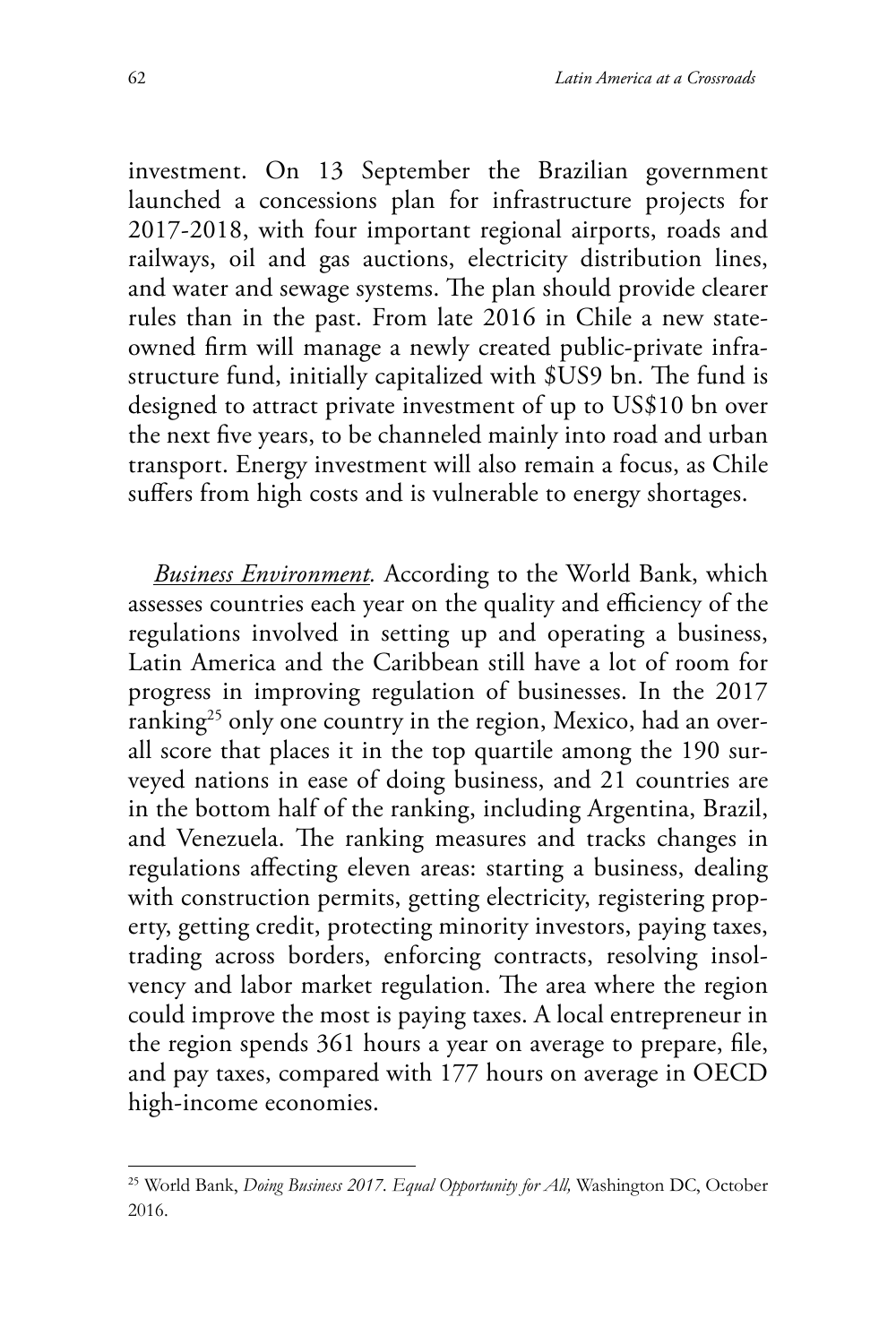*Corruption* is still a huge fact in many Latin American countries. According to Transparency International – an organization that tracks corrupt practices worldwide – the majority of Latin American countries have a serious corruption problem. Overall in the 2015 list, which ranks countries on their perceived levels of public sector corruption, 22 out of 25 Latin American and Caribbean countries scored below 50, on a scale from 0 (highly corrupt) to 100 (non-corrupt). The best-performing countries are Uruguay, Chile and Costa Rica; the worst is Venezuela, which is amongst the 10 worst countries in the world. Corruption is an avoidable cost of doing business and governments should commit to fighting corruption. Indeed, there are very promising signs in the region: recent corruption investigations against powerful figures in some countries, e.g. Brazil, Guatemala and Honduras, and mass mobilizations of citizens against corruption<sup>26</sup>.

At the first meeting at a regional level of the OECD Regional Programme for Latin America and the Caribbean, held on 13 October 2016, Alicia Bárcena, Executive Secretary of ECLAC, claimed that productivity remains the "Achilles' heel" of the Latin American economy. The OECD Regional Programme for Latin America and the Caribbean, launched in June 2016, aims to support the region in advancing its reform agenda along three key regional priorities: increasing productivity, advancing social inclusion, and strengthening institutions and governance<sup>27</sup>. The programme involves representatives of OECD, Latin American, and Caribbean countries as well as regional organizations, such as the Economic Commission for Latin America and the Caribbean (ECLAC), the Inter-American Development Bank (IDB), and the Development Bank of Latin America (CAF).

<sup>26</sup> J.G. Castaňeda, "Latin Americans stand up to corruption" *Foreign Affairs*, January-February 2016, pp. 145-152.

<sup>27</sup> OECD, *Promoting Productivity for Inclusive Growth in Latin America*, Better Policies Series, Paris, June 2016.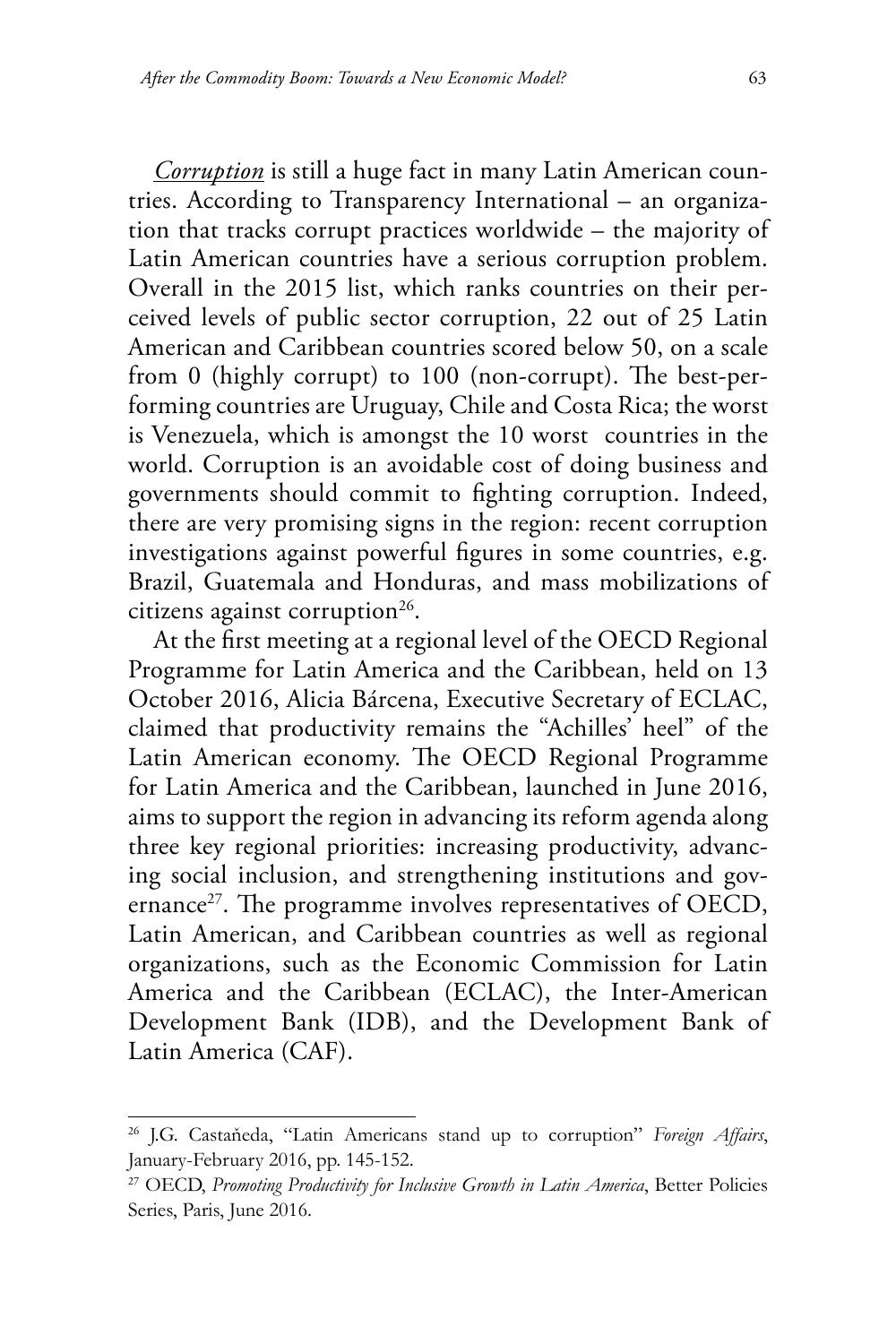# **More specialization in higher added value products and regional integration**

The transition to more added-value economies based on manufacturing and services requires not only simplifying the tax code, improving infrastructure and adopting more market-friendly policies, but also increasing trade opportunities. Trade liberalization triggers productivity and increases gains from competitiveness. Latin American countries remain relatively closed compared with advanced and emerging countries in other regions. Global trade integration is important, but the current scenario is unfavorable. Global trade growth has decelerated significantly since 2012. The volume of world trade in goods and services has grown by about 3% a year since 2012, less than half the average rate of increase during the previous thirty years. The reasons behind this slowdown are several: the protracted weakness in global economic demand, particularly investment; the slower pace of trade liberalization and the return of protectionism; a slower reduction in trade costs and a slowdown in the expansion of global value chains<sup>28</sup>. The new Trump administration in the US will contribute to the protectionist rebound. Factors driving the trade slowdown are a combination of cyclical and structural factors, making it difficult to forecast if and when global trade will significantly recover. Thus, Latin American countries should prepare for a new scenario of weak global trade growth.

As a consequence, further integration within Latin America becomes more important. Intraregional trade represents only about a fifth of total trade in Latin America, versus more than a half in Asia. More regional trade integration would allow countries to increase effective market size, stimulate competition, and support the development of regional value chains of intermediary goods. Regional integration would also help economic specialization and the diversification and sophistication of exported products by fostering cross-country technology transfers and a

<sup>28</sup> IMF (2016).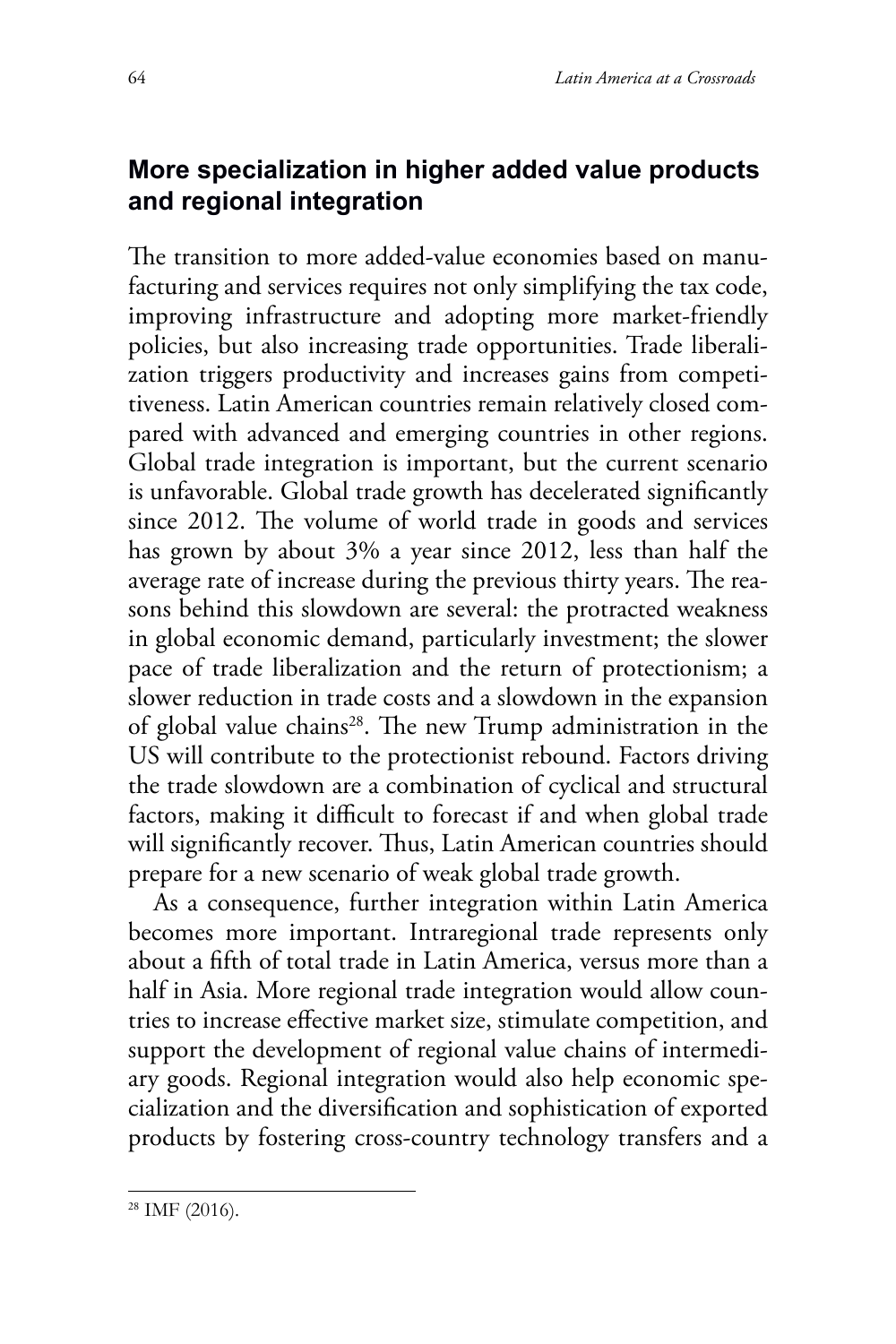reorganization of production at the regional level. Specialization in turn can increase productivity and growth, while reducing the region's strong dependence on exporting commodities. By fostering cross-border production and regional supply chains, Latin America can become globally competitive and increase its participation in world trade. Indeed, in October 2016 Brazilian President Temer and Argentinian President Macri announced that Mercosur would seek to get closer to the Pacific Alliance, which is likely the most open and market-friendly regional agreement in Latin America. President Maduro does not agree with the convergence between Mercosur and the Pacific Alliance, but this may not be a real obstacle as it is not certain that Venezuela will remain in Mercosur. On 13 September 2016 the four founding members of Mercosur in fact decided to suspend Venezuela from the regional bloc if the country does not meet the Mercosur trade and human rights commitments by 1 December 2016.

If the end of the cycle of high commodity prices has had a short-term negative impact for many Latin American countries, the medium-term effects for the region can be positive. In fact, the end of the commodity boom seems to be leading to a new development model based on the revival of industrialization and regional economic integration. The new economic model must provide the region with sustainable and inclusive future growth in order to continue reducing poverty and improving income distribution.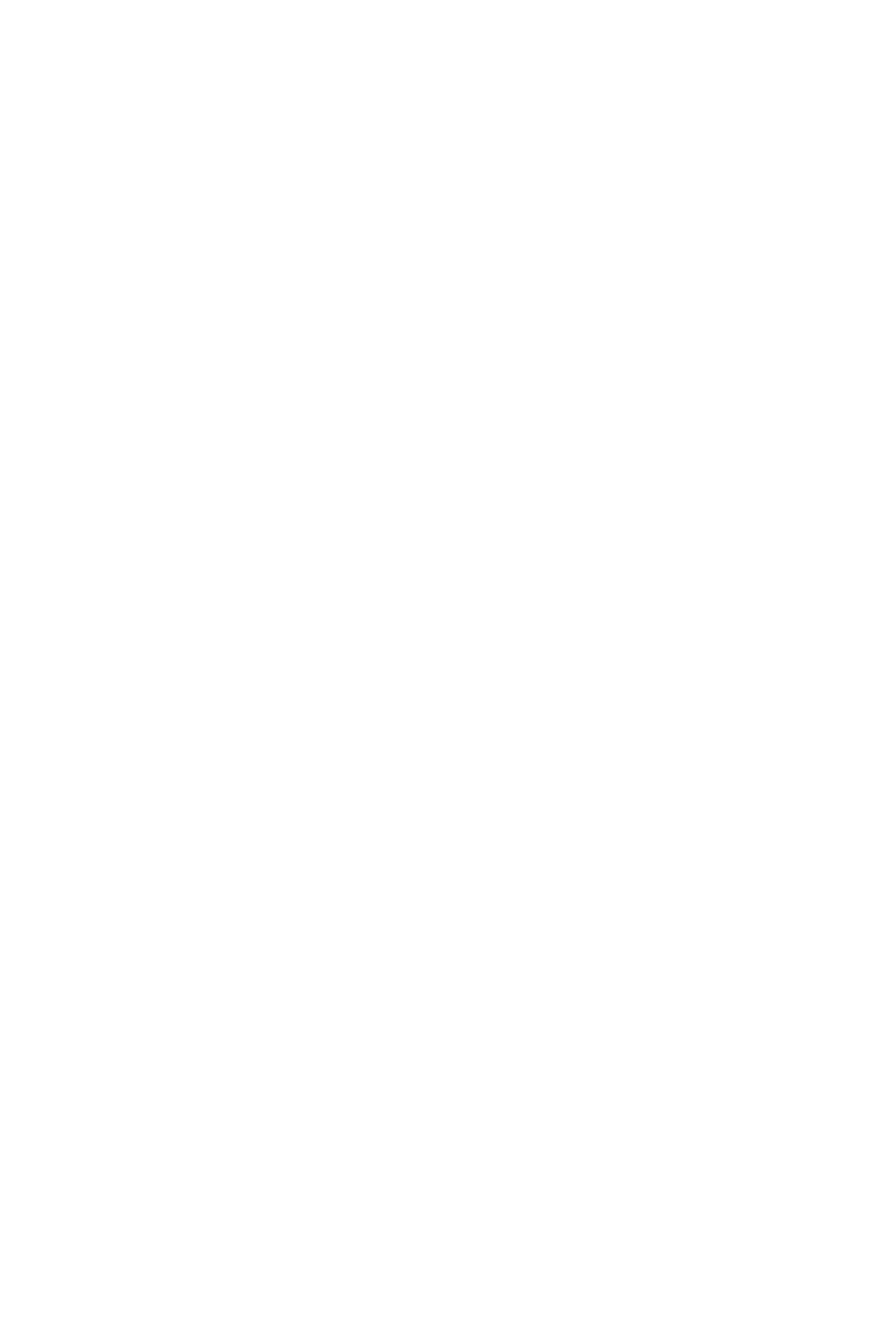# **4. Is Inequality Declining in Latin America?**

Alicia Bárcena

Today we face a dizzying process of change – a change of era, in fact. The prevailing global economic and social trends are deepening the contradictions of a development pattern that has become unsustainable. These contradictions are undeniable, as evidenced by the unprecedented increase in global inequality in recent decades<sup>1</sup>.

Worldwide, income inequality rose sharply between the early 1980s and the year 2000, and still slightly more thereafter. As a result, in the developed world and in several developing regions, inequality is at its highest level in more than three decades. The Gini coefficient – a measure of inequality which ranges from  $0$ (perfect equality) to 1 (maximum inequality) – of the member countries of the Organization for Economic Cooperation and Development (OECD) increased from 0.29 in the 1980s to 0.32 in 2013. This trend is found in developed countries that have traditionally recorded higher levels of inequality (such as the United States, whose coefficient rose from 0.34 in 1985 to 0.39 in 2013), in developed countries with a strong egalitarian tradition, such as Denmark and Sweden, as well as in most developing countries.

The last decade and a half in Latin America – where inequality is an historic and structural characteristic of its societies and economies, heavily determined by the productive structure – has been the exception to this trend. Most countries of the region

<sup>&</sup>lt;sup>1</sup> UN Economic Commission Latin America and Caribbean (ECLAC), *Horizons 2030: Equality at the Centre of Sustainable Development*, Santiago, Chile, United Nations, 2016a, p. 9.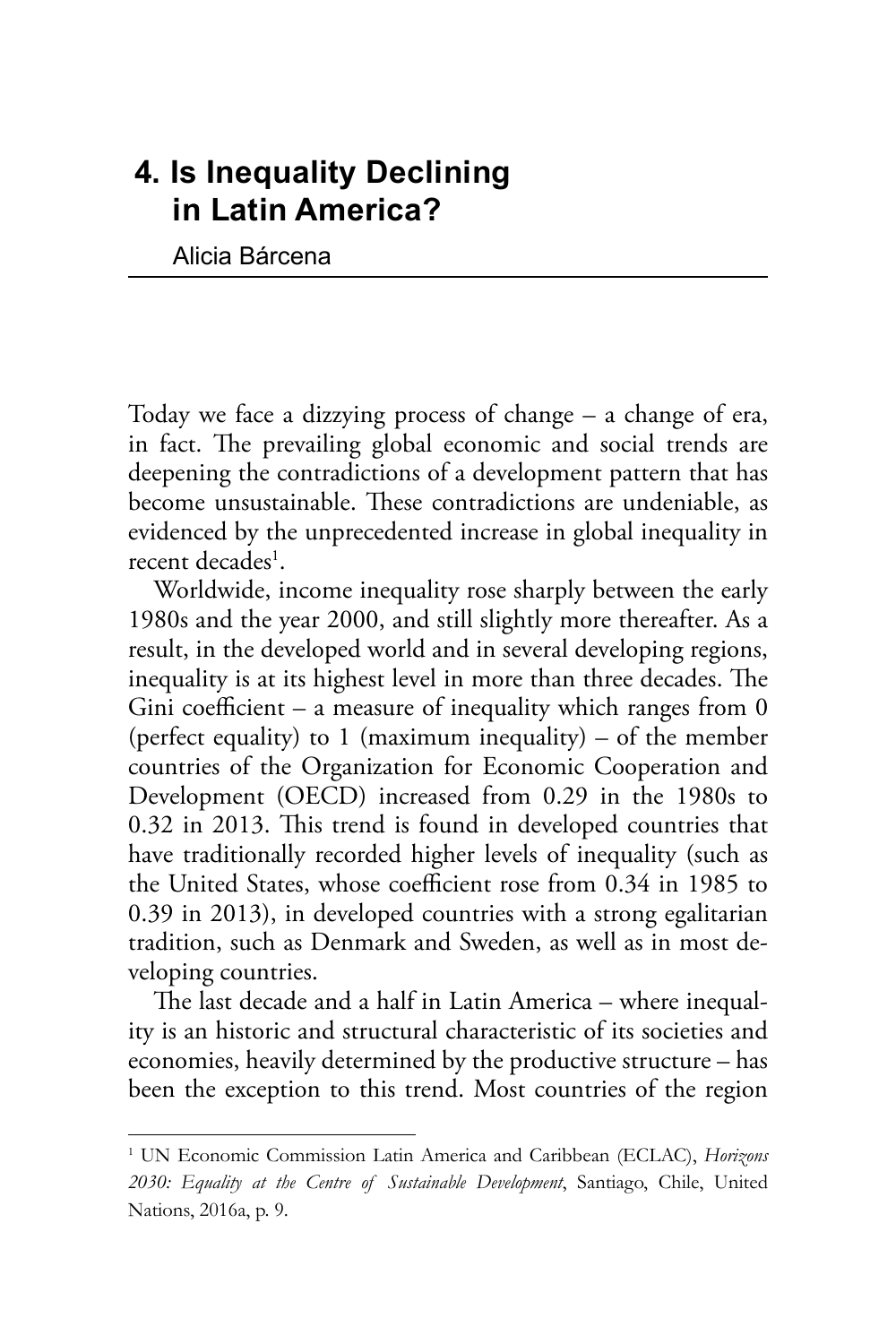have succeeded in reducing income inequality since the early 2000s, albeit starting from levels that were initially – and still are – some of the highest in the world. It is a very well-known fact that income distribution in Latin America is among the world's most unequal. Although certain methodological details limit the comparability of inequality indicators across countries and regions, this does not change the fact that the region's average Gini index (0.50 around 2010) is higher than any other's: the Gini coefficient averages 0.45 in Sub-Saharan Africa, 0.41 in East Asia and the Pacific, 0.37 in North Africa and the Middle East, 0.34 in South Asia, and 0.33 in Eastern Europe and Central Asia2 .

In this chapter, we aim at analyzing the peculiar traits of the Latin American experience with respect to the reduction of high and persistent inequality over the last decade and a half, presenting alternative measures of income inequality as well as discussing some of the other dimensions of inequality that characterize Latin American societies, contributing to give a fuller picture of the situation.

But first we will briefly discuss how central the issue of inequality is in the work of the United Nations Economic Commission for Latin America and the Caribbean (ECLAC) and highlight the renewed interest in inequality that currently exists at the global level.

#### **The equality agenda is becoming a cornerstone of development**

Inequality and its different facets, in particular those relating to the distribution of income and wealth, has been identified by the ECLAC since its inception in 1948 as a key stumbling block

<sup>&</sup>lt;sup>2</sup> A. Bárcena, *A complex international context and the 2030 Agenda The Latin American and Caribbean perspective*, April 2016, [www.cepal.org/sites/default/files/presenta](http://www.cepal.org/sites/default/files/presentation/files/a_complex_international_context_4_april_.pdf)[tion/files/a\\_complex\\_international\\_context\\_4\\_april\\_.pdf](http://www.cepal.org/sites/default/files/presentation/files/a_complex_international_context_4_april_.pdf) (last retrieved on 10 January 2017).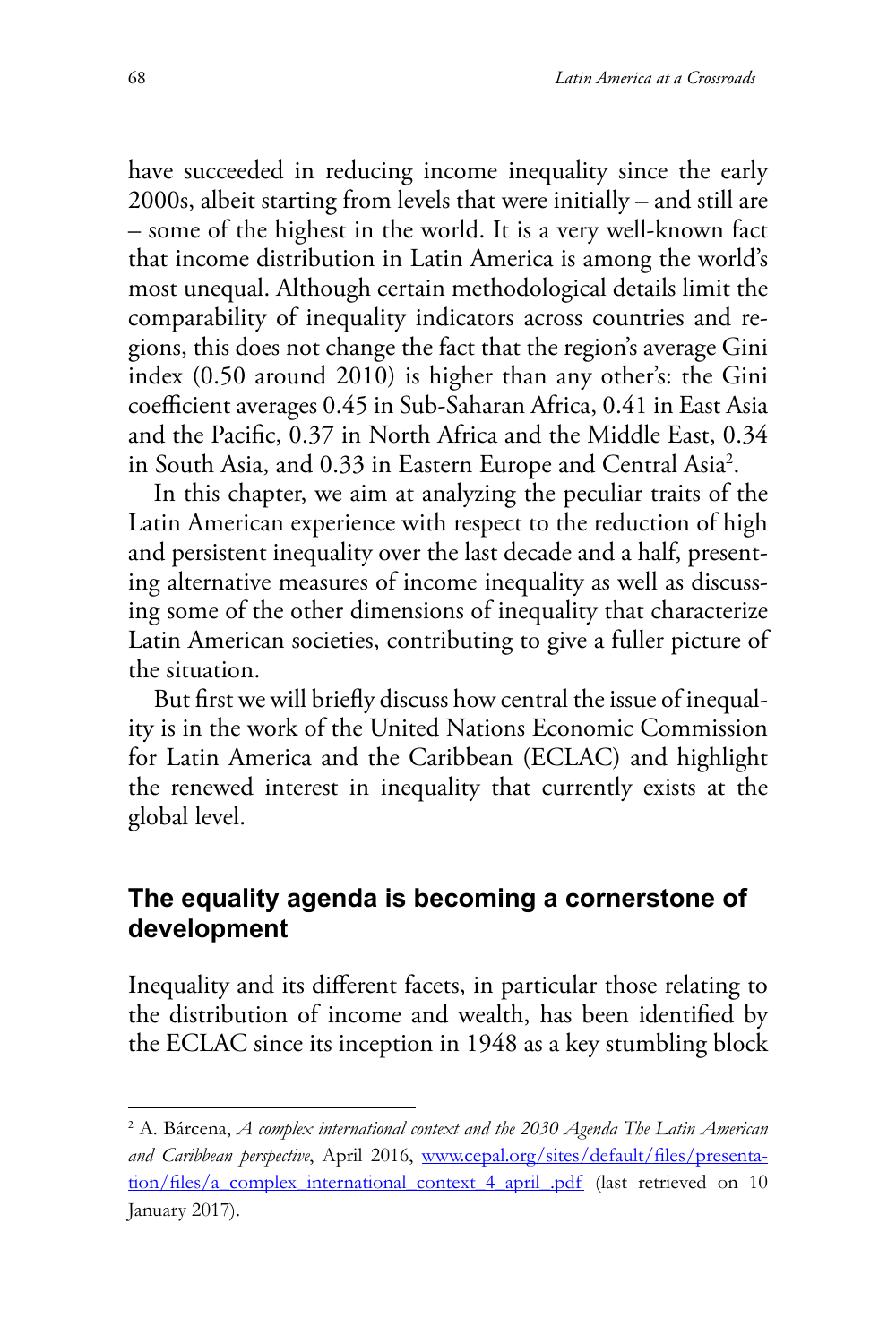to the development of Latin American countries<sup>3</sup>. Several problems are associated with high inequality: the most unequal countries tend to have worse economic performance, greater political instability and more restrictions on the exercise of citizenship. Greater inequality also makes it more difficult to reduce poverty, with the result that efforts in this regard are even more dependent on economic growth<sup>4</sup>.

Today ECLAC is reaffirming that equality is a fundamental value for the development of the region's societies, and this vision has gained strength in a world which is not finding a clear direction in the global management of the economic, social and environmental problems that affect us all. Even though it is difficult to permeate much of the international political arena, the common concern about the scale of the challenges we are facing to ensure economic growth, social inclusion and environmental sustainability invites us to rethink development and place equality at its centre. From ECLAC we have contributed seminally to this debate over the last few years, especially through four key documents, presented respectively at the Commission's sessions in Brazil, El Salvador, Peru and Mexico: "Time for Equality: Closing Gaps, Opening Trails" (2010), "Structural Change for Equality: An Integrated Approach to Development" (2012), "Compacts for Equality: Towards a Sustainable Future" (2014), and "Horizons 2030: Equality at the Centre of Sustainable Development"  $(2016)^5$ . In these documents we define equality as the development horizon, structural change as the path, and policy as the instrument.

Globally, the need to prioritize concern about equality has gained ground in the public and intellectual debate, especially since the international financial crisis of 2008 and 2009. Rising inequality contributed to that crisis, initially in the United States

<sup>3</sup> A. Bárcena, A. Prado, *El imperativo de la igualdad: Por un desarrollo sostenible en América* 

*Latina y el Caribe*, Buenos Aires, Argentina, Siglo Veintiuno Editores, 2016, p. 8. 4 ECLAC (2016a), pp. 19-20.

<sup>5</sup> A. Bárcena, A. Prado (2016), pp. 7-8.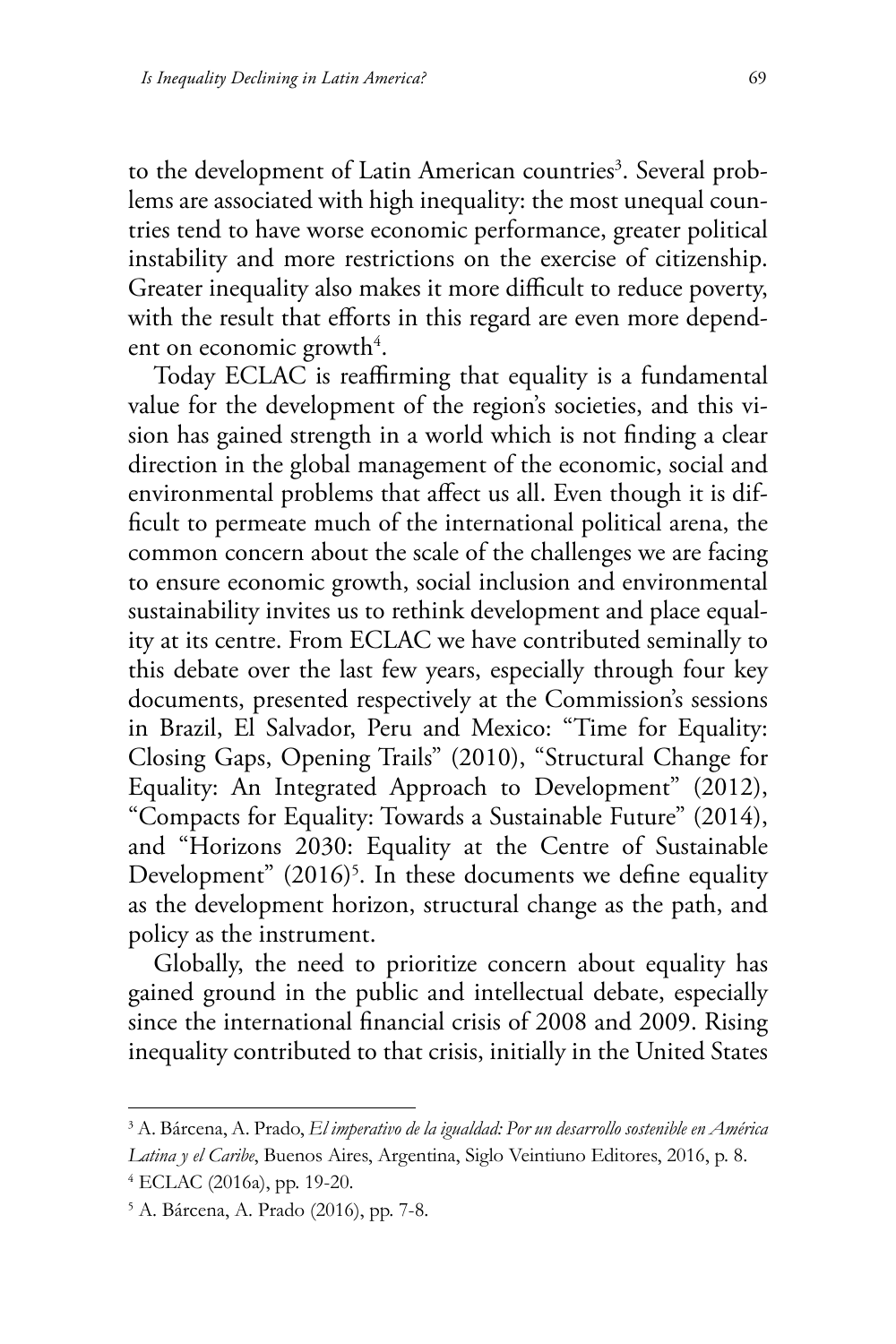and later worldwide. As the wage share of income fell, families resorted to borrowing, mostly to purchase homes. Meanwhile, sectors that had benefited from the concentration of wealth used their income to invest in financial assets rather than in consumption or production investment. Rising household indebtedness, together with increased leverage, the multiplication of financial assets and an irrational exuberance, led to the collapse of vast numbers of securities built on very fragile grounds.

We can thus argue that inequality, for many years considered to be an uncomfortable and even inappropriate topic by some economists, is now at the forefront of the international debate. Various multilateral organizations, as well as academia and political and civil society actors have contributed to the revitalization of the equality agenda. Piketty's 2013 book, *Capital in the Twenty-First Century*<sup>6</sup> , was important in drawing the public's attention to this subject, and its great impact reflected concerns from across society regarding the marked concentration of income and wealth<sup>7</sup>.

Even more importantly, the broad and ambitious United Nations 2030 Agenda for Sustainable Development, which reflects consensus on the need to move towards more egalitarian, cohesive and solidarity-based societies, includes one goal on inequality among its 17 internationally-agreed Sustainable Development Goals (SDGs): SDG 10, "Reduce inequality within and among countries". Furthermore, Agenda 2030 calls for "no one to be left behind" on the road to development. In resolution 70/1, adopted by the General Assembly in September 2015, "Transforming our world: the 2030 Agenda for Sustainable Development", the Member States of the United Nations expressed their "wish to see the Goals and targets met for all nations and peoples and for all segments of society", and pledged to "endeavour to reach the furthest behind first".

This universal, comprehensive agenda has rights-based equality

<sup>6</sup> T. Piketty, *Capital in the Twenty-First Century*, Paris, Éditions du Seuil, 2013.

<sup>7</sup> ECLAC (2016a), p. 19.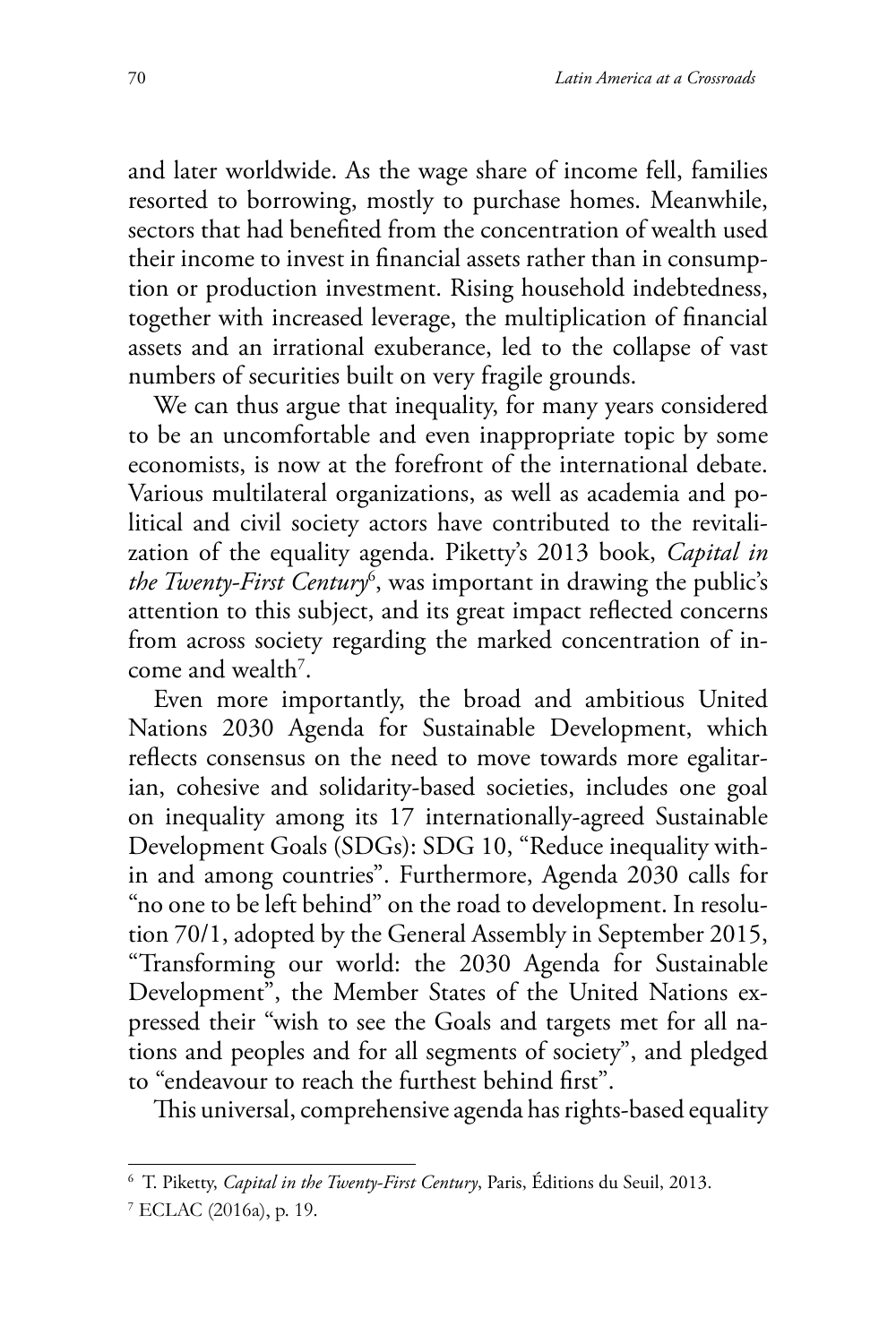at its core and seeks equality not only of opportunities, but of outcomes too, which is crucial for Latin America.

# **Latin America has the highest income inequality in the world, but it has declined over the last decade and a half**

The most common way of describing and analysing inequality is by considering disparities in income distribution within the population. In the yearly editions of ECLAC's "Social Panorama of Latin America", a series of income inequality indicators is provided. According to these indicators, during the 1990s and up until the early 2000s, inequality in the region was characterized either by marked downward rigidity or a slight upward trend.

The years 2002 and 2003 were a turning point when inequality began to trend downward in a large group of countries, whether measured by the income shares of the groups at the bottom and top of the distribution or by synthetic indicators of income inequality. Although the decline in inequality has been small, and has not been enough to change Latin America's status as the world's most unequal region, it is nonetheless positive, especially in the wake of a prolonged period when general distributional improvements were lacking. If we consider the cumulative changes between 2002 and 2010, 11 countries presented distributional improvements within their inequality levels, irrespective of the indicator used to measure them: Argentina, Brazil, Chile, Colombia, Ecuador, El Salvador, Mexico, Panama, Peru, Uruguay and the Bolivarian Republic of Venezuela<sup>8</sup>. If we consider changes in the Gini coefficient alone, between 2002 and 2014, inequality decreased in 15 of 16 Latin American countries analyzed, which contributed to lowering the regional Gini coefficient from 0.547 in 2002 to 0.491 in 2014 (a 10.2% decrease,

<sup>8</sup> ECLAC, *Social Panorama of Latin America 2011*, Santiago, Chile, United Nations, 2012, pp. 49-52.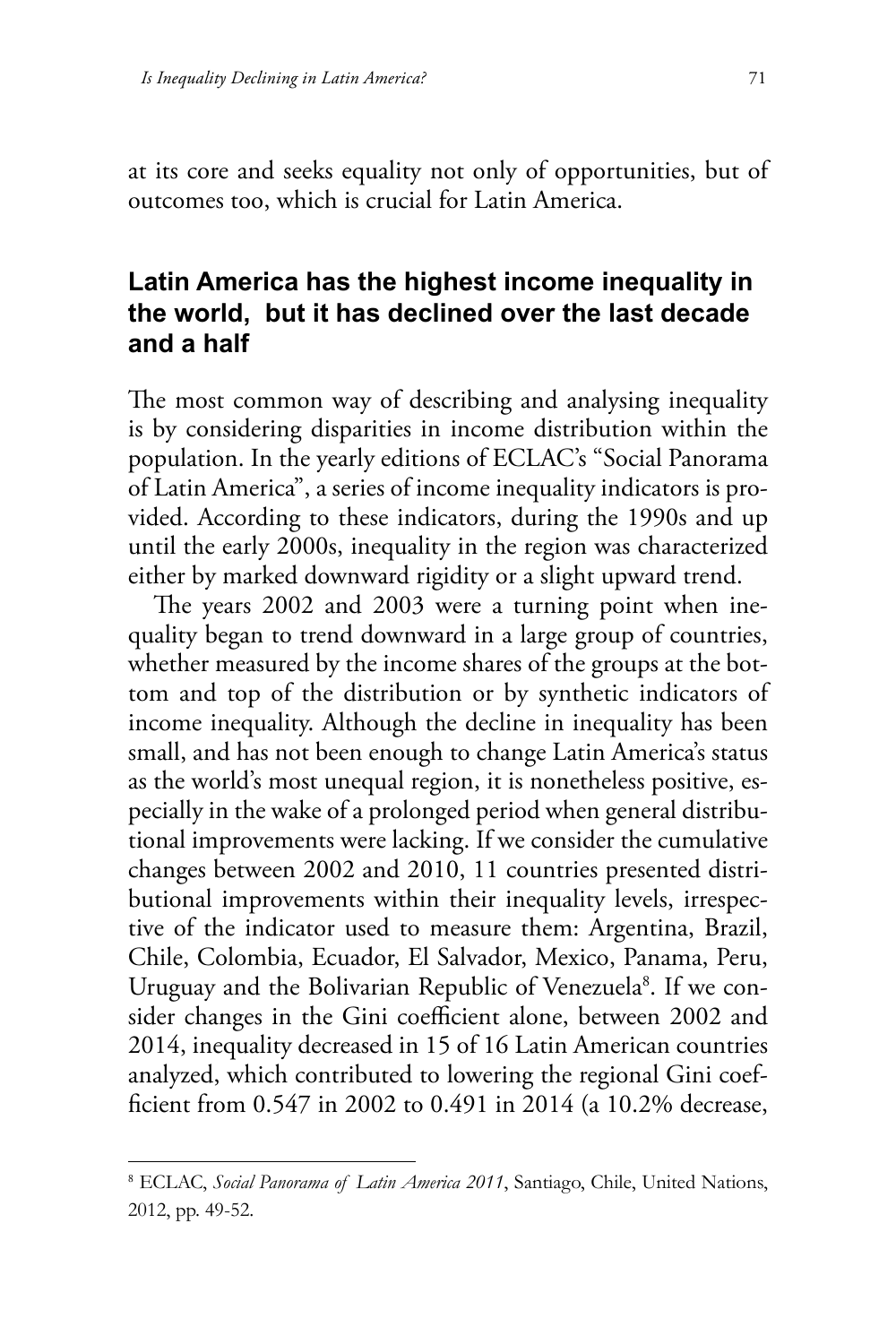corresponding to an annual average decrease of 0.9%). The greatest reductions occurred in Argentina, the Bolivarian Republic of Venezuela, El Salvador, Paraguay and the Plurinational State of Bolivia, with rates declining by more than 4% a year. Over that period of time, the Gini coefficient increased only in Costa Rica $^{\circ}$ .

Inequality continued to decline during the 2010s. Between 2010 and 2014 there were statistically significant changes in the Gini coefficient in 9 of 16 countries. As a result, the regional Gini coefficient, which stood at 0.507 in 2010, dropped to 0.491 in 2014, which implies a cumulative fall of 3.2%, equivalent to 0.8% a year. Between 2013 and 2014 the average Gini coefficient fell from 0.497 to 0.491, a 1.2% decrease.

Between 2010 and 2014 not only the Gini coefficient, but also the Theil and the Atkinson indices – which are more sensitive than the Gini coefficient to progressive transfers of income – dropped simultaneously in 11 countries and increased in two (Costa Rica and the Bolivarian Republic of Venezuela). Only in three countries did the indicators move in different directions. Furthermore, between 2010 and 2014 the ratio between per capita incomes of the lowest-income 40% of households (deciles 1 to 4) and the highest-income 10% (decile 10) fell in 13 of 17 countries analysed over the period, with the average regional ratio dropping by 10.6%, from 15.6 to 14.0.

Despite recent progress, this means that as of 2014 for every 100 monetary units of income received on average by the poorest 40% of the population, the richest 10% received an average of 1,400. As with other indicators, there is great heterogeneity, with the ratio ranging in 2014 from a low of 6.6 in Uruguay to a high of 21.4 in Honduras $10$ .

High objective inequality in Latin America is coupled with high levels of perceived unfairness. In 2011 79% of the region's population felt that income distribution in the country in

<sup>9</sup> ECLAC (2016a), p. 120.

<sup>10</sup> ECLAC, *Social Panorama of Latin America 2015*, Santiago, Chile, United Nations, 2016b, pp. 23-25.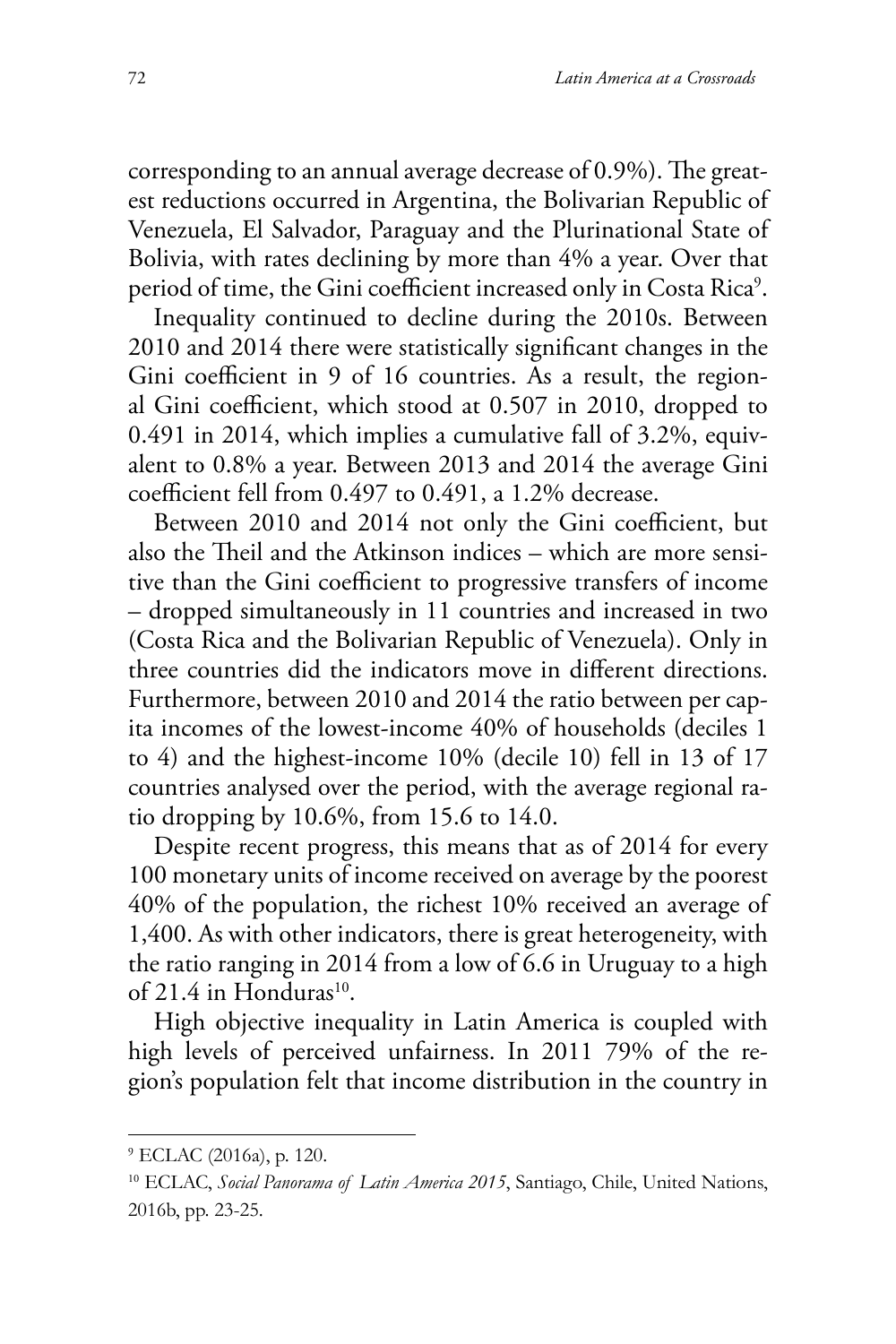question was very unfair or unfair<sup>11</sup>. However, trends in subjective indicators of inequality have also experienced a downward trend over the last decade: the share of the population believing that distribution was very unfair or unfair in 2011 was 8 percentage points lower than in 2002. Perceptions improved in particular between 2002 and 2007, when Latin American countries recorded strong economic growth.

With respect to country data on perceptions, in 2011 Chile fared the worst, with 94% of the population feeling that income distribution was very unfair or unfair. After Chile, the Dominican Republic, Colombia and Honduras had the highest shares of the population feeling that income distribution was unfair or very unfair. The opposite was the case in Ecuador, where 56% of those polled said that income distribution was very unfair or unfair, followed by Panama, the Bolivarian Republic of Venezuela and Uruguay. Between 2002 and 2011 the countries that posted the largest drop in the percentage of the population feeling that income distribution was very unfair or unfair were Ecuador, Panama and Uruguay<sup>12</sup>.

## **Factors behind the decline of income inequality**

The decline in inequality in the region over a number of years is unprecedented in recent decades and represents a call to explore the factors underlying this trend. Studies that have addressed the issue, using different methodologies, tend to agree on at least two aspects. One is that the most important driver of the decline in inequality has been the labour market, essentially through more equitable distribution of earnings per person employed. Explanatory factors mentioned to account for this include the progressive improvement in the distribution of education and the reduction in pay gaps between more and less skilled workers, often sustained

<sup>&</sup>lt;sup>11</sup> Latinobarómetro database, [www.latinobarometro.org/lat.jsp](http://www.latinobarometro.org/lat.jsp) (last retrieved on 10 January 2017).

<sup>12</sup> ECLAC (2012), pp. 87-91.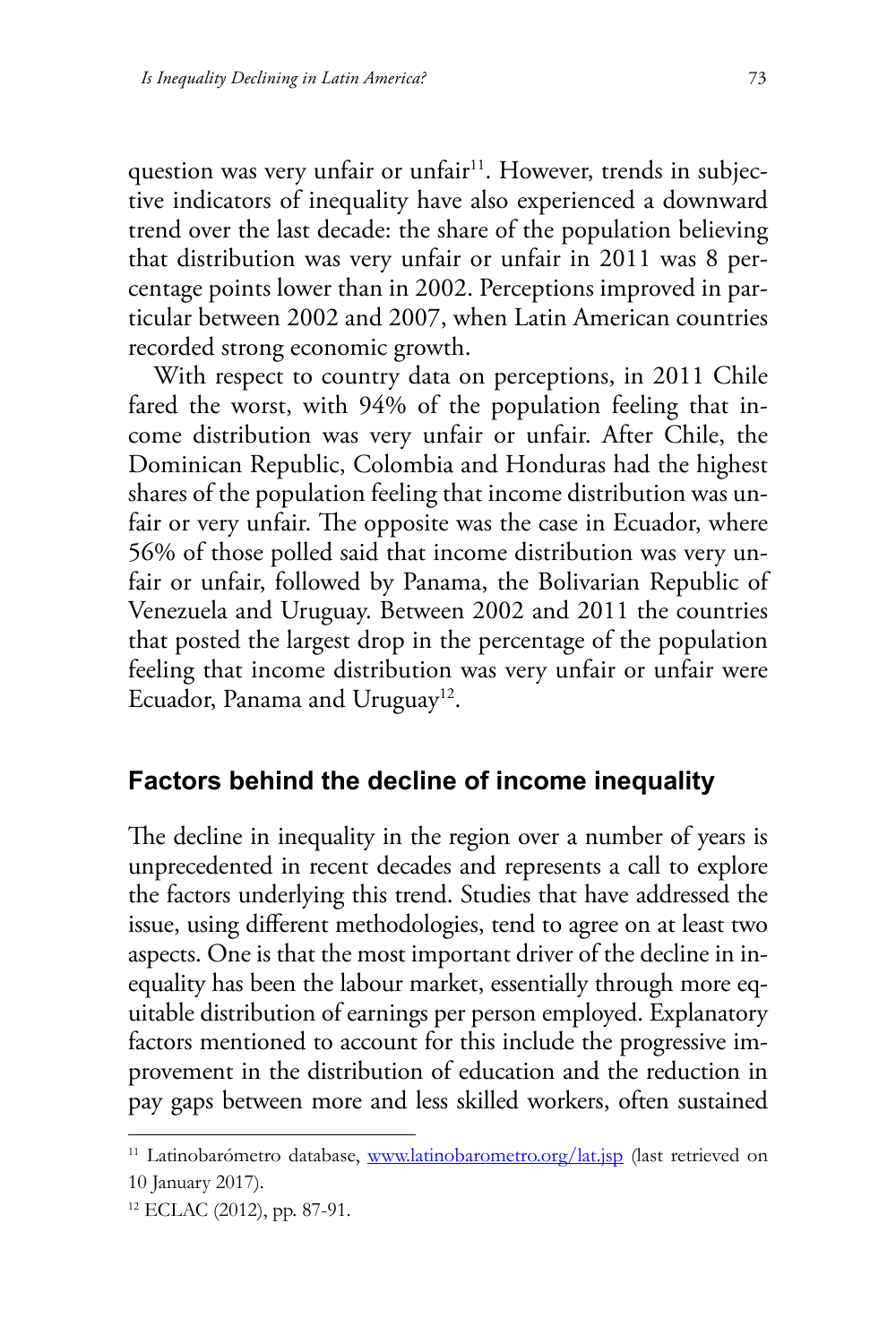by minimum wage policy. The second aspect highlighted is that public cash transfers have been a source of income that has helped to reduce the concentration of per capita income distribution<sup>13</sup>.

Beyond general patterns, national experiences are dissimilar and various factors may have contributed to the lessening of inequality. In Argentina between 2002 and 2010 the improvement in non-work income distribution was due almost exclusively to an extension of the coverage and increase in the amount of non-contributory retirement benefits. In Brazil, most of the change has come from monetary transfers to households as part of the *Bolsa Família* programme, as well as from minimum wage policies. In Chile, the distributive improvement has come both from retirement benefits and pensions and from government subsidies. In Ecuador, the whole of the distributional improvement has come from the Human Development Grant, a conditional cash transfer programme for poverty reduction, while in Panama it has come from retirement benefits and public subsidies<sup>14</sup>. In the Central American economies, sources of non-labour income, including remittances, have had a positive effect on poverty and, to a lesser extent, on inequality. It is in the Dominican Republic, El Salvador, Nicaragua, as well as in the Plurinational State of Bolivia, where remittances have produced a reduction in income inequality<sup>15</sup>.

# **Alternative measures of inequality: absolute inequality, top incomes and functional inequality**

Inequality is usually described and analysed by measuring the relative income distribution of the population, which refers to proportional differences in incomes, measured in household surveys. However, alternative measures, such as absolute measures of income inequality, measures considering top incomes thanks

<sup>13</sup> ECLAC (2012), p. 53.

<sup>14</sup> ECLAC (2012), pp. 53-57.

<sup>15</sup> ECLAC (2016a), p. 121.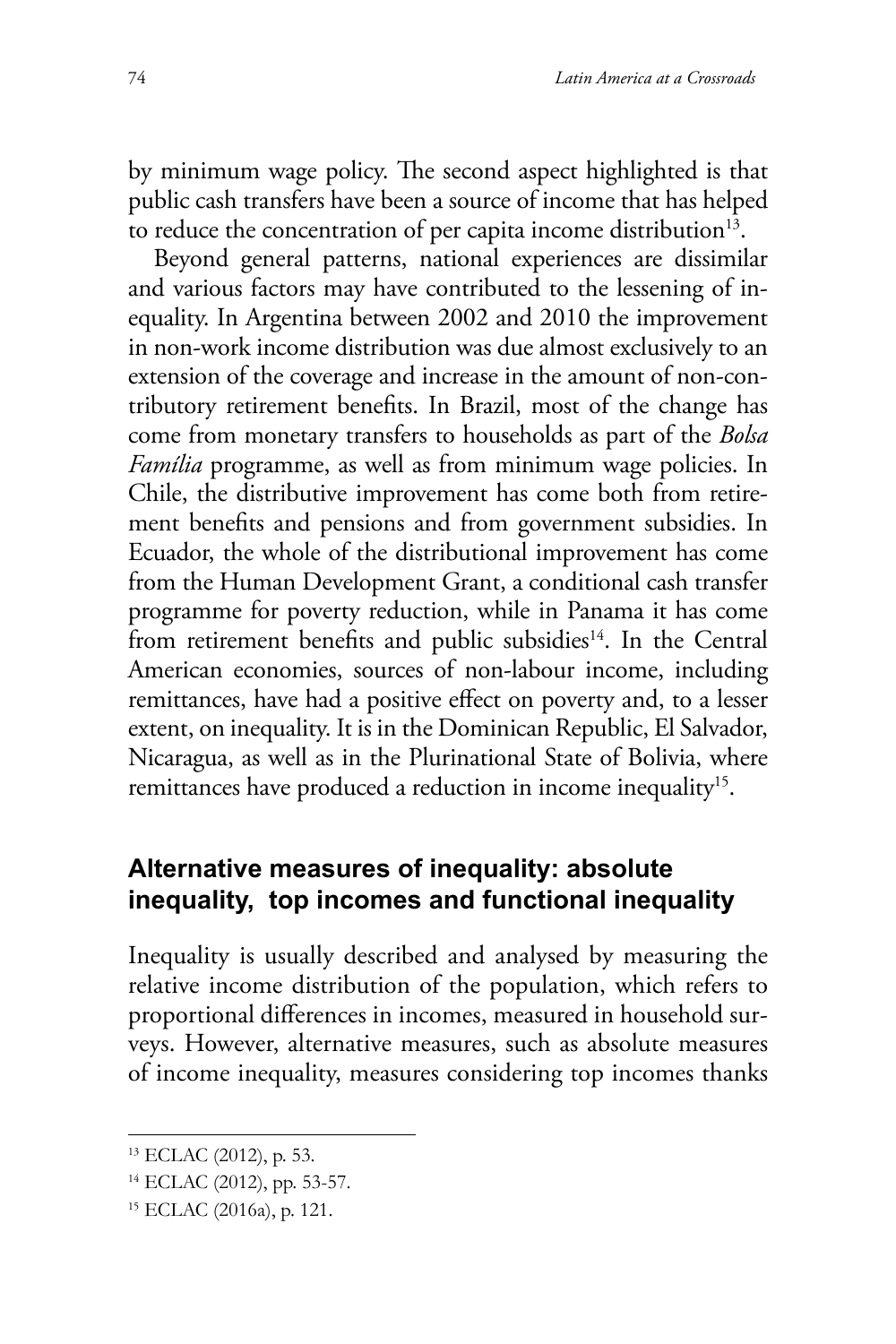to the use of tax records or measures comparing the share of wages and capital, give us a more nuanced view of the progress made in Latin America in reducing inequality.

Absolute inequality refers to income gaps in absolute terms, while relative inequality refers to the ratio between households' incomes and the average income in the economy. Using relative measures, if all incomes increased in the same proportion, inequality would not change. The Gini coefficients to which we have referred so far in this chapter are a relative measure of inequality. Absolute inequality, however, will remain unchanged only if households' incomes vary by the same amount (not in the same proportion), which is an extremely demanding condition. If individuals who accumulate greater wealth experience larger upward changes in their incomes, absolute inequality will increase. Clearly, inequality is much more likely to increase when absolute inequality is the yardstick. Neither of the two approaches can be said to be right or better; both have their uses and the choice is ultimately a value judgement<sup>16</sup>.

The results on the decline in inequality in Latin America begin to look less auspicious when income inequality is analysed in absolute terms, for instance by looking at the variation of income by percentile in purchasing power parity (PPP) dollars at 2011 prices rather than calculating the percentage change in income. Between 2002 and 2014 the traditional method applied to the household surveys of 16 Latin American countries shows the percentage change in income as positive in all percentiles, with the lower percentiles showing larger rises. However, when analysis is conducted in absolute terms, we find that the changes in income increase with income distribution: the higher percentiles of the Latin American population saw a significantly greater increase than the lower percentiles. This indicates that the wealthiest percentiles of the population reaped larger income gains in absolute terms than the poorest percentiles, even though these variations

<sup>16</sup> ECLAC, *Compacts for Equality: Towards a Sustainable Future*, Santiago, Chile, United Nations, 2014, p. 75.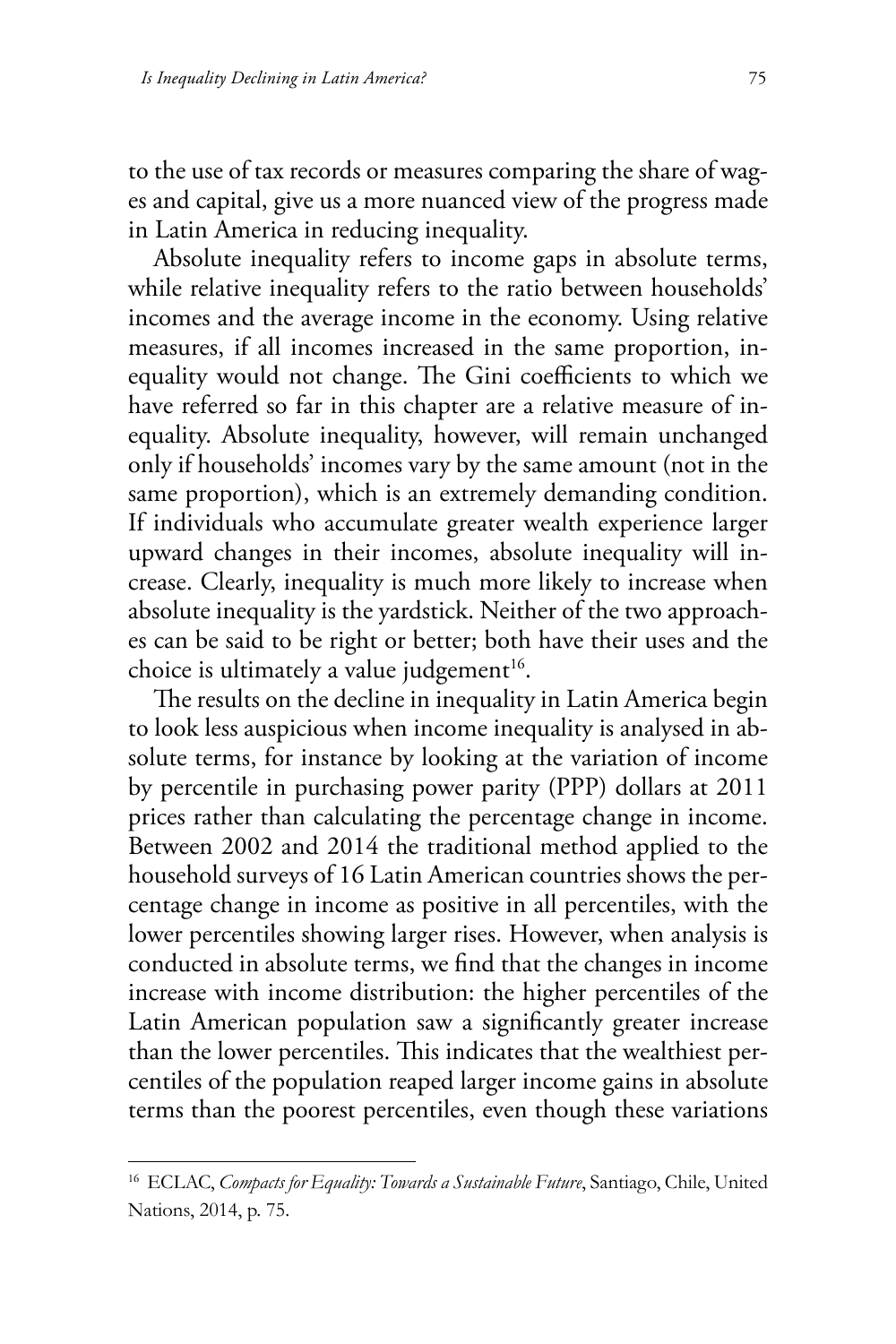represent a higher percentage of the poorest group's income than of the richest group's<sup>17</sup>.

In recent years, attention has also been drawn to the failure of household surveys to adequately capture the income of the upper end of the distribution, i.e. the richest groups, with the implication that the estimates derived from them are systematically underestimating inequality. The difficulties surveys face in capturing very high incomes may be due to several factors. One is truncation, whereby the richest households are not included in the sample (either because they refuse to participate or because of sample design problems). Another factor is underdeclaration: people may make mistakes when reporting their income (for the wealthiest individuals, this is made more difficult because their incomes usually come from a wide range of assets, with flows that are difficult to quantify), or they may underdeclare them intentionally. The way in which extreme values are processed may also have an effect: sometimes, these figures are removed or top-coded.

To overcome these limitations, an alternative that has been gaining ground in recent years, boosted by Atkinson's and Piketty's research<sup>18</sup>, is to include other data sources in the analysis, particularly information on income and wealth taken from tax records.

In Latin America inequality measurements based on tax data (or other secondary sources, such as national accounts) are still few and far between, but have become more common in recent years. Comparing the income capture of the richest – by combining information from various data sources – confirms the high levels of inequality prevailing in region. Studies have been carried out in Argentina, Brazil, Chile, Colombia, Mexico and Uruguay. Colombia is the country where the richest 1% has the largest share of total income: as of 2010, this segment captured 20.5% of total income in the country.

<sup>17</sup> ECLAC (2016a), p. 124.

<sup>18</sup> A.B. Atkinson, T. Piketty, *Top Incomes: A Global Perspective*, Oxford, Oxford University Press, 2010.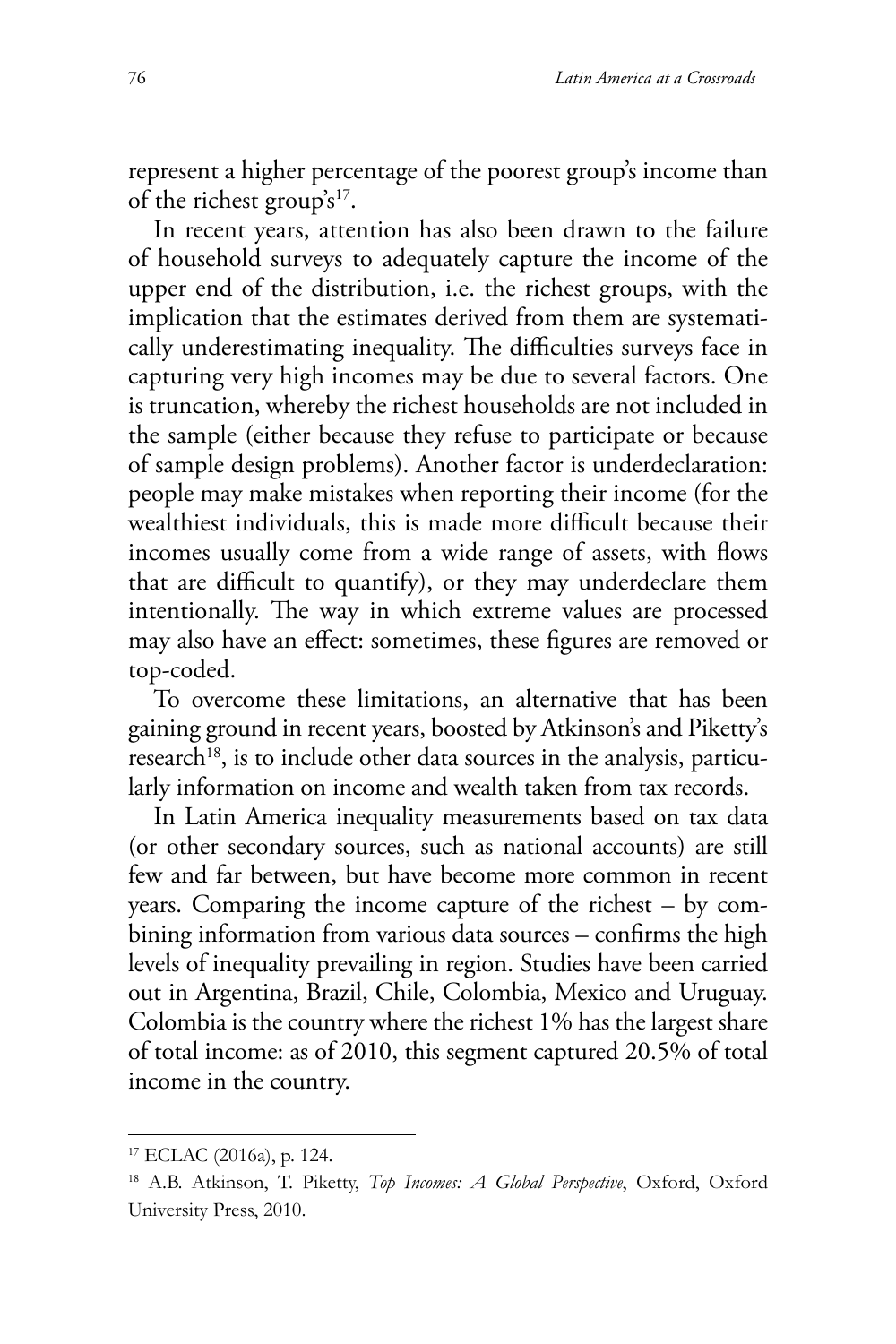Tax data can be employed alongside surveys to produce corrected estimates of the Gini coefficient. When the tax data for the richest 1% are combined with the income captured by surveys for the remaining 99%, the corrected Gini coefficient for Colombia and Uruguay comes out between 2 and 4 percentage points higher than was estimated on the basis of surveys alone. In Chile the inclusion of capital gains increases the corrected coefficient for 2010 from 0.58 to 0.62. If undistributed profits are taken instead of capital income, the Gini coefficient reaches 0.67. All these values are far higher than the 0.55 estimated for 2006-2010 on the basis of the National Socioeconomic Survey (CASEN) alone. In Brazil the corrected coefficient held steady between 2006 and 2012 (values of around 0.7 in all years), in contrast with the findings obtained from household surveys alone, which show a drop in income concentration in the same period.

However, it must be noted that measurements of inequality that use tax data are not without their limitations. Most notably, they: (i) only capture what happens to high-income brackets and ignore what happens to the rest of the distribution; (ii) consider pre-tax income, which means that they take no account of income adjustments resulting from fiscal policy; (iii) are based on concepts of income and tax units that differ between countries, which raises comparability issues; (iv) are very sensitive to changes in tax legislation; and (v) can produce biased estimates of inequality because of weak tax systems and the pervasiveness of the informal economy in the region. The latter is perhaps the most serious criticism, as the very high rates of tax evasion (especially in the case of income taxes) and the existence of a significant mass of untaxed income in Latin American countries may reduce the quality of the estimates $19$ .

Lastly, alternative distribution indicators, such as the wage bill as a percentage of GDP, show the imbalance between capital and labour and further reveal less favourable facets of the regional distribution situation. Besides the dynamic of income distribution

<sup>19</sup> ECLAC (2016b), pp. 25-28.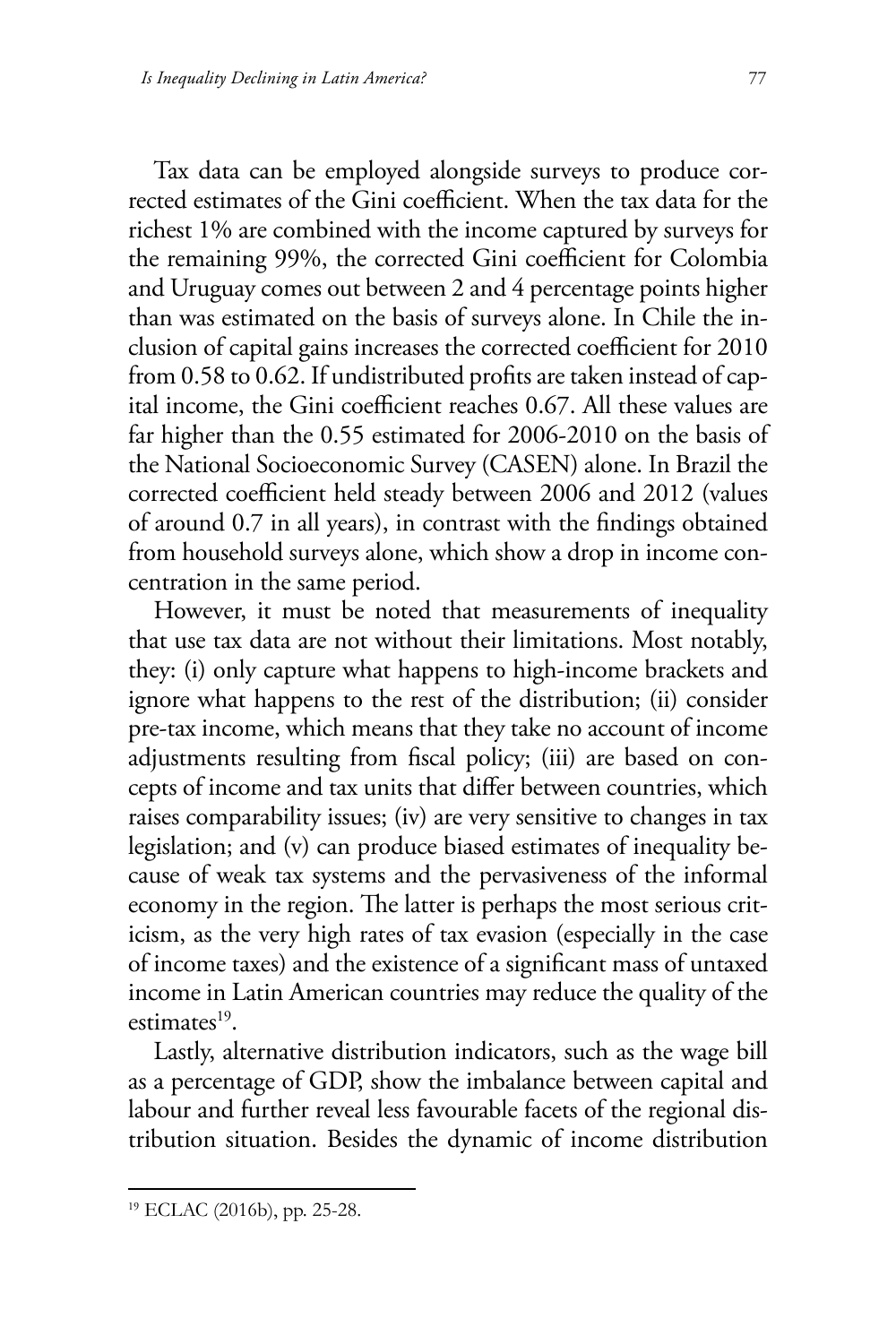among individuals and households, it is very important to consider distribution among agents in the production process, i.e. the way the fruits of growth are appropriated by different agents in society. The functional approach to income distribution analysis measures the share of labour income in the total income (or GDP) generated in the economy. Measuring the earnings of wage workers with information included in System of National Accounts (SNA) data, we find that around 2009 the total wage share ranged from 24% in Peru to 56.7% in Costa Rica. The evolution of this share between 2002 and 2009 indicates a decline in most of the countries, the exceptions being Argentina, Brazil and Costa Rica. Thus, while income inequality began to fall from 2002-2003 onwards, this was not matched by a larger share for wages in total GDP.

This means that distributive improvements at the household level have not, broadly speaking, been reflected in a more egalitarian share-out between capital and labour. However, measuring the wage share on the basis of SNA data leaves out self-employment, which encompasses own-account workers and employers and accounts for a huge proportion of employment in the region (almost 32% on average in the countries considered). To deal with this limitation in the data, ECLAC carried out an estimation using information from household surveys, in order to gauge the ratio between total wage earnings and total self-employment earnings and use this to correct the wage share of GDP. This adjustment produces a significant increase in the wage share compared with the SNA data. The share of earnings ranges from 31% of GDP in Peru to 65% in Costa Rica. Taking the average for all the countries covered, the earnings share is 10 points higher than if wages alone are considered20.

<sup>20</sup> ECLAC (2014), pp. 72-75.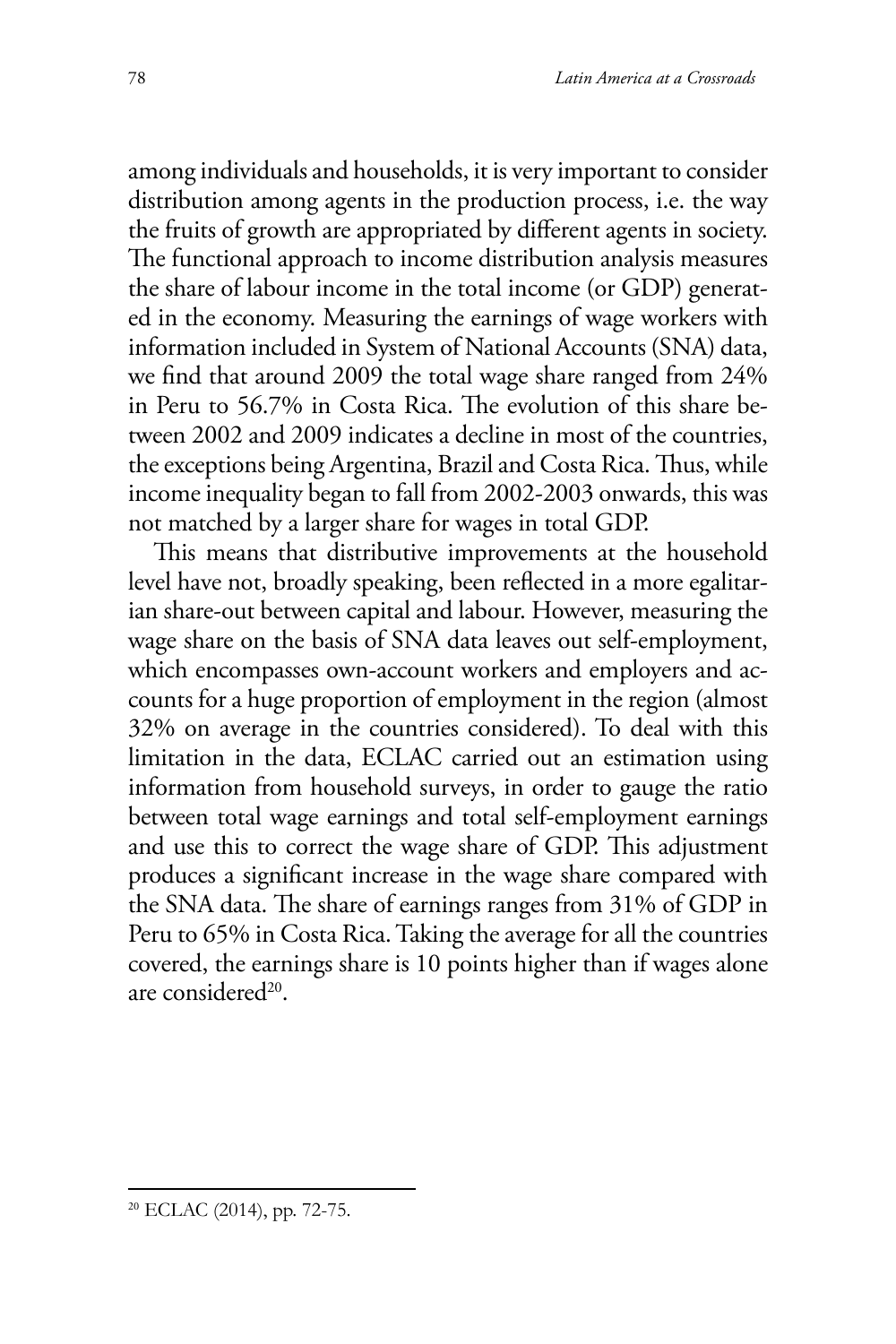#### **Trends in other dimensions of inequality**<sup>21</sup>

Differences in average incomes between the groups at either end of income distribution extend into other areas that are key to proactive participation in society. Here we will describe and compare in particular the situation of the different income groups and the trends over time with regard to the levels of educational attainment in secondary and post-secondary education, access to basic services (water, sanitation and electricity) and quality of housing, as well as access to new information and communication technologies.

Measures that increase educational levels, particularly among the most vulnerable groups, are essential for greater equality. In Latin America, educational attainment gaps between income quintiles have narrowed over the last decade and a half, a situation which is at least partly the result of efforts by the region's countries to expand educational coverage, first at the primary level and then at the secondary level. In 2013 92% of the population aged 15 to 19 had completed primary education, while the proportion of young people of secondary school-leaving age who had completed the secondary level rose from 37% in 1997 to 58% in 2013. Nonetheless, the gaps are still quite substantial and there is also a great deal of variation between countries as regards both the size of the gaps and their evolution over time.

The gap between the secondary education completion rates of the top and bottom quintiles of the income distribution narrowed between 1997 and 2013: whereas in 1997 the secondary education completion rate in the lowest-income quintile was 22% of that of the highest-income quintile, by 2013 it was 42%. With regard to post-secondary education, the percentage of people who had studied at this level, whether they had completed their courses or not, between 1997 and 2013 reveals an increase in the percentage of people entering tertiary education across all quintiles.

 $21$  ECLAC (2016b), pp. 28-44.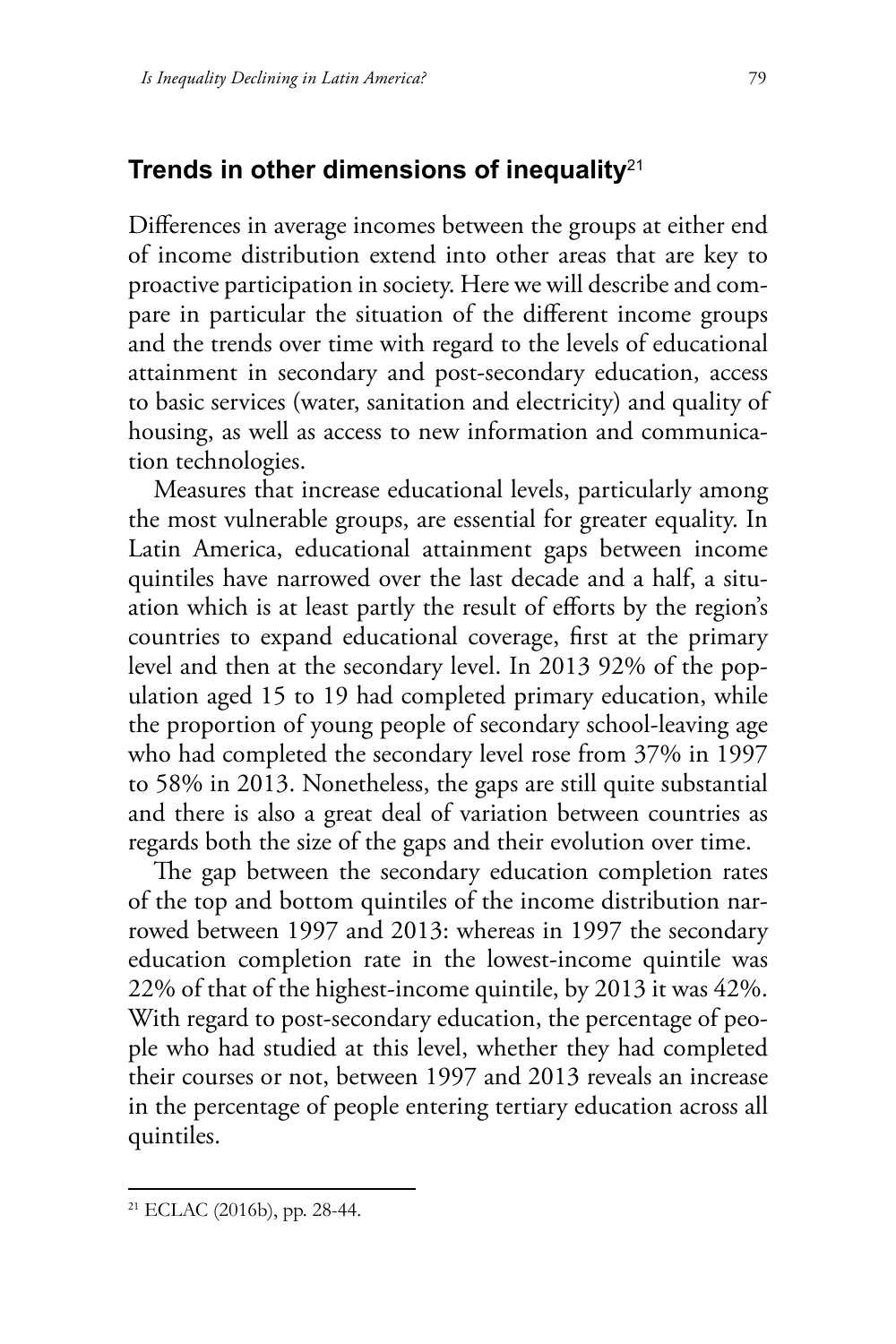However, regional aggregates mask deep heterogeneity between countries. In 2013 Chile had the smallest gap in secondary school completion rates between the top and bottom quintiles, with the poorest quintile's rate being 79% of the richest quintile's, followed by the Bolivarian Republic of Venezuela and Argentina, with figures of 65% and 61%, respectively. The countries with the biggest gaps between the top and bottom quintiles were Honduras and Guatemala. In Honduras the poorest quintile's secondary school completion rate was barely 12.7% of that of the richest, and in Guatemala the figure was only 4.7%.

Socioeconomic gaps in access to basic services have also narrowed over time, although lower-income households in the rural areas of some countries still experience significant levels of deprivation. The population with inadequate access to basic services (water, sanitation and electricity) in Latin America declined from 22% to 14% between 2002 and 2013. The greatest reductions were in the lower-income quintiles: in quintile I, for example, the incidence of inadequate access to basic services decreased from 43% in 2002 to 28% in 2013, while in quintile II it decreased from 32% in 2002 to 19% in 2013. However, socioeconomic disparities remained, since around 2013 the rate of inadequate access to basic services was 4.5 times higher in the poorest quintile than in the richest.

Typically, rural populations have been most affected by deprivations in access to basic services. This was still the situation around 2013, given that approximately 4 in every 10 rural residents in the poorest income quintile had inadequate access to basic services. However, an improvement took place between 2002 and 2013 and was greatest, measured in absolute terms, in the lowest-income brackets. In the three lowest-income quintiles in rural areas, inadequate access to basic services decreased by between 18 and 20 percentage points between 2002 and 2013.

With regard to housing, the incidence of deprivation with respect to building materials fell in absolute terms between 2005 and 2013, particularly in the lowest-income brackets. The percentage of the population living in houses built using substandard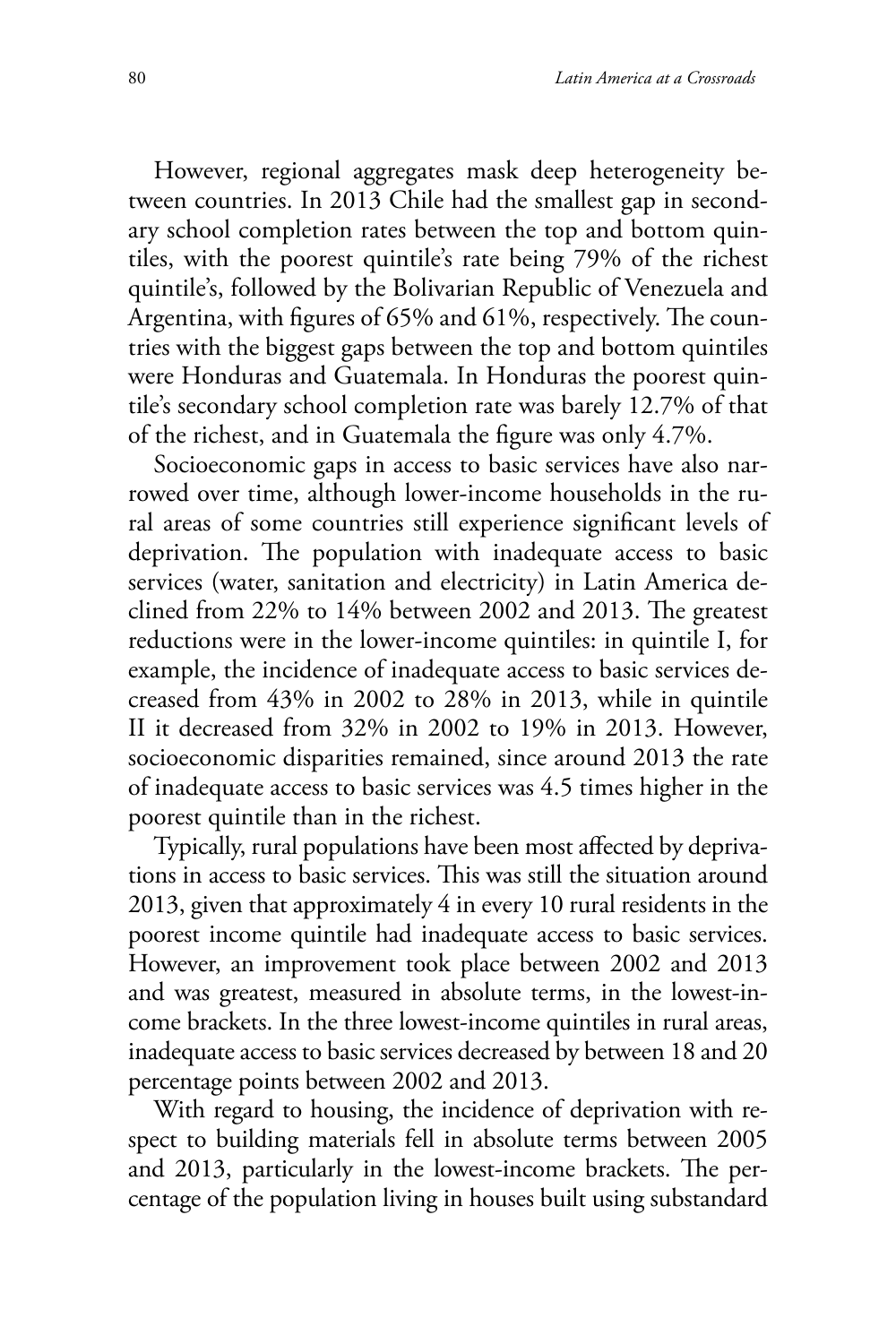materials decreased in the four lowest-income deciles by between 6.0 and 6.9 percentage points, while in the other deciles the decreases ranged from 5.5 to 0.6 percentage points. In the latest year with data available, the number of people living in housing built with substandard materials was much greater in rural areas than urban ones, with the highest levels of deprivation being found among the lowest-income quintiles in rural areas. In turn, the largest decreases, measured in absolute terms, were in the lowest-income quintiles in rural areas.

Finally, an important finding is that the access of lower-income households to new technologies has improved, especially with respect to mobile phone ownership, which has helped to reduce the connectivity problems of lower-income populations and those living in rural areas.

Around 2013 the proportion of people living in households with a computer and the proportion with access to the Internet were substantially higher in higher-income quintiles. Although both increased in all income quintiles between 2008 and 2013, those increases, measured in absolute terms, were more modest in the poorest quintile. The gap in home computer access between the richest and poorest quintiles decreased in 3 of the 12 countries for which data were available around 2008 and 2013: Uruguay (-37 percentage points), Chile (-14 percentage points) and Brazil (-5 percentage points). The gaps widened the most in El Salvador, Honduras, Mexico and Paraguay; in these countries, absolute differences between the richest and poorest quintiles grew by over 15 percentage points.

A similar heterogeneity can be seen when the evolution of home Internet connections in quintile I households between 2008 and 2013 is analysed. Countries with increases of 20 percentage points or more were Chile, Uruguay and Costa Rica, while in El Salvador, Guatemala and Honduras the change over the period was less than 1 percentage point. Although home Internet access increased in the poorest quintile in all countries with data available for 2008-2013, the absolute gap between the highest and lowest quintiles grew by over 15 percentage points in 10 countries, as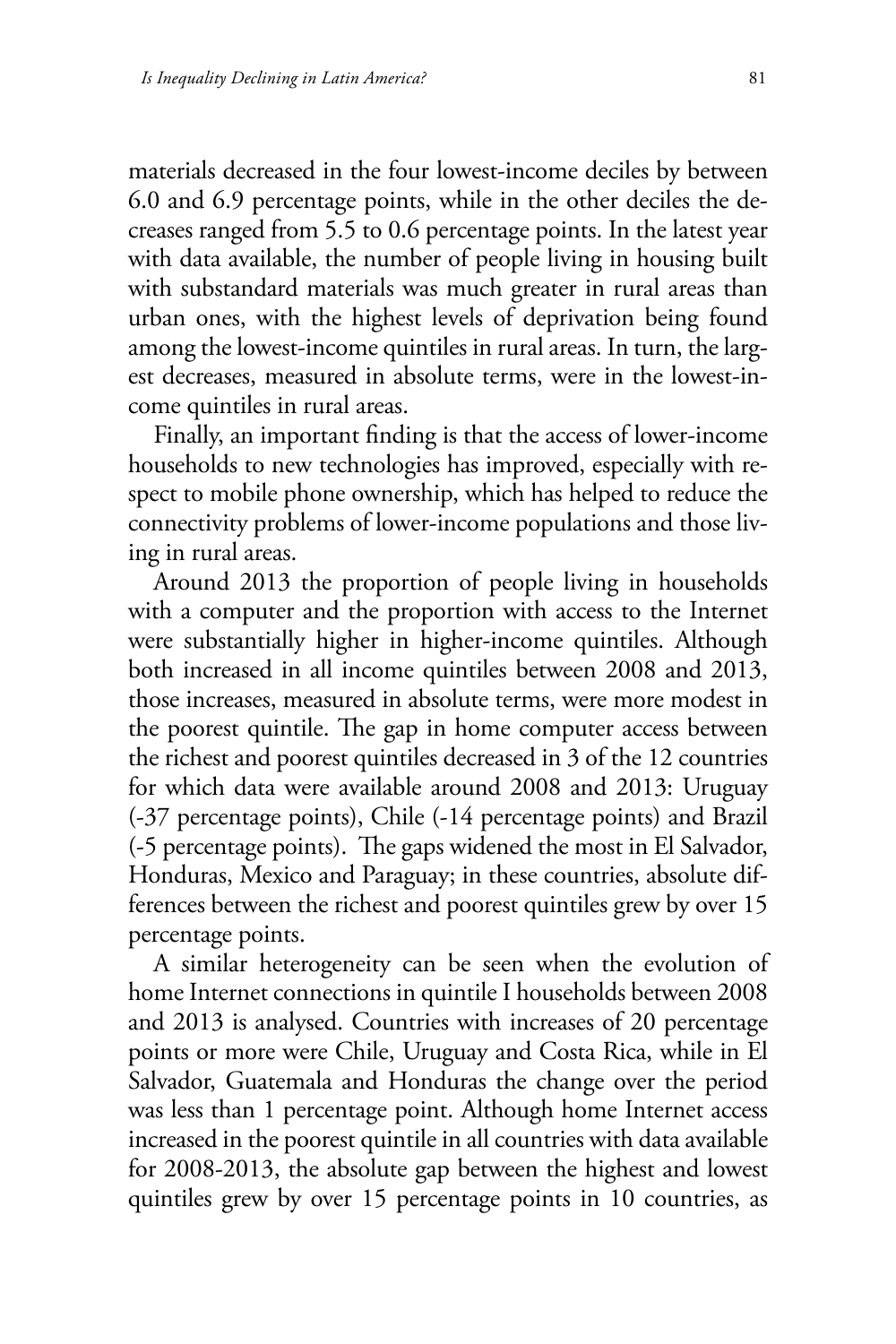growth was much stronger in the highest-income segment. The largest increases (22 percentage points or more) in the gap between the highest and lowest quintiles were in Paraguay, Peru, Honduras, Colombia and Guatemala. Chile was the only country where the home Internet access gap between the highest and lowest quintiles narrowed (10 percentage points).

A different picture emerges when mobile phones are examined, as in this case there was a substantial increase of access in the lowest-income group. Taking a simple average of 14 countries, the share of people living in households where at least one person had a mobile phone increased from 67% in 2008 to 86% in 2013. The poorest quintile saw the greatest absolute increase (28 percentage points) and the richest quintile the smallest (10 percentage points). The strong expansion of mobile telephony in the poorest segment has been partly due to its relatively low cost, while growth has been much more limited in the richest quintile because access to mobile telephony in this income bracket was already quite high in 2008. This led to a significant reduction in the average difference between the highest and lowest quintiles: whereas in 2008 the absolute difference between the two groups was 32 percentage points, by 2013 it had dropped to 15 percentage points.

As with other technologies, the percentage of the population with access to mobile phones was higher in urban areas than in rural ones in 2013, but differences by area of residence were much less than in the case of home computers and Internet access. Mobile phone access tended to increase more among rural populations than the urban between 2008 and 2013. Combined with the fact that the rise in mobile phone access was greater in lower-income groups, this meant that the highest absolute growth in home access to mobile phones was in lower-income quintiles in rural areas.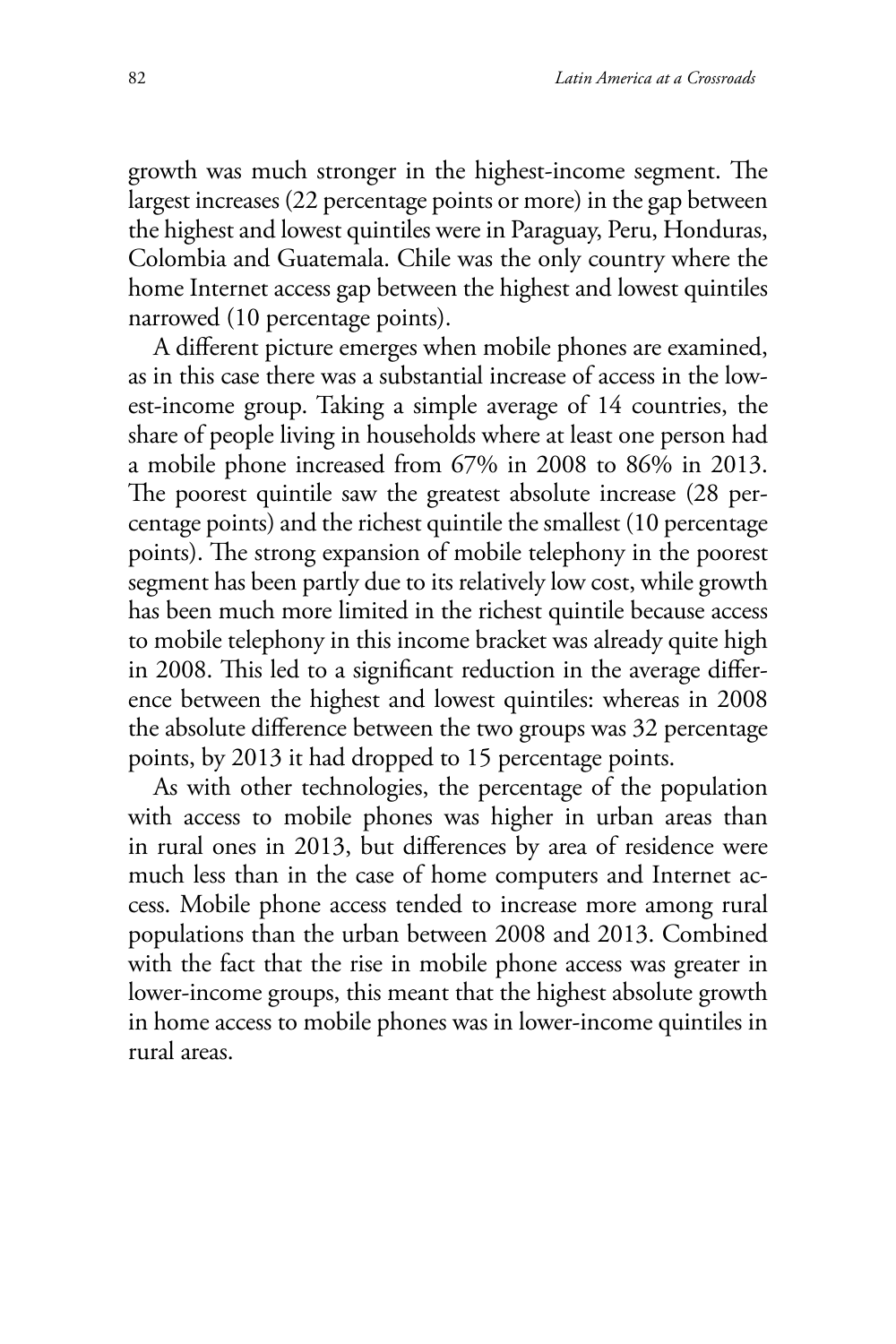#### **Concluding remarks: policies for equality**

Improvements in income distribution in the region's countries, supported by better distributed labour earnings and a more active role being played by the state in public transfer policies, is undoubtedly good news. However, figures from alternative measures as well as indicators covering areas other than income, such as education, basic services, housing and new technologies, suggests that the glass is half full and half empty in the region. Causes for concern arise in particular from the information gleaned from the absolute distribution and functional estimates of inequality. Absolute inequality is not falling but rising in many countries, and there has been no widespread increase in the GDP share of earnings. This is worrying because the way the fruits of growth and rising productivity are appropriated by the different production agents needs to change if progress is to be made with this structural component of distribution $22$ .

Although there is no silver bullet in the fight against inequality, tax reform is a good place to start to make a big difference, as additional revenues are key for public investment to reduce some of the region's historical gaps. Poorly designed tax systems, tax evasion and tax avoidance are costing Latin America billions of dollars in unpaid tax revenues – revenues which could and should be invested in tackling poverty and inequality. From 2002 to 2015 the fortunes of Latin America's billionaires grew by an average of 21% per year – an increase that Oxfam estimates is six times greater than the growth of the whole region's GDP. Much of this wealth is held in offshore tax havens, which means that a sizeable portion of the benefits of Latin America's growth are being captured by a small number of very wealthy individuals, at the expense of the poor and the middle class. ECLAC also estimates that in 2014 evasion and avoidance of personal and corporate income tax cost Latin America more than US\$ 190 bn, or 4% of GDP. With the critical loss of revenues from commodities and many countries'

 $22$  ECLAC (2014), pp. 79.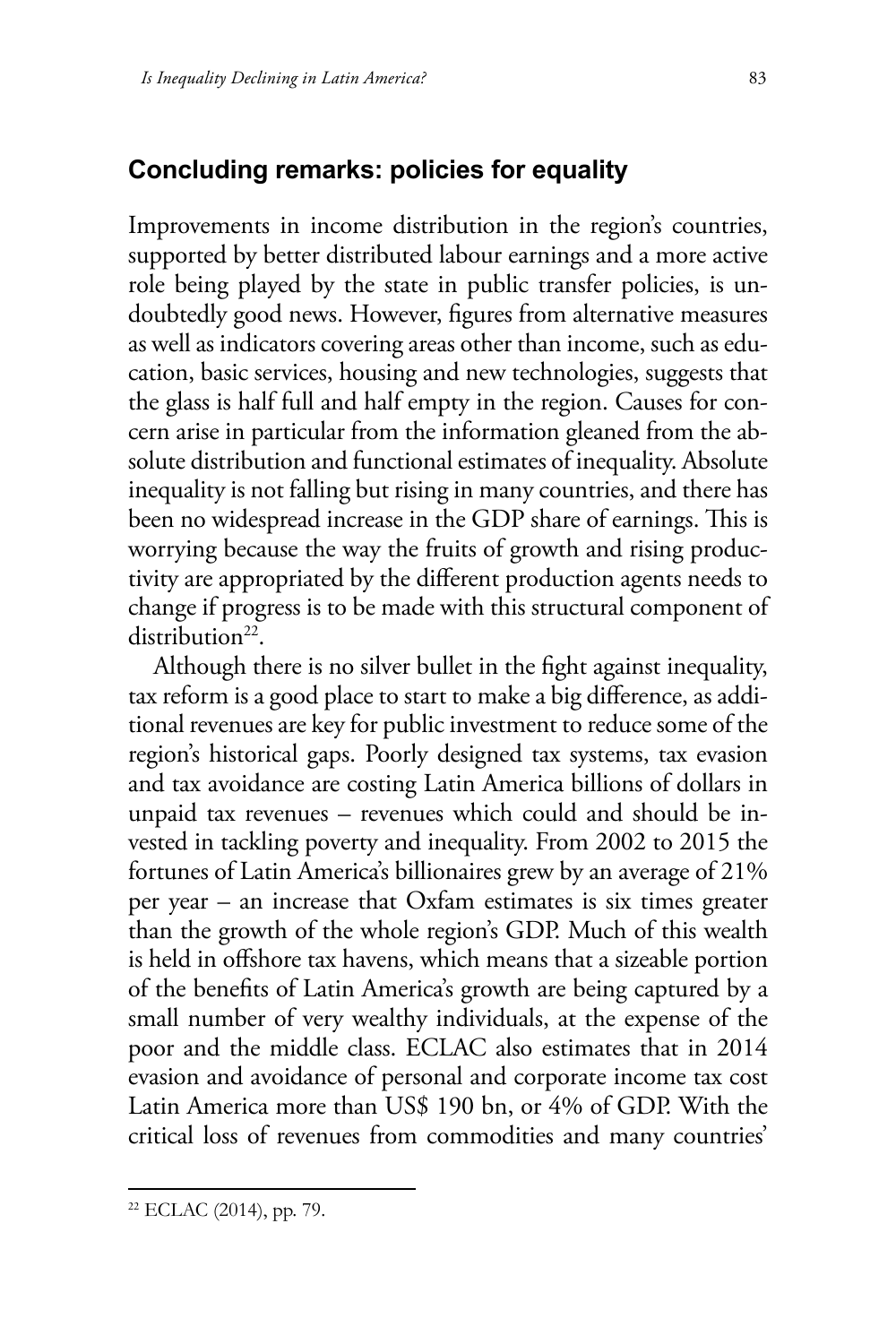economies now stagnating, the people of Latin America simply cannot afford for such a large proportion of the continent's income and wealth to go untaxed. Ensuring that everyone pays their fair share of taxes according to their means is absolutely essential if we are to finance sustainable and inclusive growth<sup>23</sup>.

The region's tax systems and public social spending are less effective than those in the developed world at improving the distribution of disposable income. In Latin America the Gini coefficient falls only 3 percentage points as a result of direct fiscal action, whereas the public provision of education and health services would reduce it by an additional 6 percentage points. In comparison, in the OECD economies, the joint redistributive effect of monetary transfers and personal income tax reaches average rates of around 17 percentage points in the Gini coefficient, while redistribution through public spending accounts for 7 percentage points.

Moving towards greater equality thus requires recovering an active role for the state in regulation, supervision and redistribution, through active public policies in numerous domains. These include social protection systems to provide a guarantee of a basic income; policies for decent work and production and labour inclusion, especially those targeting poor and vulnerable groups, women, youth and indigenous and Afro-descendent people; and policies for educational inclusion and the development and strengthening of integrated care systems<sup>24</sup>. As inequality is also affected by gender and racial and ethnic factors, which cross-cut and cross-fertilize each other, understanding those determining factors and their dimensions and interrelations is essential in developing policies for making progress towards equality<sup>25</sup>.

<sup>23</sup> A. Bárcena, W. Byanyima, *Latin America is the world's most unequal region. Here's how to fix it*, January 2016, www.cepal.org/en/articles/2016-latin-america-worldsmost-unequal-region-heres-how-fix-it (last retrieved on 10 January 2017).

<sup>24</sup> ECLAC, *The social inequality matrix in Latin America*, Santiago, Chile, United Nations, 2016c, p. 77.

<sup>25</sup> ECLAC, *Inclusive Social Development. The Next Generation of Policies for Overcoming Poverty and Reducing Inequality in Latin America and the Caribbean*, Santiago, Chile,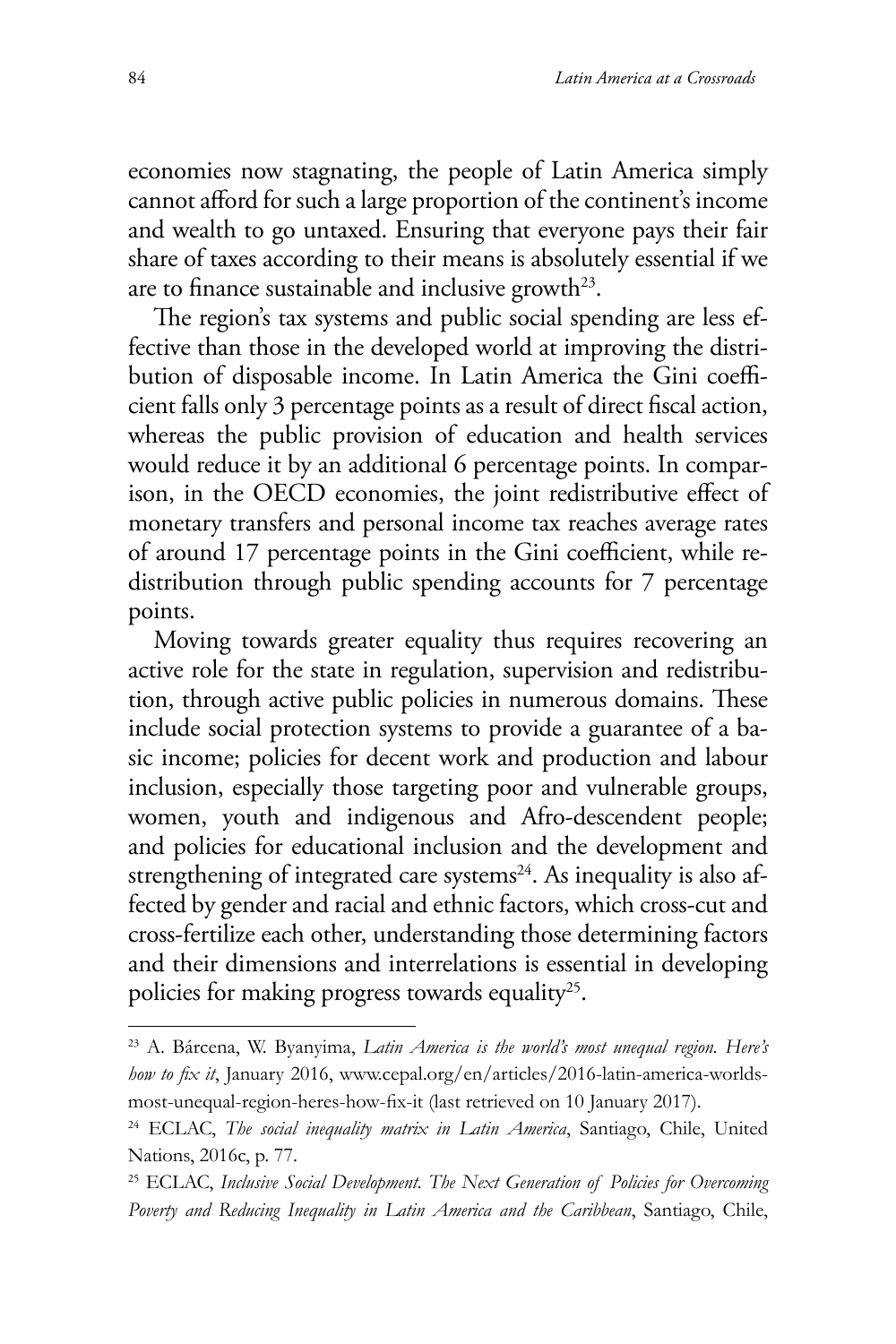Looking back at the first decade and a half of the twenty-first century, the region has clearly understood that systematic exclusion undermines the social fabric and democracy and that, therefore, the culture of privilege and social injustice must be left behind, and a culture of equality built in its place.

Those people whose social rights have been violated for centuries and who have been rendered invisible by exclusion and segregated by a system that favours a privileged few are now demanding equality and dignity. Moving towards a culture of equality requires, on the one hand, the abolition of privilege and the firm establishment of equal rights for all individuals, irrespective of their national origin, social class, sex, race, ethnicity, age, territory, religion, sexual orientation or gender identity, in accordance with the Universal Declaration of Human Rights of the United Nations and the successive covenants signed by the international community. On the other hand, resources in society must be distributed in such a way as to allow all its members to exercise their rights effectively. Equality refers to rights, social justice and a socioeconomic and political structure that promotes this. Equality also means combating the cultural reproduction of multiple mechanisms that allow and encourage discriminatory treatment and that perpetuate inequality. The gender perspective, for example, highlights discriminatory sociocultural patterns, the sexual division of labour and the accumulation of power by men throughout history, and underscores the need to reverse inequality by means of differential affirmative action. Clearly, affirmative action should not be limited to gender, but must also address other dimensions of inequality and discrimination, such as race and ethnicity, age, sexual orientation, nationality and disability. Moving towards a culture of equality will not be viable or sustainable if efforts are not made within communities, schools, the media, legislation and policy design to highlight equality and solidarity as the guiding principles behind well-being, development and quality of life. The principle of real or substantive equality must be posited in the

United Nations, 2015, p. 20.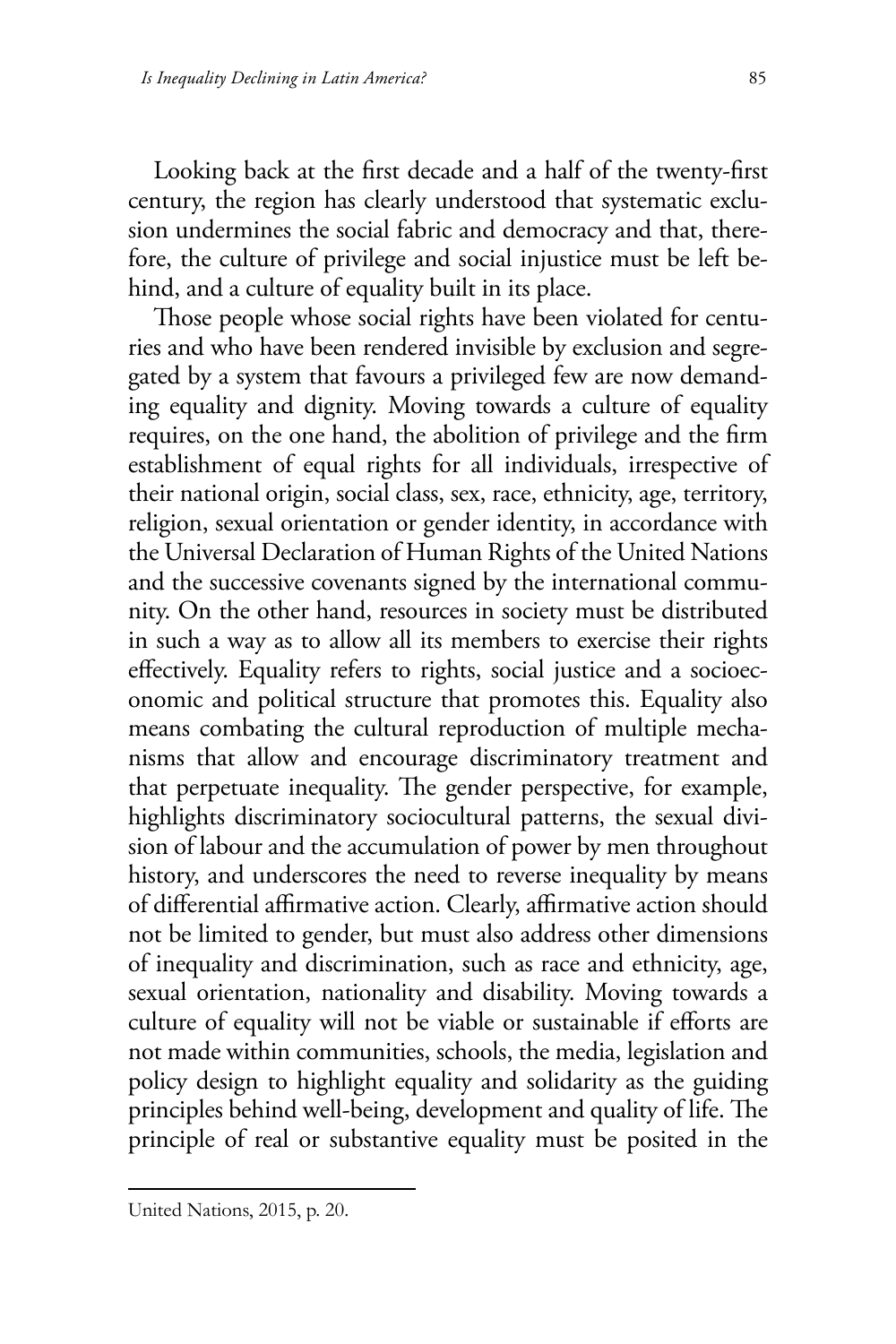different spheres of social life and the principles of universality and solidarity recognized as the compass of public policy and social relations. By entrenching and legitimizing the status quo, the culture of privilege helps to reproduce inequalities, thereby making it impossible to achieve high, sustained rates of economic growth. A culture of equality will help to reverse this situation in the region<sup>26</sup>.

<sup>26</sup> ECLAC (2016c), p. 83.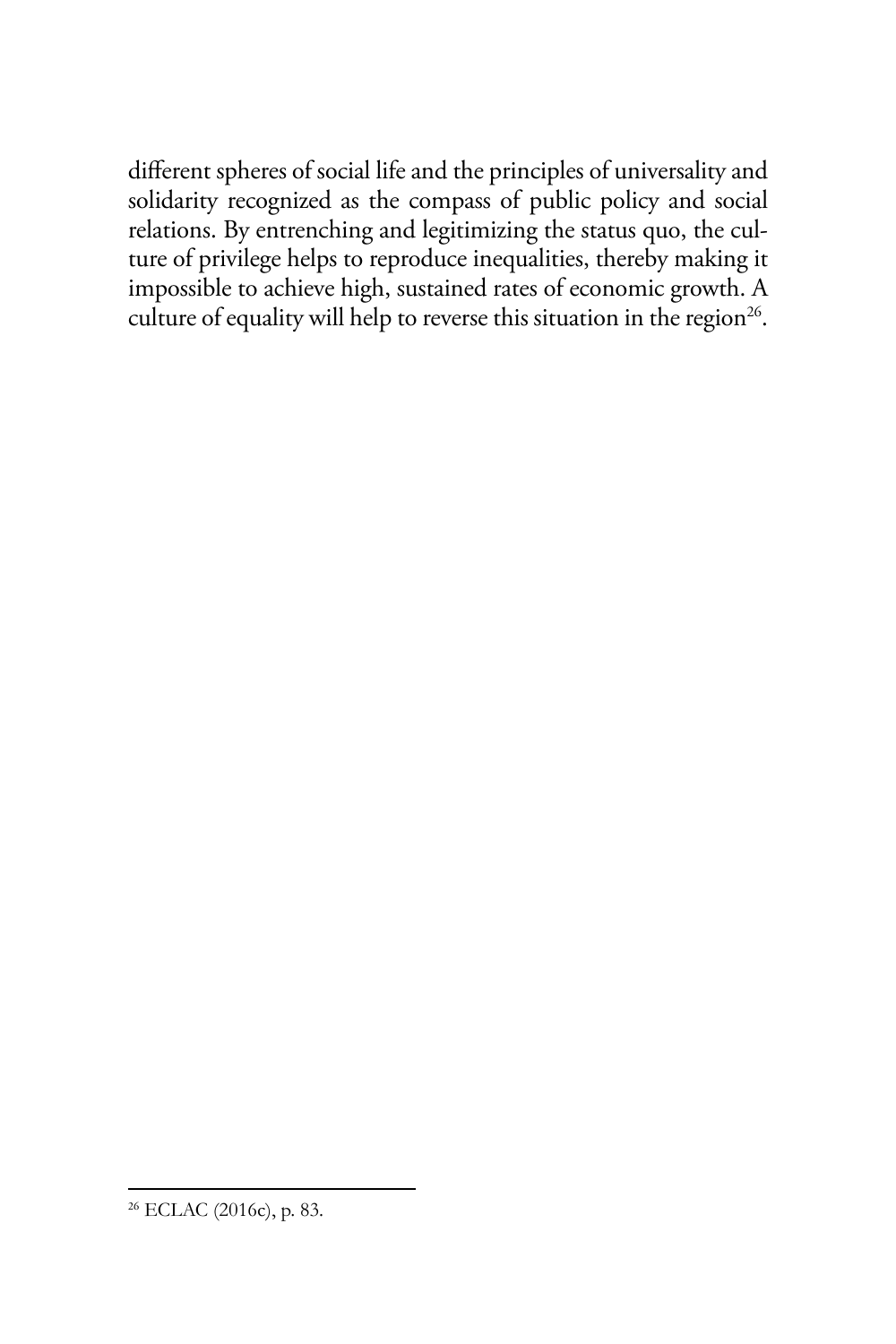# **5. Oil and Commodities: The End of the "Age of Abundance"**

Lisa Viscidi, Rebecca O'Connor

Sweeping changes in energy policy are on the horizon for Latin America's oil-producing countries. Across the region, the sustained decline in global oil prices has had a profound impact on economic growth, political stability and the viability of resource nationalism – when governments assert more control over the nation's natural resources. During the "commodities supercycle" of the last decade, many Latin American governments used the record oil windfall to institute energy policies that gave their state oil companies a larger role in the industry and to redistribute more oil wealth to citizens.

But two converging and intertwined trends now developing in the region promise to chip away at oil nationalism and introduce more market-friendly policies. On one hand, the drop in the prices of oil and other commodities is contributing to an economic downturn in oil-dependent countries that is weakening incumbent politicians – many of whom are in leftist governments that favor more state control over the oil industry. The US benchmark crude oil price WTI (West Texas Intermediate) dropped from an average of US\$95 in 2011 to US\$52 in 2015 due to slowing demand growth, especially from China, and oversupply, mainly as a result of the US shale boom. Most oil market analysts don't expect prices to surpass US\$70/barrel before 2020. Other commodities, including minerals, metals, and agricultural products have also seen sharp declines in the last few years. In response to the downturn, governments have been forced to increase their debt, raise taxes on non-commodity sectors to replace revenue and to cut spending, including popular social programs that have lifted millions out of poverty across the region.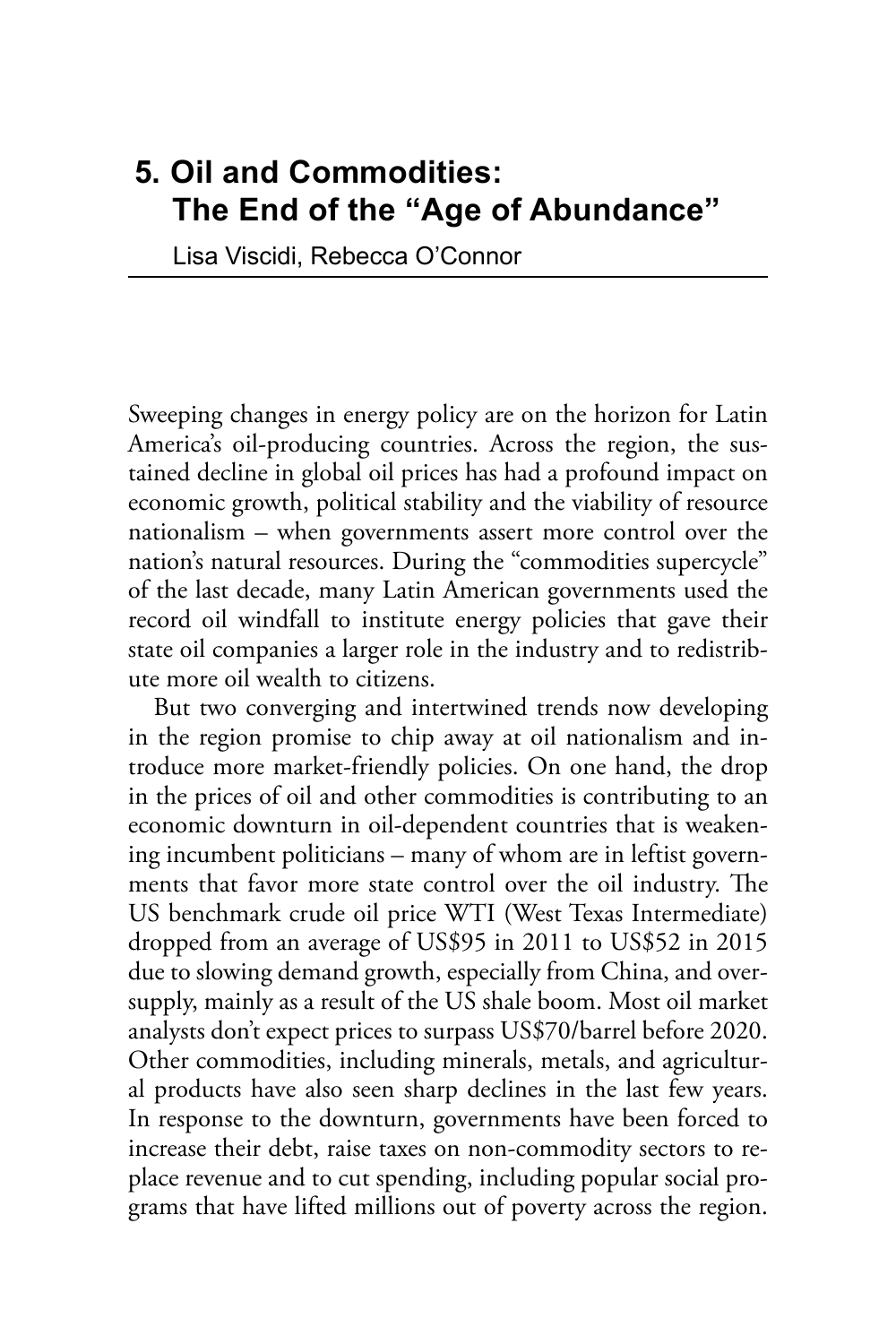As more market-friendly opposition leaders gain power and the political clout to fight the initiatives of weaker presidents, they are pushing to reverse resource nationalist policies.

On the other hand, the collapse of global oil prices since mid-2014 and forecasts for prices to remain low in the short to medium term have forced international oil companies to cut budgets and scrutinize investments more carefully. Moreover, in Latin America, most major oil producers were already facing production declines. The majority of countries in the region did not take advantage of the boom to increase oil production and investment. This means that governments must offer increasingly favorable terms to attract investment, eroding the power that producing governments enjoyed when oil prices were high.

In other words, the political climate is shifting in support of more market-oriented economic policies as the state-led model is delivering fewer gains in living conditions, while at the same time the economic case for adjusting terms to boost investment in the oil sector is strengthening. This is not the first time the region has gone through such shifts in energy policy. Resource nationalism was first championed in the 1950s and 1960s by Latin Americans such as Juan Pablo Pérez Alfonzo, the Venezuelan Oil Minister who helped found OPEC (Organization of the Petroleum Exporting Countries), and Brazilian President Getúlio Vargas who created state oil company Petrobras in 1953 with the slogan "*O petróleo e nosso*" – "the oil is ours". In the 1990s Latin America witnessed a trend toward privatization amid historically low prices as shares in Petrobras were floated on the São Paulo and New York stock exchanges and Argentina's state oil company YPF was privatized. At the start of the millennium, the pendulum swung back toward state control and a more limited role for private companies.

But now several countries in the region that had increased state control over the oil sector, like Brazil and Argentina, are undoing those policies in order to draw private sector investment. Other countries that had already introduced market-friendly policies before oil prices collapsed, such as Colombia and Mexico, are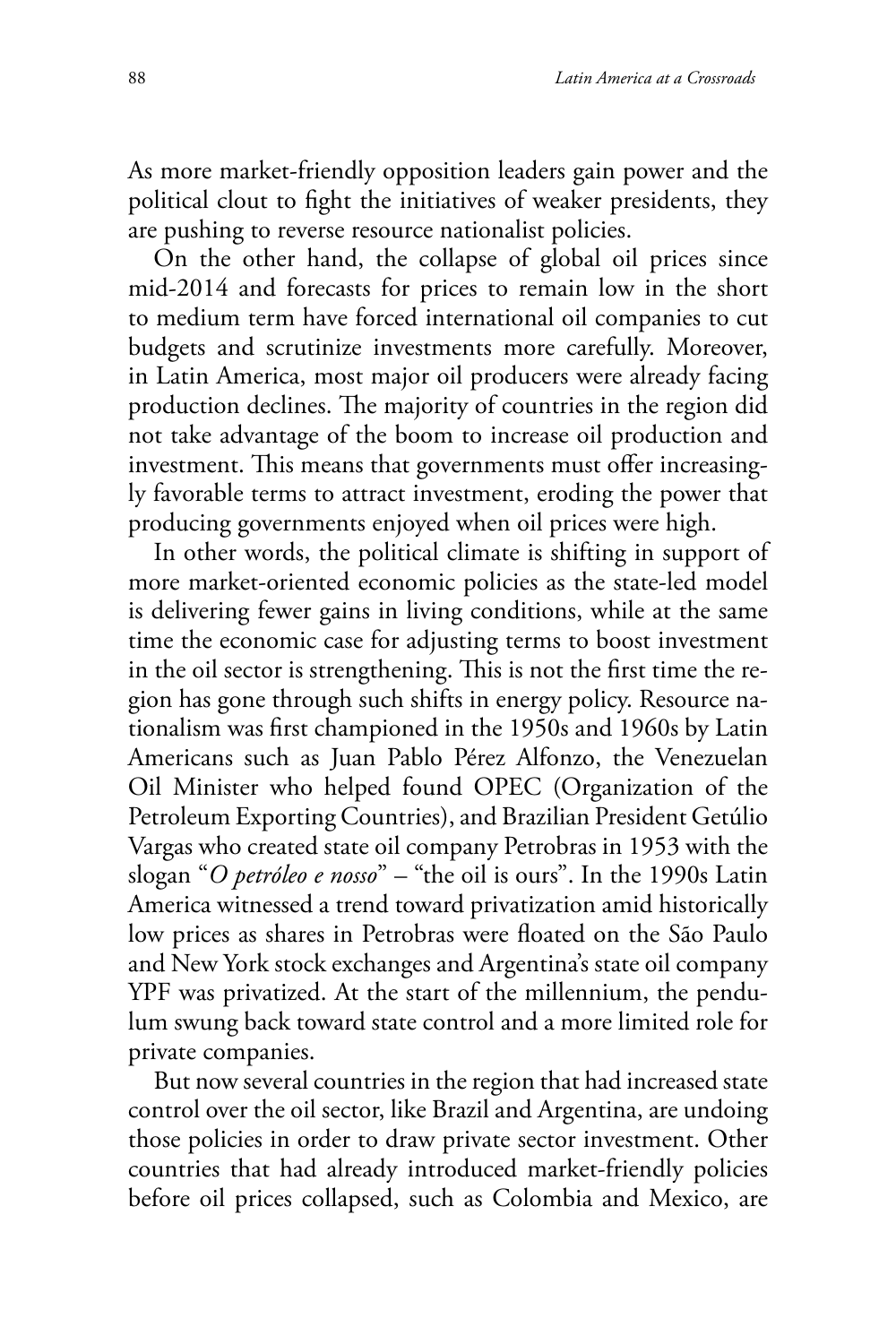further adjusting terms to attract capital. In the future, if oil prices remain low, even the resolute nationalists, such as Venezuela and Ecuador, will likely have to introduce reforms. These shifts also mean that National oil companies (NOCs), which have served as an important economic engine, supplied funds for a vast range of social benefits and been a source of national pride, are likely to play a smaller role in their respective domestic markets. Several Latin American NOCs are facing declining oil production and reserves as well as deteriorating finances, with lower profits, higher debts and declines in stock prices.

It remains to be seen whether these unmistakable signs of more investment-friendly oil policy will persist and whether they will actually boost investment. Many Latin American leaders and citizens still back the idea of heavy state control over the oil industry, and a return to 1990s era privatization is clearly not in the cards. Overall, the region will likely see a small increase in investment that would not have come without the recent policy changes. Even so, over the next few years production is projected to decline – or at best remain flat – in the region's major oil producing countries. This is following a decade of decline in Latin American oil supply. Between 2003 and 2013 the region's total oil production decreased by 3% while consumption grew by almost 30%. Refining throughput is further behind; meaning even net oil exporters are importing increasing volumes of refined oil products. Current investment in oil exploration is also being curtailed, so future production will be lower. As sustained low crude prices take their toll on Latin America's oil-dependent economies, governments will be under pressure to find new solutions to sustain production or diversify their exports.

#### **Brazil**

Buoyed by the promise of huge returns from the commodities boom and growing demand from China, Brazil's government massively increased public spending over the last 15 years.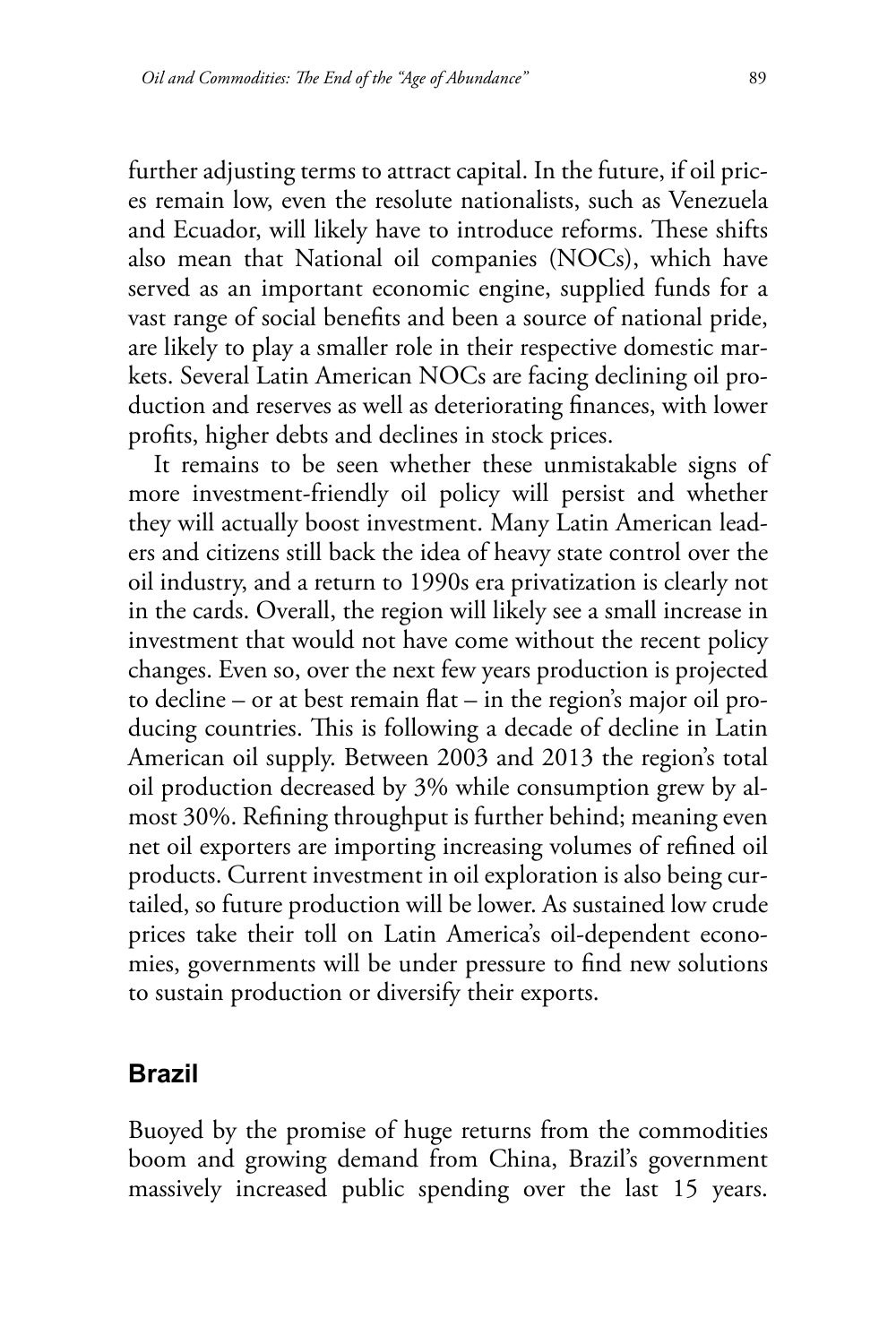Federal expenditures grew from 14% to 20% of GDP between 2000 and 20151 . Some of this spending helped finance needed health and education programs, but large amounts were lost to inefficiency and corruption, and just 2% of GDP was allotted for public investment in critical areas such as infrastructure<sup>2</sup>. In 2011 growth began to slow as exports to China fell and the commodities downturn intensified and in 2015 Brazil suffered its largest budget deficit on record – US\$151 bn, or 10.34% of GDP3 . According to Moody's, the country's economy will contract by 3.5% in 2016, contributing to rising unemployment<sup>4</sup>.

President Dilma Rousseff narrowly won re-election in 2014, campaigning on a promise to keep stimulus spending measures in place. But upon taking office, Rousseff failed to rally congressional approval to raise taxes. With the country facing a possible credit rating downgrade, she turned to austerity measures in an effort to reduce debt. While Brazil's economy continued to languish, many members of Rousseff's Workers' Party (PT) were implicated in a massive bribery scandal involving Petrobras. Rousseff was never directly connected to the scandal, but amid plummeting popularity, she was removed from office in August 2016 on charges of manipulating the country's budget to mask the depths of the economic deficit, and replaced by her Vice-President Michel Temer.

Revelations of the Petrobras corruption scheme were a heavy blow to the state company, which is Brazil's largest corporation. The scandal led to the CEO's resignation, landed several of its top executives in jail and resulted in the blacklisting of many of its top suppliers. At the same time, Petrobras was weighed down by huge debts, a steep currency devaluation and operational

<sup>&</sup>lt;sup>1</sup> G. Ip, "Brazil's Boom-Era Missteps Now Haunt Economy", *The Wall Street Journal*, 23 March 2016.

<sup>2</sup> *Ibid.*

<sup>&</sup>lt;sup>3</sup> M.S. Lima, "Brazilian Budget Gap Hits Record as Commodity Boom Turns to Bust", *Bloomberg*, 29 January 2016.

<sup>&</sup>lt;sup>4</sup> L. Magalhaes, "Brazil's Economy Probably Starting to Rebound, Moody's Says", *The Wall Street Journal*, 27 September 2016.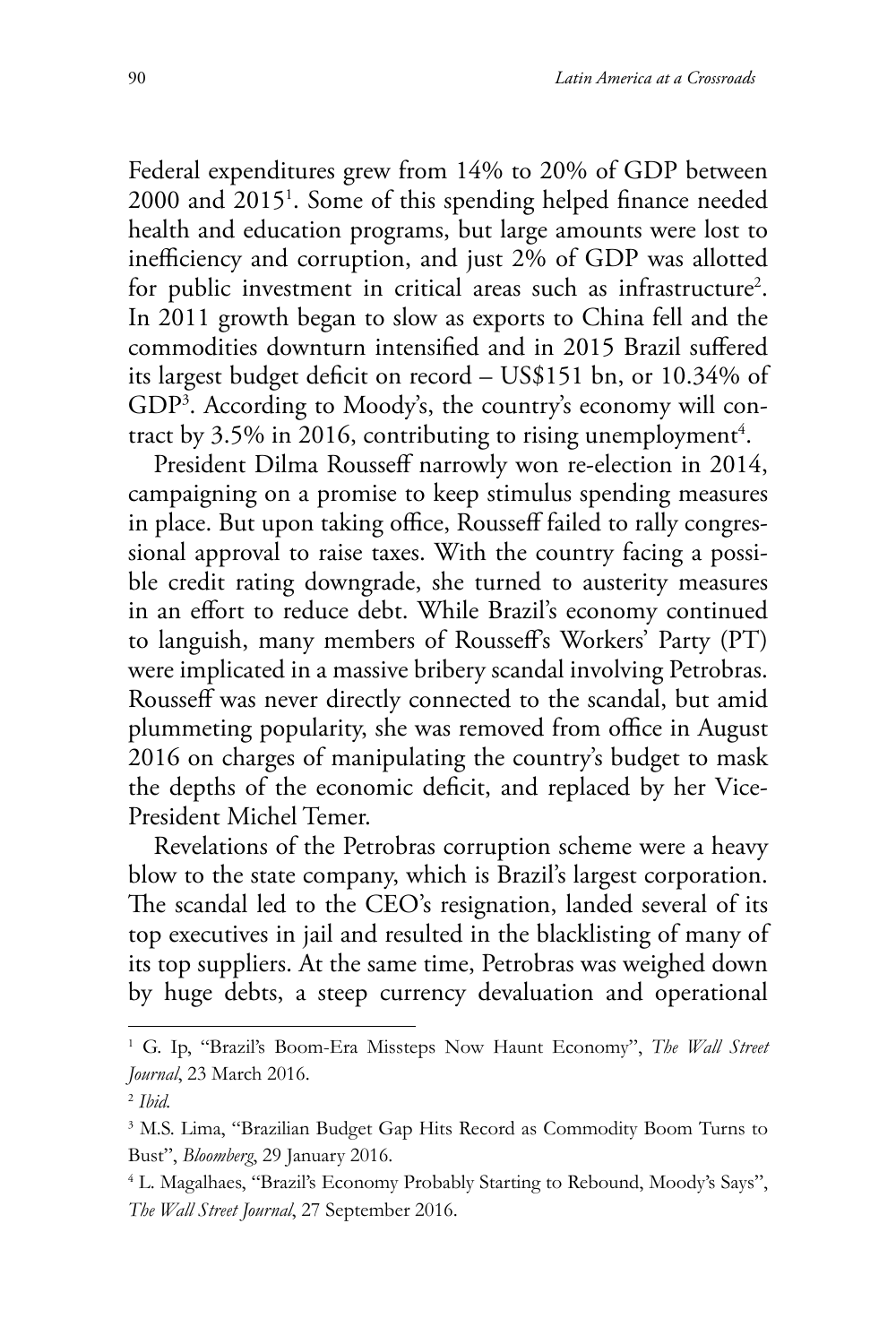challenges. Petrobras held about US\$126 bn in obligations, making it the most indebted oil producer and one of the most indebted non-financial companies in the world. The devaluation of Brazil's currency, the *real,* has also hit the company hard, as 80% of its debts are dollar-denominated but most of its sales are on the domestic market in the local currency, meaning Petrobras now earns fewer dollars for its sales in Brazil. The company has also struggled to manage its many complex deep-water projects, and faced delays in launching production platforms and acquiring environmental licenses. Oil production has been rising, but much less than projected. Petrobras' domestic oil production has increased by only 300,000 b/d (about 15%) in almost a decade. Management has been forced to repeatedly cut oil production targets and is now projecting output of 2.77 million barrels per day (b/d) by 2020 – far short of the more than 5 million b/d it projected for 2020 in its 2013 business plan $^5\!$ .

With Temer at the helm, Brazil now looks poised to reverse its nationalist oil policies. In 2015 José Serra, then an opposition senator and currently Temer's Foreign Minister, proposed legislation that would end Petrobras' monopoly over operating presalt fields, noting the company's inadequate financial capability. The bill reverses a major energy reform introduced by former President Luiz Inácio Lula da Silva of the PT. Lula's reform, introduced immediately following Petrobras' discovery in 2007 of vast offshore "pre-salt" oil reserves, increased the government's stake in Petrobras and made the company the exclusive operator with a minimum 30% stake in all strategic fields. The bill was approved by the senate in March 2016 and the lower house in October, and Temer is expected sign it into law in the coming weeks. Temer's government also plans to court investment by lifting onerous local content requirements.

Without a Petrobras monopoly on operatorship, new opportunities for increased foreign investment and production may be

<sup>5</sup> "Strategic Plan and 2017-2021 Business and Management Plan", *Investidor Petrobras*.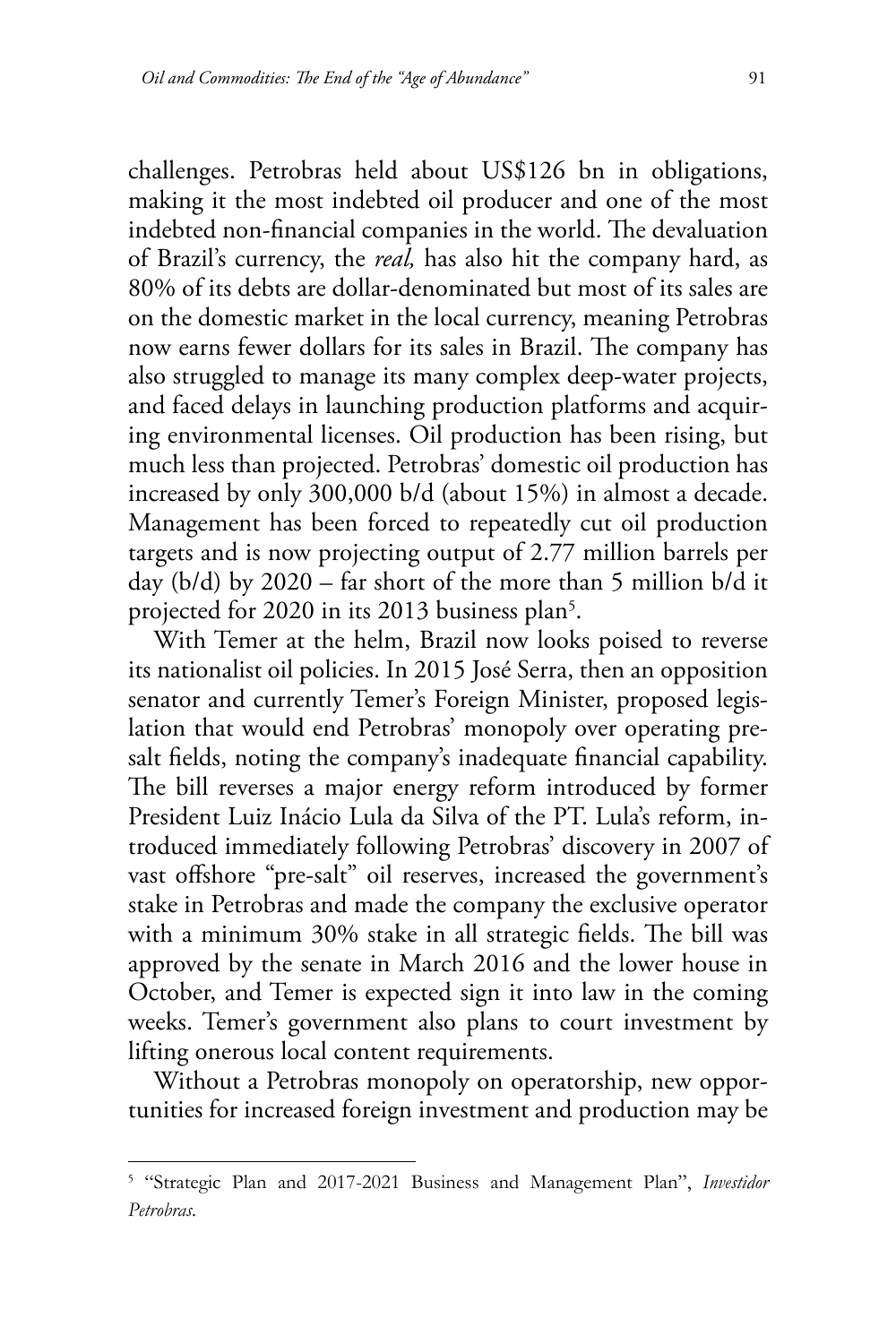on the horizon. The new government announced in September that it would auction licenses in 2017 to produce oil from areas adjacent to previously awarded pre-salt blocks where the reservoir extends beyond the licensed area<sup>6</sup>. Petrobras is also hoping to farm out some of its stakes in onshore and mature fields to raise capital.

Major changes are occurring in Brazil's oil sector. Production will still grow, but much more gradually than was projected in recent years, and Petrobras will become a leaner company focused primarily on its core business of oil production7 . The company has a US\$15 bn divestment plan for 2016 and has sold or promised to sell almost US\$10 bn in assets in Brazil, Chile and Argentina8 . Petrobras' leadership had initially looked to shed non-core assets and minority stakes. However, given lower oil prices and Brazil's weak economy, investors have been hesitant to take minority stakes in Petrobras-controlled companies. As a result, the company has started to divest from entire market segments, selling majority stakes in fuel and natural gas distribution. Other sectors such as pipelines, power generation, logistics facilities and refineries could be next on the chopping block, which would reshape Brazil's midstream, downstream and natural gas businesses. As a result, new opportunities will open up for private investment from international and Brazilian companies.

#### **Argentina**

Argentina's economy was left in tatters after a prolonged recession in the 1990s and the country's 2001 default. But soon after, the country enjoyed a period of relatively robust economic

<sup>6</sup> L. Alves, "Brazil Announces Onshore and Pre-Salt Field Auctions", *The Rio Times*, 16 September 2016.

<sup>7</sup> L. Viscidi, "Beyond the Political Crisis: the Future of Brazil's Energy Sector", *Inter-American Dialogue*, 2 May 2016.

<sup>8</sup> S. Valle, P. Millard, "Petrobras Ratchets Up an Asset-Sale Push That Bond Traders Love", *Bloomberg*, 26 September 2016.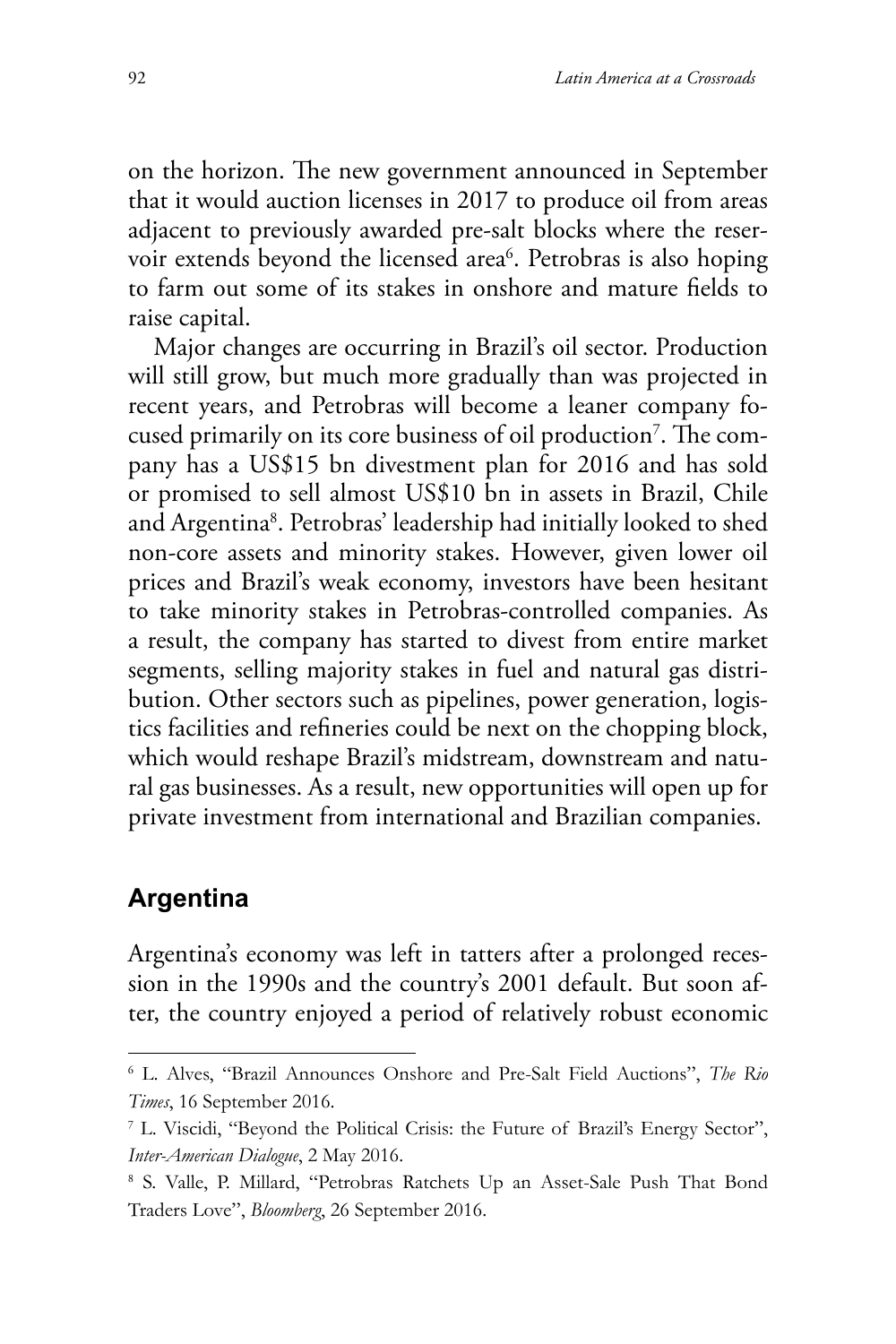growth amid generous public spending and strong demand for Argentine exports like soybeans. The public also benefited from social spending during the administrations of President Néstor Kirchner, who governed from 2003 to 2007, and subsequently his wife President Cristina Fernández de Kirchner.

However, the economic policies of the Kirchners, both members of the Peronist Party, ultimately proved unsustainable. Generous energy subsidies and heavy public spending led the country's budget deficit to swell to 6% of GDP9 . Trade restrictions and currency controls hampered investment and productivity. And the Kirchners' protracted refusal to pay bondholders – combined with the nationalization of state oil company YPF and private pension funds – significantly eroded investor confidence.

President Fernández de Kirchner's popularity was eventually battered by soaring inflation and a weakening economy amid the decline in commodities prices. Last year Argentine voters removed the Peronists from office, electing a market-oriented president from the opposition, Mauricio Macri, who prevailed over Peronist candidate Daniel Scioli in the second round of the presidential election. Macri campaigned on a promise to repair the economy and boost growth while tackling inflation and the deficit. He also pledged to reach settlements with "holdout" bondholders and return Argentina to international capital markets. After taking office the president eliminated foreign exchange restrictions, devalued Argentina's peso and reached deals with more than 200 of these bondholders, giving the country access to international finance with a US\$16.5 bn debt sale in April<sup>10</sup>.

In the oil sector Fernández de Kirchner's administration had introduced a number of incentives for oil companies but the government's nationalist macroeconomic policies and the lack of access to capital continued to deter investment. Argentina's

<sup>&</sup>lt;sup>9</sup> "The end of kirchnerismo", *The Economist*, 24 October 2015.

<sup>10</sup> E. Moore, B. Mander, E. Platt, "Argentina returns to international markets with \$16.5bn debt sale", *The Financial Times*, 20 April 2016.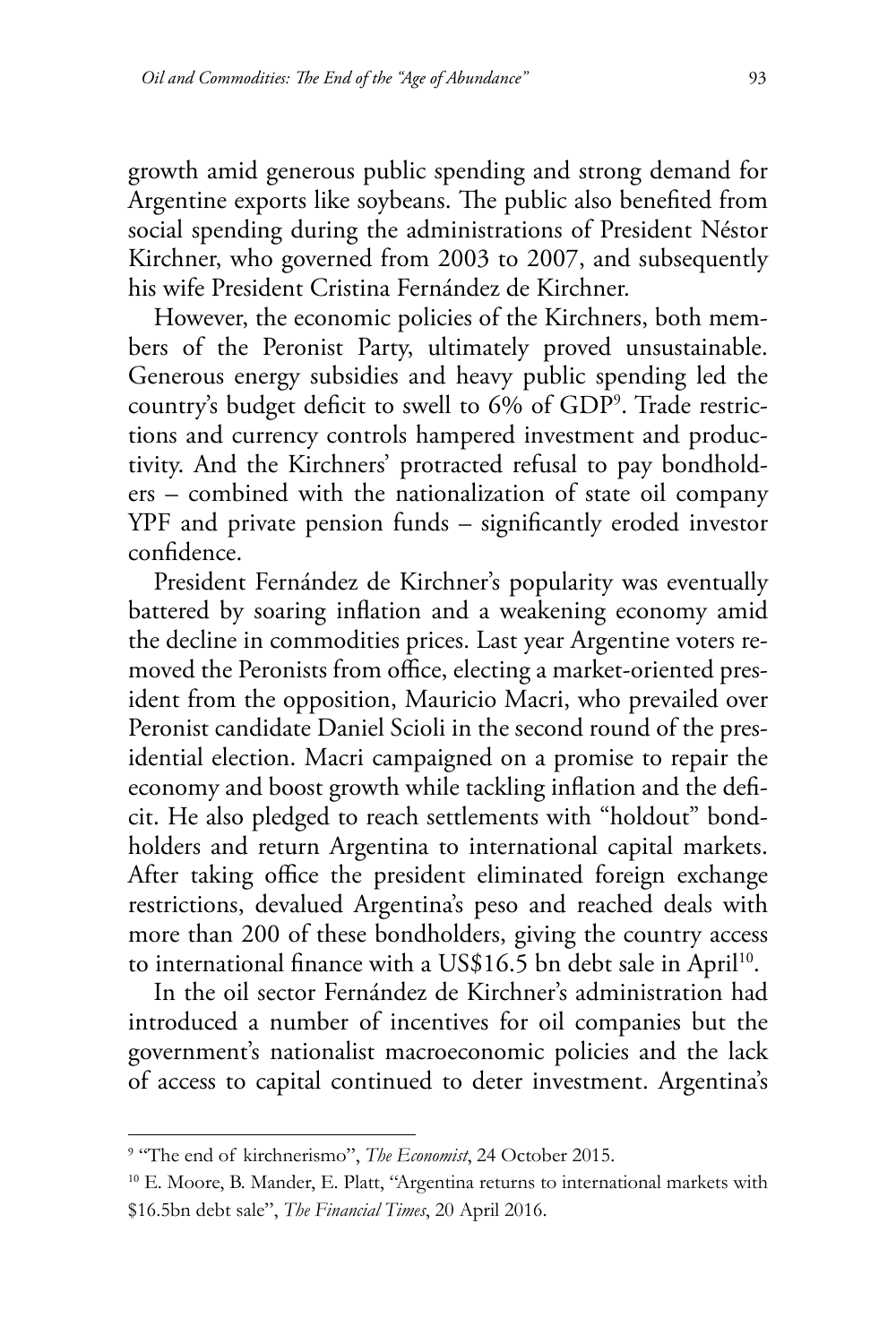oil production fell by 17.2% between 2005 and 2015, while natural gas production (the source for nearly half of electricity generation) declined by  $16.8\%$  over the same period<sup>11</sup>. Though traditionally a net energy exporter, Argentina became a net importer in 2011 as production fell while demand soared. After YPF's nationalization was finalized, foreign investment declined by 41% between 2013 and 2014, the lowest level since 200912. In the power sector, Argentina faced repeated blackouts as the government had set the price of electricity below the cost of generation, which discouraged infrastructure investment and stimulated electricity consumption. By 2014 energy subsidies had reached 2.9% of GDP, and cost 12% of all federal spending<sup>13</sup>.

President Macri has taken a more market-oriented approach to managing the country's oil and gas industry, hoping that a new investment climate will bring fresh capital to the sector and help boost development of Argentina's vast shale reserves. According to estimates by the US Energy Information Administration, Argentina has the fourth largest technically recoverable shale oil reserves and second largest shale gas reserves in the world. But so far shale projects are all in pilot phases or early-stage commercial production. Unconventional gas production accounts for only 15.5% of the country's total natural gas production, with just  $27\%$  of that coming from shale<sup>14</sup>. Since oil prices fell, exploration and production activity has slowed in Argentina's largest shale play, Vaca Muerta<sup>15</sup>. Energy imports are set to reach record highs in 2016, increasing  $13\%$ <sup>16</sup>. The existing shale projects are led by YPF, in partnership with Chevron, Dow Chemical and Petronas.

<sup>11</sup> "Argentina", *Global Climatescope*, 2015; "Producción de petróleo y de gas", *Instituto Argentino del Petróleo y del Gas*, 2015.

<sup>12</sup> "Foreign Investment Plunges", *The Buenos Aires Herald*, 28 May 2015.

<sup>&</sup>lt;sup>13</sup> R. O'Connor, T. Lorenzo, "Energy in Argentina: A New Investment Climate", *Inter-American Dialogue*, 16 March 2016.

<sup>14</sup> I. Gomes, R. Brandt, *Unconventional Gas in Argentina: Will it become a Game Changer?*, The Oxford Institute for Energy Studies, October 2016.

<sup>15</sup> *Ibid.*

<sup>&</sup>lt;sup>16</sup> "Energy imports set to reach record levels", *The Buenos Aires Herald*, 9 June 2016.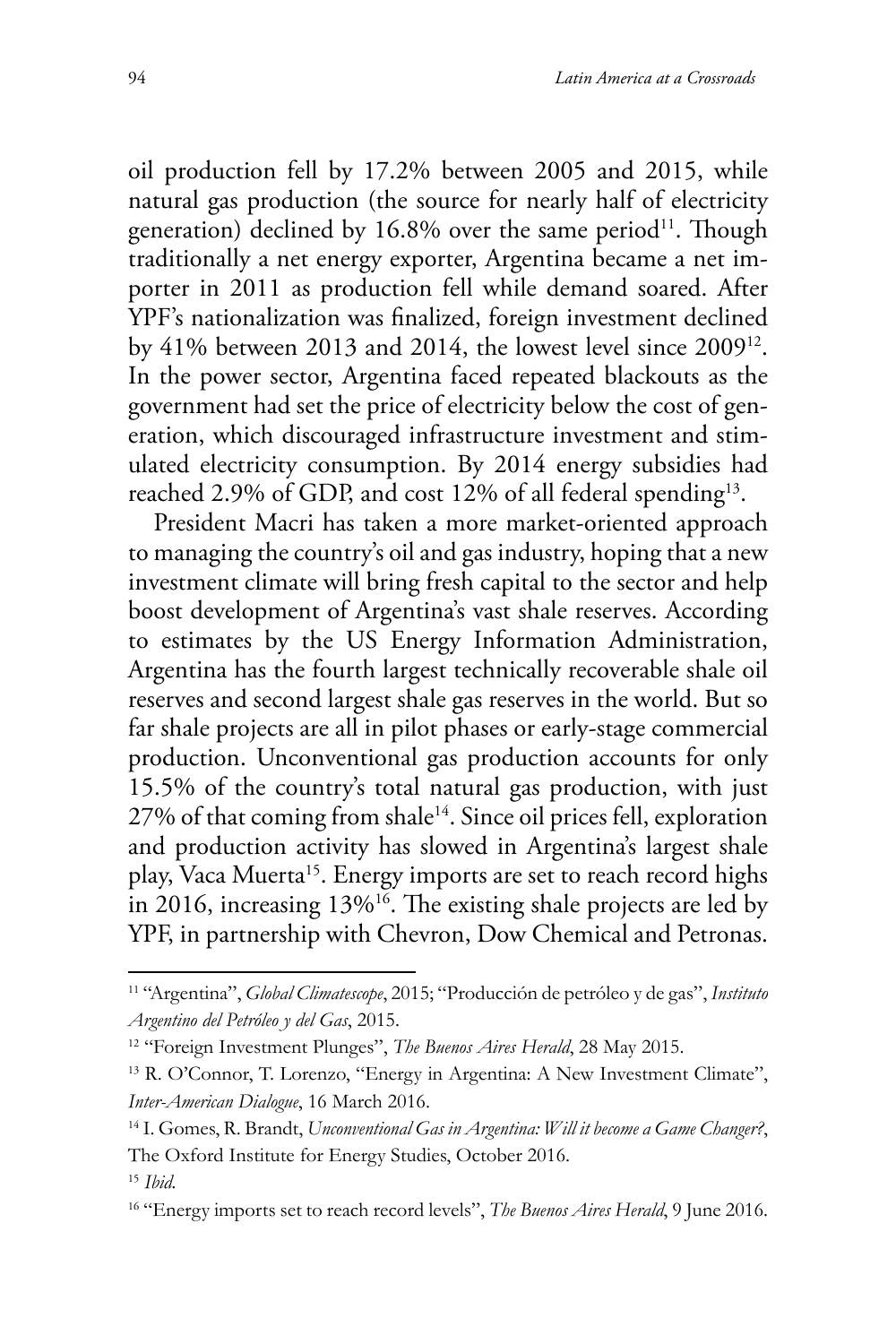International oil majors, such as ExxonMobil and Shell, smaller local and international companies and NOCs, such as China's Sinopec and Russia's Gazprom, have all expressed interest in developing Argentina's shale reserves.

The liberalization of energy prices has been among the government's top energy policy priorities. To keep the industry from deteriorating in the face of the oil price collapse, Argentina has kept domestic oil prices at around US\$70/barrel, but the Macri administration plans to realign domestic and international fuel prices. Almost immediately after taking office the new government also declared an electricity emergency through 2017, granting the Energy Minister extraordinary powers to repair the country's deteriorating national electricity system. These measures included slashing subsidies and introducing new wholesale prices for power nationwide. As a result, utility bills shot up at rates of up to 400% and inflation spiked, hitting  $47\%$  in July<sup>17</sup>. Though these measures were unpopular, the new policy also makes the sector more attractive for investment.

Macri has taken a much more market-oriented approach to managing Argentina's energy sector, appointing former Shell Argentine CEO Juan José Aranguren to lead the Energy Ministry and former Telefónica President Miguel Gutiérrez as Chairman of YPF. These leadership changes and Macri's decision to separate YPF's Chairman and CEO roles limit the President's influence and increases transparency, a move designed to improve investor confidence18.

Although Macri took office at a difficult time for Argentina, when prices for oil and other commodities were relatively low, and his market-oriented economic policies are painful in the short term, his approach is likely to boost oil and gas production in the longer term.

<sup>&</sup>lt;sup>17</sup> C. Devereux, "Argentina's Recession Deepens as Macri's Reforms Bite", *Bloomberg*, 22 September 2016.

<sup>18</sup> R. O'Connor, T. Lorenzo (2016).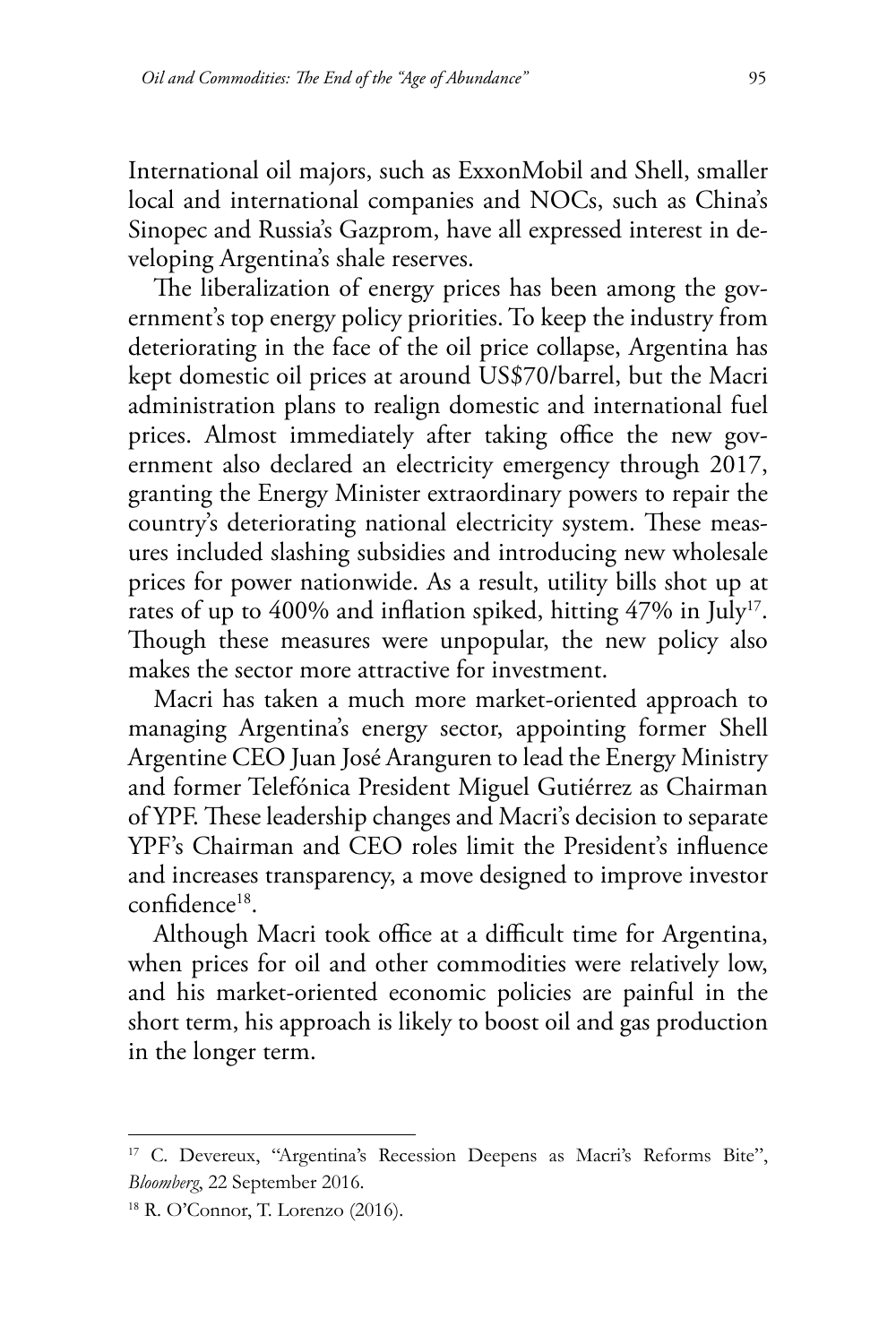## **Colombia**

Colombia enjoyed a large influx of foreign direct investment and government revenue in the early 2000s as the oil sector experienced a boom thanks to the government's introduction of investment-friendly terms and high oil prices. But the country's fiscal position has deteriorated over the past two years as oil revenue, which had accounted for nearly a fifth of its income in 2011, dwindled to 3% in 2015 and almost zero in 201619. Colombia's oil export revenue dropped by more than half in 2015 compared to the previous year<sup>20</sup>. The costs associated with the implementation of Colombia's peace accord will further strain an already tight budget in the coming years.

Colombia's government has responded with a policy mix that includes increasing the deficit, raising taxes on non-oil sectors and cutting spending. Colombia's "fiscal rule" allows for larger budget shortfalls during temporary market shocks, and the country's fiscal deficit will reach a six-year peak in  $2016^{21}$ . To bridge the budget gap, the government plans to cut spending by US\$1.8 bn, sell US\$3 bn in foreign debt and raise another US\$3 bn in multilateral loans in  $2017<sup>22</sup>$ . President Juan Manuel Santos also presented a tax reform bill to congress in October 2016 aimed at raising non-oil revenue. The tax reform would cut the national deficit in half by 2020 to preserve the country's credit rating.

Colombia's economic downturn, as well as the controversial peace negotiations with the Revolutionary Armed Forces of Colombia of Colombia (FARC) guerilla group, has pushed the

<sup>&</sup>lt;sup>19</sup> N. Bocanegra, H. Murphy, "Colombia's fiscal risks may mean more cuts to meet goals", *Reuters*, 10 March 2016.

<sup>20</sup> A. Alsema, "Colombia's 2015 exports plummet 35% amid low oil prices and in spite of cheap peso", *Colombia Reports*, 5 February 2016.

<sup>21</sup> O. Medina, "Colombia Sees Worst Fiscal Gap Since 2010 as Oil Revenues Vanish", *The Washington Post* with *Bloomberg*, 15 June 2016.

<sup>22</sup> N. Bocanegra, H. Murphy, "Colombia's fiscal risks may mean more cuts to meet goals", *Reuters*, 10 March 2016; O. Medina (2016).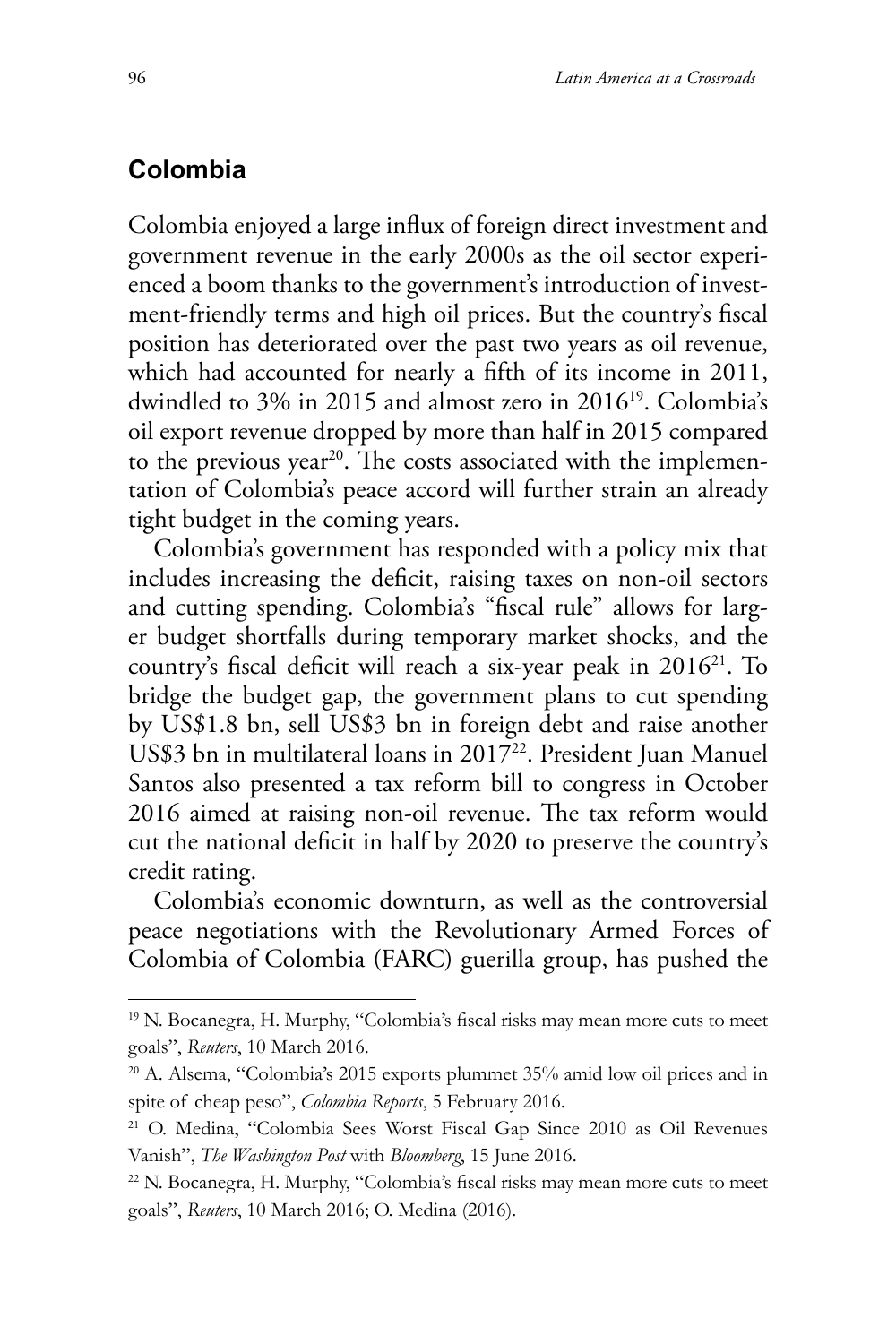President's support levels to historic lows. The President enjoyed approval ratings above 75% when he took office in 2010, but his support plummeted to just  $21\%$  in a May poll<sup>23</sup>.

Meanwhile, Colombia's oil industry is struggling. Crude production hovered around 1 million b/d in 2013 and 2014 but dropped off sharply in 2015, and the country's 2016 production is expected to fall to  $800,000$  b/d<sup>24</sup>. Moreover, at the current rate of production, Colombia's oil reserves would run out in just six years, a very low "reserve life" by most standards. Most geologists believe Colombia does not hold large oil reserves, so producers have to drill many wells to keep production steady. For Colombia to maintain its status as a net oil exporter the government must continue licensing new areas for oil exploration. But since oil prices fell drilling activity has slowed and the number of exploratory wells has dropped sharply. After peaking at 56 in April 2014 the number of wells drilled totaled just 5 in April 2016, according to the Mines and Energy Ministry<sup>25</sup>. Exploration success, the number of wells drilled that produce commercial quantities of oil, has also been lower than historical rates. However, the oil price collapse is just one of several challenges for Colombia's oil industry. Investment has also declined because of the lengthy process for gaining local community approval for drilling, legal uncertainty resulting from several cases where drilling licenses were approved and later revoked due to environmental or community opposition and the high fees for crude transport through pipelines.

State-controlled oil company Ecopetrol has also faced a host of challenges associated with the oil price decline. Though its production growth rate since 2006 was among the highest in the

<sup>23</sup> A. Alsema, "Santos' approval rating plummets in first poll of 2016", *Colombia Reports*, 1 February 2016; "Imagen favorable de Santos es la más baja desde que es Presidente", *El Tiempo*, 4 May 2016.

<sup>&</sup>lt;sup>24</sup> A. Willis, "Oil Industry Fears More Chaos After Colombia Rebels Disarm", *Bloomberg*, 13 September 2016.

<sup>25</sup> L. Viscidi, R. O'Connor, "The Future of Oil & Gas Exploration & Production in Colombia", *Inter-American Dialogue*, 23 May 2016.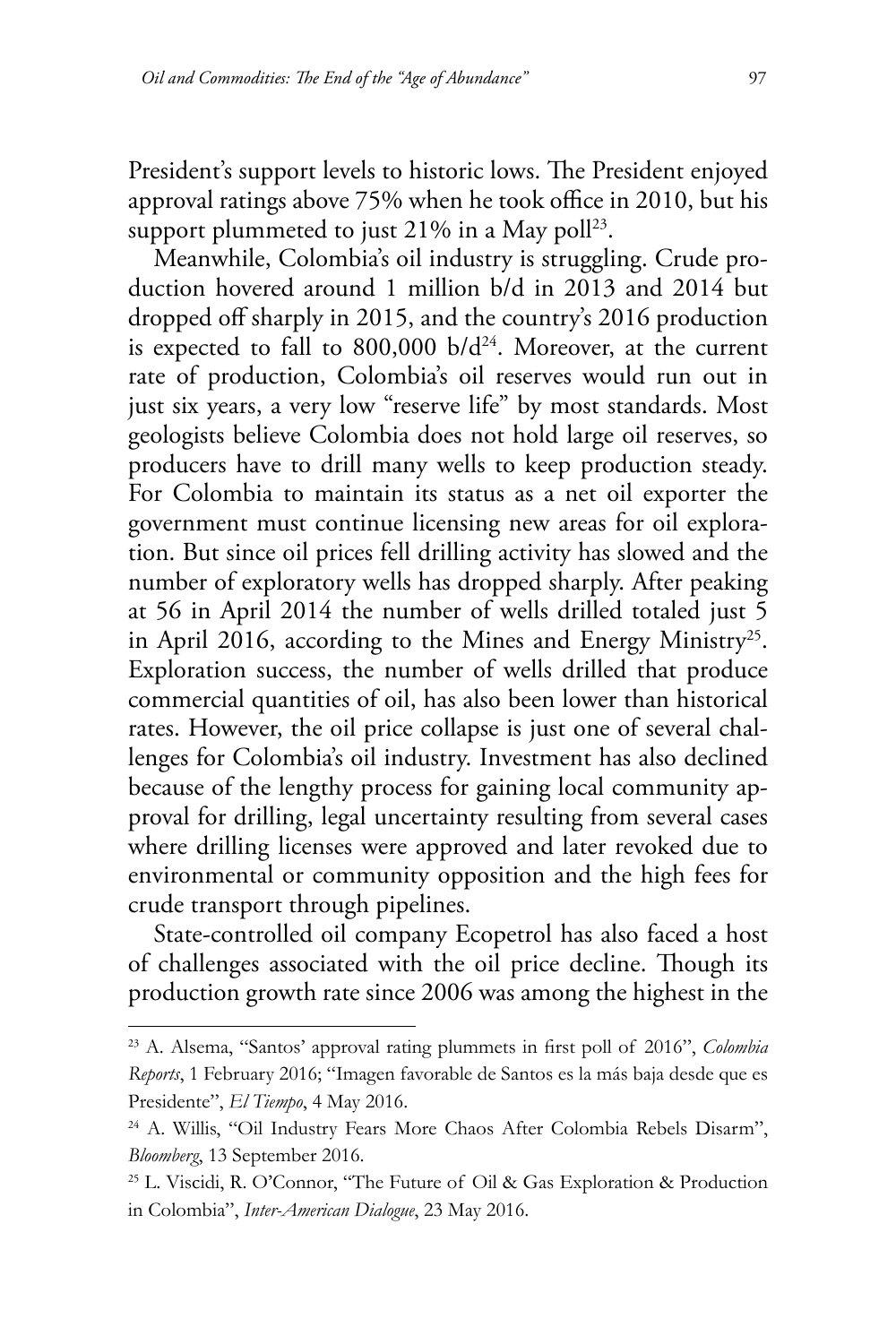world, in the wake of the oil price drop the company lost more than US\$100 bn – 90% of its market capitalization – between 2012 and 2015, and shares dropped 55% in dollar terms in 2015 alone26. With an average oil price of US\$42/barrel projected for 2016, the state oil company will be unable to pay a dividend<sup>27</sup>.

Officials in the Finance and Energy Ministries and the National Hydrocarbons Agency (ANH), Colombia's oil regulator, are seeking to maintain investment in spite of lower oil prices and a lack of large oil discoveries since the 1990s. Colombia has cut taxes on the oil sector, allowed companies to extend exploration and production periods and reduced minimum investment requirements in an effort to reverse the decline in investment. The government has developed specific regulations governing the development of offshore resources in an effort to spur investment. In offshore free trade zones, it has reduced oil revenue taxes from 25% to 15% and eliminated the value added tax<sup>28</sup>. The ANH is also taking steps to modify the process through which new blocks are assigned in order to further incentivize exploration and production. However, given the sector's challenges, Colombia is unlikely to see an increase in production in the near term.

#### **Mexico**

Unlike many Latin American oil producers, Mexico's economy is much more reliant on exports of manufactured goods than of raw materials. Nevertheless, the federal government remains heavily dependent on oil export revenue, which currently contributes 20% of total government income. Prior to a 2014 tax reform, which increased Mexico's reliance on non-oil tax revenue,

<sup>26</sup> A. Willis, M. Bristow, "\$100 Billion Evaporates as World's Worst Oil Major Plunges 90%", *Bloomberg*, 16 December 2016.

<sup>27</sup> *Ibid.*

<sup>28</sup> L. Viscidi, R. O'Connor (2016).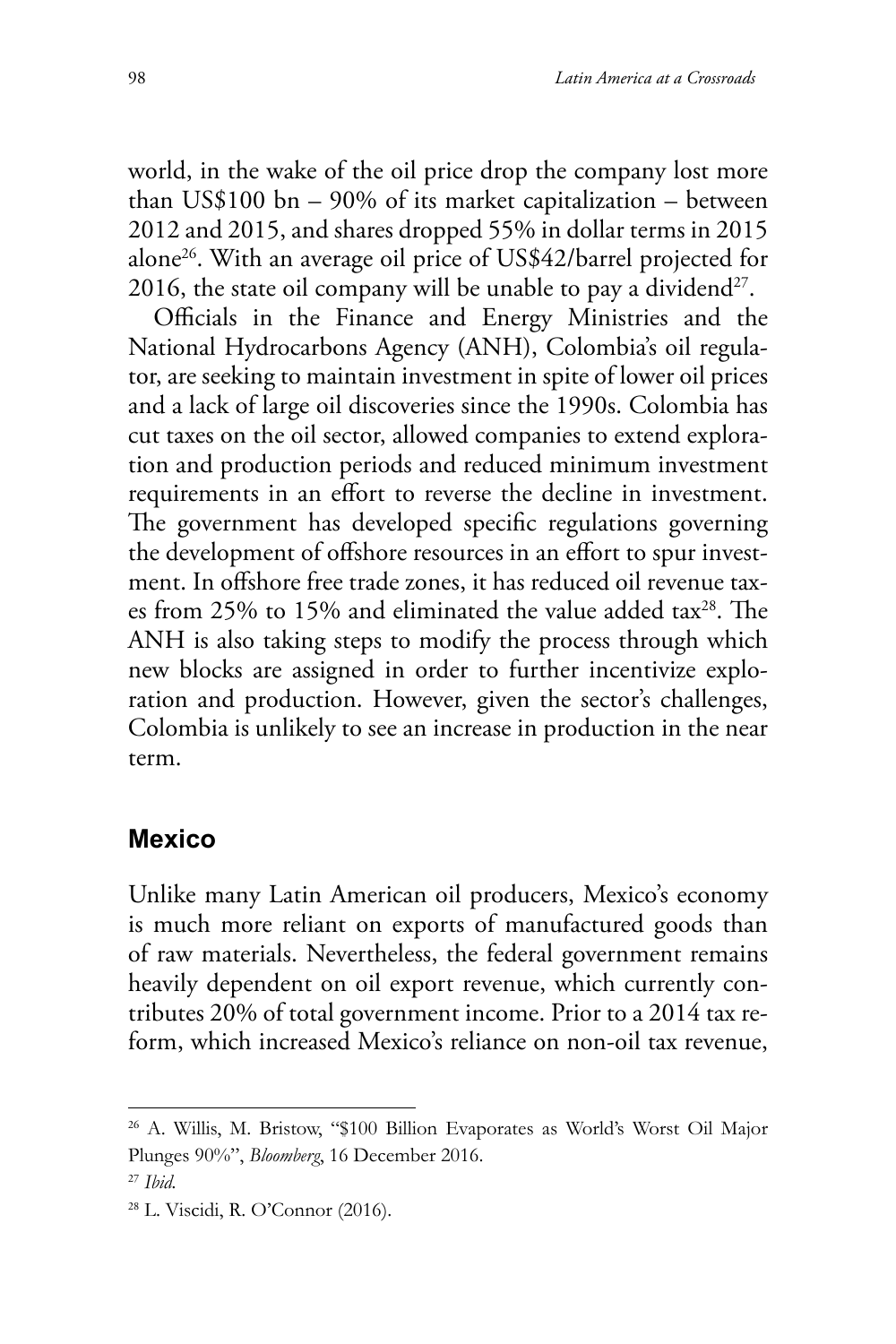oil sales funded 30% of Mexican federal government spending<sup>29</sup>. In 2015 Mexico's Finance Ministry was able to shield the government from the oil price decline through its hedging program – whereby the government pays banks a premium giving it the right to sell oil exports at a pre-set price, even when the price of Mexican oil exports falls below the strike price. However, with most analysts expecting oil prices to remain lower for longer, the Finance Ministry attained a strike price of just US\$49/barrel in 2016 and US\$42/barrel in 2017, compared to US\$76/barrel in 2015.

Faced with lower oil revenues as well as sluggish US economic expansion, the Mexican government has already slashed growth projections twice in 2016 and cut its budget to reduce ballooning debt. In its 2017 budget proposal to congress, the administration cut spending by US\$12.83 bn, presenting the larger-than-expected cuts as a precautionary measure designed to protect against future low oil prices that might prevent hedging at an attractive price $30$ .

The economic downturn has damaged President Enrique Peña Nieto's popularity. Other scandals, such as the Ayotzinapa case in which a local mayor allegedly ordered the disappearance of 43 students, corruption allegations, a rise in violent crime and the highly unpopular visit of US President-elect Donald Trump during the US election campaign, have also contributed to his meager  $23\%$  approval rating<sup>31</sup>.

Mexico's oil industry itself has also suffered from the drop in prices, coupled with large declines in production. State oil company Pemex has faced steadily declining production from a peak of 3.4 million b/d in 2004 to 2.16 million b/d today, due

<sup>29</sup> A. Harrup, "Mexico's New Finance Minister Inherits Tight Budget Goals", *The Wall Street Journal*, 7 September 2016.

<sup>&</sup>lt;sup>30</sup> J.L. Arce, A. Alper, "Mexico 2017 budget cuts to squeeze Pemex, primary surplus eyed", *Reuters*, 8 September 2016.

<sup>31</sup> B. Column, "A discredited profession" ,*The Economist*, 1 October 2016.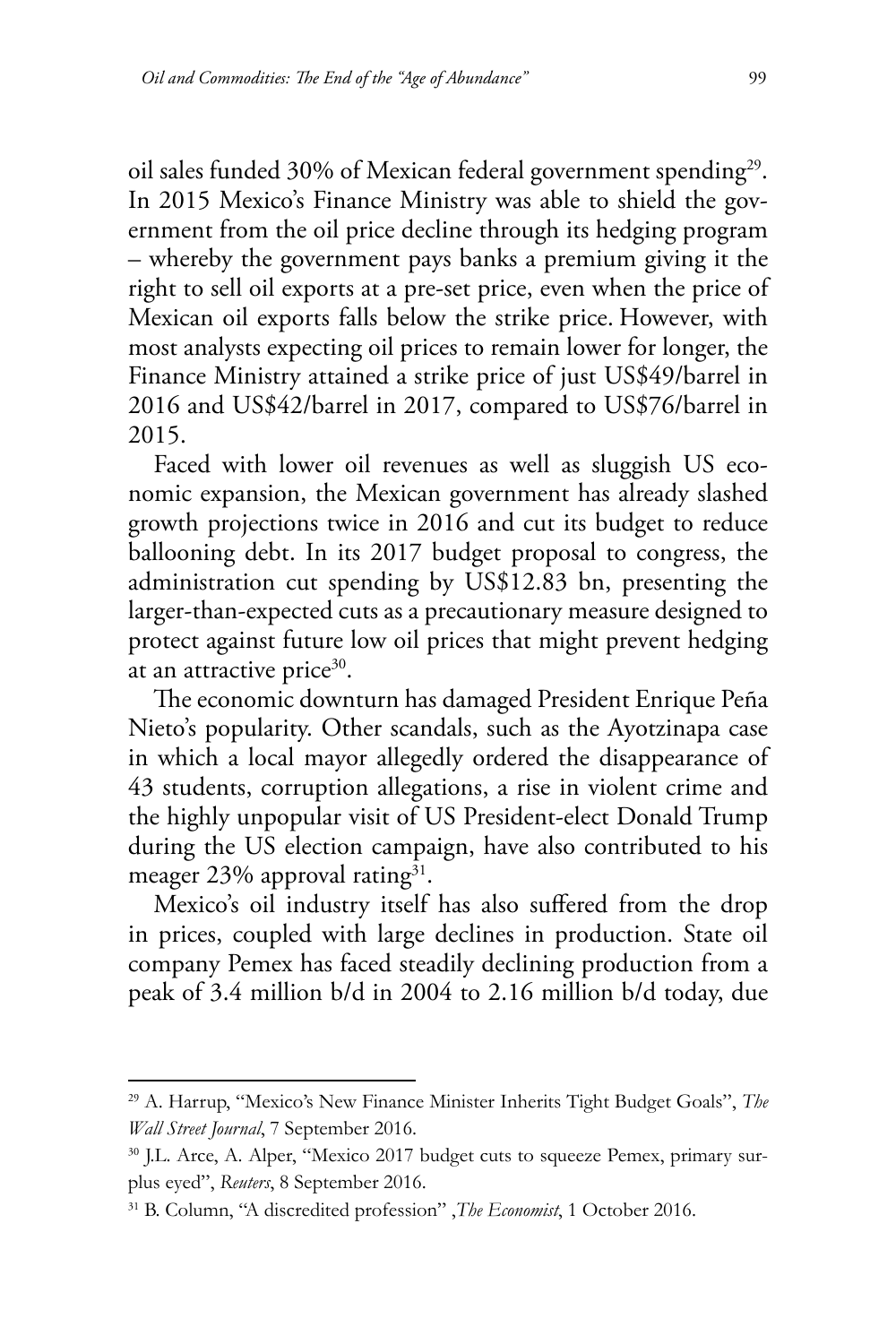largely to a lack of investment<sup>32</sup>. The company's output may fall even further to about 1.6 million b/d by 2020, according to investment bank Morgan Stanley, owing to its inability to increase oil recovery from aging fields and lack of technical capability to exploit the country's more promising offshore reserves<sup>33</sup>. The increasingly indebted state company has experienced cash flow shortfalls since 2013, with an unprecedented US\$22 mn gap in 2016, and was downgraded two notches by Moody's in  $\text{Mav}^{34}$ . In total, the company has more than US\$87 bn in debt, in addition to 100 bn pesos in payments owed to service providers<sup>35</sup>. As the production decline has led to lower government revenues, the government has in turn made steep cuts to Pemex's budget. Indeed, US\$5.36 bn – more than one-third of the government's budget cuts for 2017 – fall on Pemex. The cuts will further curtail the company's ability to invest in oil exploration and production<sup>36</sup>. To avoid Pemex's collapse, the 2017 budget includes measures focused on lowering the company's tax burden, such as raising the tax deduction ceiling, which will provide US\$2.9 bn in additional 2016 revenue to Pemex<sup>37</sup>. The federal government also provided Pemex with an almost US\$4 bn capital injection in April, assumed US\$10 bn of its pension liabilities and transferred Pemex US\$2.5 bn in bonds to boost the company's liquidity<sup>38</sup>.

While its cash flow has significantly deteriorated since oil prices declined, Pemex's financial and technical weaknesses were widely recognized for years. To bring fresh capital and expertise to the oil industry, Peña Nieto's government secured

<sup>38</sup> J.E. Arrioja, A. Williams (2016).

<sup>32</sup> A. Harrup, "Mexico's Pemex Makes Offshore Crude-Oil Discoveries," *The Wall Street Journal*, 13 September 2016.

<sup>33</sup> J.E. Arrioja, A. Williams, "Pemex Woes Snowball as Cash Crunch Deepens Production Plunge", *Bloomberg*, 18 August 2016.

<sup>34</sup> *Ibid.*; N. Cattan, A. Williams, E. Martin, "Pemex Gets Tax Break and \$1.5 Billion Relief to Tackle Debt", *Bloomberg*, 13 April 2016.

<sup>35</sup> *Ibid.*

<sup>36</sup> J.L. Arce, A. Alper (2016).

<sup>37</sup> N. Cattan, A. Williams, E. Martin (2016).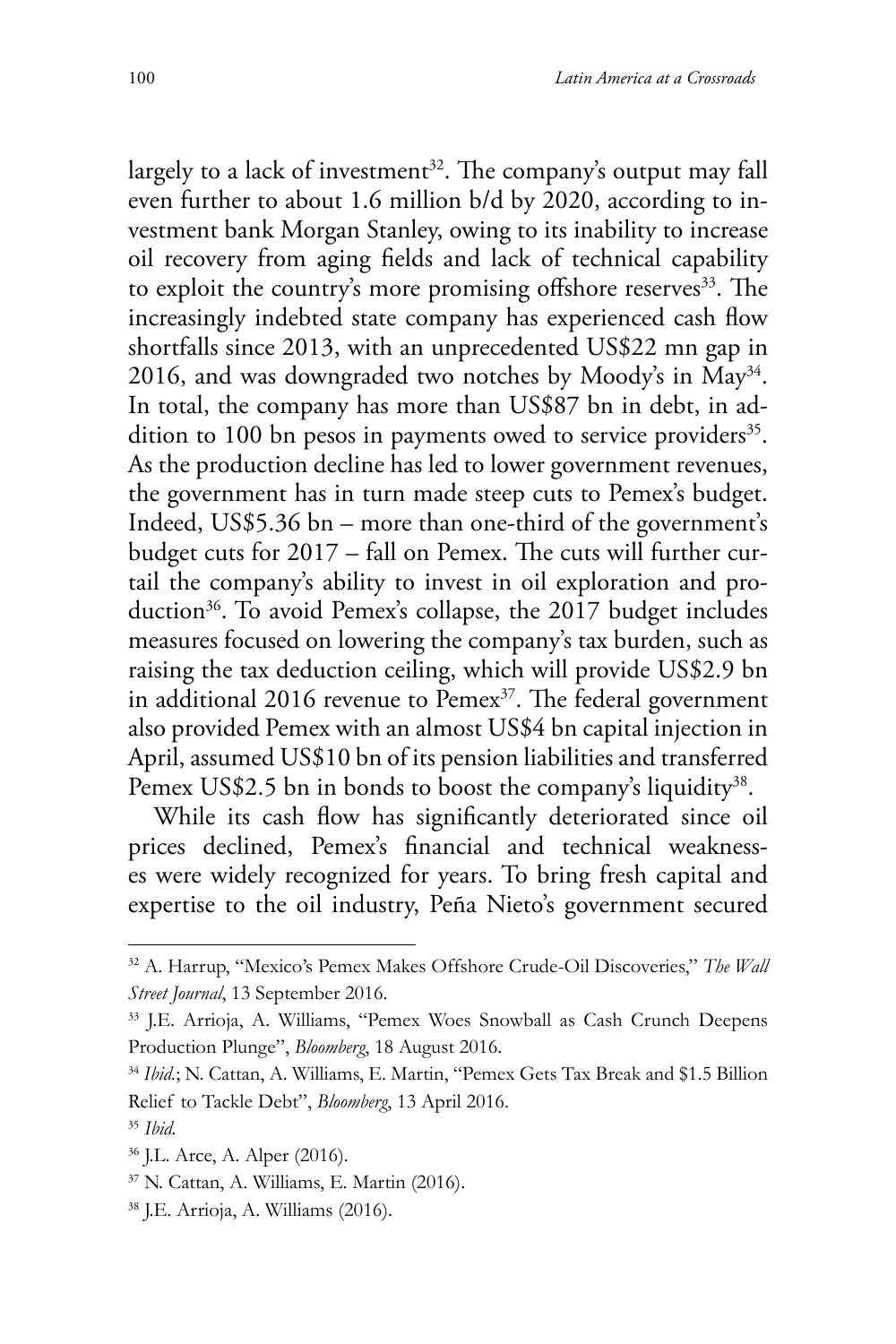congressional approval in late 2013 – while oil prices still averaged over US\$100/barrel – to end Pemex's decades-long monopoly over oil exploration and production and allow private companies to book oil reserves and market their own crude produced in the country.

The oil price collapse has forced the government to offer more favorable terms. After an unsuccessful first phase of "Round 1", the first bid round, the government revised the contract terms to attract stronger bids for later phases. After requesting industry input, the National Hydrocarbons Commission sweetened fiscal terms, provided lower corporate guarantees and published minimum bid thresholds in advance, among other changes. The second and third phases of Round 1 were much more successful, and interest is even higher for a December  $5<sup>th</sup>$  auction of 10 deep-water oil blocks that will allow international producers to bid to develop the fields without having to partner with Pemex. To date, 26 companies have pre-qualified to bid for those prospects, including most major international oil companies.

Pemex will continue to play a dominant role in Mexico but its share of production and reserves will shrink as private companies start to buy exploration rights in licensing rounds and produce their own crude oil. Pemex has said it will not put in bids to operate any of the fields in the December  $5<sup>th</sup>$  deep-water auction, where Mexico is awarding the fields believed to have the highest potential reserves in the country.

#### **Venezuela**

Venezuela is the most oil-dependent country in Latin America and indeed among the most oil-dependent countries in the world. During the boom the Venezuelan government was able to redistribute oil wealth to millions of people, providing free housing, medical care and other benefits. But now the country is facing its most tumultuous political and economic period in decades. More than any other country in the region, Venezuela's economy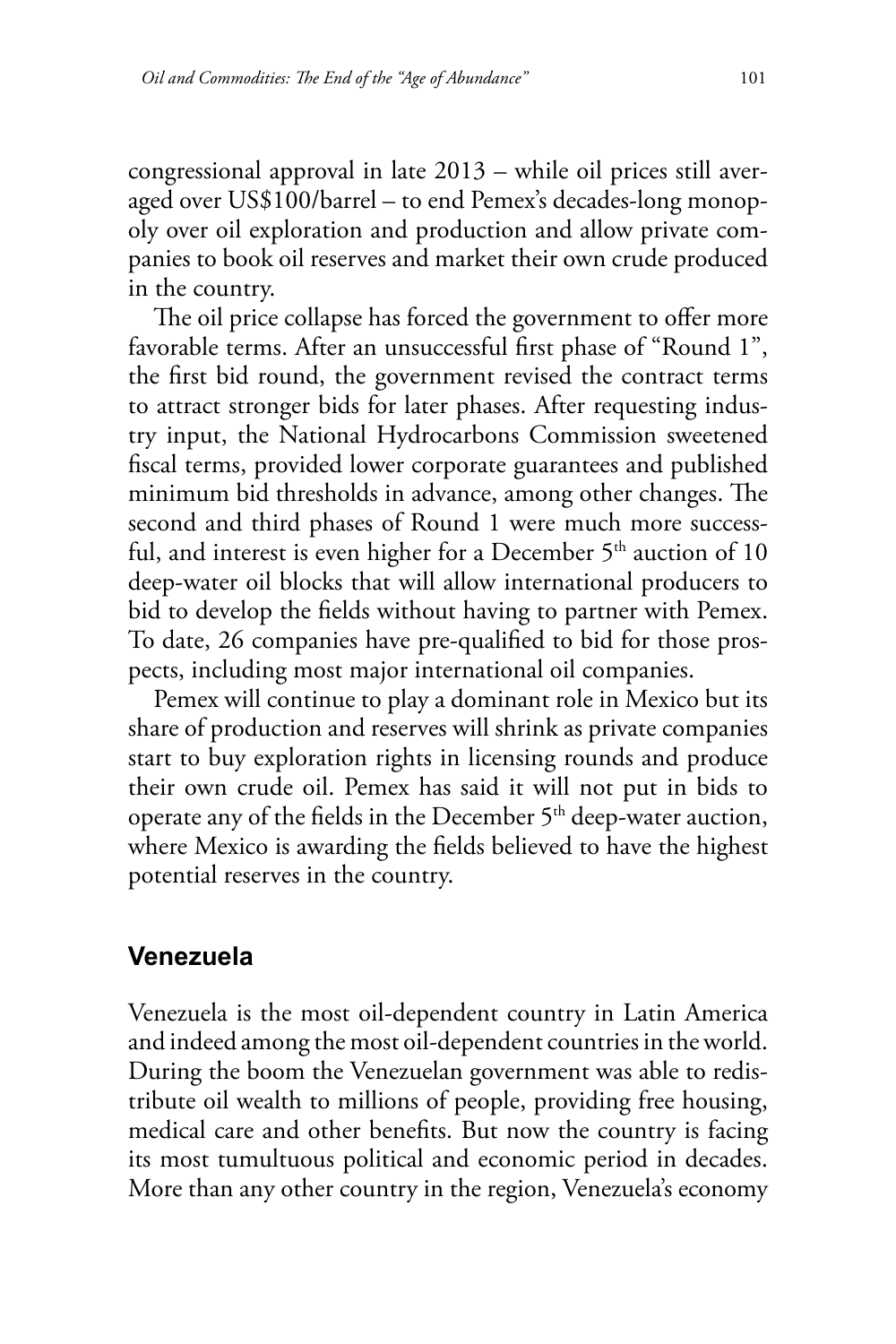has been wrecked by the global oil price collapse. The country is suffering widespread shortages of food, medicine, and other imports due to a sharp decline in foreign currency inflows – oil represents over 95% of Venezuela's exports and few goods are produced domestically. According to the International Monetary Fund (IMF) forecasts, the economy will shrink by 8% and inflation will reach 700% by the end of 2016<sup>39</sup>. After incurring massive debts when oil prices topped US\$100/barrel, Venezuela is now struggling to meet payment obligations to its bondholders and pay off billions of dollars in oil-backed loans from China. The Venezuelan government and Petróleos de Venezuela, S.A. (PDVSA) together owe bond payments of US\$4.3 bn in late 2016 and US\$7.3 bn in mid-2017. China, its largest creditor, has extended the repayment deadline for some loans, but President Nicolás Maduro is seeking additional flexibility. Cash-strapped Venezuela faces the risk of a default, though the government appears determined to make its 2016 payments by offering a debt swap, further cutting imports and drawing down international reserves.

The economic crisis has severely eroded support for the already unpopular Maduro. In December 2015 the opposition won a majority in National Assembly elections for the first time since former President Hugo Chávez was elected in 1998. Promising a more market-oriented economic approach, the opposition pledged to encourage private investment, remove price controls and introduce a free-floating exchange rate. Numerous large-scale protests against the government have ended in violence and some 75% of Venezuelans want Maduro removed from office, according to recent polls. The outcome signals voter frustration with the economic hardships resulting from the tightly state-controlled economic policies that have been in place for over a decade.

As government revenue declines amid lower prices, Venezuela's oil sector – the country's sole economic engine – is rapidly deteriorating. Venezuela's oil production has been declining for

<sup>&</sup>lt;sup>39</sup> D. Biller, "IMF Sees Venezuela Inflation Rocketing to 720 Percent in 2016", *Bloomberg*, 22 January 2016.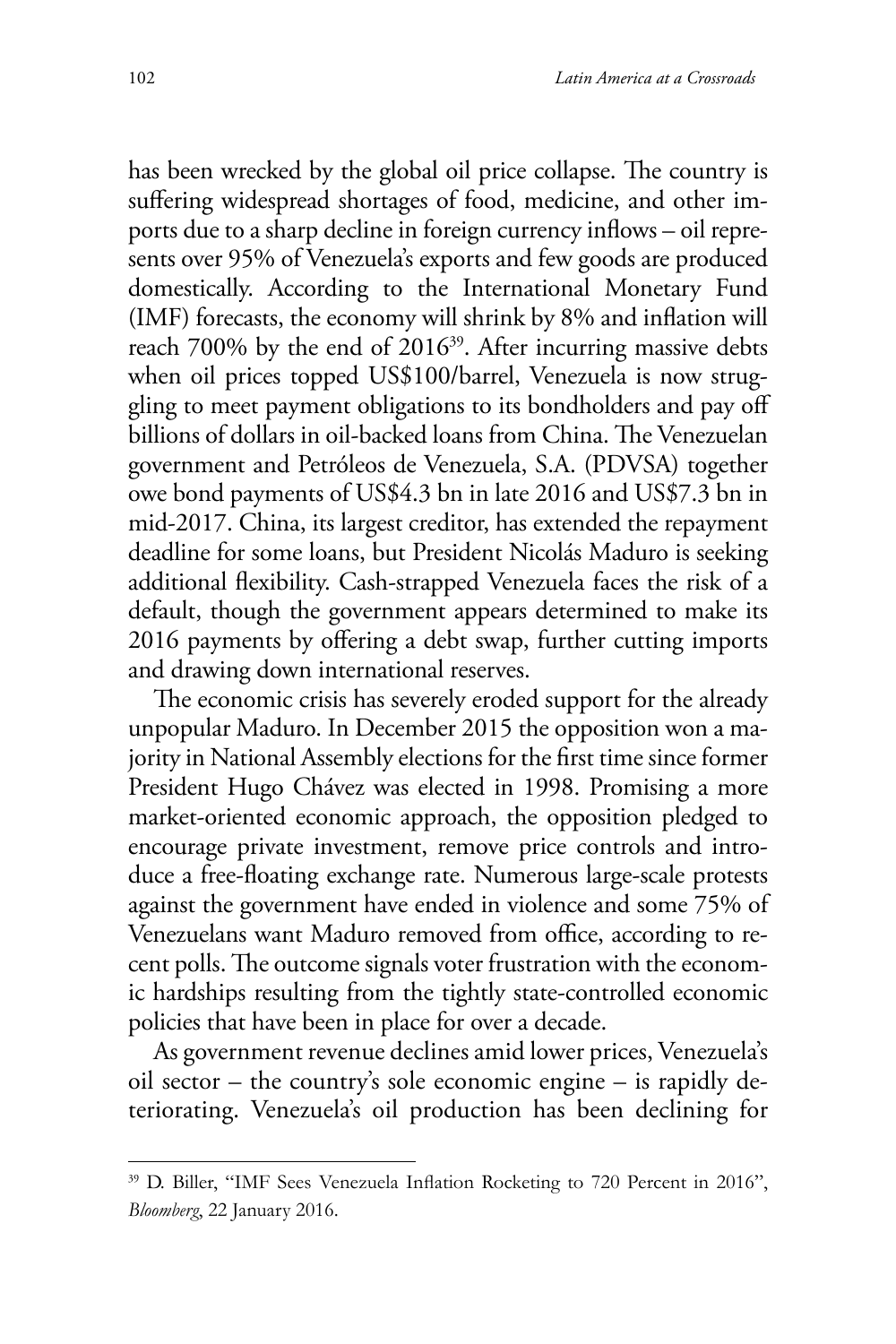years but in recent months output has dropped more rapidly and multiple sources, including the Organization of the Petroleum Exporting Countries (OPEC) and local consulting firms, have reported record declines in production in 2016. From a peak of 3.2 million b/d in 1997, crude output has shrunk to just above 2 million b/d at present. In addition, as lighter oil output from aging fields drops, Venezuela's crude export basket includes increasingly heavy grades, diminishing its value and forcing the country to import growing volumes of light oil. PDVSA faces a lack of cash flow because of the decline in the price of its oil exports, a government policy that froze domestic gasoline prices at about US\$0.01/gallon for almost two decades, and its ongoing obligations to finance many of Venezuela's social programs. The company is not investing in enhanced oil recovery to boost light oil production from aging fields, or even in basic maintenance of equipment and facilities like oil pipelines and refineries.

Private companies operating in Venezuela, including Western oil majors, NOCs from China, India and Russia and local players, are also reluctant to invest. PDVSA has held majority stakes in most oil projects since the industry was nationalized under Chávez and controls operations and marketing for the bulk of its oil projects. PDVSA's joint venture partners have been frustrated by their inability to control operational decisions and to access their share of profits from oil sales<sup>40</sup>. Private company partners have also seen their profits tumble because of exchange rate controls. While the unofficial exchange rate has reached almost 1,000 bolivars per dollar, international oil companies are forced to use the official rate of 10 bolivars per dollar for the majority of their sales. With 70% of their project costs in the local currency, private oil producers have seen production costs soar because of inflation. In addition, many oil service firms and suppliers have stopped working because they are owed millions of dollars in back payments from PDVSA.

<sup>40</sup> L. Viscidi, "Venezuela on the Brink: How the State Wrecked the Oil Sector - and How to Save It", *Foreign Affairs*, September/October 2016.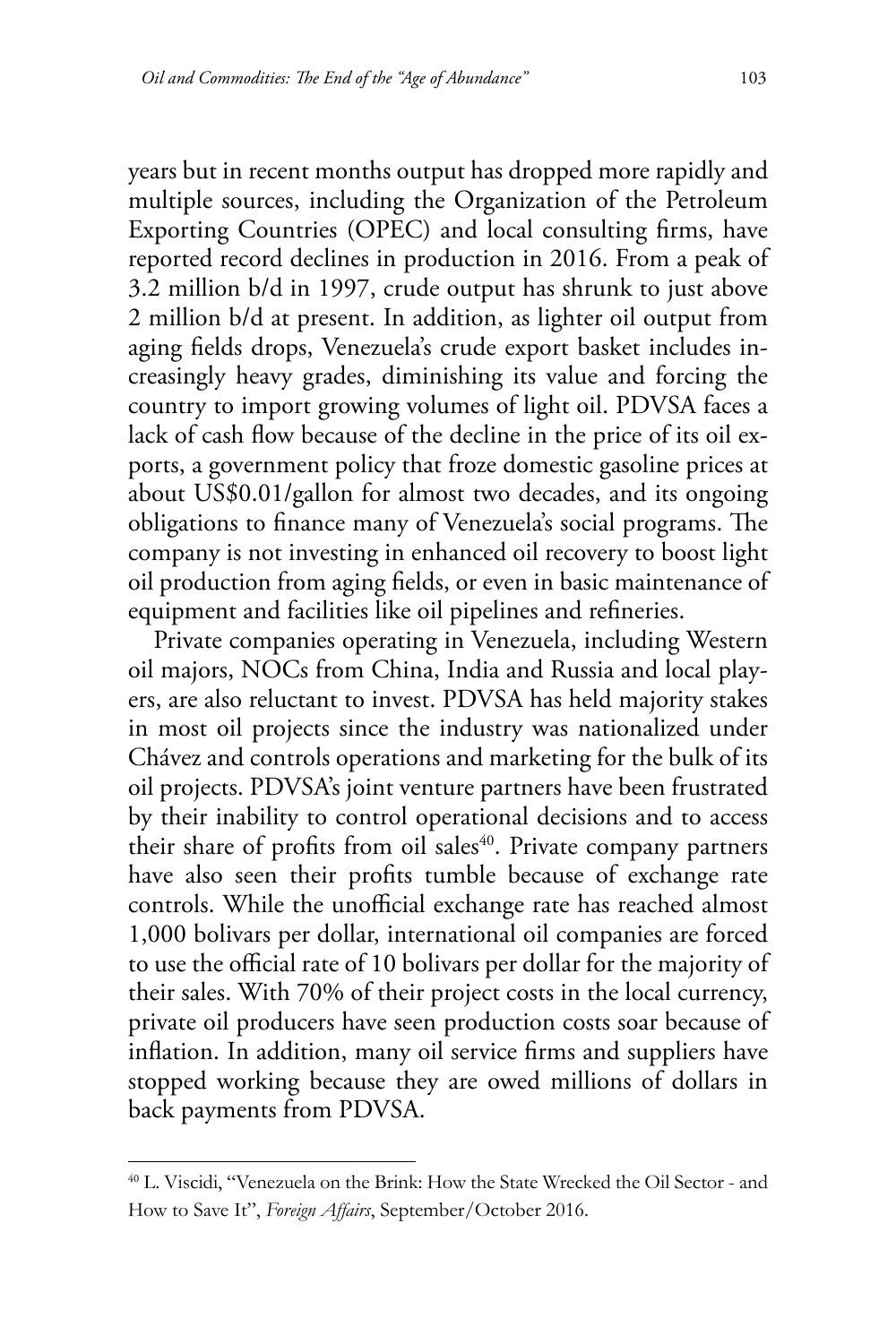With the government facing a shortage of foreign currency, PDVSA's President Eulogio del Pino has promised incentives for private companies in an effort to boost investment and production. Such measures include allowing oil companies full access to a floating exchange rate, giving more financial and operational control to PDVSA's private partners in joint ventures, and lowering taxes on oil companies in Venezuela, where the government's take (about 90% of the total revenues collected from private operations) is among the highest in the world. In the longer term, however, the government will be forced to reduce the burden on PDVSA by decreasing its stake in Venezuelan oil fields in order to maintain production. If the opposition ultimately gains power, it will likely align Venezuela's oil industry with regulatory frameworks that are more common around the world, for example by creating an independent regulator to oversee the sector, reducing reliance on PDVSA's revenues to fund massive social programs, eliminating fuel subsidies and introducing more market-oriented macroeconomic policies<sup>41</sup>.

# **Ecuador**

Fueled by high oil prices in recent years, Ecuador has spent heavily on social programs, lifting more than a million of its citizens out of poverty and investing in education, health and infrastructure<sup>42</sup>. Oil production looked likely to rise substantially after the government's controversial decision in 2013 to let state-owned oil company Petroecuador develop the Ishpingo-Tambococha-Tiputini (ITT) oil fields in Yasuní National Park, an ecologically sensitive area that is thought to hold around 900 million barrels of reserves.

But today Ecuador is in trouble. The drop in oil prices has cut oil export revenues by nearly half even as oil production has

<sup>41</sup> *Ibid.*

<sup>42</sup> B. Lee, "Ecuador Protests: Correa's Oil Crisis, Policies Could Spell End Of Latin America Success Story", *International Business Times*, 20 August 2015.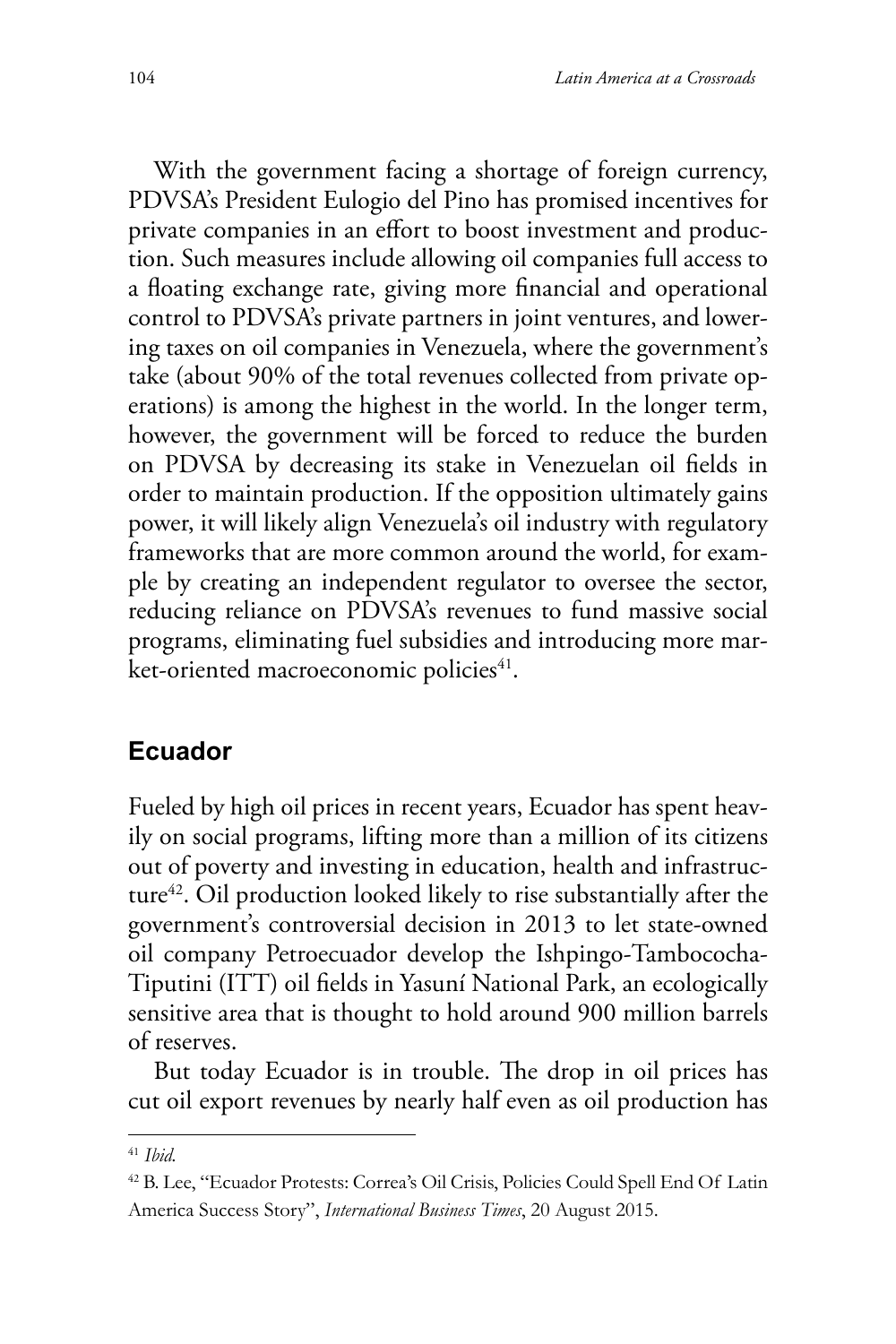remained flat, but Ecuador's dollarized economy means it does not benefit from the currency devaluation that has made exports from other sectors more competitive in most emerging markets. Oil income represents 25% of Ecuador's public budget and over half of exports<sup>43</sup>. Amid lower prices the economic growth rate declined from 3.7% in 2014 to around zero in 2015, and the country is bracing for a projected 2.3% contraction in real GDP growth for  $2016^{44}$ .

To weather declining dollar inflows as the country heads for its worst recession since at least 1999, the Ecuadorian government has raised taxes and tariffs and reduced budgeted spending, including in social investments<sup>45</sup>. Despite its 2008 default, Ecuador maintains access to oil-backed loans that help fill its budget gap and in 2016 offered US\$1 bn in bonds<sup>46</sup>. The government has also gone deeper into debt with China, gaining access to a US\$5.3 bn credit line in 2015 and announcing another US\$7.5 bn loan from China in  $2016^{47}$ .

Throughout his time in office, President Rafael Correa has consistently enjoyed approval ratings of around 55-80%, but his popularity fell in 2015 as controversial social spending cuts and tax increases ignited protests around the country<sup>48</sup>. Although Ecuador's National Assembly eliminated term limits in 2015, Correa introduced a clause preventing himself from seeking re-election until 2021 and has publicly said he will not run in 2017. Correa claimed he believed one president should not become "indispensable" to the country, but many speculate that he

<sup>43</sup> "Ecuador Economy Profile", *IndexMundi,* 2016.

<sup>&</sup>lt;sup>44</sup> Ecuador and the IMF, International Monetary Fund, 8 October 2016.

<sup>45</sup> "In Ecuador, Changes in Term Limits Will Not Fix Economic Woes", *Stratfor*, 9 December 2015.

<sup>46</sup> A. Jaramillo, L. Pronina, "Ecuador Offers \$1 Billion of Bonds at Highest Coupon Since 2000", *Bloomberg*, 25 July 2016.

<sup>47</sup> A. Valencia, P. Murphy, "China grants \$5.3 billion credit line to Ecuador", *Reuters*, 6 January 2015.

<sup>48 &</sup>quot;Índices de aprobación a la gestión, credibilidad y forma de ser del presidente Ecuatoriano Rafael Correa", Cedatos; B. Lee (2015).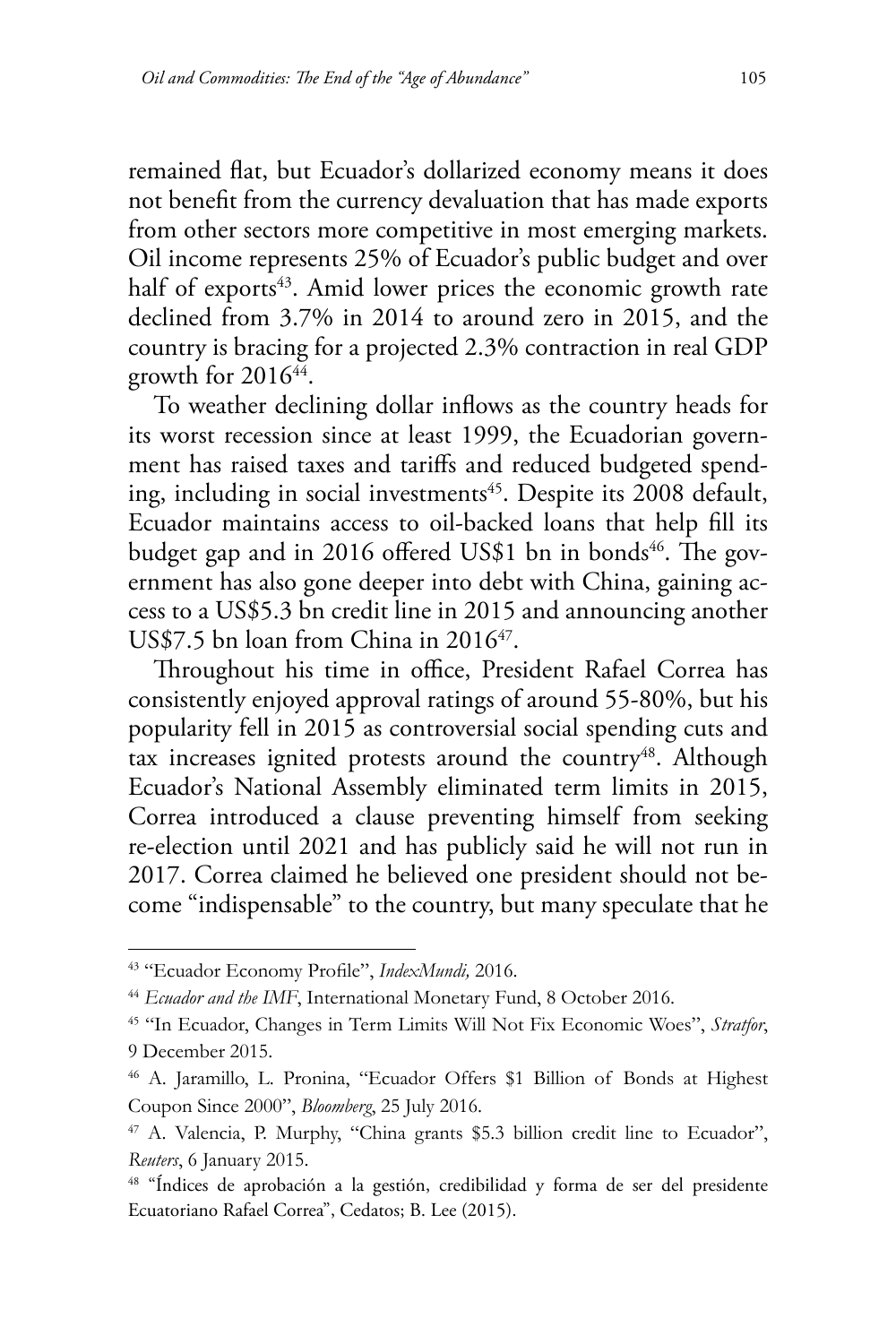does not want to be in charge during the economic downturn.

Ecuador's oil industry is also struggling due to low oil prices, troubles at Petroecuador and a lack of investment. The largest company in the country, Petroecuador was hard hit by the commodity price drop with a 49.8% decline in export revenues from 2014 to 2015, though export volumes declined only slightly from  $380,000$  b/d to  $360,000$  b/d during the same period<sup>49</sup>. To make matters worse, Petroecuador was engulfed in scandal after costs for a project to upgrade its largest refinery exceeded the budget by more than US\$1 bn. Former Petroecuador CEO Alex Bravo stands accused of influence trafficking, bribery and embezzlement in managing contracts for the upgrade and is now believed to be part of a larger corruption network at the company.

Although Petroecuador started drilling in the ITT in September, overall drilling activity has slowed considerably as the costs of production exceed the value of exports for many oil producers in Ecuador. The number of active rigs in the country has dropped from 27 in August 2014 to only 1 in February 2016, according to data from oil services firm Baker Hughes. The decline in exploration and production is tied to lower oil prices combined with Ecuador's image as a politically risky place to invest. In 2010 President Correa nationalized the oil industry, forcing companies to transfer their production-sharing agreements to service contracts, in which the government owns the oil and gas produced. This deterred most new investors, with the notable exception of Andes Petroleum, a consortium of Chinese state oil companies, China National Petroleum Corp (CNPC), and China Petroleum Chemical Corp. Andes Petroleum reportedly spent US\$80 mn to buy the rights to develop an Amazon field located just outside of Yasuní National Park. The country's protracted legal dispute with Chevron over allegations that Texaco, which Chevron acquired in 2000, was responsible for oil contamination, has also been a source of concern.

<sup>49</sup> *Bajo precio del petróleo marcó las cifras de Petroecuador en el 2015*, EP Petroecuador, 31 December 2015.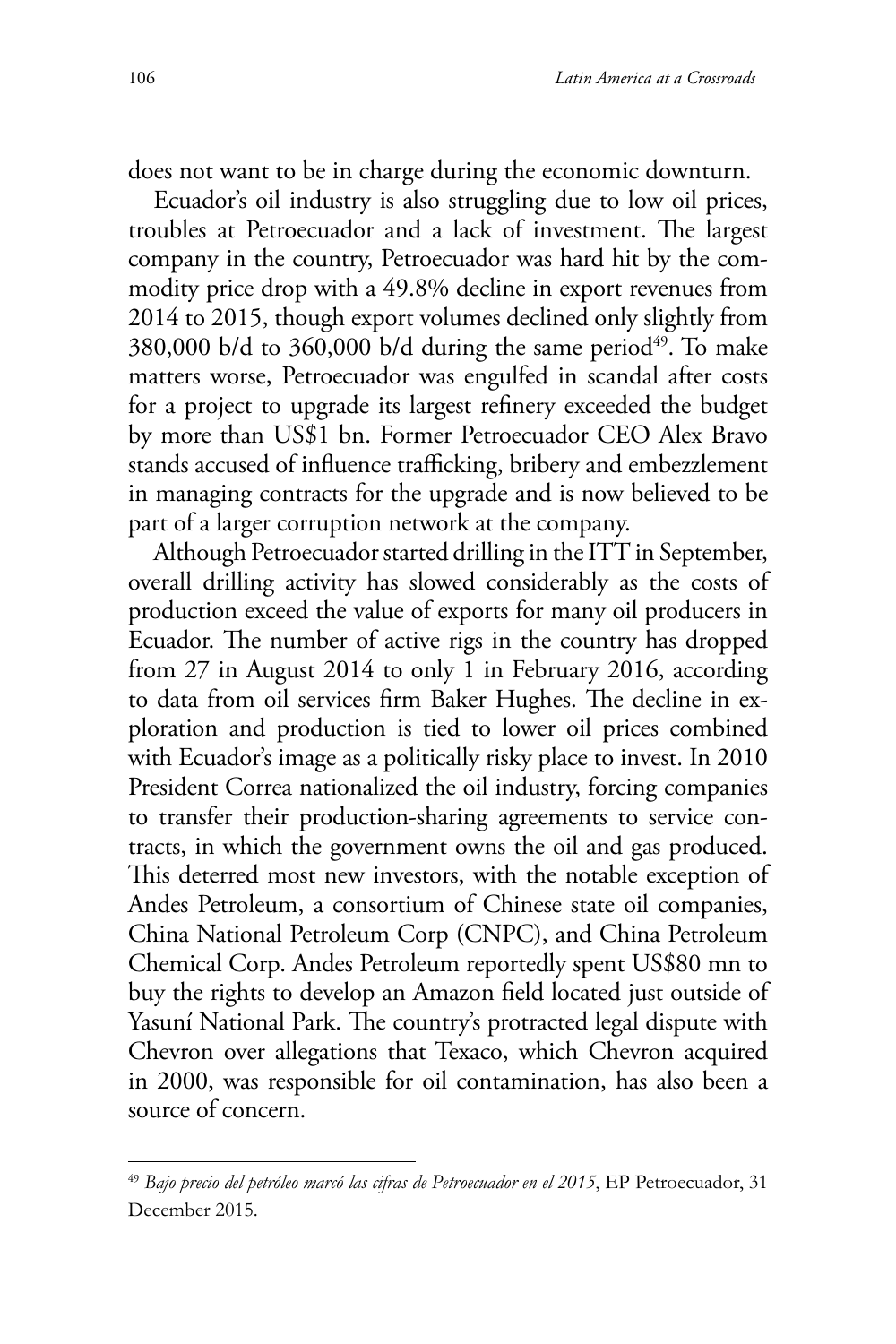Ecuador has so far maintained control over the oil industry. However, given the country's unfavorable investment climate and dismal economic forecast, Correa's successor may have to adjust terms to attract foreign investment if he or she hopes to increase its oil revenues.

# **Conclusion**

The recent shifts in oil policy across the region raise critical questions about how the industry can serve as a catalyst for economic and social development going forward. In the new era of lower prices, national oil companies will find it much more difficult to fund projects that are unprofitable or outside of the normal scope of oil operations. The ability to use the oil industry and oil revenue for economic development could be diminished. Private companies' corporate social responsibility programs are not likely to match the breadth of programs that companies like PDVSA or Petrobras have sponsored. Oil revenues will still be redistributed to populations but perhaps not in such a generous – and inefficient – manner as during the age of abundance. In order to use oil wealth to achieve the same gains in social and economic equity, policymakers will have to find more effective ways to use revenue from the sector or look to alternative sources.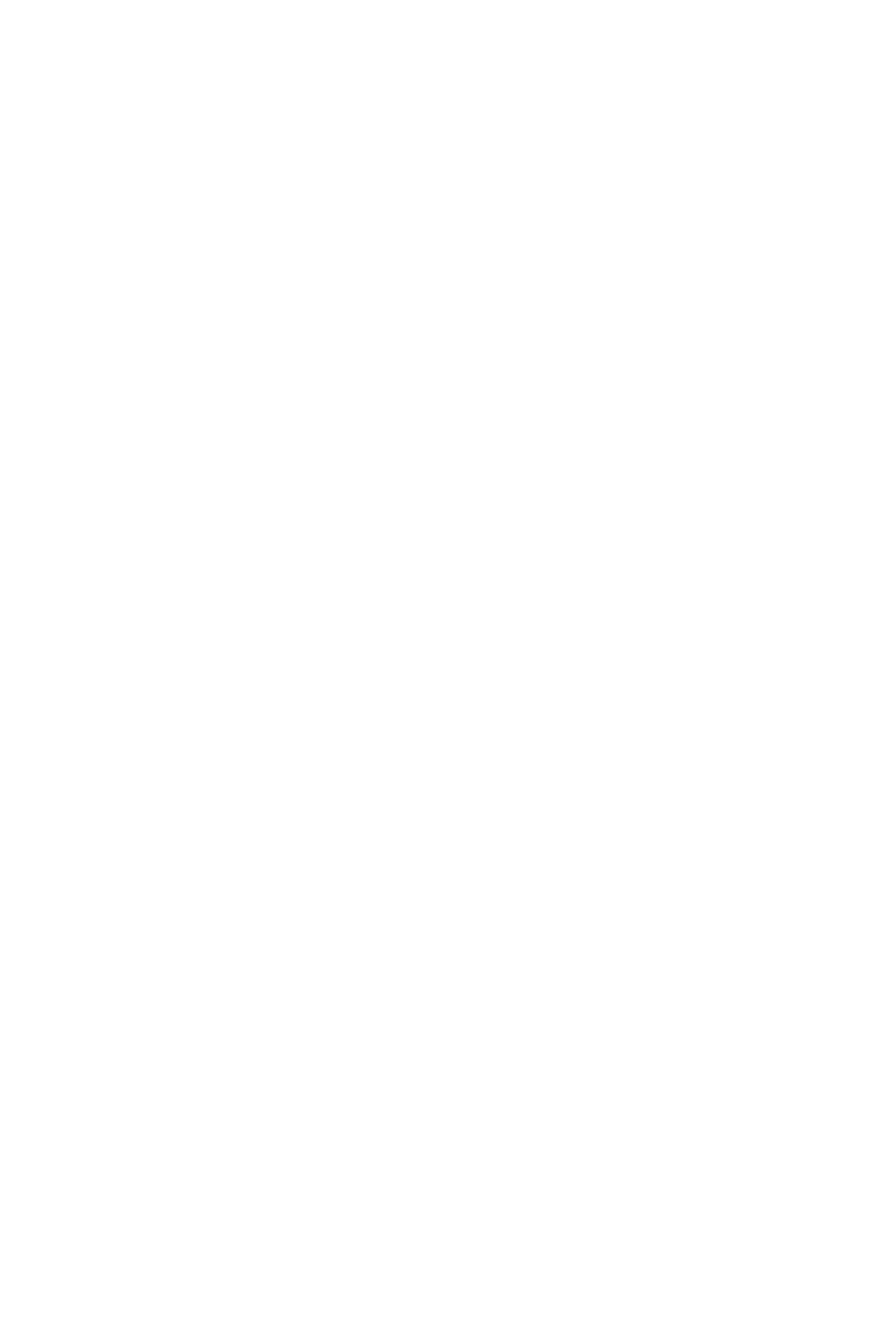# **6. Organized Crime and Drug Trafficking, a Never-Ending Threat**

Aníbal Gutiérrez

According to the *Human Development Report for Latin America and the Caribbean 2016*, since 2003, thanks to the implementation of inclusive social policies, more than 72 million people have been lifted out of poverty and nearly 94 million have joined the middle class.

At the same time, governments face the challenge of implementing policies aimed at ensuring these achievements. With this unfavorable global economic scenario, between 25 and 30 million people are likely to relapse into poverty.

In this context, described by the United Nations Development Programme (UNDP), we need to include the rise in illicit markets ranging from drugs, weapons and goods trafficking, the smuggling of humans (especially young women and girls) forced into prostitution, and other types of organized crime.

This is a reality shared by almost all the countries of the region today, which affects both the strength and the depth of democratic values, which have been consolidated for more than thirty years. Not to mention the state's ability to maintain the exclusive exercise of law enforcement.

On the other hand, the corruption arising from the large amount of money circulating in illicit markets resulted in an increase in public corruption at such high levels the region had never seen before.

Lastly, over the last years the complex scenario shaped by the political ups and downs in the region, namely, changes of government with opposed ideological views, peace processes, international cooperation experiences aimed at fighting organized crime, etc. poses a great challenge for the Latin American region as a whole.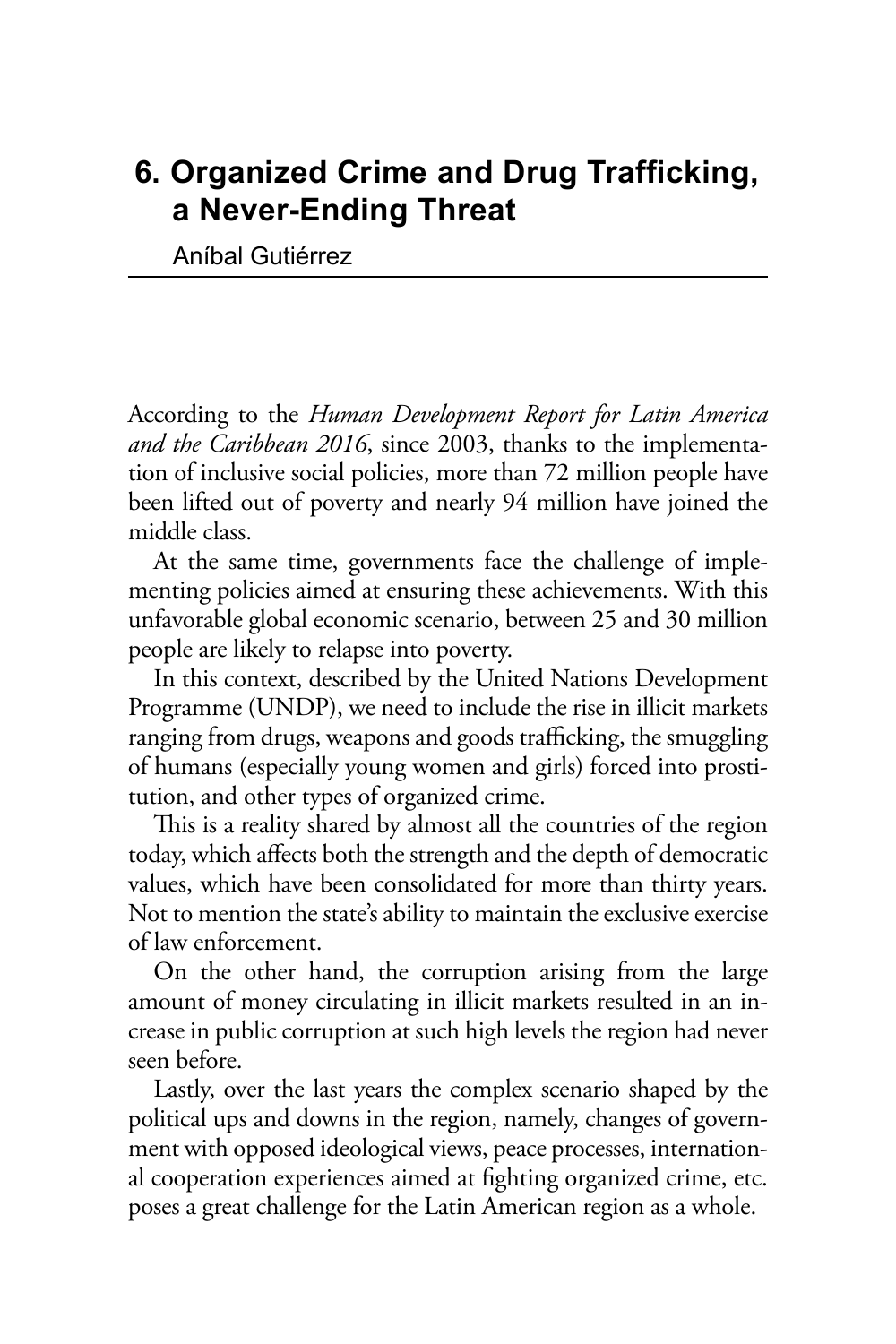#### **Organized crime as a threat to democracy**

In all countries of the region, prominent representatives of the political and economic world are involved in criminal activities they try conceal behind other legal activities. Undoubtedly, this is one of a series of factors that have contributed to the increase in organized crime in Latin America.

Serious evidence shows that criminal networks have infiltrated public institutions using their economic weight. Indeed, these networks managed to place their allies in key positions through the funding of their election campaigns.

This actual cooptation of the state is not only limited to the executive and legislative branches, but also includes senior justice officials and representatives of security forces. An example could be the so-called "Cooptación del Estado (Cooptation of the State) de Guatemala", prosecuted by the International Commission against Impunity in Guatemala (CICIG) working in close collaboration with the Guatemalan Justice Department. In this case, the prosecutors charged more than fifty people (including the former President of the Constitutional Court, Otto Pérez Molina, his Vice-President and other senior government officials) with overseeing a criminal network. Through democratic election, this network took power in order to enrich the officials who were part of it.

According to CICIG, this structure has been in place since 2008, that is, four years before the rise to power through the Patriot Party (PP) of Pérez Molina and his Vice-President, both now detained. In this way, a political party no longer fulfils its democratic role – which is serving as a school for executives, who can be elected and take forward a government's proposal – and becomes a criminal institution.

The consequences of these behaviors are harmful to society. Social and cultural relationships begin to change and the values that should prevail in society are subverted to such an extent that they lose all the attributes that used to define them as an organized human group. Thus, organized crime infiltrates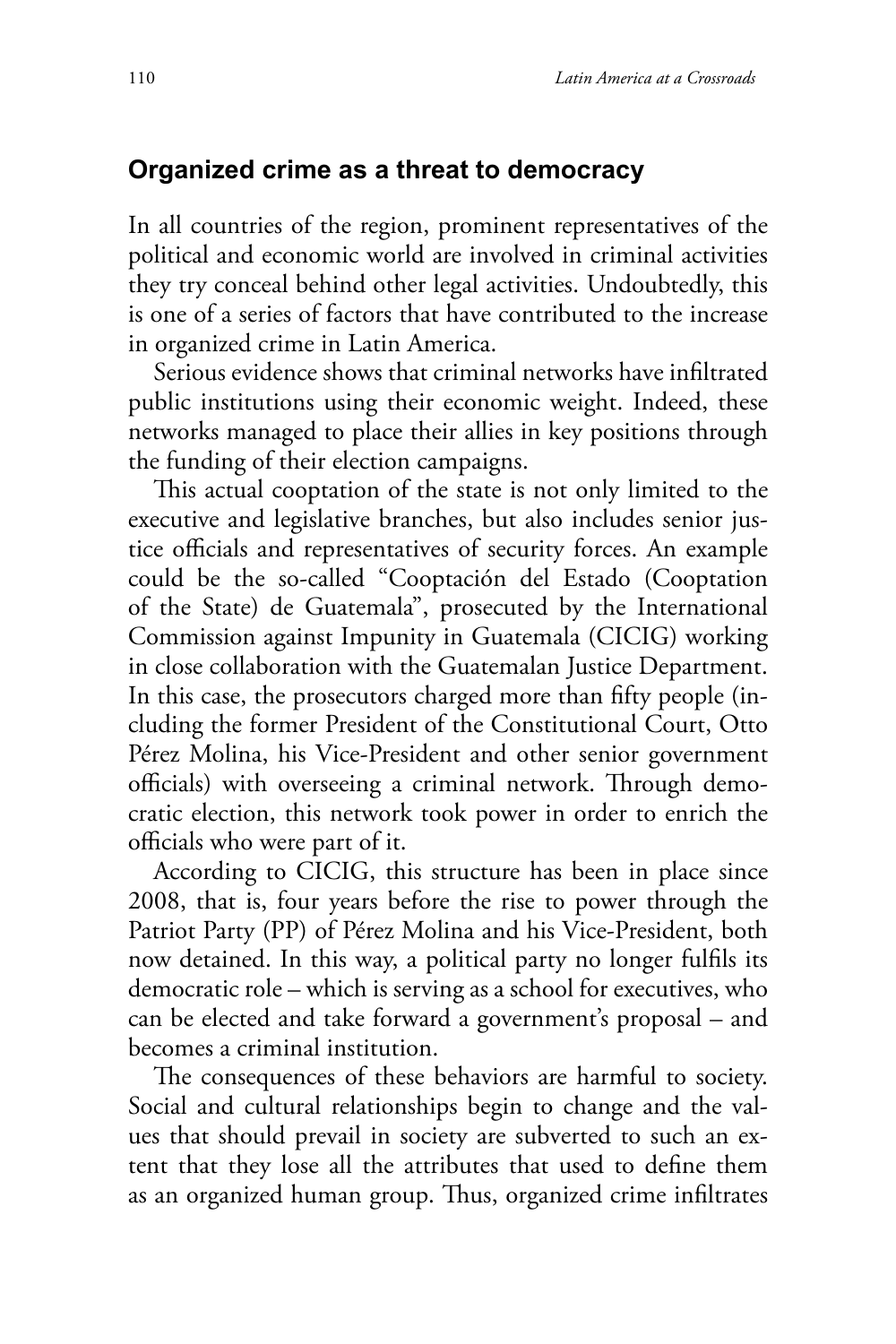communities, alters their patterns, and becomes part of these communities and of their economic and political life.

#### **Organized crime in Latin America**

Organized crime in the Latin American region is the result of multiple causes and facets that need to be understood and addressed conjointly. All the criminal activities that fall under the name of organized crime show different levels of development in each country of the region. However, crimes linked to illicit substances trafficking have reached record levels. For this reason, it would be preferable to talk about narco activity instead of narco trafficking, since illegal drug abuse poses a much more serious and complex problem than substances trafficking.

Today, millions of people consume marijuana, cocaine and synthetic drugs and a significantly increasing number of young people are involved in drug-related illegal activities. On the other hand, every month thousands die due to the escalation of violence and insecurity generated by small gangs and large cartels linked to drug production, transit, and sales.

This violence is related to territorial control, which is necessary in order to move the merchandise from manufacturing places to sales points. The same thing happens with other criminal activities, such as contract killings, weapons/people trafficking, the exploitation of women and girls, kidnappings, extortion, organ trafficking, etc. As a result, it is clear how organized crime activities in the region of Latin American are mainly related to drug trafficking. All of the world's cocaine comes from three Latin American countries (Colombia, Peru and Bolivia). In addition, Mexico, Colombia and Paraguay are large-scale marijuana producers. In recent years, the production of synthetic drugs has grown significantly in Argentina and Brazil, where major ephedrine imports (supported by major chemical industries) along with violent deaths have been recorded.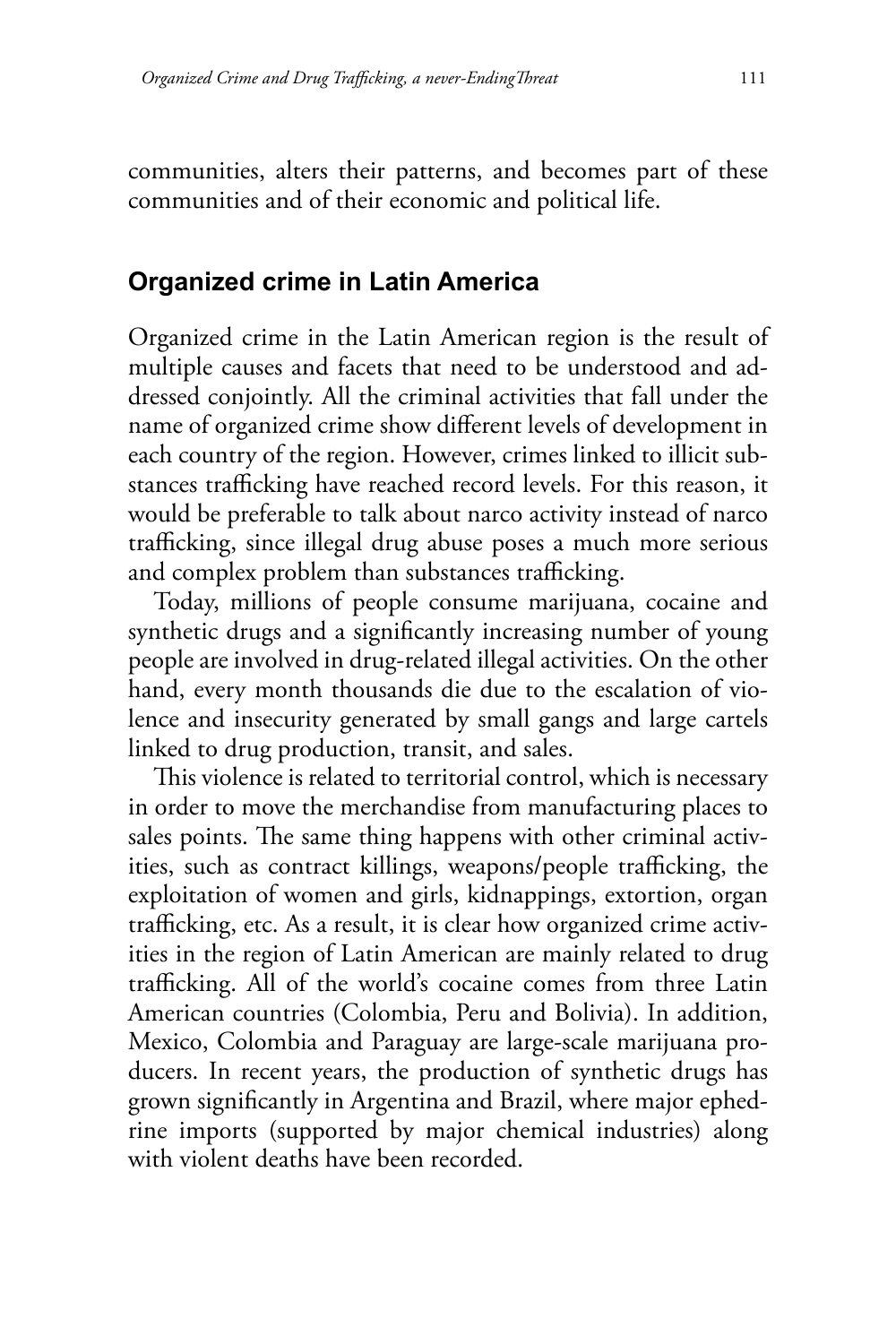#### **How Latin America addresses organized crime**

Overall, the whole region addresses organized crime erratically. Although all countries adhere to the existing international conventions on the subject and apply punitive policies, personal drug consumption is decriminalized and only small producers, distributors or sellers are prosecuted.

Next, we will focus on the measures taken by some of the Latin American countries.

#### **Mexico**

Mexico declared war on organized crime networks, involving its armed forces (especially the army) in police operations.

In this country can be found the most powerful and sophisticated organized crime networks of the whole region. Its geographical position makes it a big hub for illegal substances flowing into the United States. The state's response was to declare war on existing networks, involving armed forces, which were incorporated with an interim measure during the term of former President Felipe Calderón (2006-2012). His successor Enrique Peña Nieto decided to keep this measure.

This measure was harshly criticized by security experts and by the army itself, claiming (with reason, according to this author) that they were not trained to perform police tasks. Moreover, the implication of Mexican security forces in serious human rights violations only poses a further threat to the population.

Despite this, the urgent need for more security led to the fall (by death or detention) of several leaders of existing criminal networks. This fall resulted in a fragmentation of traditional cartels (Gulf Cartel, Juárez Cartel or Tijuana Cartel) and generated several small organizations responsible for generating a big wave of violence aimed at replacing former leaders. The consequences of this situation are extremely high rates of violence and a lack of confidence in security forces.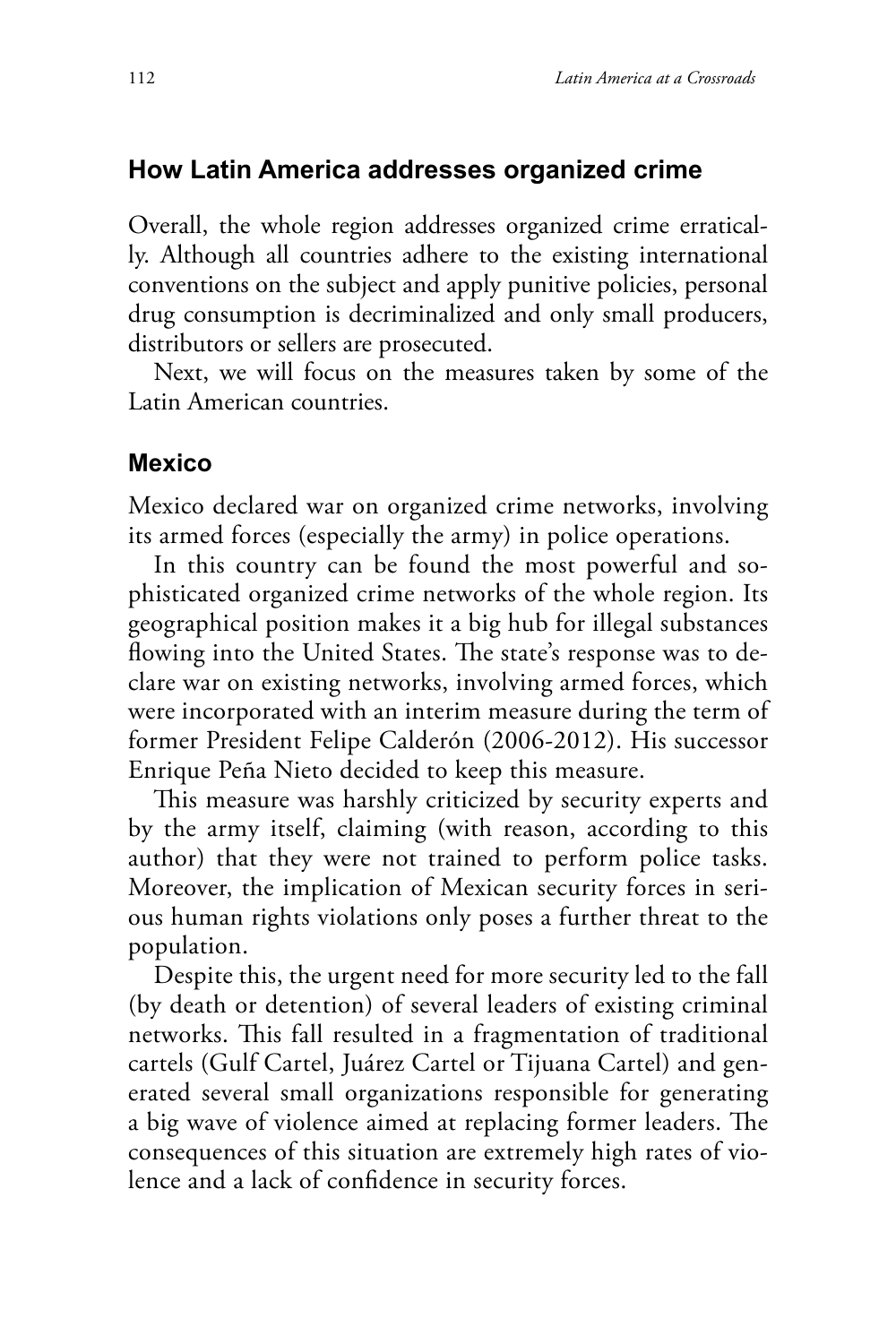According to Mexico's Citizens' Council for Public Security and Criminal Justice (a Mexican civil association), Mexico is home to five of the 50 most dangerous cities in the world. Acapulco is the most violent city (ranked as the 4th globally) with 104.74 homicides per 100,000 inhabitants. On the other hand, Mexico's National Institute for Statistics and Geography (INEGI) released its latest survey on victimization and perceptions of public safety. According to the study, 72.4% of the Mexican population feels unsafe, while 76% of respondents believe that police are corrupt. Again, the aforementioned survey estimated that the total economic impact of violence and crime in Mexico was US\$12.5 bn.

#### **Central America**

In recent years, Central America has been the area most affected by violence.

It was one of the Cold War's hot spots and the scene of bloody conflicts between groups of armed insurgents and the regular armed forces of many countries of the isthmus. Several decades of internal armed conflicts, the political and institutional instability that led to several c*oup d'état*, and third-party interventions generated high levels of violence and extremely weak public institutions.

According to the ranking released by the Mexico's Citizens' Council for Public Security and Criminal Justice, out of the world's 10 most dangerous cities, three are located in Central America with figures ranging from 73 to 111 homicides per 100,000 inhabitants.

Institutions appealed to international cooperation (the USA and some European countries) for help in tackling the situation. The CICIG is one of the existing models of cooperation, and perhaps the most successful. Guatemala suffered more than 30 years of internal conflict that killed more than 200,000 people, left 45,000 civilians missing and created about 1 million refugees.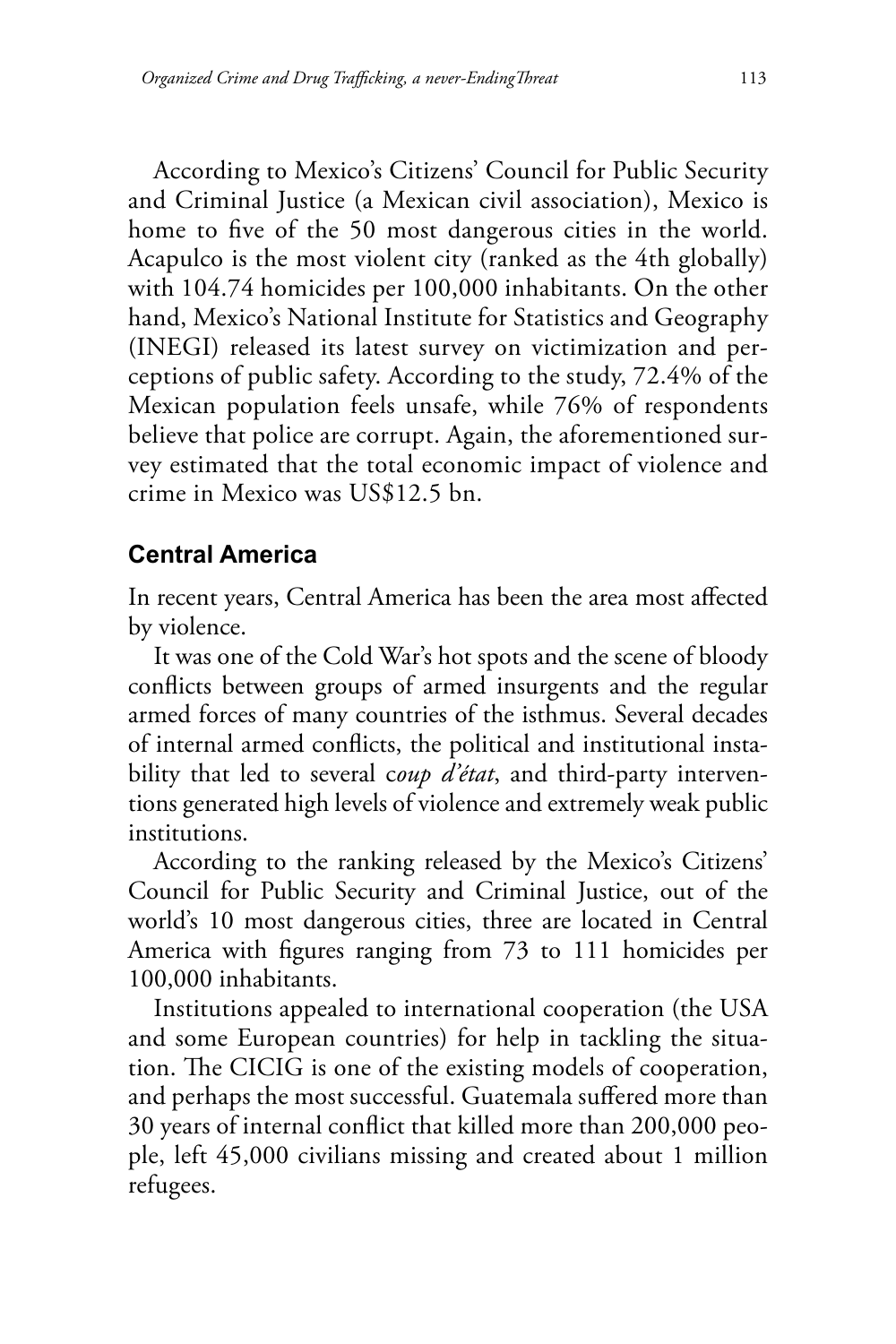At the end of 1996, under the auspices of the international community and after years of negotiations, representatives of the state and of the insurgent organizations signed an agreement of Firm and Lasting Peace that put an end to the conflict. This agreement also set the minimum conditions for starting to rebuild democracy. As part of the agreement, the state committed to prosecute illegal institutions or clandestine security structures that could operate with impunity. The inability of the state to stop organized crime networks' activities and impunity led it to ask help from the international community. That is how the CICIG originated.

CICIG is an international investigative body, established under an agreement between the UN and the Guatemalan government in order to support Guatemalan institutions in identifying, prosecuting, and ultimately sentencing the members of criminal networks infiltrated into state apparatus. In accordance with its mandate, CICIG is able to conduct its own criminal investigations; and, working in close collaboration with the Public Prosecutor's Office (MP) can act as prosecutor, propose regulatory reforms aimed at supporting national institutions in addressing any challenge, and implement all measures that justice and security bodies may require in order to strengthen institutions.

The CICIG was created at the end of 2007 and since then has been working intensely, achieving important results in uncovering structures that infiltrated the state apparatus to enrich themselves. The answer that still remains unclear is whether national institutions will be able to actively face organized crime once the international "crutch" is removed. The successes achieved by CICIG in Guatemala led civil society organizations of other Central American countries to request similar commissions. El Salvador and Honduras pressured the most to have these commissions. This is mainly due to high levels of impunity in these countries.

After quite some time of public and private meetings, the Organization of American States (OAS) decided to install a body similar to the Guatemalan Commission in Honduras.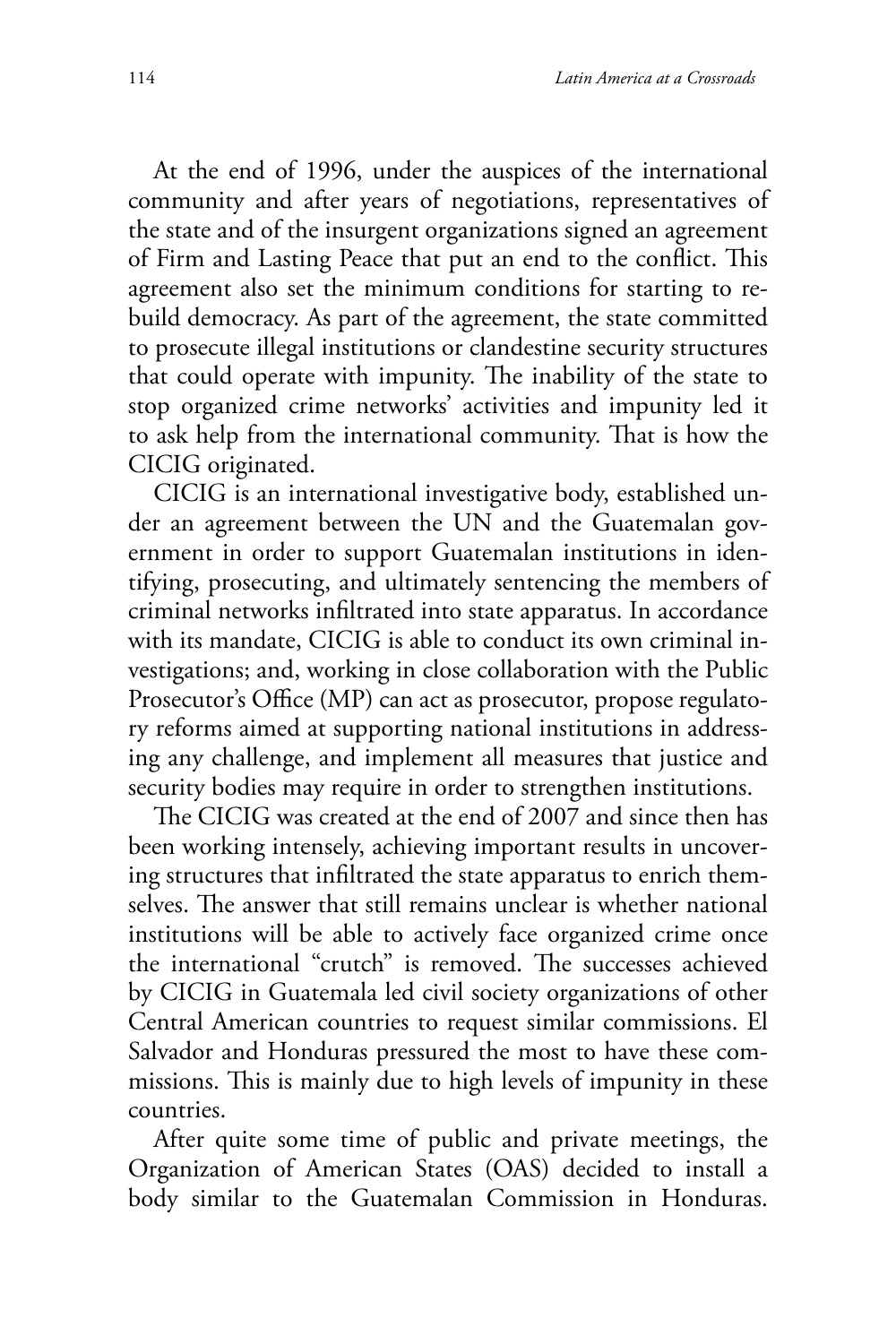The committee, called Mission to Support the Fight against Corruption and Impunity in Honduras (MACCIH), has one important difference from its Guatemalan counterpart: it cannot carry out any independent investigation. This is a great difference. In this way, any achievement will be subordinated to the country's security and justice authorities.

MACCIH, which began work in 2016, will perform the following functions: advise and assess during investigations and prosecutions related to emblematic public corruption cases; work to build an observatory to monitor and assess progress of the judicial system; propose recommendations on strengthening key institutions; promote the implementation of a new legislative framework in terms of elections, political party funding and the fight against corruption. As reported, MACCIH will focus its activity on more than a hundred existing public corruption cases within the National Social Security Institute and police forces. However, a few weeks after creation of the committee, the environmental campaigner and human rights defender, Berta Caceres, was murdered. Berta Caceres campaigned against the construction of hydroelectric power plants without consent of the local indigenous communities on behalf of the Civil Council of Popular and Indigenous Organizations of Honduras (COPINH).

This case drew the attention of both the international community in general and of the MACCIH, specifically, on the functioning of the country's judicial system. During the first months, advances were made and some of the murder suspects were arrested. However, last October, when the pressure around the case started to decrease, the case file was stolen. This murder brought the issue of corruption to the table again, an issue that Honduras justice has not yet solved.

We have yet to see how effective this cooperation attempt will be, with a country that has become one of the poorest and most dangerous places in the world. Thanks to these – perhaps positive – results it is likely that more countries, with needs similar to Honduras', will speak out.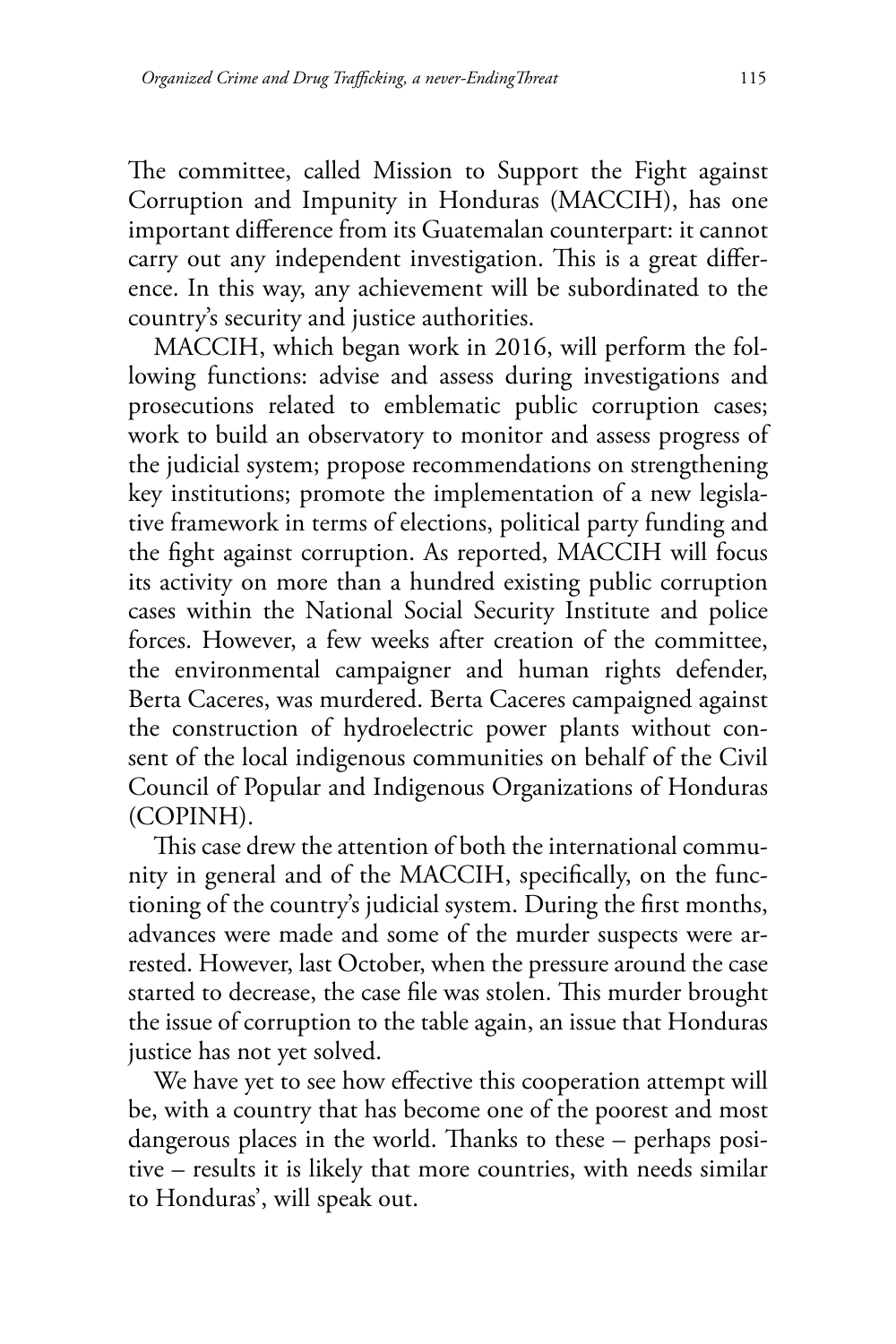#### **Colombia**

Colombia is undoubtedly the country where the bloody spiral of violence, drug trafficking and organized crime began.

At the beginning of the 1970s, the poor farmers of the country switched from legal crops to marijuana cultivation. A few years later, small criminal organizations started to process coca leaves coming from Peru and Bolivia. Two major cocaine cartels emerged in the 1980s, the Medellín Cartel and the Cali Cartel. Two criminal organizations both dealing with the same business, but employing opposed methods in managing them. To these criminal groups we must add the activity of insurgent groups that had already been active in the country for a long time. They needed permanent funding for political reasons.

After several years of conflict, the Medellin and Cali cartels were dismantled (due to Pablo Escobar's death and to its leaders' detention, respectively) and replaced by the North Valley Cartel and small armies competing for the control of cocaine production.

After dismantling the North Valley Cartel, drug trafficking (production, transfer and sales) was controlled by a series of small groups whose members included former paramilitaries and other criminals. Meanwhile, the Revolutionary Armed Forces of Colombia (FARC), the country's major insurgent organization, is engaged in a long and complex dialogue process with the government. This may lead to the end of the guerrilla movement, with the organization's members' incorporation into Colombian democracy.

This dialogue process led the government of Colombia and FARC leadership to sign a peace deal that was supposed to be ratified by Colombians with a referendum that took place on 2 October. Surprisingly, voters rejected the peace deal. This situation jeopardizes the dialogue process since the government and guerrilla leaders are urged to reopen a dialogue to find a new agreement, which would need to satisfy both parties and Colombians. Once this situation is clarified, it will be possible to address organized crime and drug-related illegal activities.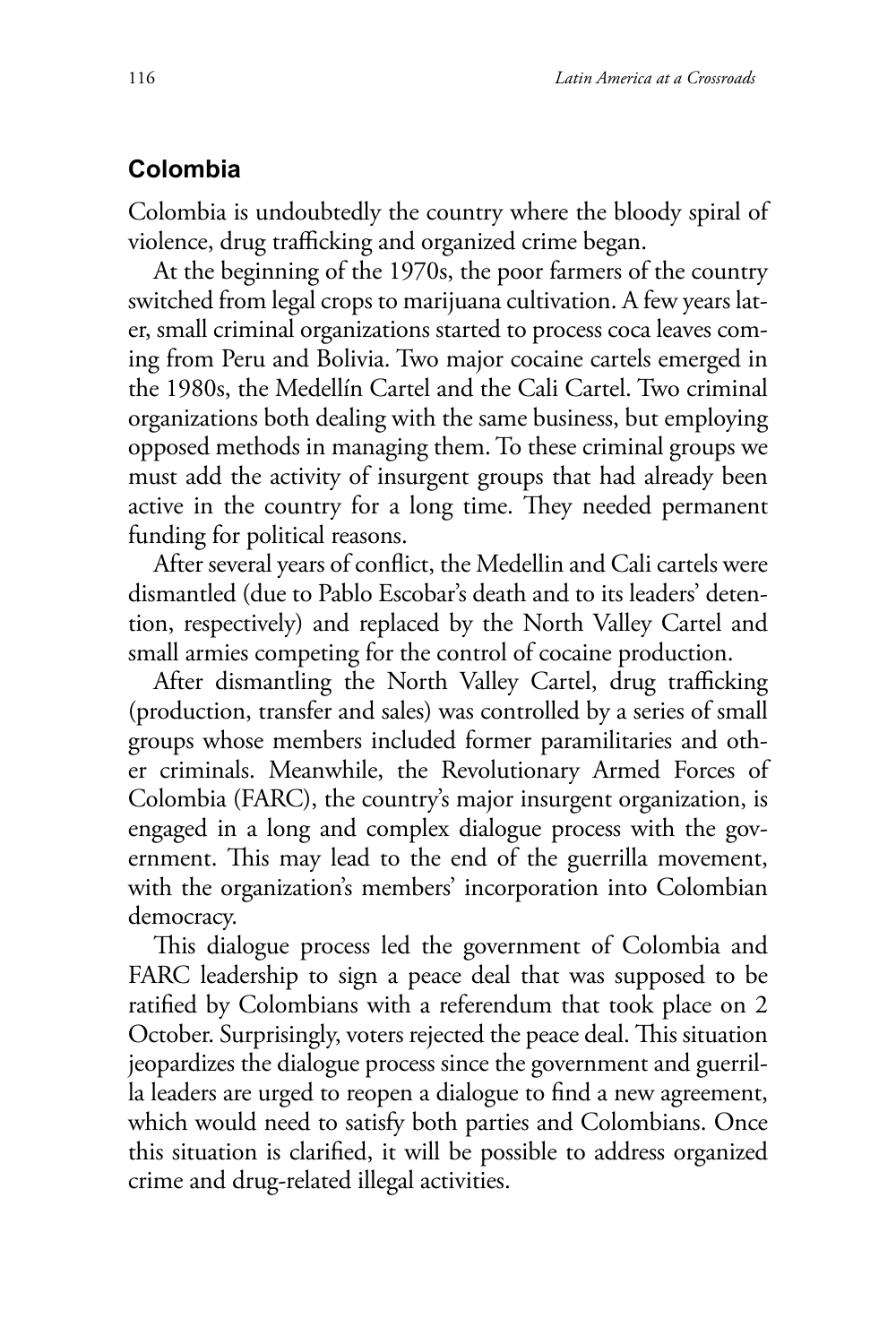### **Brazil**

Brazil is the largest country of South America, sharing the border with the world's three biggest cocaine producers (Bolivia, Peru and Colombia). Its 8,000-kilometer coastline is the ideal setting for shipping drugs to Europe.

According to Mexico's Citizens' Council for Public Security and Criminal Justice, Brazil plays a significant role. Out of the 50 most dangerous cities in the world, 21 are in this country, ranging from 30 to 60 homicides per 100,000 inhabitants. Criminal groups began to rise in the 1970s in Rio de Janeiro and Sao Paulo state prisons. The two most important groups are the Red Command and the First Capital Command. Big drug producers moved to Brazil in the 1980s, during the cocaine boom. The Colombian cartels began to establish very important bases in the country, establishing schemes of conjoint work with the two existing local organizations.

In this complex criminal landscape local groups, such as the First Santa Catarina Group and Family of the North arose in the south and in the north of the country, respectively.

This country currently represents one of the world's largest drug markets, and organized crime controls the area where its "soldiers" live, favelas. Favelas are extensive slums within urban areas where the two aforementioned criminal organizations (Red Command and the First Capital Command) exercise absolute social control.

Where the state is not able to exercise its power, criminal organizations impose their own forms of justice, often with the complicity of corrupt state agents, and taking advantage of a complex social background.

## **Argentina**

Argentina experienced an alarming increase in organized crime and drug-related activities in recent years. High levels of poverty and exclusion, corruption among public officials along with the state's inability to address these challenges are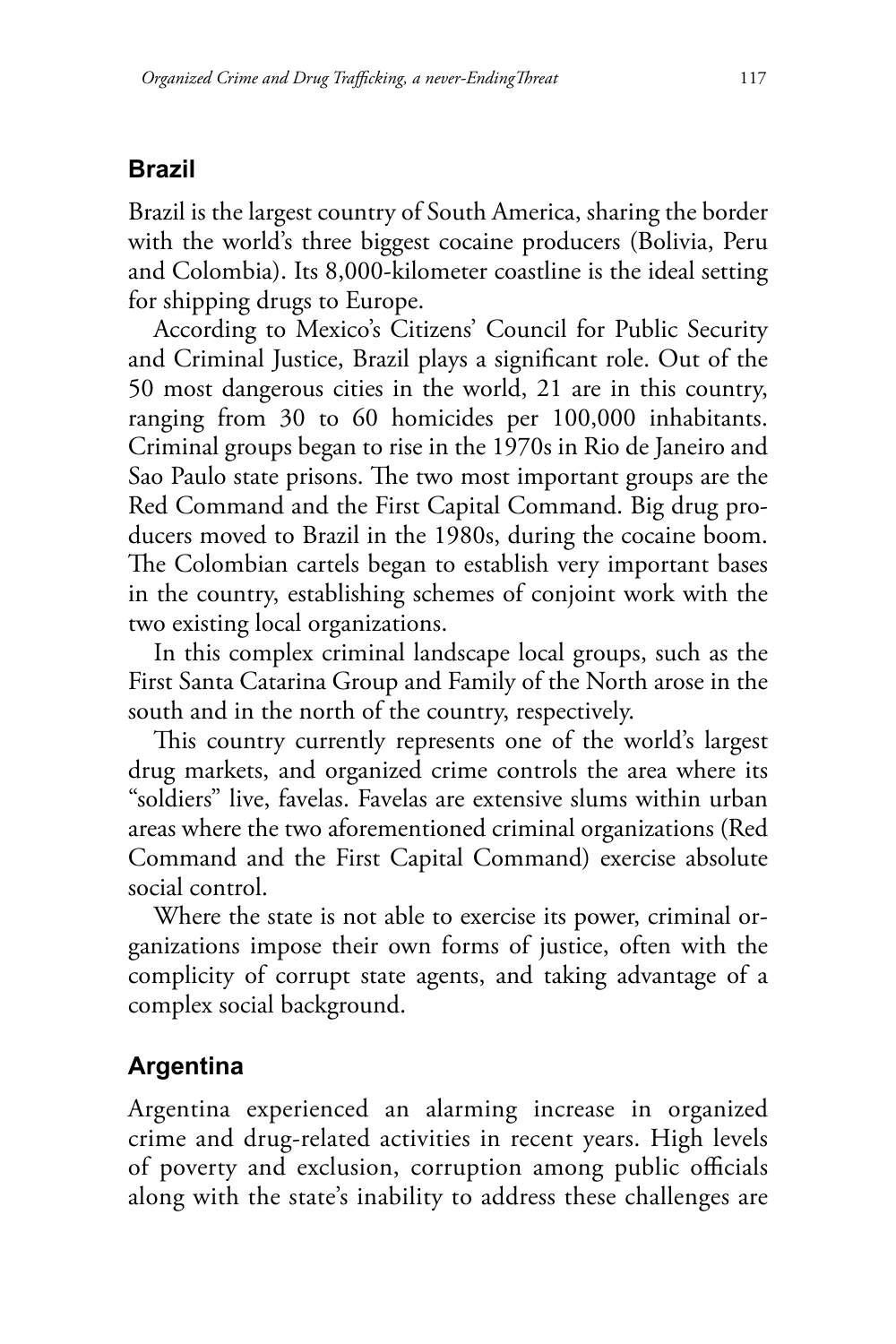the ideal breeding ground for the rise of organized crime in this country.

In Argentina drug circulation has been intensifying across urban areas over the past few years. Buenos Aires and Rosario host several rather small organizations that monopolize this market. The slums on the outskirts of Buenos Aires, known as Villas, are home to drug trafficking organizations. Here Colombian, Peruvian and Paraguayan gangs constantly fight over territorial control. An example was an armed conflict during a religious procession between the members of the Shining Path (a Peruvian revolutionary organization) to get control of Villa 1-11-14. These criminal organizations can freely operate both inside and outside of the villa thanks to the complicity of security forces and politicians, receiving significant amounts of money in return.

The poorest districts of the province of Buenos Aires are in the same situation. The measures implemented by Governor María Eugenia Vidal's administration show they are on are on the right track, since they received several threats, some of them attributed to police officers that have now been suspended from duty. The state's complicity is so great that imports of ephedrine have skyrocketed over the last ten years, generating numbers of urban laboratories where synthetic drugs are produced.

These deaths and the links with senior officials of the Argentinian government, which ended its mandate in 2015, have yet to be clarified. However, this shows that the ties between political institutions and drug trafficking organizations were close.

On the other hand, the arrest of some important Colombian drug traffickers such as Henry de Jesus López, aka "Mi Sangre", a criminal who began his career in the Office of Envigado, then joined the paramilitary group United Self-Defenders of Colombia (AUC) and ended up with the Urabeños, shows that Argentina plays a significant role for the most important criminal organizations of the region.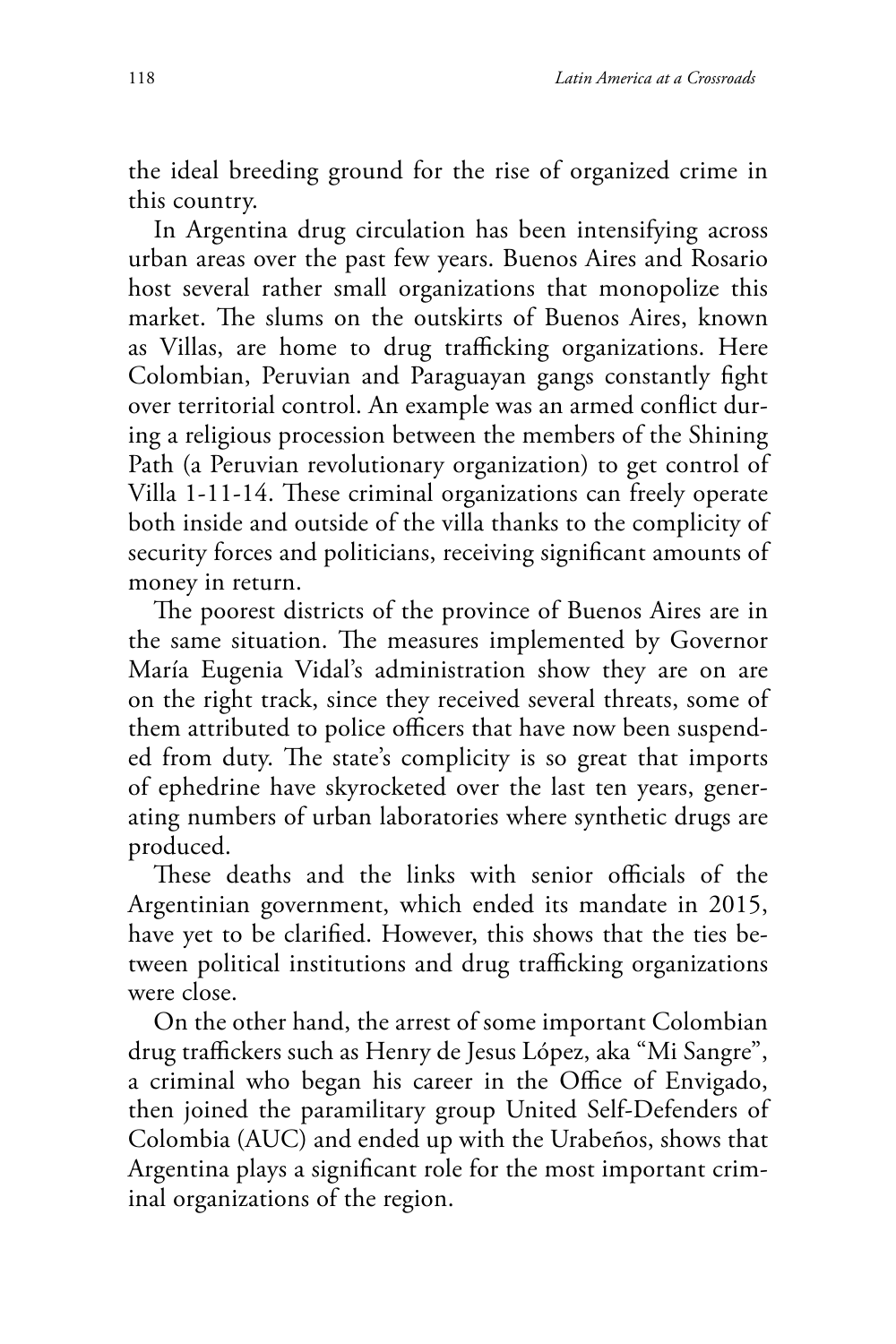The rise in the smuggling of people forced into prostitution, big money laundering operations that have been reported since the new government was established and increased levels of insecurity prove that organized crime has become dangerously entrenched in Argentina, from which it exports to Europe and Asia.

### **Trump's presidency**

The beginning of Trump's presidency requires an analysis of what could happen since the presidential campaign was based on hostility, especially toward all the minorities living in the country.

Several analysts, journalists and politicians, both from the US and other countries, agree that this new government will favor bilateral relations with specific countries rather than multilateral agreements, which have hitherto been put in place.

This news will be welcomed by those who are accused of integrating organized crime networks and public corruption, since the international pressure (specifically exercised by the United States Embassy, which is very powerful in some Latin American countries) will decrease. Thus, those countries, which started their fight against impunity, might experience a new wave of illicit phenomena.

The support (financial support, in particular) received by organizations fighting against corruption, drug trafficking and impunity, such as the Merida Initiative or the International Commission against Impunity in Guatemala (CICIG) might be decreased, affecting significantly their activity.

Immigration came to define Trump's presidential campaign. During his first TV interview, which took place three days after his election, Trump claimed that, once in office, he would immediately begin the process of deporting illegal immigrants with criminal records. He said that the number would be between two and three million people.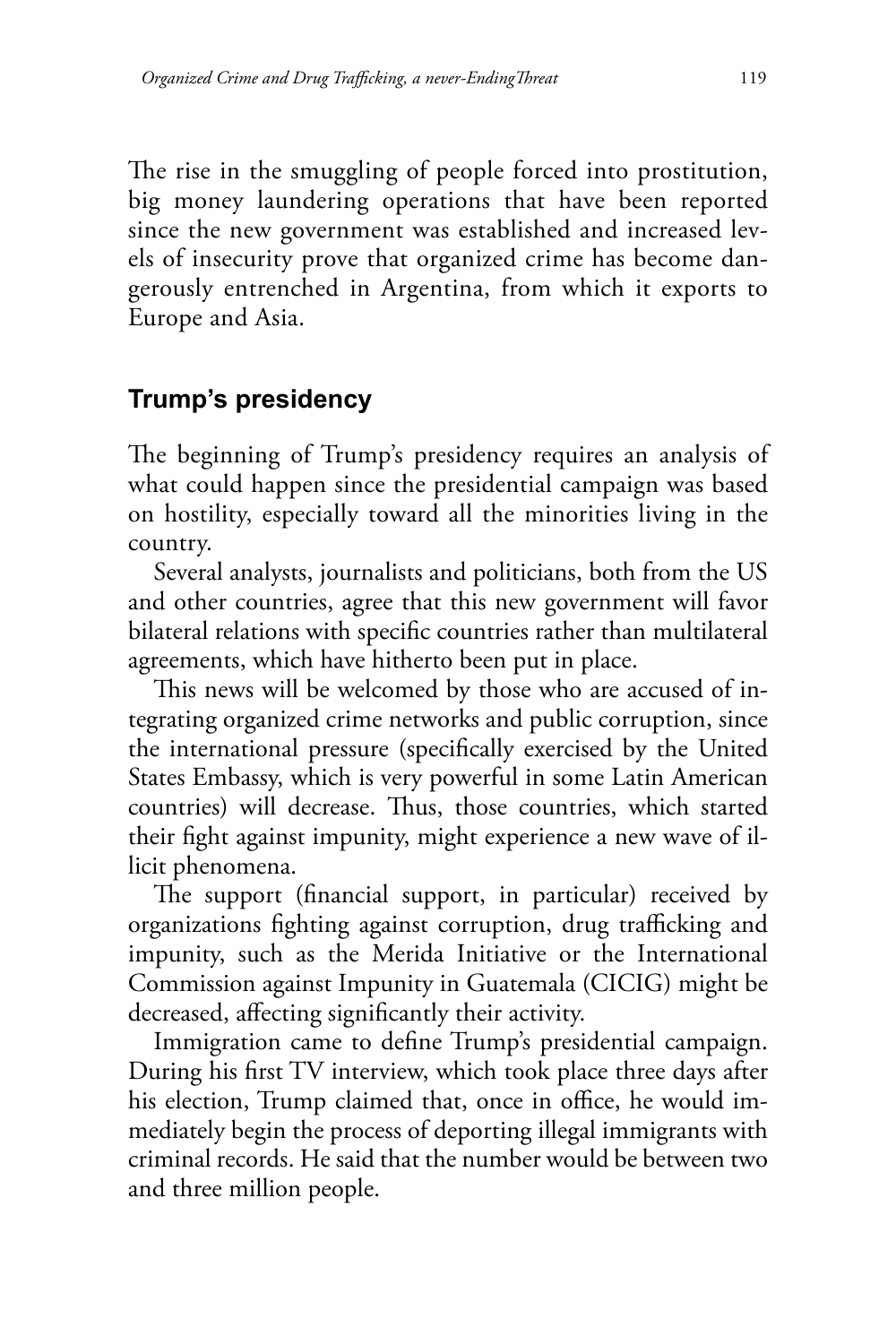This statement, coupled with the reiterated threat to build a wall on the US-Mexico border, proves his intention to secure the borders, while showing a "zero tolerance" approach toward illegal immigration.

This decision has direct consequences on US neighboring countries, on the violence generated by the control of drug trafficking routes, and on the value of the goods entering the US.

On the one hand, a stricter border control, including the potential building of the border wall, will make the illegal trade routes more burdensome, leading to an increase in violence between cartels, struggling for control.

On the other hand, the deportation of millions of people (mostly from Mexico, Guatemala, El Salvador and Honduras) will become the breeding ground both for pervasive urban violence and for the recruitment of (ruthless) labor for organized crime.

As far as the cost is concerned, it is obvious that the increase in logistics, required to stock illegal products, will consequently increase the price of the product itself.

#### **Conclusion**

Throughout these pages, we have seen that organized crime, ranging from drug trafficking to other criminal activities such as money laundering, people trafficking for purposes of sexual slavery, contract killings, etc. is a reality that is impossible to hide in Latin America. This criminal phenomenon is due to multiple causes. High levels of inequality, poverty, social exclusion and unemployment have to be considered as the main reasons why many young people decide to join these criminal armies.

On the other hand, public corruption levels are extremely high and show that the power of money coming from criminal organizations prevails over the probity of public officials. Every day in the region we hear news that links several public officials to members of criminal organizations, trying to conceal their own misdeeds.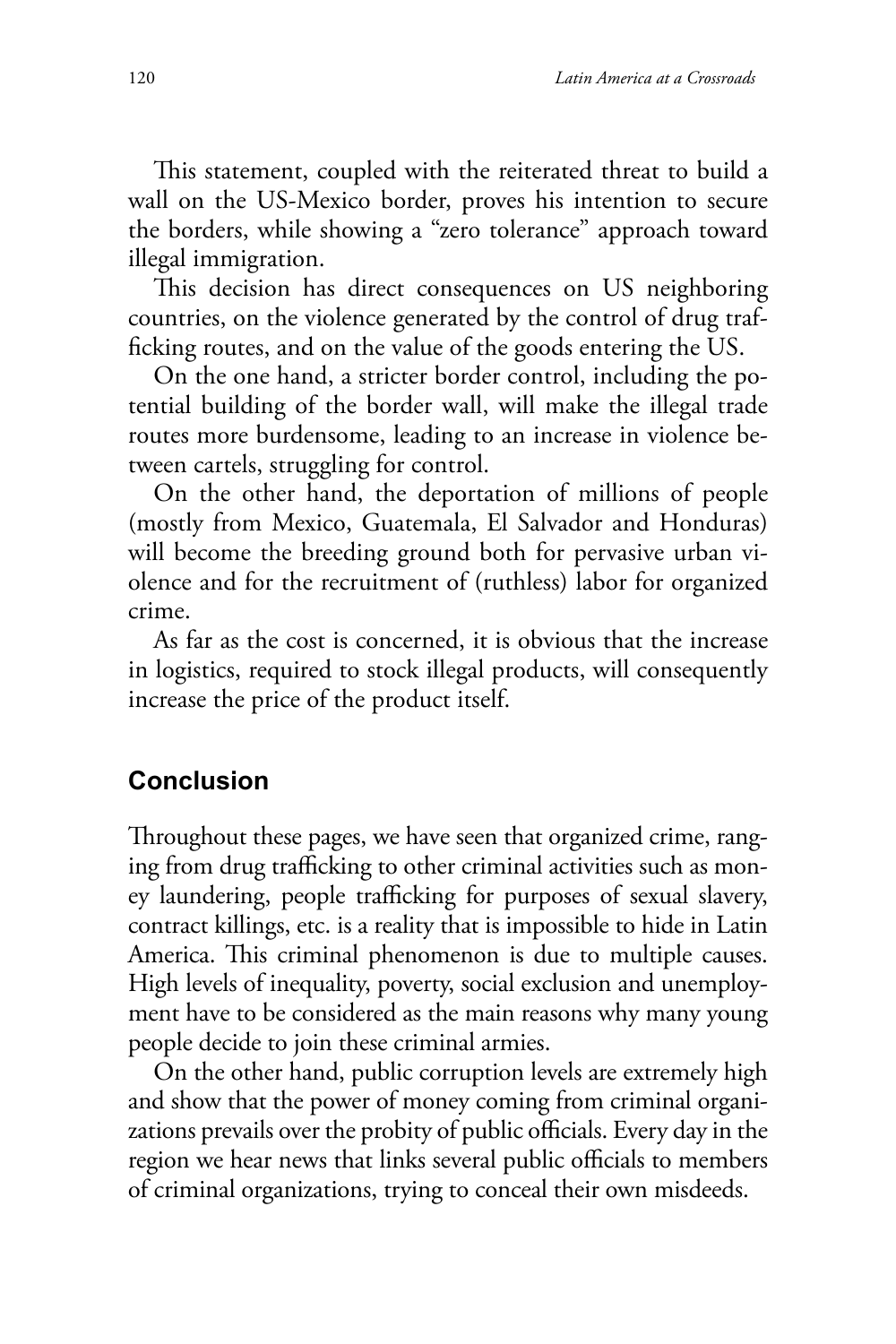All the institutions of the states of the region are unable to face a complex crime network that requires high-level skills. This inability of the public institutions is mainly due to scarce knowledge of the problem in each country and to the ongoing implementation of partial solutions.

The lack of an actual crime map that makes it possible to know precisely where and how crime organizations operate is another tool that Latin American countries don't have at their disposal. Undoubtedly, the region needs a comprehensive solution to tackle organized crime.

In order to succeed, it is necessary to build effective coordination channels, both internal and external, for analysis, investigation and prosecution purposes. Internal coordination means that states are willing to build a genuine public policy that needs to be implemented in conjunction with provincial and municipal governments. External coordination means that states are required to act conjointly in order to understand and address this problem all together.

Improving social indexes will be the best way to prevent organized crime from recruiting young people with uncertain future prospects.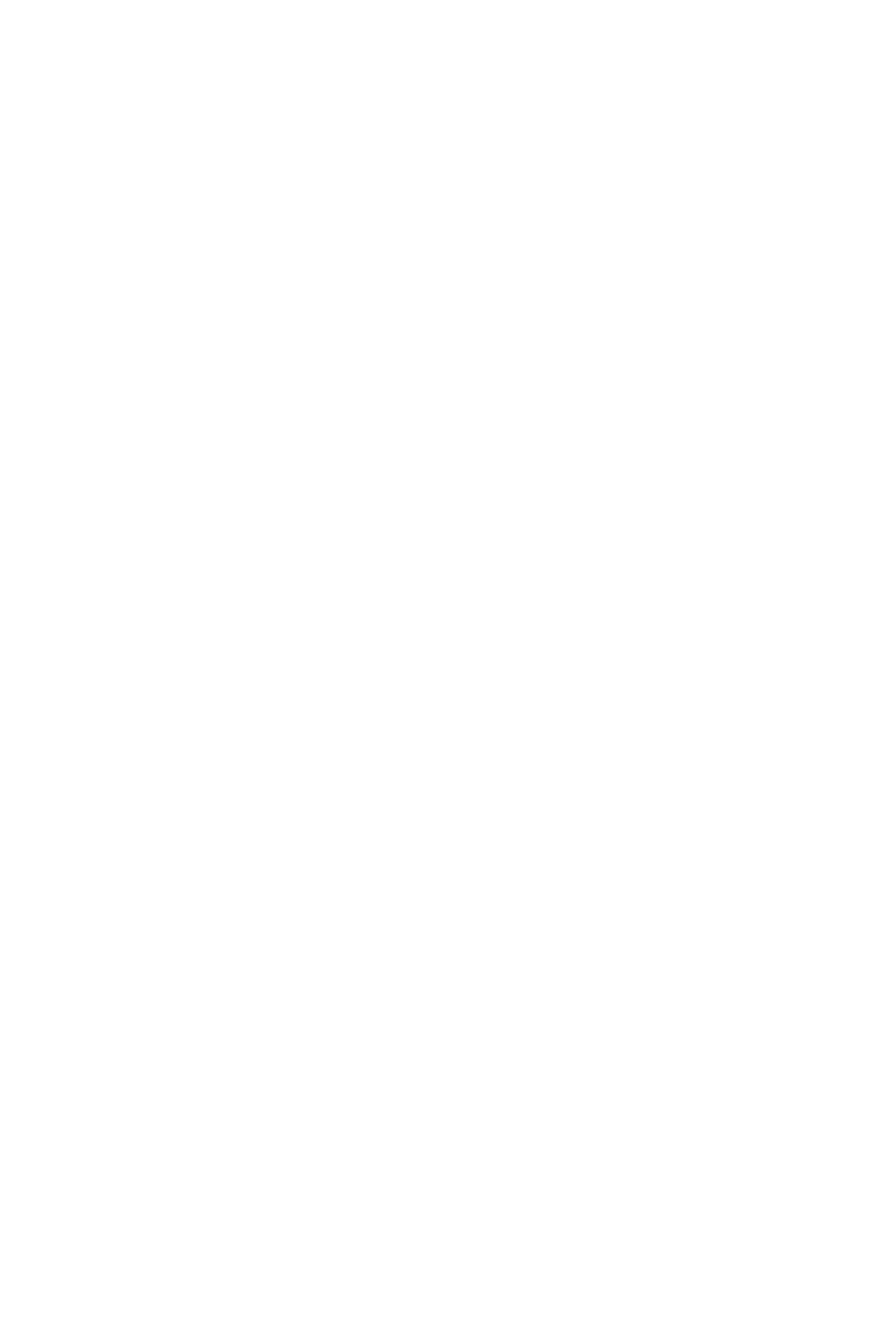## **Conclusions. Policy Implications for the EU**

Antonella Mori, Loris Zanatta

Latin America has recently entered a phase of changes and transformations, which are affecting the region at different rhythms and in different ways from country to country. On the political front the "pink tide", as many experts defined it, is in obvious decline. The populist phenomena (such as Chavism or Peronism) which, at the beginning of the century, experienced a great deal of popularity, are now losing vigor and, in many cases, their ability to attract people. At the same time, it would be wrong to take for granted the success of more democratic systems, of more transparent and representative political institutions, of a more effective rule of law. Latin America faces a delicate transition at the political level. From an international perspective, the scenario that prevailed for over a decade, replicating the opposition of a coalition linked to Pan-Latin ideals and a group of countries loyal to Pan-Americanism, seems to lose importance today.

After rising dramatically for almost a decade, the prices of many commodities, especially those of energy and metals, have dropped sharply since 2014, and output growth has slowed considerably in the Latin American countries which are net exporters of commodities. Latin America faces the challenge of resuming growth and diversifying production, while at the same time protecting the achievements of the last decade in terms of poverty reduction, improved income distribution and social inclusion.

In a scenario of low primary commodity prices, many Latin American countries need to change their economic models and to increase the production of industrial products with more added value. Higher future growth will depend on governments' ability to provide higher quality public education, to strengthen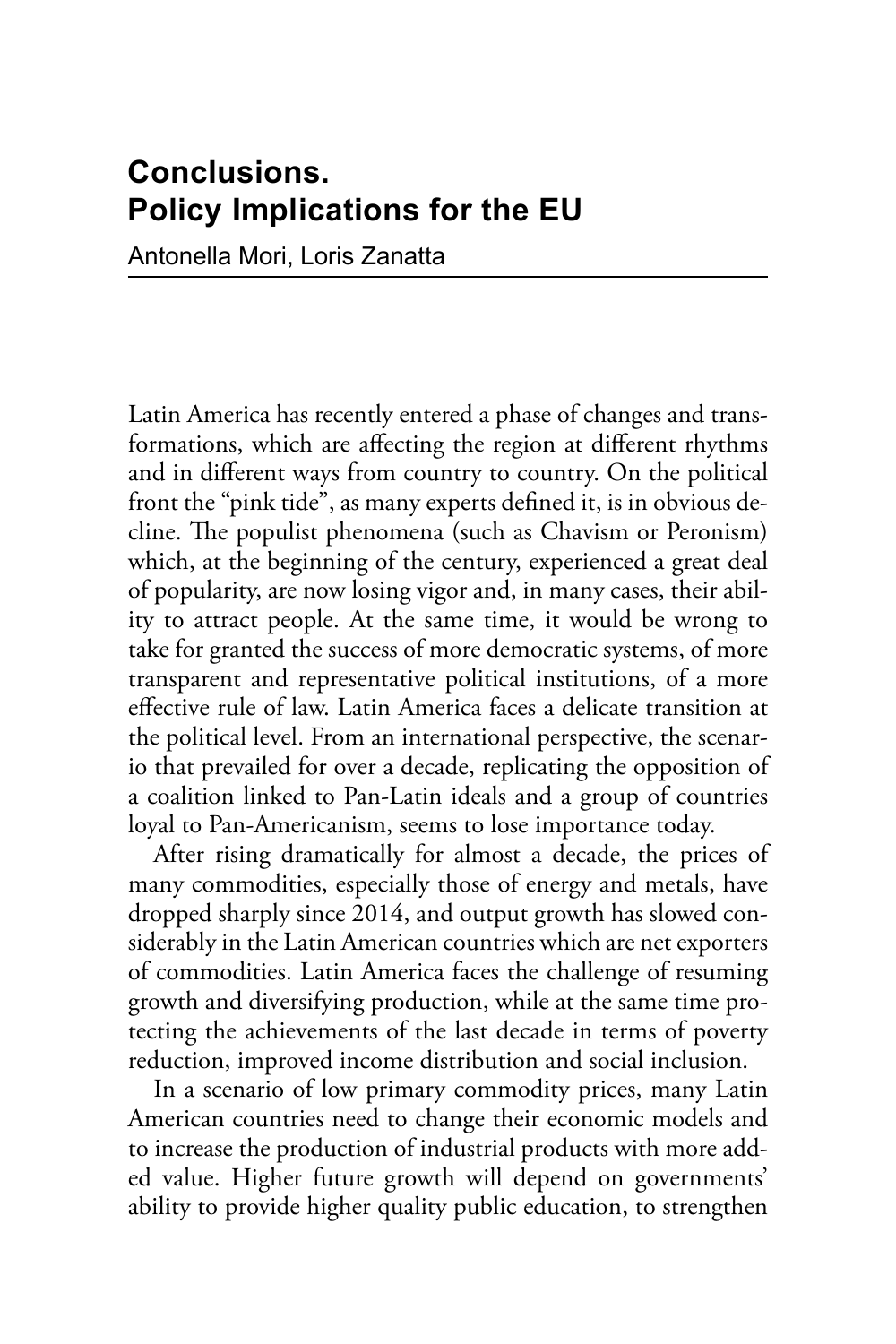the business climate, to enhance competition in product and labor markets, to improve infrastructure, to promote more efficient financial markets, to enhance research, development and innovation, and to strengthen institutions that secure property rights and stamp out corruption. **The European Union (EU) can be a very important partner in many areas**, e.g. education, research, innovation, infrastructure, the fight against corruption and criminal activities. The improvement of the social situation and of economic opportunities will serve to stem the spread of criminal activities and narco-trafficking. At the same time combatting those illegal activities will require imaginative solutions and brand new security partnerships. **The EU should expand information-sharing mechanisms with Latin American countries**, with real channels of coordination, both internal and external. On the other hand, the corrupting power of the immense amounts of money circulating in illegal markets has resulted in an increase of public corruption and the EU should cooperate with Latin America in the fight against corruption and money laundering.

The EU and the Latin America and the Caribbean (LAC) have already built a strong strategic partnership. The two regions share "historical, cultural and human ties, international law, full respect of human rights, common values, and mutual interests", as stated in the latest Brussels Declaration. Similar commitments were made at all the previous seven biannual EU-LAC Summits held since 1999 and now form a solid common vision. **The EU should aim at turning this common vision into a reality**. The emphasis should be on the proposed actions, their coherence with the common vision and the effectiveness of their implementation.

The Brussels Declaration and the Political Declaration made at the end of the II EU-CELAC (The Community of Latin American and Caribbean States) Summit reiterate the commitments to the bi-regional partnership and acknowledge the major global challenges that the two regions face but the associated Action Plan is feeble and not fully consistent. For example,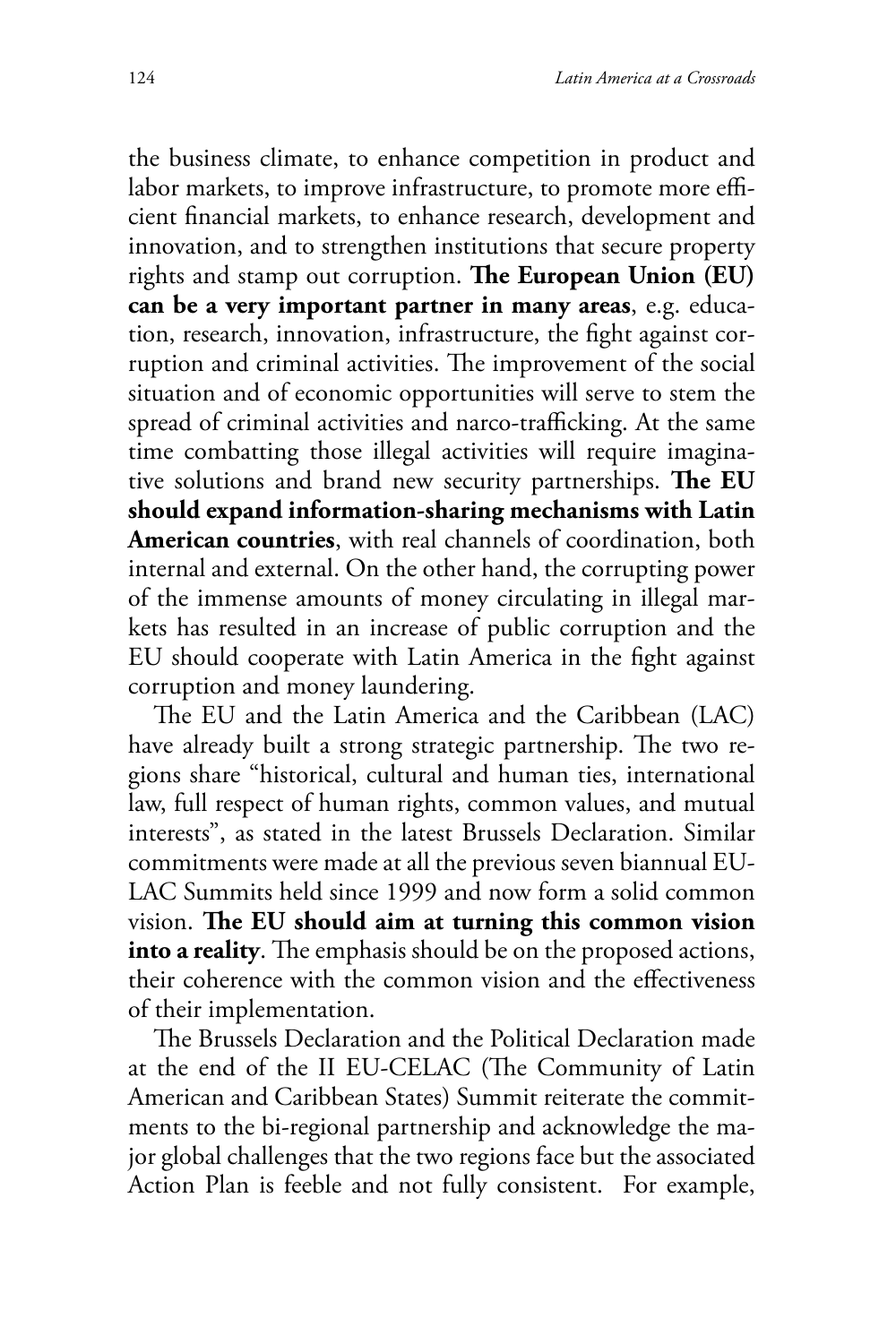the Brussels Declaration reaffirms the central role of increasing bi-regional trade and investments (points 45-49) but in the EU-CELAC Action Plan there is no Key Area dedicated to trade and there are virtually no initiatives related to bi-regional trade.

**The EU should undertake initiatives aimed at increasing bi-regional trade and investments and do so in ways that help LAC countries to gradually move from exporting predominantly raw materials to selling more value added goods**. One policy measure consistent with this goal would be for the EU to adopt cumulative rules of origin with the countries that have already signed or are in the process of negotiating free trade agreements with Europe. A suitable starting point could be the Pacific Alliance, given that Mexico, Chile, Colombia and Peru have already signed free trade agreements with the EU. The cumulative rules of origin would sustain the development of regional value chains within the Pacific Alliance – a model that could be eventually extended to all LAC.

**The EU should also make market access easier, by reducing bureaucracy for customs' practices, technical standards, sanitary and phytosanitary measures**. This is particularly important for SMEs and for countries without free trade agreements with the EU, i.e. Mercosur's members, Bolivia and Cuba.

As a consequence of the deceleration of global trade growth, deeper integration within Latin America becomes more important. More regional trade integration would allow countries to increase effective market size, stimulate competition, and support the development of regional value chains of intermediary goods. Regional integration would also help economic specialization and the diversification and sophistication of exported products, by fostering cross-country technology transfers and a reorganization of production at the regional level. **The EU should share its successful experience regarding the completion of the single market and the free movement of goods, services, persons and capital**.

Latin America is still the most unequal region in the world.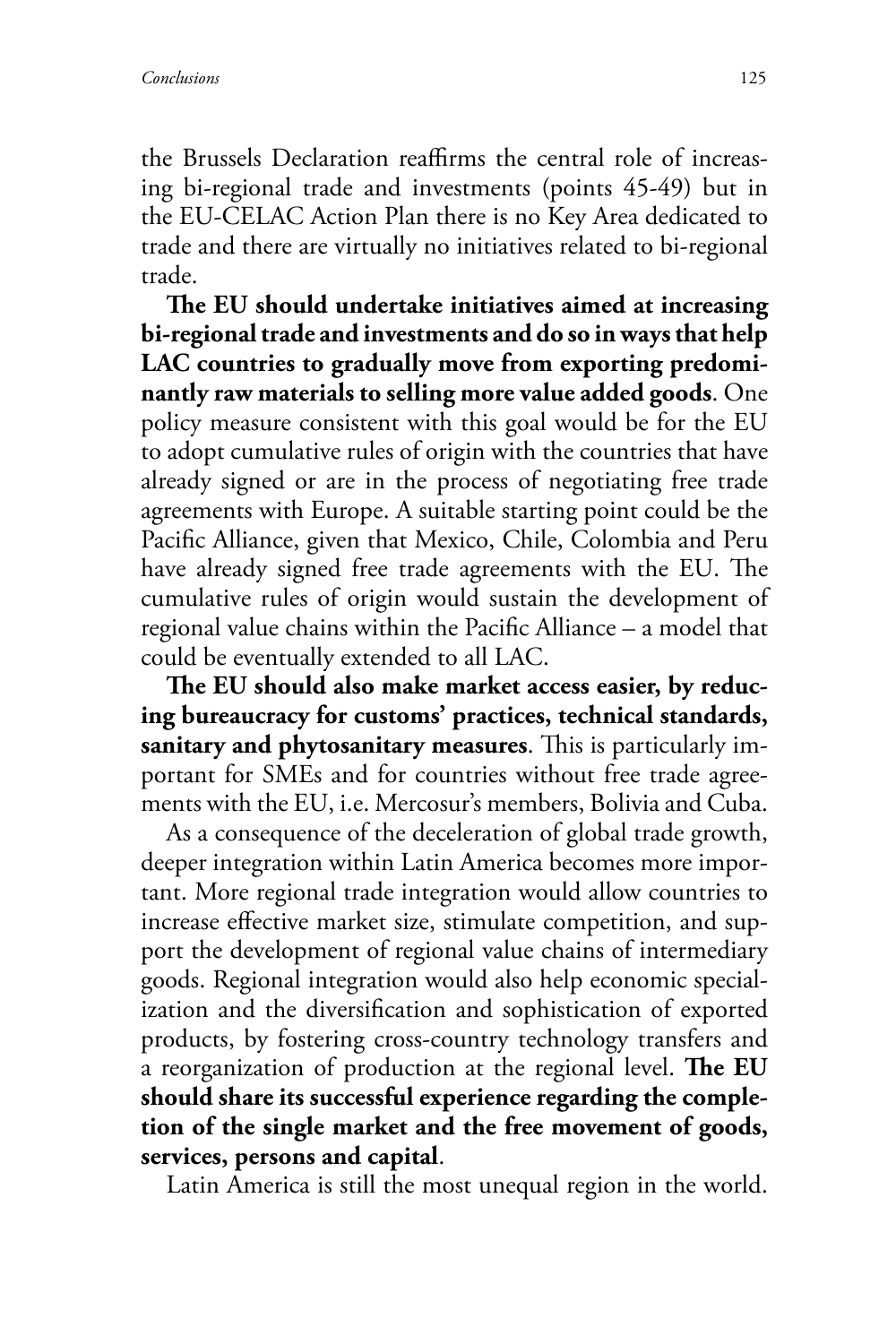Better tax systems and public transfer policies are crucial to improve the region's income distribution. **The EU should assist Latin American governments willing to implement tax reforms aimed at increasing revenues available for public policies**. Also, **the EU should support Latin American governments to improve their way to direct public expenditures towards poor and vulnerable groups**. In fact, tax systems and public social spending in the EU are much more effective than those in Latin America at improving the distribution of disposable income.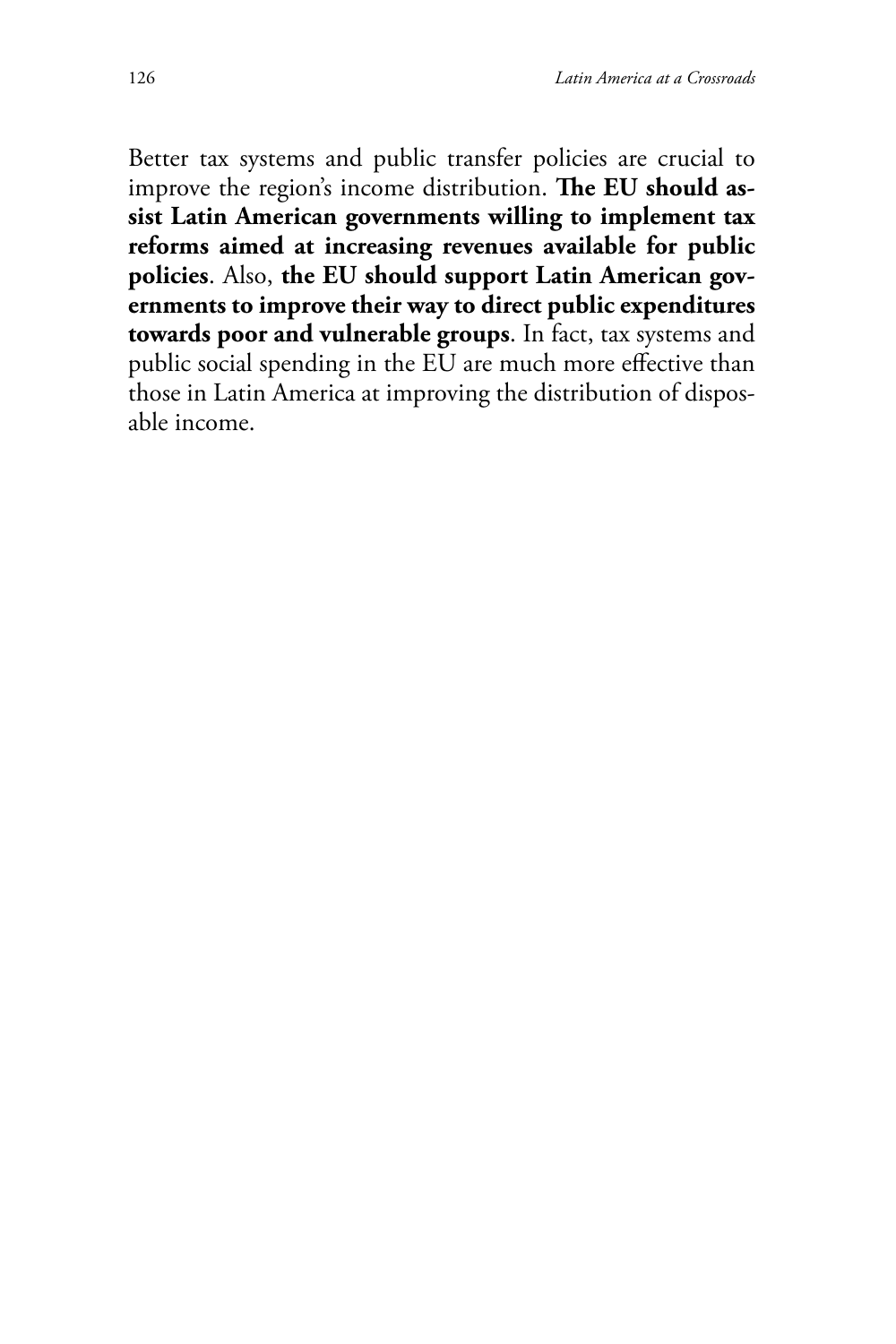**Alicia Bárcena** took office as the Executive Secretary of the Economic Commission for Latin America and the Caribbean (ECLAC) on 1 July 2008. She had previously served as the Under-Secretary-General for Management at United Nations Headquarters in New York, Chef de Cabinet and Deputy Chef de Cabinet to the former Secretary-General, Mr. Kofi Annan. Alicia Bárcena held the post of Deputy Executive Secretary and Director of ECLAC's Environment and Human Settlements Division. Prior to her time at ECLAC, Ms. Bárcena served as Coordinator of the Latin American and Caribbean Sustainable Development Programme of the United Nations Development Programme (UNDP), in charge of the Environmental Citizenship Project at the United Nations Environment Programme (UNEP). Alicia Bárcena holds a Bachelor of Science degree in Biology, and holds a Master degree in Public Administration from Harvard University.

**Aníbal Gabriel Gutiérrez** served as Advisor for the Population Commission and Committee on Constitutional Affairs for the Chamber of Deputies, Technical Advisor for the Department of Justice; Secretary-General of National Audit Office; Advisor for Legal Affairs of the National Audit Office; Foreign Policy Advisor for the Argentine Chancellor; Chef de Cabinet for the Ministry of the Argentine Republic with the rank of State Secretary and Ambassador; Ambassador Extraordinary and Plenipotentiary of the Argentine Republic in Guatemala and Belize; Political Advisor for the International Commission against Impunity in Guatemala established by the UN; Advisor of the Ministry of Justice and Human Rights of Argentina for national coordination against money laundering and the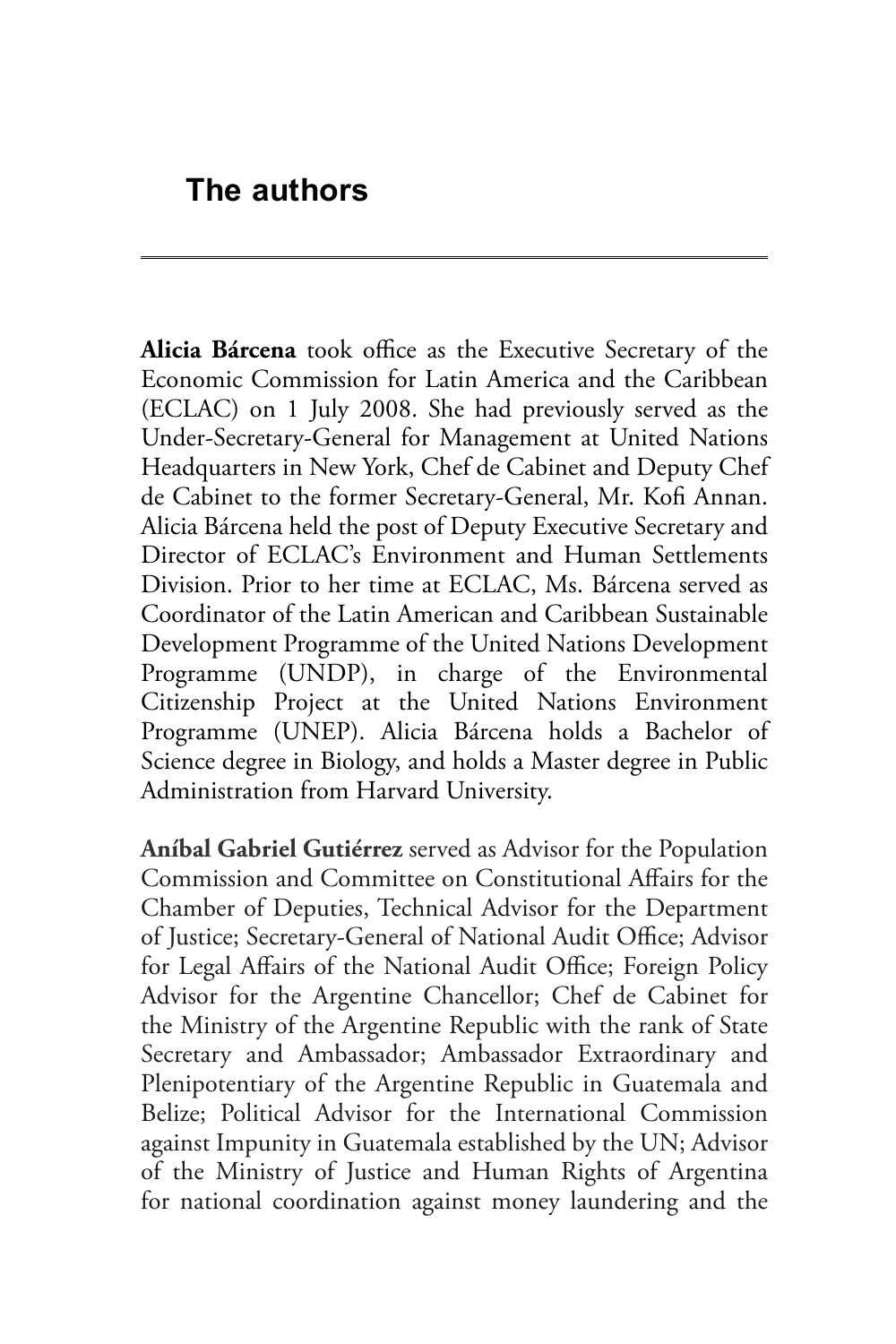financing of terrorism. Since October 2016 he's been serving as General Director of Human Resources and Organization of the Argentine Ministry of Defense. He was also awarded Grand Official of the Order of Rio Branco by the Federative Republic of Brazil, the Order of Ouissam Alaouite by the Kingdom of Morocco, and the Grand Cross of Order of the Quetzal by the Republic of Guatemala.

**Rachel DeLevie-Orey** is Associate Director at the Atlantic Council's Adrienne Arsht Latin America Center, where her work focuses on Mexico, Cuba, and elections. She has been a key player in campaigns to advocate the normalization of relations between the US and Cuba, and strengthen US-Mexico ties. Appearing in media including The Financial Times, NPR, Al Jazeera, and Sky News, Rachel provides political and economic commentary on a breadth of issues throughout Latin America. Forthcoming publications at the Atlantic Council cover US democracy promotion efforts in Cuba and a Latin American strategy for the next US presidential administration.

**Antonella Mori,** PhD in Economics, Catholic University of Milan; MSc in Economics of Latin America, University of London, UK and BA in Economics and Social Sciences, Bocconi University, Milan. She teaches Macroeconomics and Economic Prospects at Bocconi University in Milan, and Macroeconomics and Political Economy at the Master's course in Diplomacy at ISPI, where she is Senior Research Fellow in the Latin American area. In 2011 she received an official award from the Italian Ministry of Foreign Affairs for having favoured the strengthening of Italian-Latin American relations. Her main research interests are Latin American economies, and the economic relations between the EU and Latin America.

**Rebecca O'Connor** is Program Assistant for the Energy, Climate Change and Extractive Industries Program of the Inter-American Dialogue. She is the author and co-author of many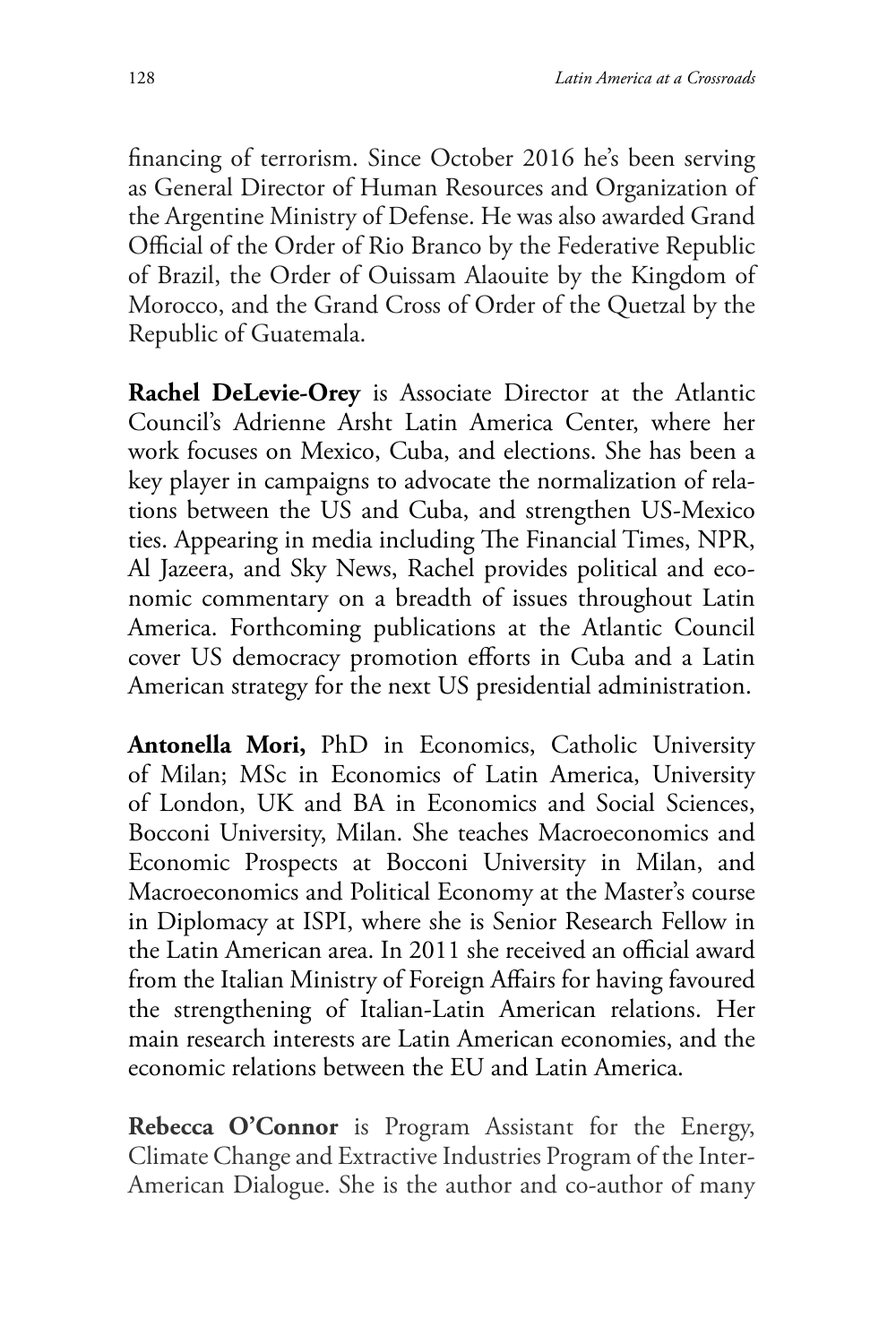reports and articles focusing on energy and environmental policy across Latin America. Rebecca graduated summa cum laude from Tufts University (Medford/Somerville, Massachusetts), where she received her BA in International Relations and Spanish.

**Peter Schechter** is the First Director of the Atlantic Council's Adrienne Arsht Latin America Center. Under Schechter's tenure the Center has held events in cities across the US, Latin America, and Europe, and published 30 major reports. It has hosted Mexican President Enrique Peña Nieto and Colombian President Juan Manuel Santos as well as numerous ministers from the region. Schechter has overseen a game-changing poll on US-Cuba relations, a major analysis of Mexican energy reforms, recommendations on US-Brazil relations, and ground-breaking studies on China's engagement in Latin America. An international consultant who has advised many heads of state and business leaders around the globe, Schechter has more than twenty years of communications and political experience and is a sought-out voice on Latin American political issues.

**Lisa Viscidi** is Director of the Energy, Climate Change, and Extractive Industries Program at the Inter-American Dialogue. A specialist in Latin American energy, she has written numerous publications on energy policy and regulations, oil and gas markets, climate change, social and environmental impacts of natural resources development and the geopolitics of energy. Previously, she was New York Bureau Chief/Latin America Team Leader for Energy Intelligence Group, a Manager in Deloitte's energy practice, and Director of EntreMundos, a nonprofit based in Guatemala. She conducted her undergraduate work in History at George Washington University and at the University of Barcelona and completed an M. in Latin American Studies focused on economics and public policy from New York University.